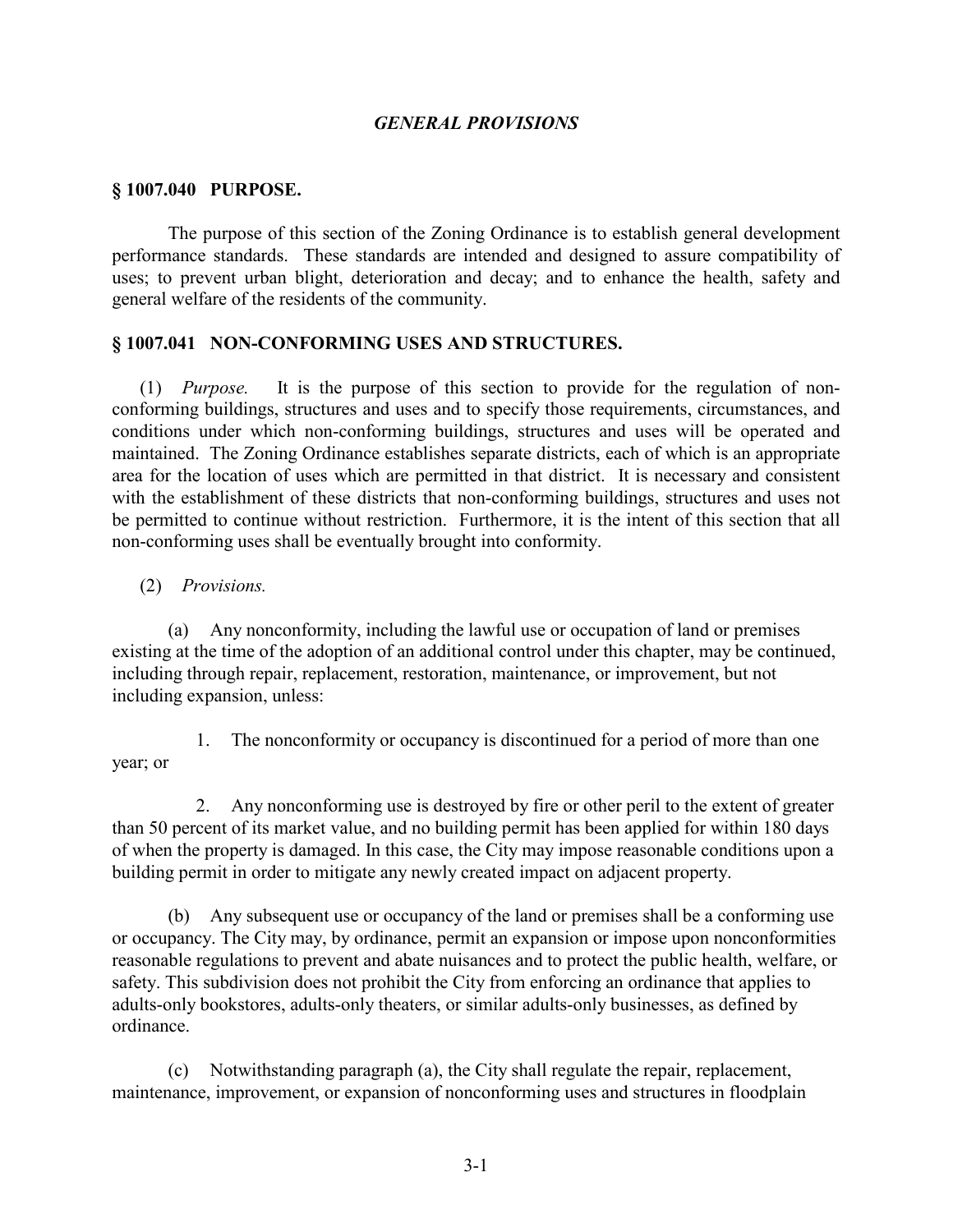areas to the extent necessary to maintain eligibility in the National Flood Insurance Program and not increase flood damage potential or increase the degree of obstruction to flood flows in the floodway.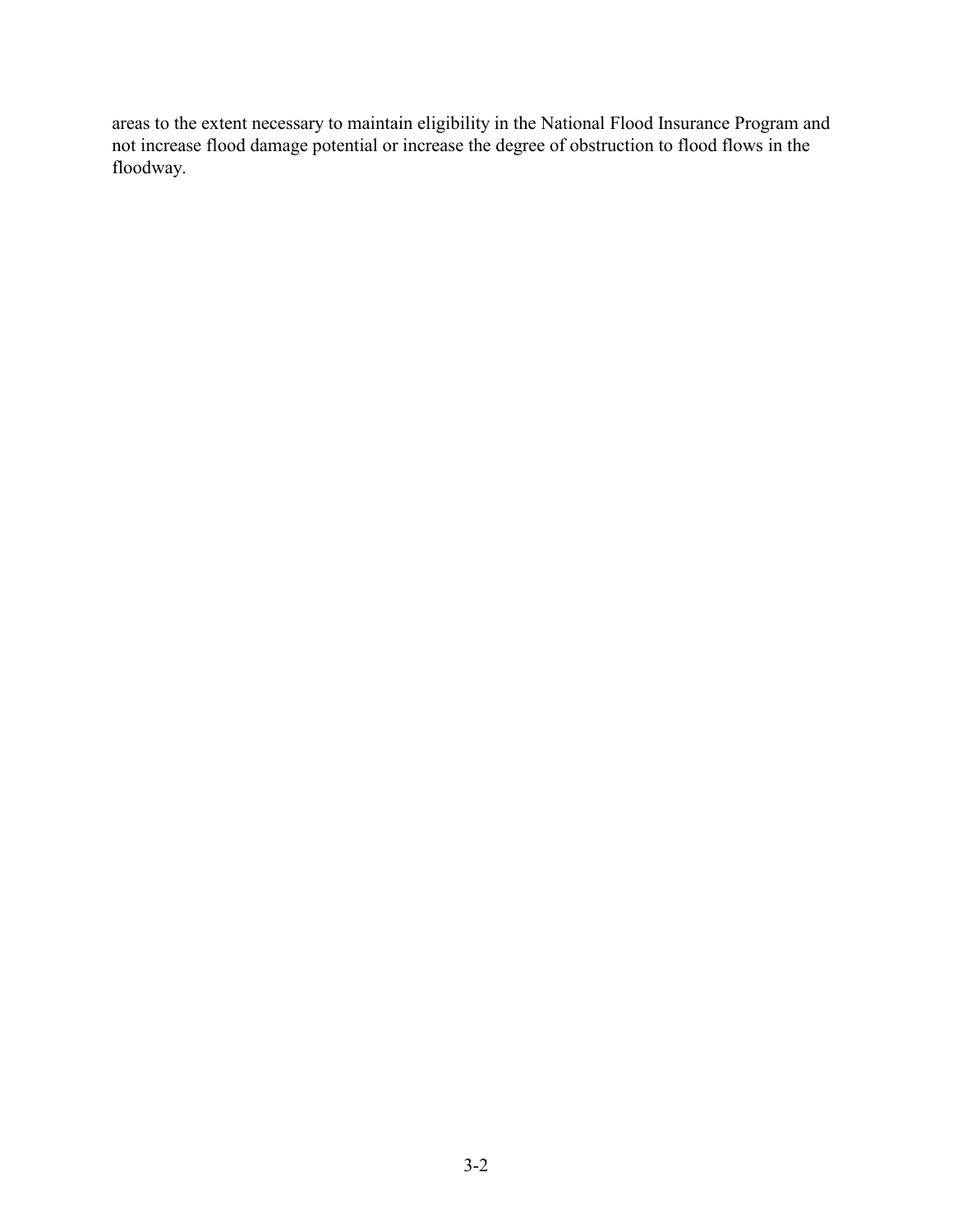#### **§ 1007.042 GENERAL PARCEL, LOT AND YARD PROVISIONS.**

(1) *Lot of Record.*Any lot of record existing at the effective date of this Ordinance may be used for the erection of a structure if it conforms with the use regulations of the district in which it is located provided it:

(a) Satisfies all other appropriate provisions of this Ordinance.

(b) Has frontage on a full width public right-of-way, and an improved street which has been accepted for maintenance by the City of Lino Lakes.

(c) Any substandard sewered lot of record existing at the effective date of this Ordinance and held in separate ownership different from the ownership of adjoining lots may be used for the erection of a structure conforming to the use regulations of this Ordinance, provided its area, width, and depth meet seventy (70) percent of the minimum requirements of the zoning district and all required setbacks can be adhered to.

(d) Any substandard unsewered lot of record existing at the effective date of this Ordinance and held in separate ownership different from the ownership of adjoining lots may be used for the erection of a structure conforming to the use regulations of this Ordinance provided that:

1. The lot was a separate parcel with its own parcel identification number on the date of the adoption of this Ordinance.

2. It can be demonstrated that the lot can accommodate the proposed principal structure, onsite well if the public water system is not available, and an onsite wastewater treatment system including both a primary and secondary drain field area in accordance with MN Stat. 7080 and other applicable requirements.

3. The lot has direct frontage on an improved public street which has been accepted for maintenance by the City of Lino Lakes.

4. All building and site improvements adhere to all required setbacks.

(2) *Unsewered Lots.*

(a) Except as provided for in  $\S 1007.042$  (1)(d), and  $\S 1007.042$  (2)(b) of this Ordinance, the minimum unsewered lot size within any zoning district is ten (10) acres.

(b) Where the following conditions exist, a lot of a minimum of one acre may be created, provided that:

1. A habitable single family home has been constructed prior to July 13, 1992; or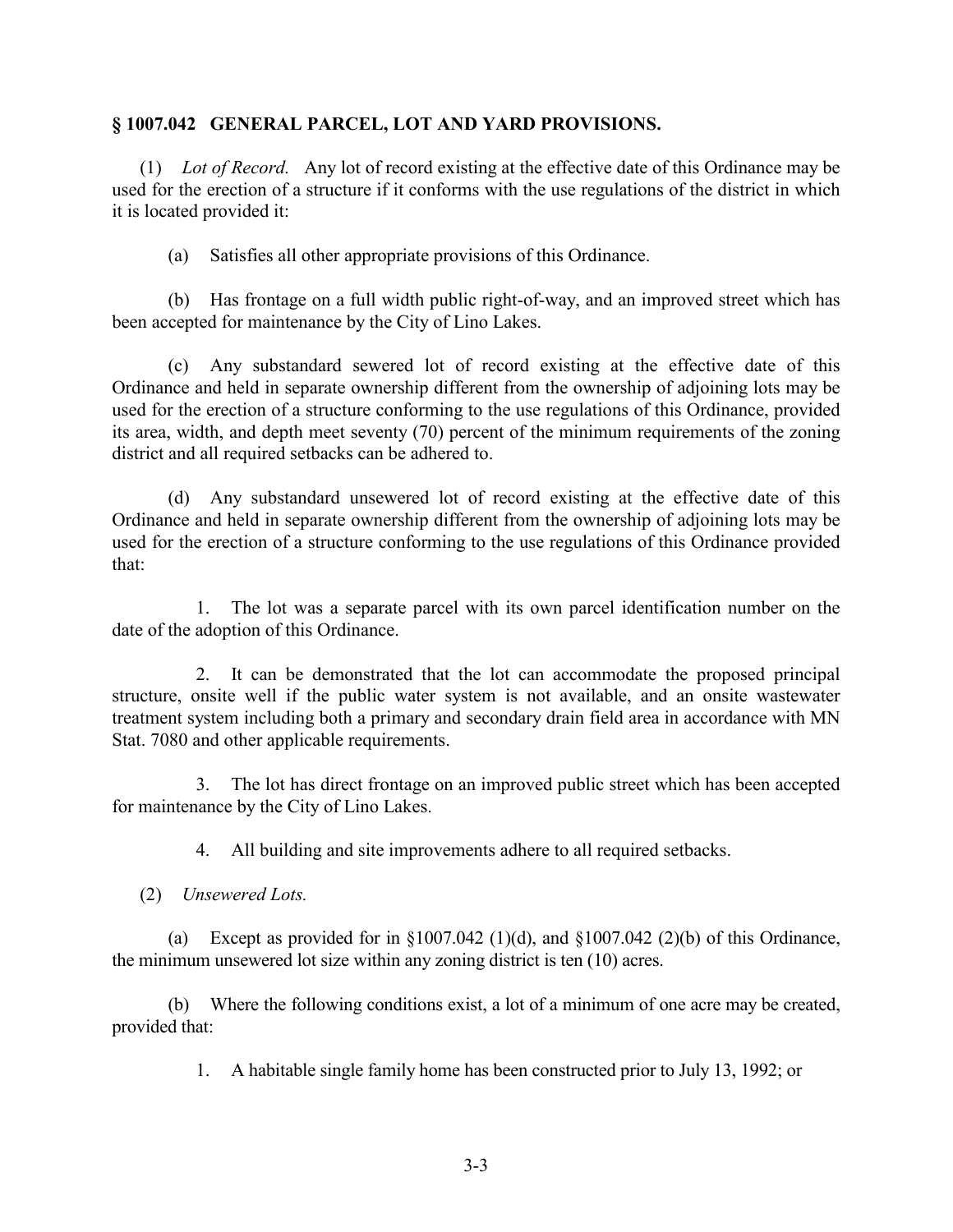2. There exists a habitable single family home constructed after July 13, 1992, and the creation of a new lot is needed to provide security to a third party lending institution for owner financing of the existing habitable single family home.

The following conditions shall apply to any lot created hereunder:

3. The new lot that has a minimum area of one acre contains an existing habitable home, and

4. The balance of the property is ten (10) acres or more, and

5. The new lot that has a minimum area of one acre contains one acre of contiguous buildable land, not including road right of way, electrical transmission line easements or pipeline easements, and

6. Both the one-acre-minimum lot and lots made from the remaining land must meet all minimum lot requirements and provide for meeting setback and other structure requirements, and

7. It can be demonstrated that all unsewered lots can accommodate the proposed principal structure, onsite well if the public water system is not available, and an onsite wastewater treatment system including both a primary and secondary drain field area in accordance with Minn. Stat. 7080 and other applicable requirements.

8. For lots created under (b)2. herein, the applicant making a request for a lot split based upon requirements of a lending institution shall provide written verification from the lender of such requirements at the time the application is filed.

9. For lots created under (b)2. herein, the property owner shall record with the Anoka County recorder a covenant that prohibits the transfer of any lots created under this section unless the same is combined into one parcel with the balance of the owner's property from which it was split or in accordance with the provisions of  $\S 1007.042$  (2)(a). This requirement shall not apply to any conveyance by a lending institution who has acquired title as a result of a mortgage foreclosure.

(c) Two family dwellings and multiple family dwellings are not allowable uses upon unsewered lots.

(d) All subdivisions in areas without public sanitary sewer shall be designed such that the larger non-sewered lots can be resubdivided to provide smaller sewered lots when sewer becomes available in the future. Homes and accessory buildings shall be located on these lots so as to allow for future resubdivisions.

(3) *Minimum Lot Area Requirements.*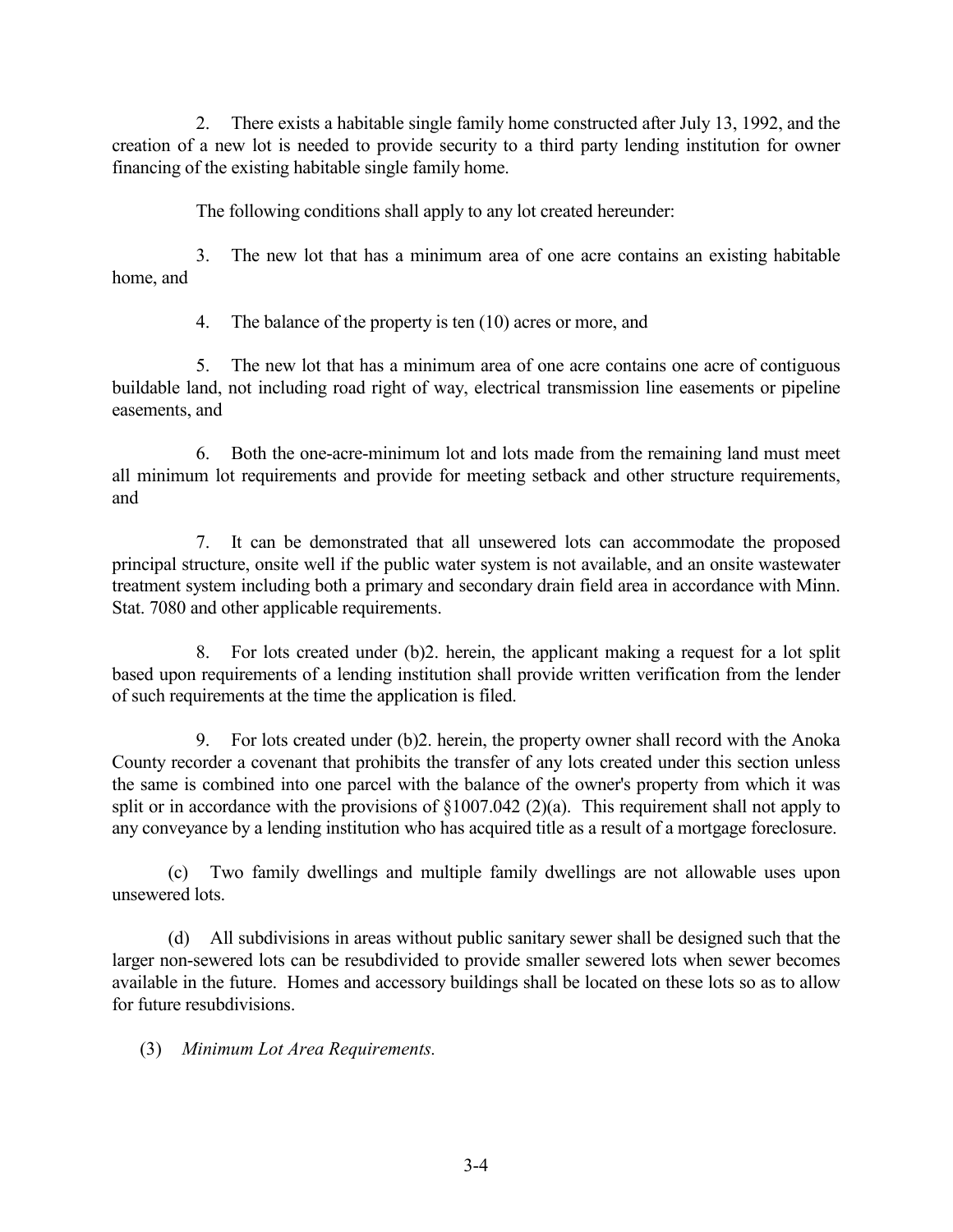(a) *Minimum Lot Area Per Unit.* The lot area per unit requirement for single family, two family, and multiple family residential dwellings shall conform to the applicable zoning district provisions in which the dwelling is located.

### (b) *Buildable Area.*

1. Within zoning districts with a minimum lot size requirement of less than ten (10) acres, the required minimum lot area shall be buildable land, as defined by this ordinance and exclusive of utility transmission easements.

2. Within zoning districts with a minimum lot size requirement of ten (10) acres or more, a minimum of twenty (20) percent of the lot area must be contiguous buildable land, as defined by this ordinance.

### (4) *Building Placement and Multiple Structures.*

(a) *Street Obstructions.* All buildings shall be so placed so that they will not obstruct future streets which may be constructed by the City in conformity with existing streets and according to the system and standards employed by the City.

(b) *Principal Buildings.* Except in Commercial, Industrial and Public/Semi-Public zoning districts, where allowed by Conditional Use Permit, and in an approved planned unit development that specifically allows it, provided for in §1007.024 of this Ordinance, not more than one (1) principal building shall be located on a lot.

(Ord No. 05-19, passed 04-08-2019)

(5) *Yards, and Setbacks.*

(a) *Setbacks.*

1. No setback, yard or other open space shall be reduced in area or dimension so as to make such setback, yard or other open space less than the minimum required by this Ordinance, and if the existing setback, yard or other open space as existing is less than the minimum required, it shall not be further reduced.

2. *Front Setbacks.* Where principal buildings on adjoining lots existed at the time of adoption of this Ordinance have a lesser setback from that required, the required front yard setback of a new structure shall not be less than the average front yard of the adjacent buildings on each side lot for four hundred (400) feet and in no case shall be less than twenty (20) feet.

3. *Corner Lots.* On corner lots, nothing shall be placed or allowed to grow in such a manner as materially to impede vision between a height of two and one-half (2-1/2) and ten (10) feet above the centerline grades of the intersecting streets within fifteen (15) feet of the intersecting street right-of-way lines. This restriction shall also apply to the planting of crops and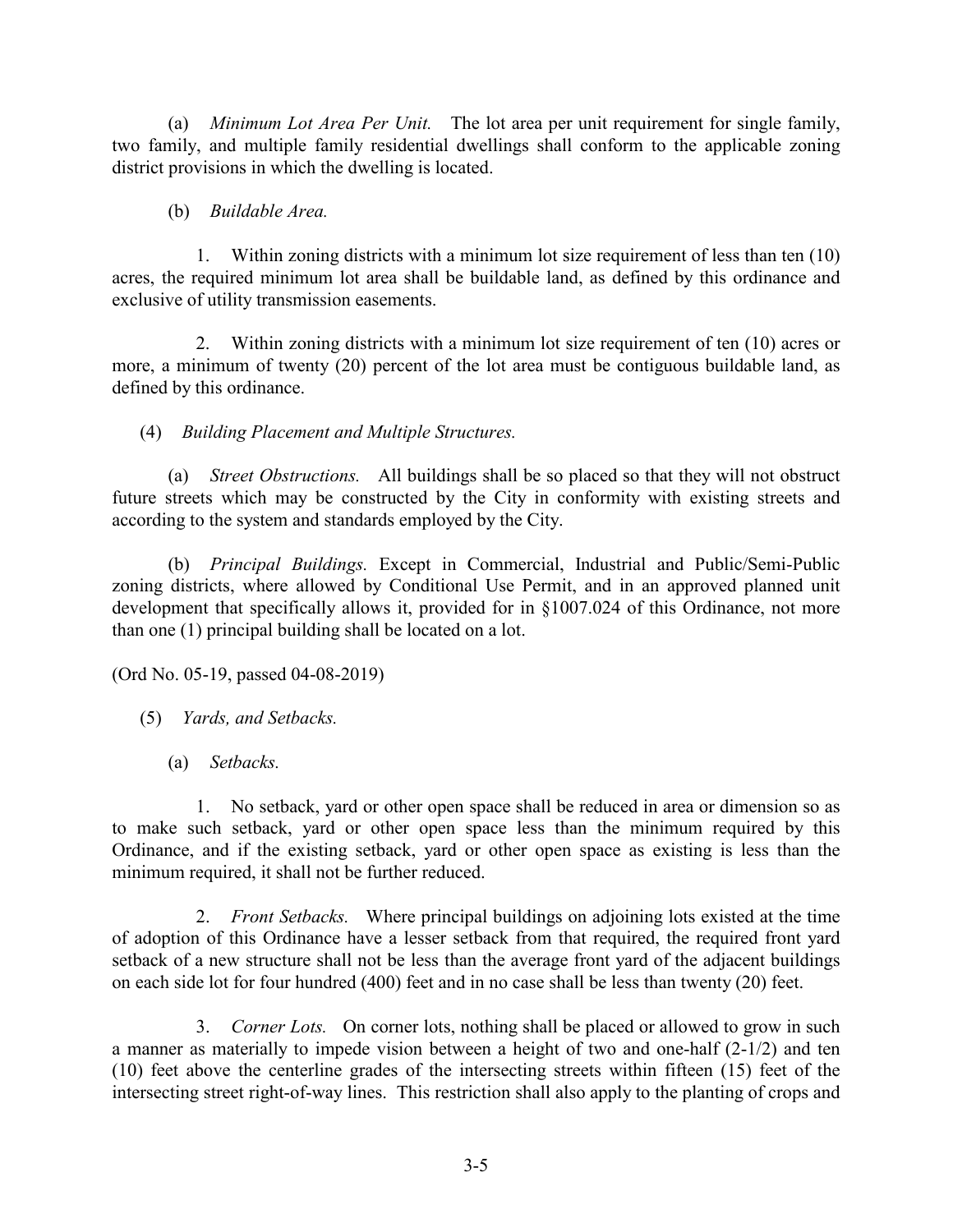to yard grades that result in elevations that impede vision within fifteen (15) feet of any intersecting street right-of-way lines.

(b) *Permitted Yard Encroachments.* The following shall not be considered as encroachments on setback requirements subject to other conditions provided herein:

*1. All Yards.* 

a. Flag poles, sidewalks, wheelchair ramps, name plate signs, trees, shrubs, plants, yard lights, mailboxes, floodlights, or other sources of light illuminating authorized illuminated signs, or light standards for illuminating yards for safety and security reasons, provided the direct source of light complies with §1007.043 (6) of this Ordinance. These uses may be permitted in any yard provided they are not located in any easement.

b. Posts, flues, belt course, bay windows, leaders, sills, pilaster, eaves, gutters, awnings, open terraces, open canopies, chimneys, ornamental features, open fire escapes extending from the principal structure, provided they do not project more than three (3) feet into a required setback.

c. Uncovered porches, decks, balconies, stoops, or similar features provided:

i. The decking shall not extend above the height of the floor of the ground floor level of the principal structure though railings may be higher, and

ii. They shall not extend to a distance less than five (5) feet from any side or rear lot line, and

iii. They shall not extend to a distance less than twenty (20) feet of any lot line abutting a street, and

iv. They shall not extend to a distance less than one (1) foot from any existing or proposed access drive, and

v. No encroachment shall be permitted in existing or required drainage and utility easements.

d. In rear yards, laundry drying equipment, recreational equipment (nonvehicular), trellises, open arbors, detached outdoor living rooms not to exceed five hundred (500) square feet provided they maintain a five (5) foot setback from the side and rear lot lines.

e. Air conditioning or heating equipment, provided they are at a distance of five (5) feet from any rear lot line and ten (10) feet from any side lot line. No encroachment shall be permitted in existing or required drainage and utility easements.

(c) *Zero Lot Line Subdivision.*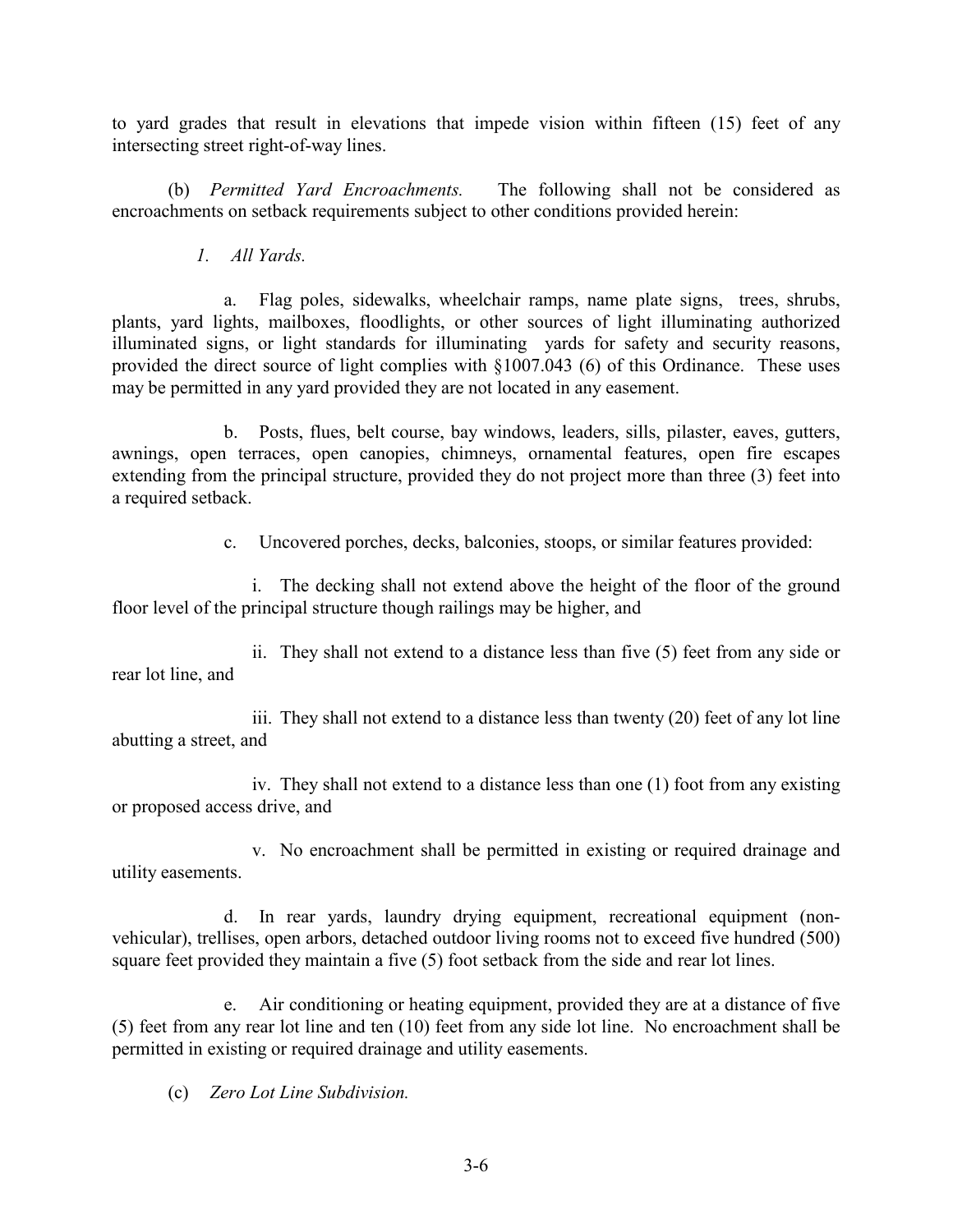1. *Townhomes and Apartments.* If existing townhouses or apartment units not on separate unit lots are to be subdivided on an individual unit or condominium basis for owner occupancy, it shall require a planned unit development according to the provisions of §1007.024 of this Ordinance.

2. *Subdivision of Two Family or Quadraminium Lots.* The subdivision of base lots containing two family dwellings or quadraminiums to permit individual private ownership of a single dwelling within such a structure is acceptable subject to City Council approval. Approval is further contingent upon the following requirements:

a. Prior to a two family dwelling or a quadraminium subdivision, the base lot must meet all the requirements of the zoning district.

b. There shall be no more than one (1) principal structure on a base lot in all residential districts. The principal structure on a unit lot created in a two family or quadraminium subdivision will be the portion of the attached dwelling existing or constructed on the platted base lots.

c. Permitted accessory uses as defined by the zoning districts are acceptable provided they meet all the zoning requirements.

d. A property maintenance agreement must be arranged by the applicant and submitted to the City Attorney for his review and subject to approval. The agreement shall ensure the maintenance and upkeep of the structure including but not limited to siding, roofing (type and color), fencing, driveways, maintenance, etc. and the lots to meet minimum City standards. The agreement is to be filed with the Anoka County Recorder's office as a deed restriction against the title of each unit lot.

e. Separate public utility service shall be provided to each subdivided unit and shall be subject to the review and approval of the City Engineer.

f. The subdivision is to be platted and recorded in conformance to requirements of the Lino Lakes Subdivision Ordinance.

3. *Subdivision of Commercial and Industrial Lots.* The subdivision of base lots into two (2) or more commercial or industrial unit lots to permit individual private ownership of a portion of a single commercial or industrial structure is acceptable subject to the approval of a planned unit development. A property management and maintenance agreement shall be required as regulated by §1007.024 of this Ordinance.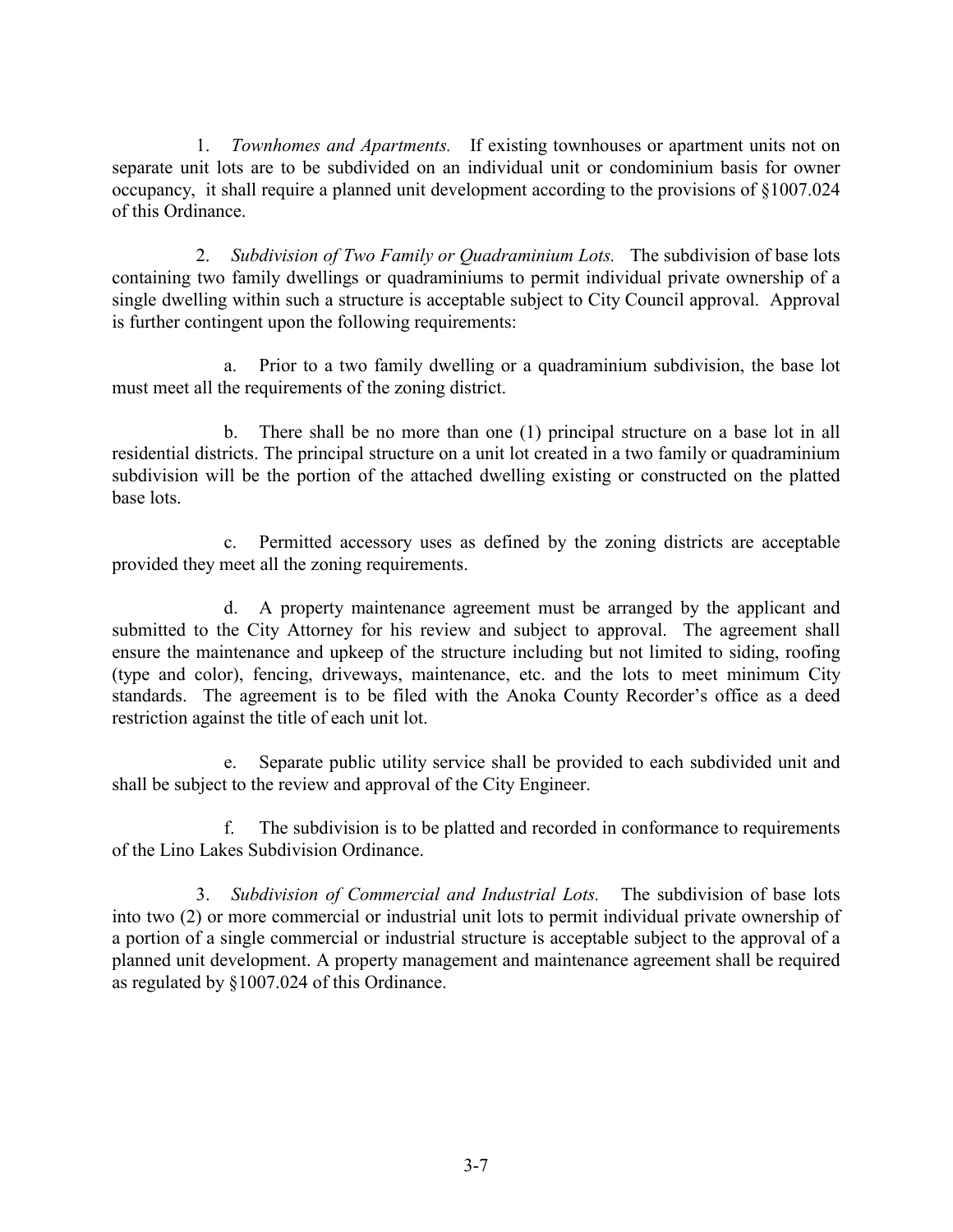# THIS PAGE INTENTIONALLY LEFT BLANK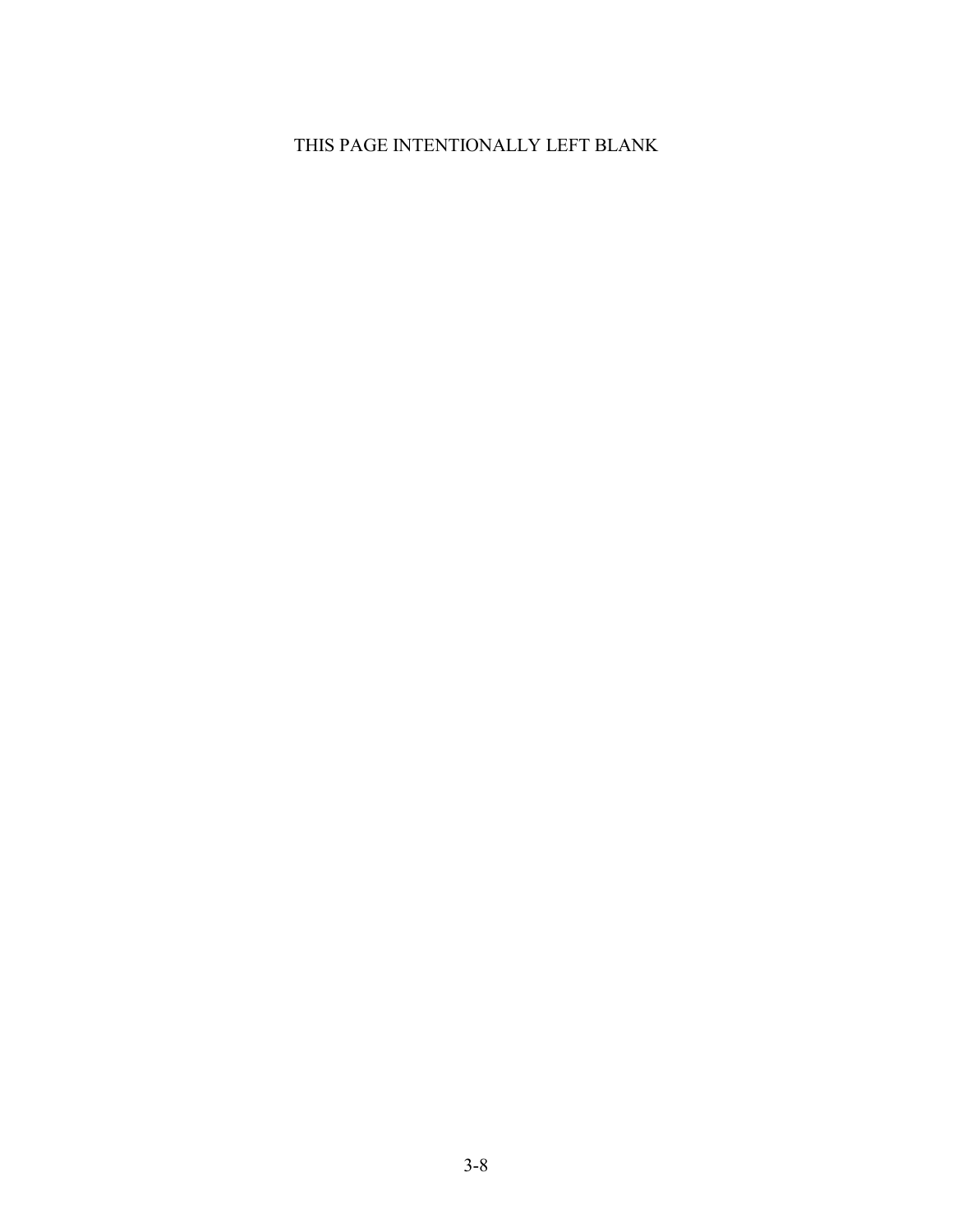#### **§ 1007.043 GENERAL BUILDING AND USE PROVISIONS.**

(1) *Dwelling Unit Restriction.* No cellar, garage, tent, travel trailer, motor home, basement with unfinished structure above, or accessory building shall at any time be used as a dwelling unit.

(2) *Building Type and Construction.* 

(a) *Single Family Dwellings.* All single family detached dwellings in the R, R-X, R-1, R-1X, R-EC, and R-2 Districts shall meet the following design criteria:

1. All structures shall have permanent concrete or treated wood foundations which will anchor the structure, which comply with the State Building Code as adopted in the State of Minnesota and which are solid for the complete circumference of the house.

2. Sixty (60) percent of a residential structure shall have a minimum width or depth of twenty (20) feet. Width measurement shall not take into account overhangs or other projections. Such width requirement shall be in addition to the minimum area per dwelling requirements established within this Ordinance.

3. Single family dwellings shall have at least a four/twelve (4/12) roof pitch and shall be covered with shingles or tiles or a standing seam metal roof.

4. All single family structures must be built in conformance with Minnesota Statute 327.31 to 327.35 of the State Building Code as adopted in the State of Minnesota.

5. The exterior walls of all single family residences shall be similar in appearance to normal wood or masonry residential construction. Any metal siding upon single family residence structures shall have a vertical dimension no greater than twelve (12) inches. Sheet metal siding shall not be permitted in such districts.

(b) *Two Family and Townhome Design and Construction Standards.*

1. *Unit Width.* The minimum width of a two family or townhome dwelling unit shall be twenty-four (24) feet. Minimum floor area per unit shall be established within the zoning district.

### 2. *Unit Construction.*

a. Building elevations and floor plans shall be furnished illustrating exterior building materials and colors to demonstrate compliance with §1007.043 (2)(b)2.d. of this Ordinance. Building floor plans shall identify the interior storage space within each unit.

b. Decks or Porches. Provision shall be made for possible decks, porches, or additions as part of the initial dwelling unit building plans.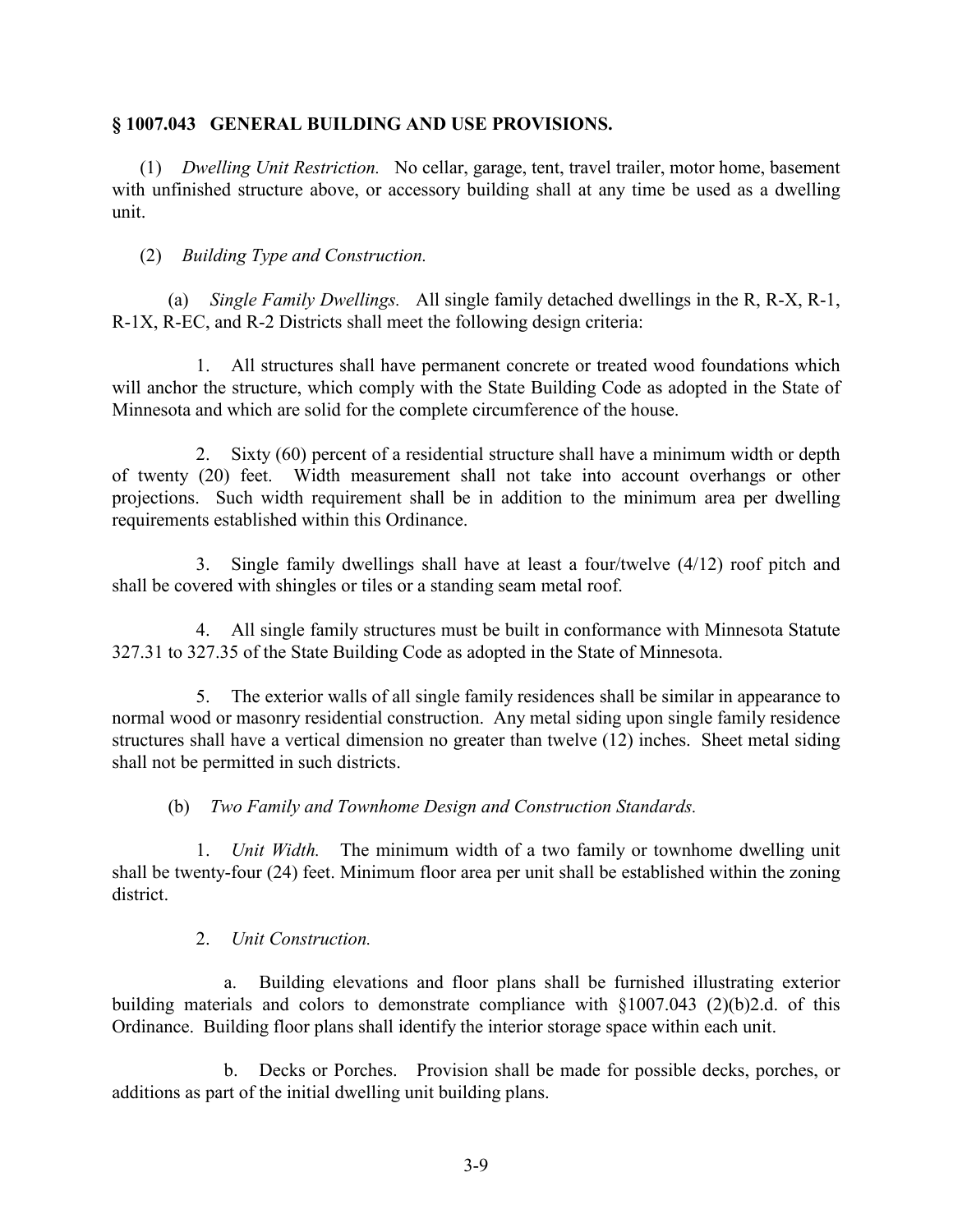c. Minimum Overhang: In case of gable roof, a minimum eighteen (18) inch roof overhang, soffit shall be required for all dwelling unit building plans.

d. Exterior Building Finish: The exterior of townhome dwelling units shall include a variation in building materials which are to be distributed throughout the building facades and coordinated into the architectural design of the structure to create an architecturally balanced appearance. In addition, townhome dwelling structures shall comply with the following requirements:

i. A minimum of twenty-five (25) percent of the combined area of all building facades of a structure shall have an exterior finish of brick, stucco and/or natural or artificial stone.

ii. Except for brick, stucco, and/or natural or artificial stone, no single building facade shall have more than seventy-five (75) percent of one type of exterior finish.

iii. For the purpose of this section, the area of the building facade shall not include area devoted to windows, entrance doors, garage doors, or roof areas.

3. *Storm Shelter.* In cases where dwelling units are constructed slab on-grade, provisions shall be made to provide for storm protection either internally to the unit or in a separate storm shelter structure. Compliance with this requirement shall be based upon Federal Emergency Management Agency (FEMA) guidelines and standards which are on file with the City Building Official.

4. *Outside Storage.* Outside storage shall be allowed only in designated areas which are screened in accordance with §1007.043 (17) of this Ordinance and under the ownership of the property owners' association subject to other applicable provisions of this Ordinance.

- 5. *Garages.* 
	- a. Each dwelling unit shall include, at a minimum, a double garage.
	- b. Garages shall comply with the following minimum size standards:
	- c. Dwellings With Basements. Four hundred forty (440) square feet.
	- d. Dwellings Without Basements. Five hundred forty (540) square feet.
	- e. Garages shall be a minimum of twenty (20) feet in width.
- 6. *Utilities.*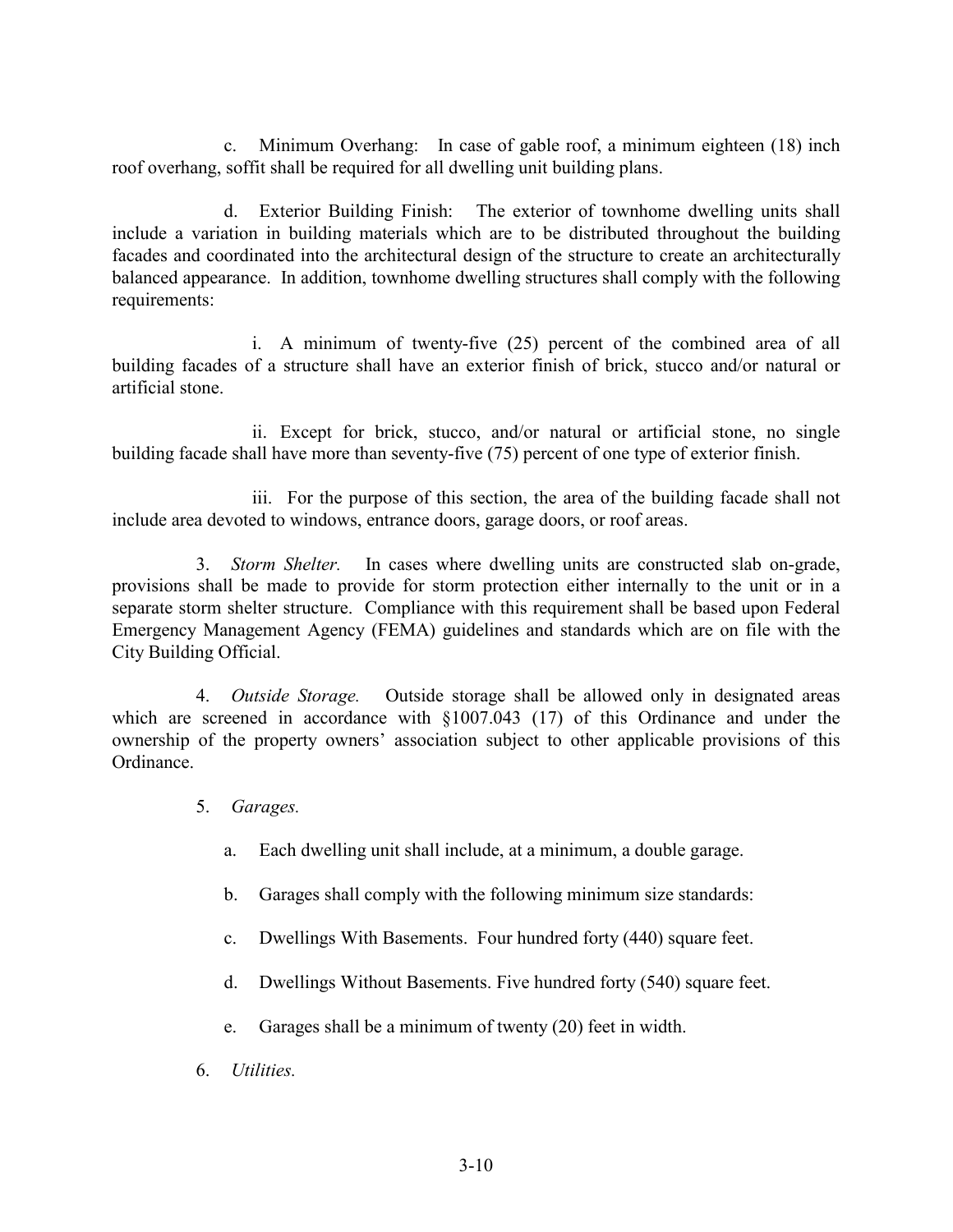a. Public Utility Service. Separate public utility services shall be provided to each unit unless exempted by the City Engineer.

b. Sewer Connection. Where more than one (1) unit is served by a sanitary sewer service, all maintenance and cleaning shall be the responsibility of the property owners' association or owners.

7. *Homeowners' Association.* A homeowners' association shall be established for all quadraminium, three and four plex multiple family and townhome developments subject to review and approval of the City Attorney. The homeowners' association shall be responsible for all exterior building maintenance, approval of any exterior architectural modifications, landscaping, snow clearing and regular maintenance of private driveways and other areas owned in common when there is more than one (1) individual property owner having interest within the development.

## (c) *Multiple Family Apartments Construction Standards:*

1. The exterior of multiple family dwelling structures shall include a variation in building materials which are to be distributed throughout the building facades and coordinated into the architectural design of the structure to create an architecturally balanced appearance. In addition, multiple family dwelling structures shall comply with the following requirements:

a. A minimum of thirty-three (33) percent of the combined area of all building exterior walls of a structure shall have an exterior finish of brick, stucco, and/or natural or artificial stone.

b. For the purposes of this section, the area of the building facade shall not include area devoted to windows, entrance doors, garage doors, or roof areas.

(d) *Commercial, Industrial, and Institutional.* All buildings erected on land within commercial, industrial and public and semi-public zoning districts, and all institutional buildings (such as public, education, and religious buildings) in residential and rural zoning districts shall conform with the following:

1. All sides of the principal and accessory structures are to have essentially the same or a coordinated harmonious finish treatment pursuant to §1007.043 (2) of this Ordinance.

2. Exterior wall surfaces may be a combination of materials including brick, stucco, EFIS (exterior finish insulation system), textured, colored or decoratively finished pre-cast or poured-in-place concrete panel, textured concrete masonry units, natural stone, manufactured stone, transparent, tinted or low-reflective glass, or decorative metal cladding.

3. Stucco or EFIS shall constitute no more than thirty (30) percent of the primary, front building elevation, and no more than sixty (60) percent of any side or rear building elevation. Stucco or EFIS shall not extend closer than three (3) feet to the ground plane.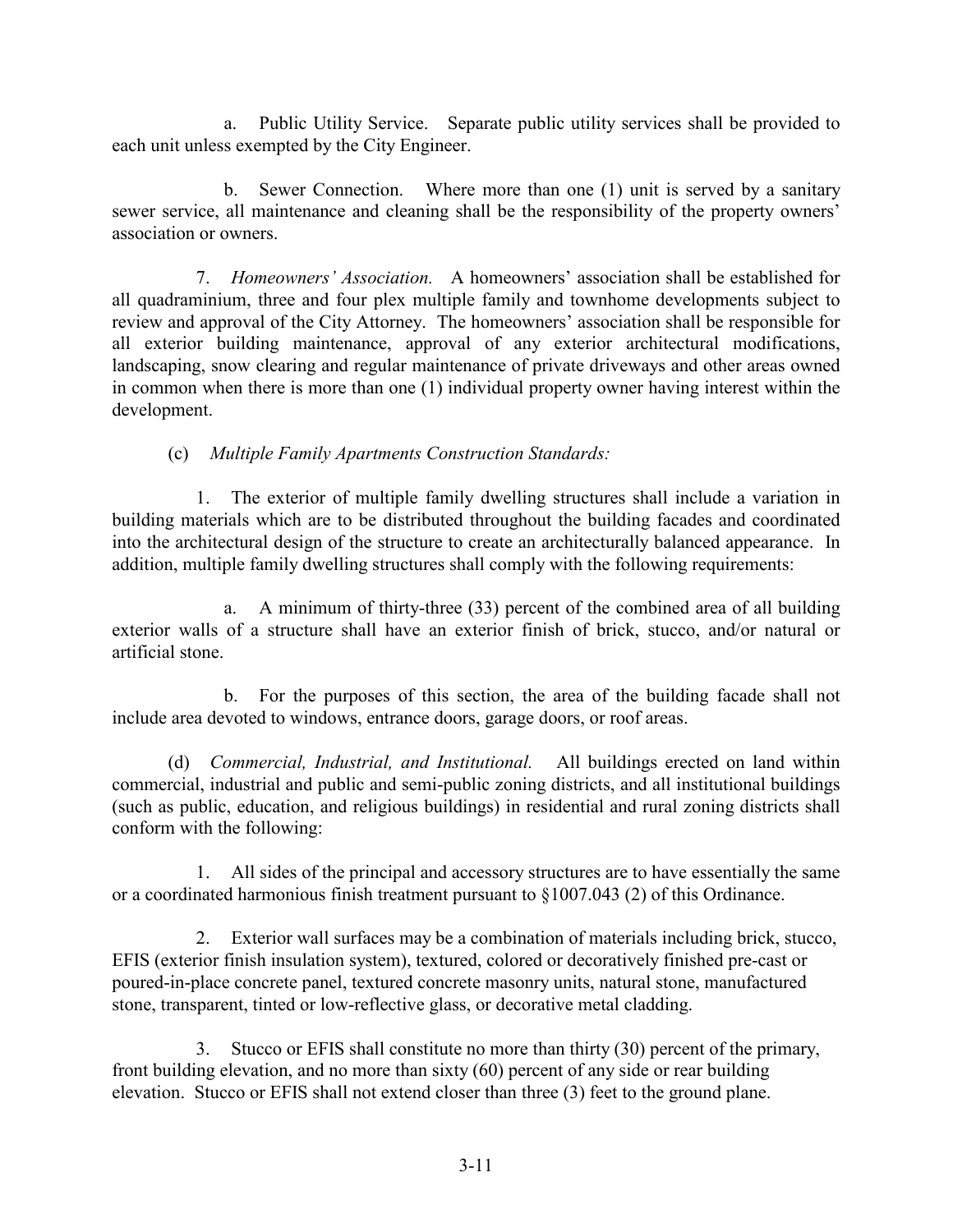4. Decorative metal cladding refers to decorative, metal cladding systems such as copper, zinc, titanium, stainless steel and painted steel components fixed to the outside of the primary wall system. Complete or partial buildings comprised of structural metal wall panel systems that act as the primary wall system, or as a complete wall system such as pole barns or similar structures common to agricultural or industrial storage uses are prohibited.

5. Buildings shall have a well-defined base, middle and top. The base should appear visually distinct from the middle and top part (cornice) of the building through the use of a change in building materials, color, window shape or size, an intermediate cornice line, sign band, an awning, or similar techniques.

6. Earth tone colors of exterior materials shall be required. "Earth tone colors" shall be defined as any various soft colors like those found in nature in soil, vegetation, etc. Such colors are limited to various shades or tints of brown, black, gray, tan, beige, brick red, soft green, soft blue, or white.

7. Ten (10) percent of the building facade may contain contrasting colors. Contrasting colors shall be those colors not defined as earth tones.

8. All mechanical equipment, such as air handling units located anywhere on the property, including rooftop equipment, shall be screened from view from adjacent streets, public rights of way, and adjacent properties.

9. Where a site abuts a residential property, the location of air handling and other equipment must take into account the potential for noise and other impacts on the residential property.

## (e) *Quasi-Public Structures.*

1. No quasi-public structure shall be located within the public right-of-way except as approved by the City Council. Such structure shall include but not be limited to trash containers, bicycle racks, benches, planting boxes, awnings, flag poles, light standards, stairs, stoops, light wells, loading wells, signs and others.

2. Public and quasi-public utility poles and underground services may be permitted within public right-of-way provided that:

a. A permanent identification tag or marking is affixed to each structure.

b. The City is notified as to the location and date of placement of the structure.

c. The City is notified of any change of structure ownership, removal or modification.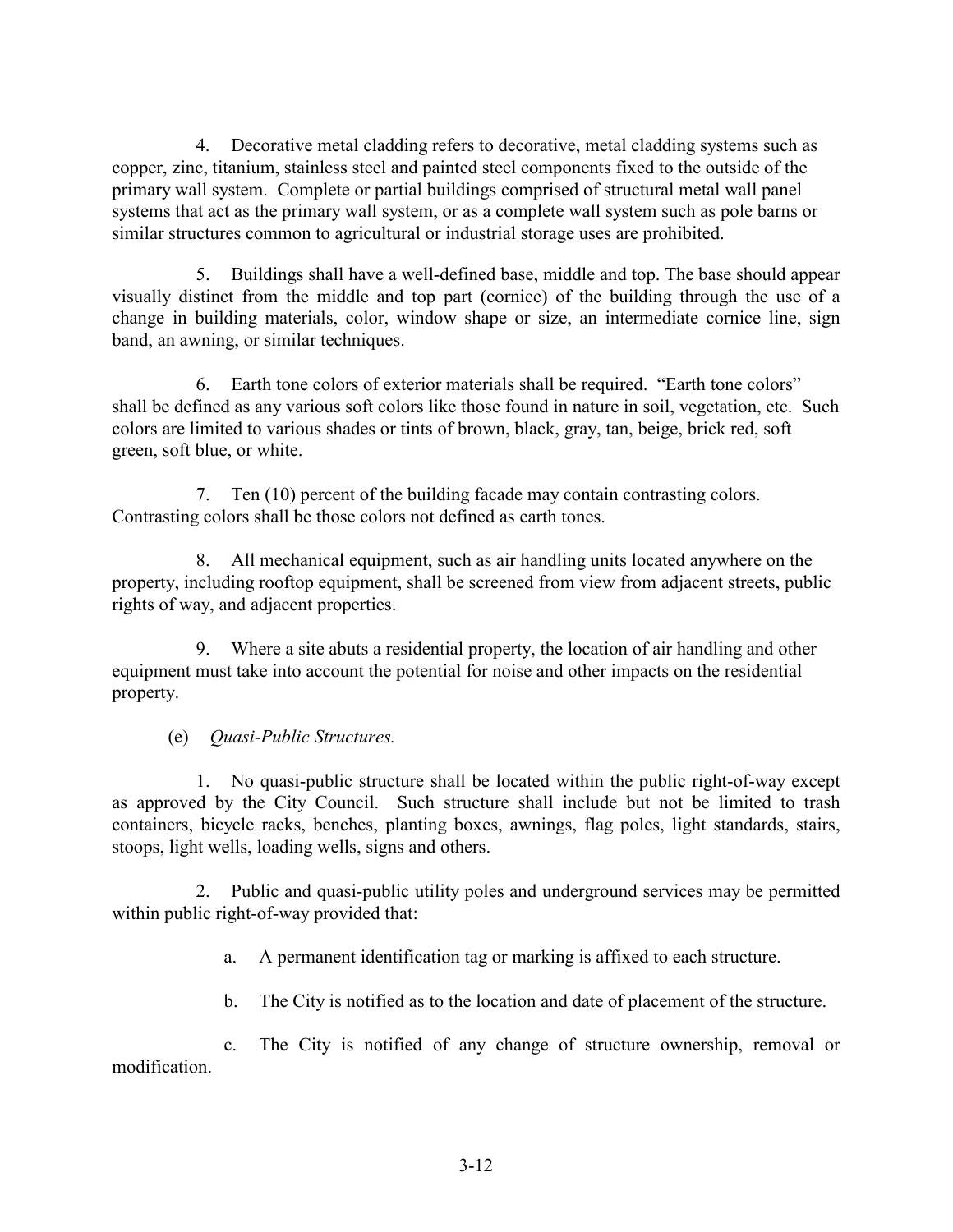d. Lease or joint use agreements or arrangements applicable to each utility structure are disclosed.

### (f) *Completion of Exterior Improvements.*

1. All exterior improvements of a structure, or portion thereof, to single family dwellings, multiple family dwellings of twelve (12) units or less, or any structure accessory to a residential use shall be completed in accordance with City-approved construction plans within one hundred eighty (180) days after the date the City issued the building permit.

2. All exterior improvements of a structure, or portion thereof, to multiple family dwellings of more than twelve (12) units or any commercial, industrial, office, institutional or non-residential structure shall be completed in accordance with City-approved construction plans within one (1) year after the date the City issued the building permit.

3. In all cases, the compliance deadline shall be upheld unless:

a. The process for a temporary Certificate of Occupancy is completed as described in the City Fee Schedule, as amended, which would extend the completion date beyond those listed in paragraphs 1. and 2. above; or

b. A written extension is submitted and approved by the Building Official. Such an extension may be granted in the event that a natural disaster or a calamitous event occurs which unavoidably delays the completion of the building project.

4. For building permits issued prior to the effective date of the ordinance amendment establishing the time limits in paragraphs 1. and 2. above (Ordinance No. 01-08), the time period for the limits begins with the effective date of the amendment establishing the time limits.

### (3) *Height.*

(a) *Exceptions.* The building height limits established herein for districts shall not apply to the following:

- 1. Farm structures.
- 2. Church spires not exceeding 60 feet in height.
- 3. Belfries not exceeding 60 feet in height.
- 4. Cupolas not exceeding 60 feet in height.
- 5. Windmills.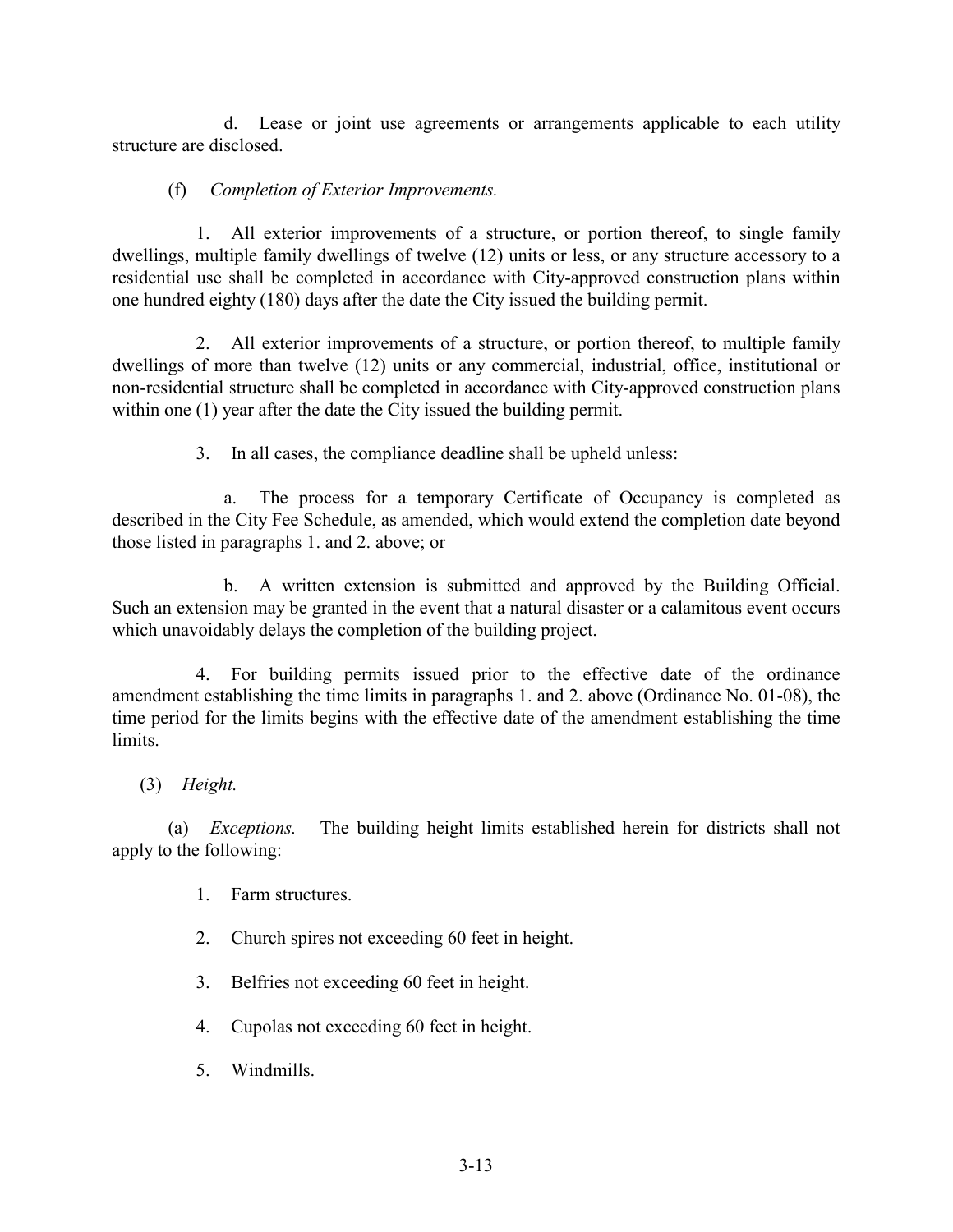6. Solar energy devices.

7. Chimneys and smokestacks.

8. Flag poles mounted on a building.

9. Non-commercial television and radio antennae, and satellite dishes.

10. Parapet walls extending not more than four (4) feet above the limiting height of the building.

11. Elevator penthouses.

12. Cooling towers/water towers.

13. Lighting structures for public outdoor recreational fields not exceeding eighty (80) feet in height.

14. Lighting structures for public hockey rinks not exceeding sixty (60) feet in height.

(b) *Conditional Use Permit*. Building heights in excess of those standards contained in the district provisions and any other sections of this Chapter may be allowed through a conditional use permit, provided that:

1. Demonstrated need is established for the increase in height and said increase will not violate the intent and character of the zoning district in which the structure is located.

2. The site is capable of accommodating the increased structure size.

3. The potential increased intensity and size of use does not cause an increase in traffic volumes beyond the capacity of the surrounding streets.

4. Public utilities and services are adequate.

5. For each additional story over the district limitation or for each additional ten (10) feet above the maximum allowed per district, front and side yard setback requirements shall be increased by ten (10) percent.

6. The construction does not limit solar access to abutting and/or neighboring properties. A shadow study shall be required illustrating shadow encroachment on adjoining properties.

7. The provisions of §1007.016 of this Ordinance are considered and satisfactorily met.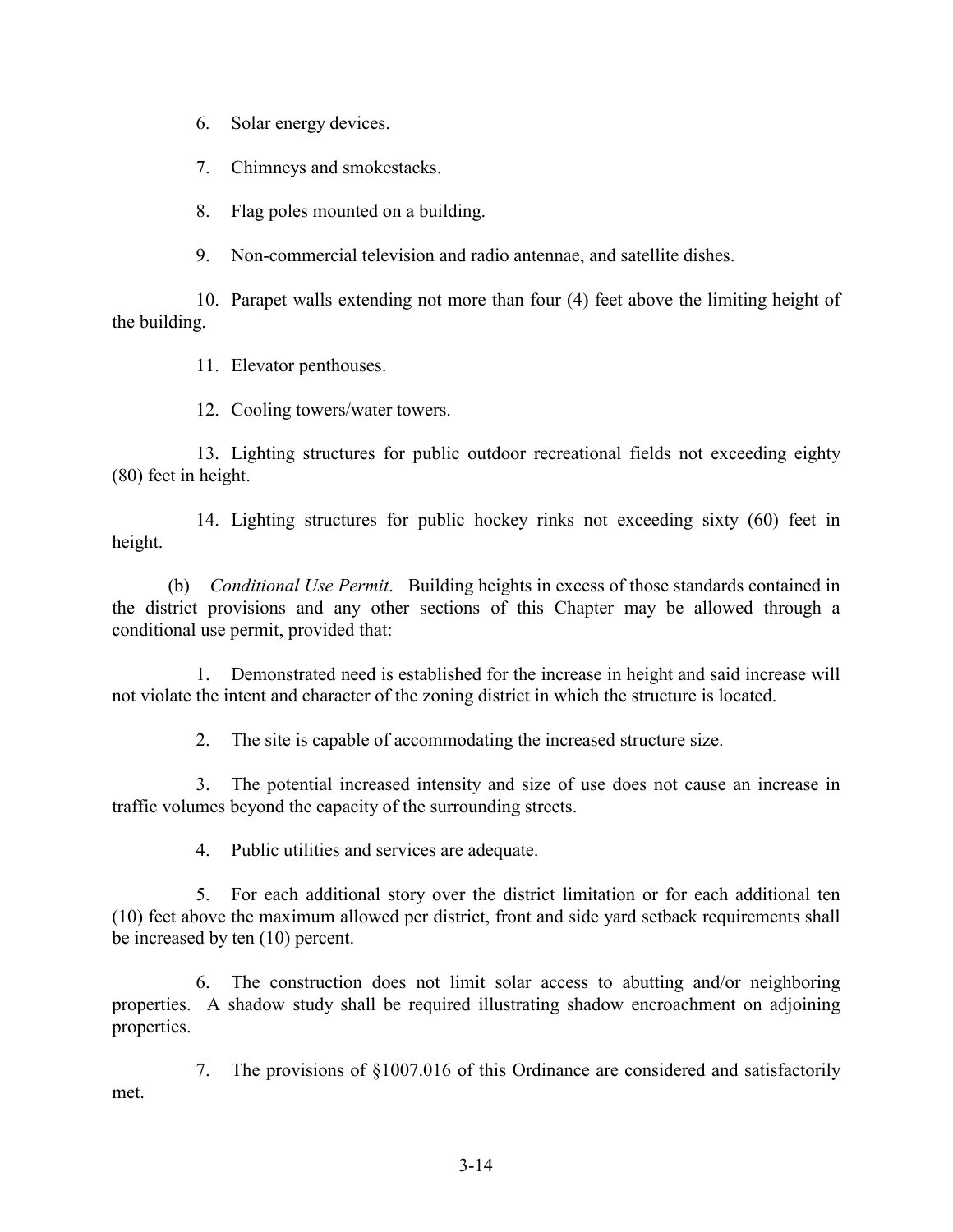(c) *Obstructions.* In the case of any proposal to construct or alter a structure which will exceed a height of two hundred (200) feet above ground level of the site, or any proposal to construct or alter a structure to a height of greater than an imaginary surface extending upward and outward at a slope of one hundred to one (100:1) from the nearest point of the nearest runway of a public airport, the applicant shall notify the Commissioner of the Minnesota Department of Transportation in writing of the plans at least thirty (30) days in advance of making applicable permit requests to the City. The applicant shall provide the Zoning Administrator with any comments received from the Commission of the Minnesota Department of Transportation as part of the required applicable permit request. This local reporting is in addition to any Federal permitting and review processing which may be simultaneously required.

(4) *Accessory Buildings and Structures.*

(a) *General Provisions.*

1. No accessory building or use shall be constructed or developed on a lot prior to the time of construction of the principal building to which it is accessory, except in the case of agricultural buildings on agriculture land as defined by State Statute 273.13, Section 23, as amended.

2. A building or portion thereof used for an accessory use, other than home occupation, shall be considered as an accessory building.

3. No detached accessory building shall be closer to the front lot line than the principal building or its attached garage except within the R, R-X, and R-BR Zoning Districts, provided the accessory building is set back at least one hundred (100) feet from the street rightof-way.

4. Setbacks for accessory buildings in all districts shall be determined in accordance with appropriate district provisions. Location of said accessory buildings shall not interfere with the future subdivision of the property.

5. Accessory structures may be constructed within public and private utility and drainage easements provided that:

a. No accessory structure shall be located within a drainage or utility easement without written permission of the Zoning Administrator and the filing of an encroachment agreement.

b. No footings or foundation shall be placed within the easement.

c. The entire structure, including any base material, must be designed to be easily moved if deemed necessary by the city.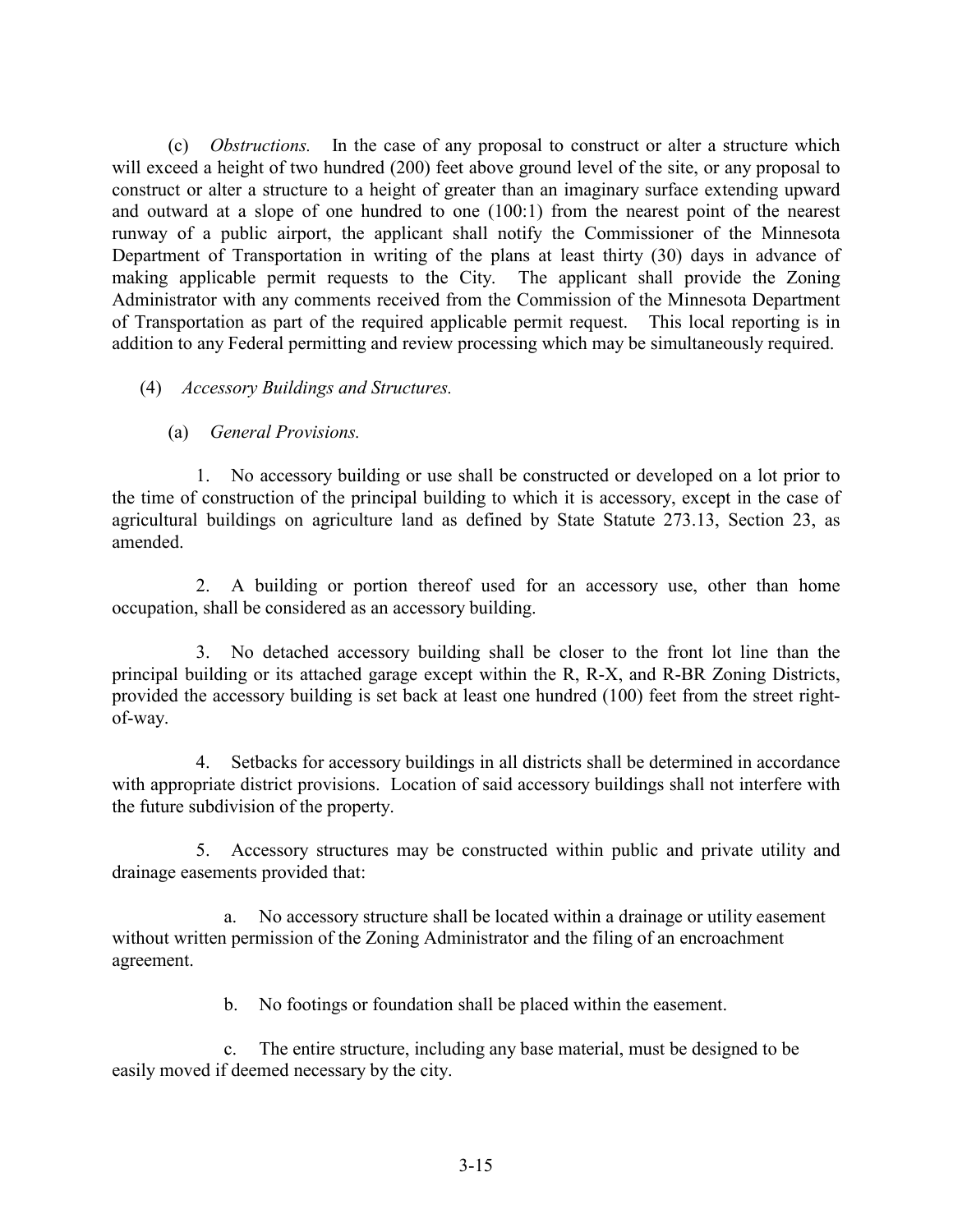d. Removal of an accessory structure or portion thereof for the purpose of utilizing the easement shall be at the property owner's expense.

6. In Rural and Residential districts, Gazebos that are attached to the dwelling by a raised deck, porch, or patio shall not be counted towards the maximum area or number of accessory structures allowed on a site, so long as the sides of the gazebo remain at least 50%, though the open areas may be covered with screens.

7. In Rural and Residential districts, Fabric structures are considered an accessory structure and are therefore counted towards the maximum area and number of accessory structures allowed on a site.

(b) *Sport Courts.* In all Rural and Residential districts, the following standards shall apply to outdoor sport courts, whether temporary or permanent:

1. A building permit shall be required for all private residential sport courts.

2. An application for a building permit or a conditional use permit shall include a site plan showing the following along with all required information:

a. The size, shape, pavement and sub-pavement materials.

b. The location of the court.

c. The location of the house, garage, fencing, septic systems and any other structural improvements on the lot.

d. The location of structures on all adjacent lots.

e. A grading plan showing all revised drainage patterns and finished elevations at the four corners of the court.

f. Landscaping and turf protection around the court.

g. Location of existing and proposed wiring and lighting facilities.

3. Sport courts shall not be located closer than ten (10) feet to any side and rear lot line. Sport courts shall not be located within any required front yard or side yard abutting a street.

4. Sport courts shall not be located over under-ground utility lines of any type, nor shall any court be located within any private or public utility, walkway, drainage or other easement.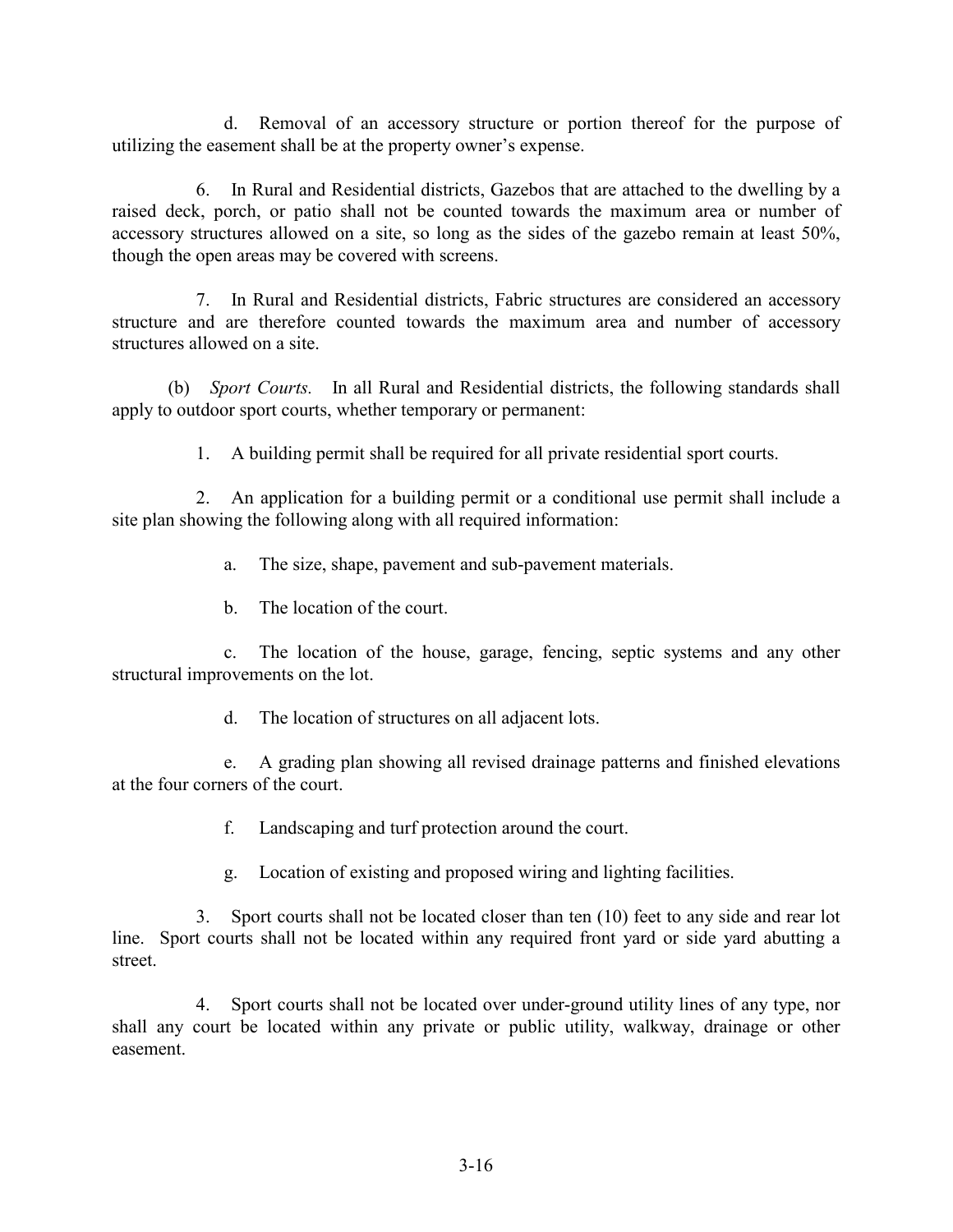5. Solid sport court practice walls shall not exceed ten (10) feet in height. A building permit shall be required for said walls. Said walls shall be set back a minimum of thirty (30) feet from any lot line.

6. Chain link fencing surrounding the sport court may extend up to twelve (12) feet in height above the sport court surface elevation.

7. Lighting for the sport court shall be directed toward the sport court and not toward adjacent property. Lighting shall meet the requirements of §1007.043 (6).

(c) *Swimming Pools.* 

1. *Single Family and Two Family Dwellings.* The following shall apply to all swimming pools which are intended for use accessory to single-family and two-family dwellings:

a. A building permit shall be required for any swimming pool with a capacity of over five thousand (5,000) gallons and with a depth potential of thirty (30") inches.

b. An application for a building permit shall include a site plan showing the type and size of pool, location of pool, location of house, garage, fencing and other improvements on the lot, location of structures on all adjacent lots, location of filter unit, pump and wiring indicating the type of such units, location of back-flush and drainage outlets, grading plan, finished elevations and final treatment (decking, landscaping, etc.) around pool, location of existing overhead or underground wiring, utility easements, trees, similar features, and location of any water heating unit.

c. Pools shall not be located within ten (10) feet of any septic tank and twenty (20) feet from drain field nor within six (6) feet of any principal structure or frost footing. Pools shall not be located in front of the principal building or within any accessory structure setback.

d. The filter unit, pump heating unit and any noise-making mechanical equipment shall be located not closer than twenty (20) feet to any lot line.

e. Pools shall not be located beneath overhead utility lines nor over underground utility lines of any type.

f. Pools shall not be located within any private or public utility, walkway, drainage or other easement.

g. In the case of in ground pools, the necessary precautions shall be taken during the construction to:

i. Avoid damage, hazards or inconvenience to adjacent or nearby property.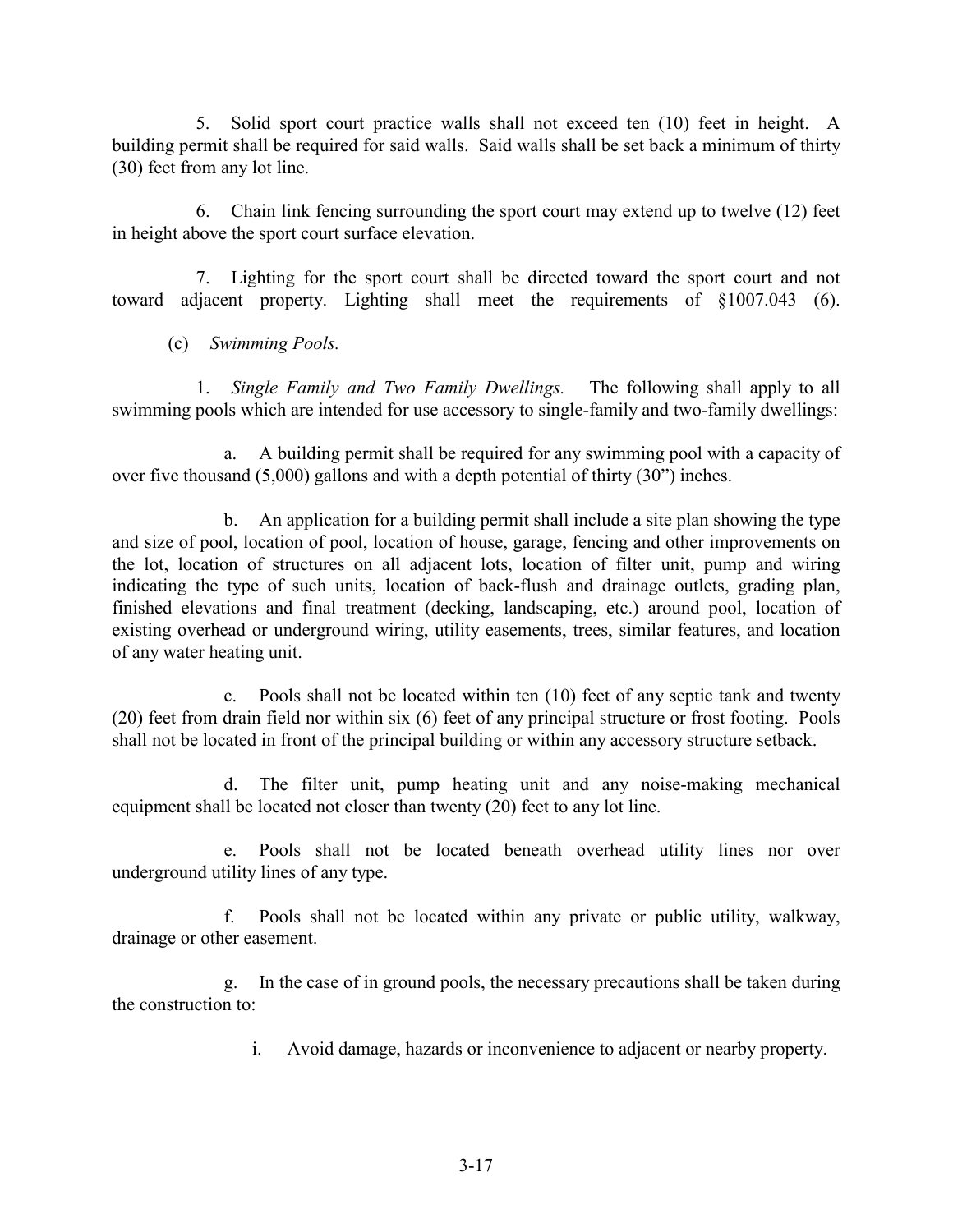ii. Assure that proper care shall be taken in stockpiling excavated materials to avoid erosion, dust or other infringements upon adjacent property.

h. All access for construction shall be over the owner's land and due care shall be taken to avoid damage to public streets and adjacent private or public property.

i. Lighting for the pool shall be directed toward the pool and not toward adjacent property.

j. A structure at least four (4) feet in height shall completely enclose the pool. This structure can be safety fencing of a non-climbable type. Pool walls that are at least four (4) feet in height above finished grade fulfill this requirement.

k. Water in the pool shall be maintained in a suitable manner to avoid health hazard of any type. Such water shall be subject to periodic inspection by the local health officer.

l. All wiring, installation of heating units, grading, installation of pipes and all other installations and construction shall be subject to inspections.

m. Any proposed deviation from these standards and requirements shall require a variance in accordance with normal zoning procedures.

n. All swimming pools for which a building permit is required shall be provided with safeguards to prevent children from gaining uncontrolled access. This can be accomplished with fencing, screening or other enclosure, or any combination thereof, of sufficient density as to be impenetrable.

i. If fences are employed, they shall be at least four (4) feet in height. The bottoms of the fences shall not be more than four (4) inches from the ground. Fences shall be of a non-corrosive material and shall be constructed as to be not easily climbable. All fence openings or points of entry into the pool enclosure shall be equipped with gates or doors. All gates or doors to swimming pools shall be equipped with self-closing and self-latching devices placed at a sufficient height so as to be inaccessible to all small children. Prior to filling the pool, the approved fence and/or screen must be completely in place and inspected and approved by the City Building Inspector.

ii. When an above-ground pool has vertical or outward inclined side walls that are at least four (4) feet above finished grade, these fencing requirements do not apply. However, if no fencing is constructed, the ladder must be removable or there must be a lockable access to the ladder.

o. Required structure or safety fencing shall be completely installed within three (3) weeks following the installation of the pool and before any water is allowed in the pool.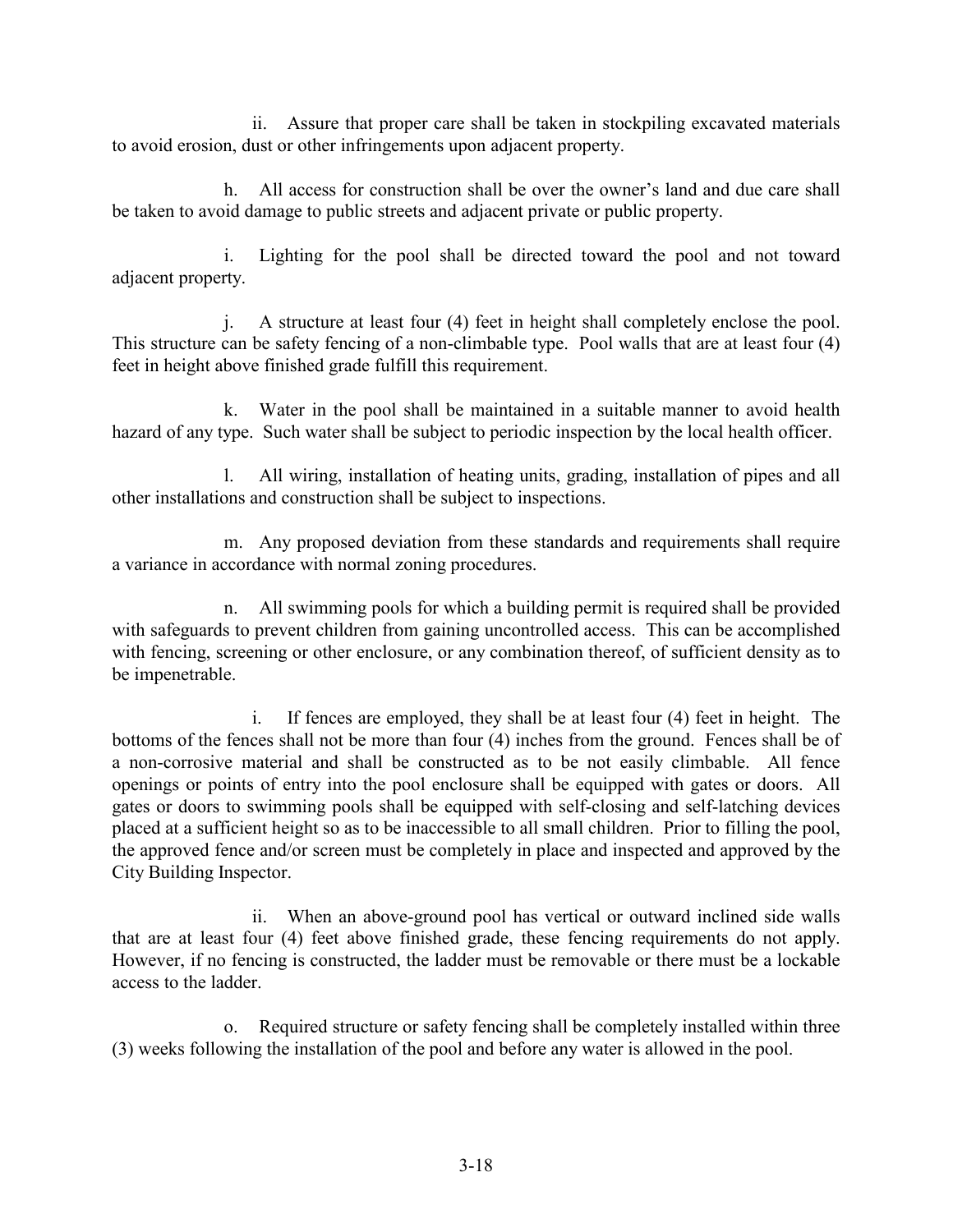p. Back flush or pool drainage water shall be directed onto the property on which the swimming pool is located and ultimately to public storm sewer, if available.

q. Drainage of pools directly into public streets or other public drainageways shall require written permission of the Zoning Administrator.

2. *Multiple-Family, Commercial and Public Developments.* For private swimming pools which are intended for and used by the occupants of a multiple-family dwelling and the guests of the occupants, or for private and public clubs and organizations, the following regulations shall be met in addition to those listed for single and two family dwellings provided in §1007.043 (4)(c)1. above:

a. No part of the water surface of the swimming pool shall be less than fifty (50) feet from any lot line.

b. No pumps, filter or other apparatus used in connection with or to service a swimming pool shall be located less than fifty (50) feet from any lot line.

c. The pool area shall be adequately fenced to prevent uncontrolled access from the street or adjacent property. Adequate screening, including but not limited to landscaping, shall be placed between the pool area and adjacent lot lines.

d. All deck areas, adjacent patios, or other similar areas used in conjunction with the swimming pool shall be located at least thirty (30) feet from any lot line.

e. To the extent possible, back-flush water or water from pool drainage shall be directed onto the owner's property.

(d) *Houseboats.* Houseboats are considered accessory structures for purpose of applying this Ordinance and shall comply with the following standards:

1. Any object that floats which has sleeping accommodations and facilities for preparing food shall be defined as a houseboat.

2. All houseboats which are to be docked or moored within the City limits for a period of six (6) days or more shall require an annual permit. Said permit shall identify the owner, owner's address, boat license number, whether the boat is to be used as a seasonal residence and, if so, for what period of time during the year, type of sanitary sewage facility, water supply, and plot plan showing method of access to public road.

3. Each houseboat shall have one (1) off-street parking space within four hundred (400) feet of the access to the docking of such houseboat.

4. No houseboat shall be used as a permanent residence and further, that utilities including sanitary sewer, water, electricity, and phone shall not be extended to the houseboat.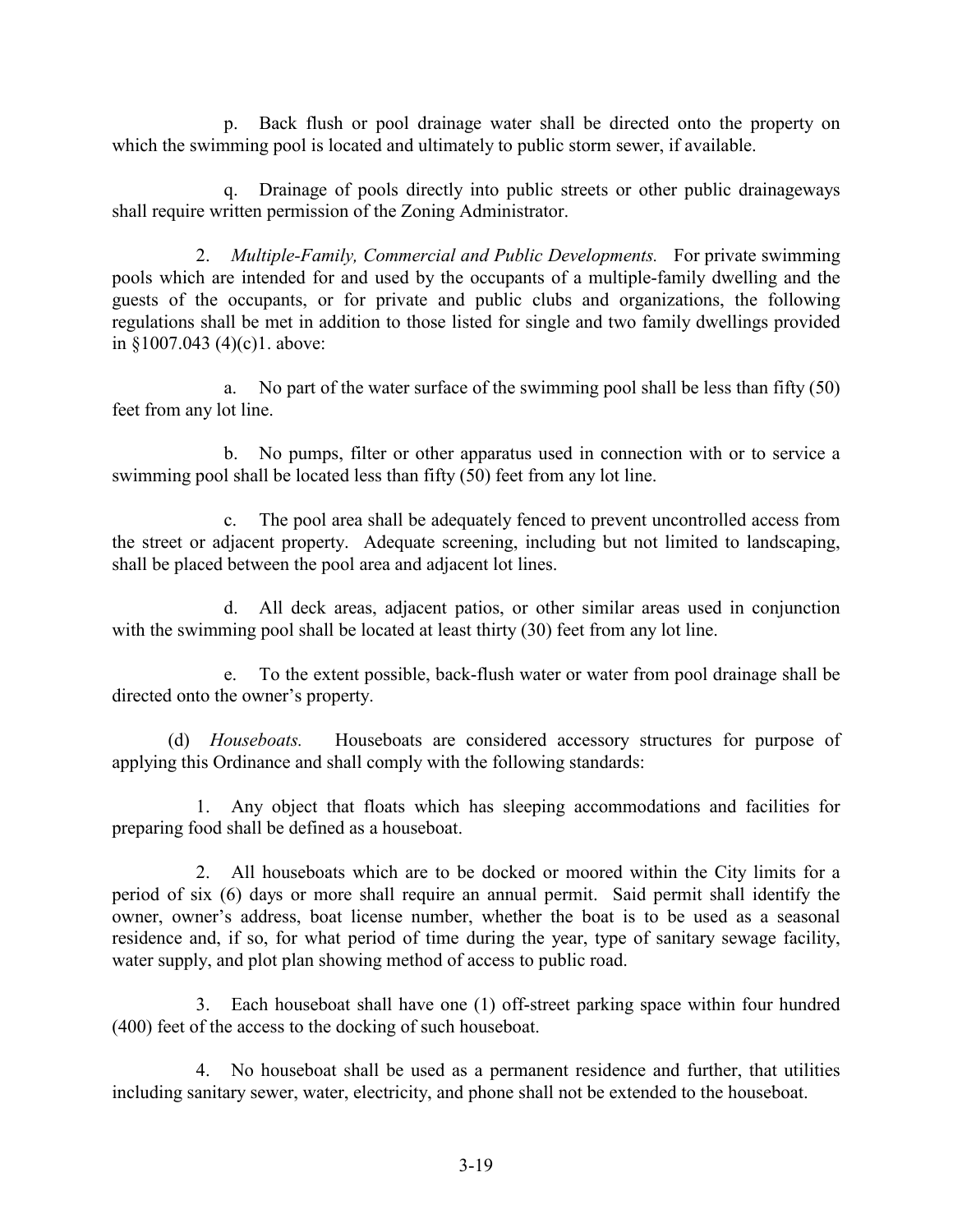(e) *Ice Fishing Houses.* Ice fishing houses stored on parcels of land during summer months shall be considered an accessory building. All ice fishing houses stored on site shall be licensed in accordance with State law.

(f) *Docks and Boat Launches.* Private docks and boat launches may be stored upon riparian lots provided such structures lie upon the same lot as the principal structure to which they serve.

(g) *Roadside Stands.* Seasonal, temporary roadside stands for the sale of agricultural products shall be permitted if:

1. They are located in a zoning district which makes a specific allowance for such use; and

2. They are located upon the lot on which the produce is grown.

3. They are erected at least sixty (60) feet back from the nearest edge of the roadway surface; and

4. Adequate parking space is provided off the road right-of-way and safe vehicular access and movements are assured.

(h) *Domestic Animal Shelters.* Structures dedicated to the housing of domestic animals are considered accessory structures for the purpose of applying this Chapter and shall comply with the following standards:

1. The keeping of animals is allowed in accordance with the provisions of Chapter 503.

2. If all Animal Shelters on a property do not exceed a total of 64 square feet in area, then they shall not be counted towards the maximum number and size of accessory buildings.

3. Animal shelters are limited to a maximum of 60 inches in overall height. If a shelter exceeds 60 inches in height, it is not allowed the exception to accessory building number and size in paragraph 2.

(i) *Rural and Residential Zoning District Accessory Buildings.* The following summarizes the maximum number, size, and height of accessory buildings allowed in an individual parcel according to lot size and residential district. For the purposes of this section, lot size for metes and bounds properties shall include roadway easements.

1. *Twenty (20) Acres or Greater.* (R, R-X, R-BR, R-1, R-1X, R-EC, and PSP Districts)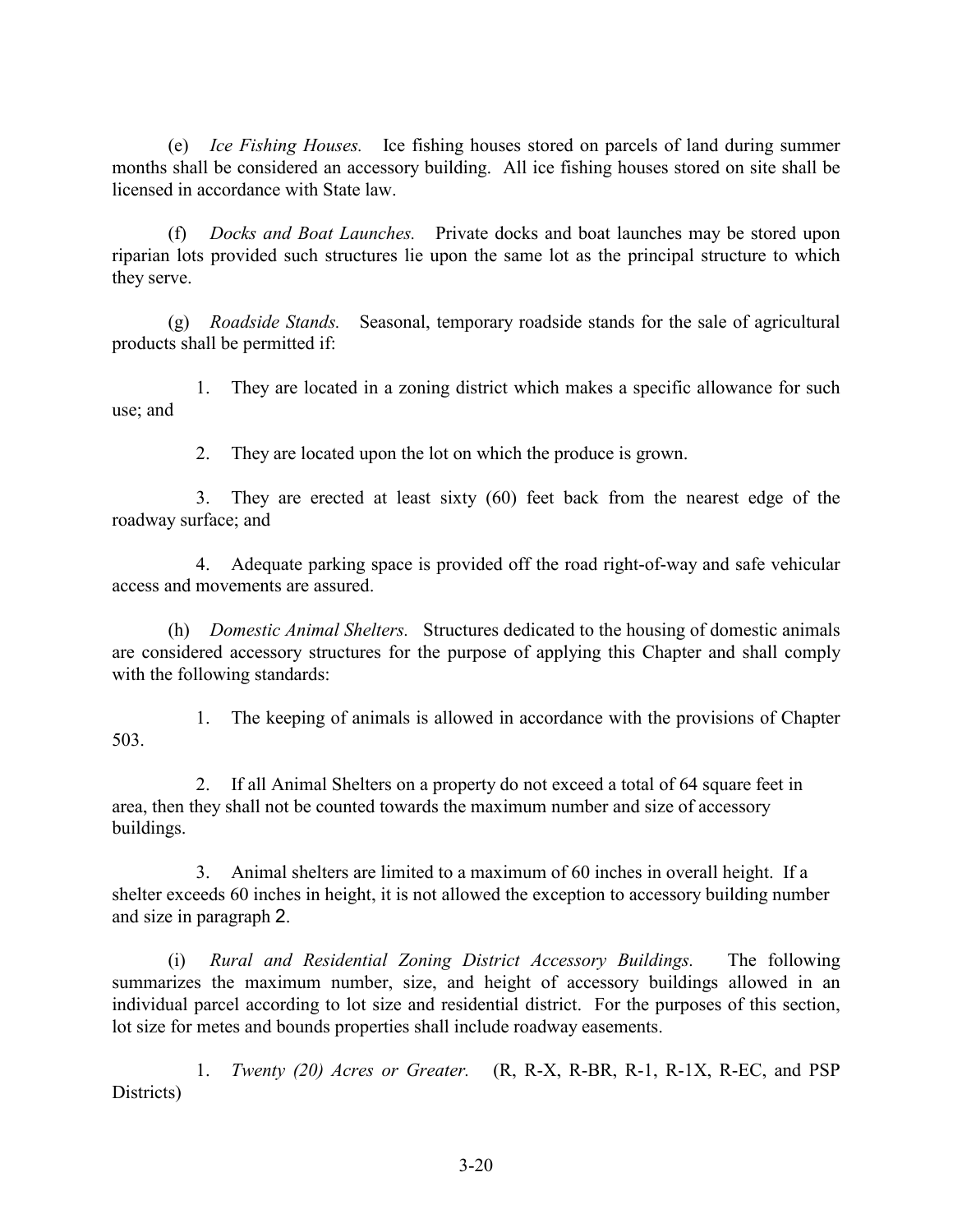a. No maximum combination of accessory building(s) and garage(s) size requirement.

- b. Metal buildings and pole barns acceptable.
- c. Fabric or vinyl canopy structures acceptable.
- d. No maximum height requirement.

e. One (1) attached garage not to exceed one thousand two hundred (1,200) square feet or equal to the size of the house foundation, whichever is greater.

2. *Ten (10) to Less than Twenty (20) Acres.* (R, R-X, R-BR, R-1, R-1X, R-EC, and PSP Districts)

a. The combination of accessory building(s) and garage(s) shall not exceed the greater of:

- i. Ten thousand (10,000) square feet, or
- ii. 1.85% of the lot area, not to exceed fifteen thousand (15,000) square feet.
- b. Total allowable accessory building space shall be limited to the following:
	- i. One (1) attached garage and
	- ii. Three (3) detached accessory structures.
- c. Metal buildings and pole barns acceptable.
- d. Fabric or vinyl canopy structures acceptable.

e. One (1) attached garage not to exceed one thousand two hundred (1,200) square feet or equal to the size of the house foundation, whichever is greater.

f. Building height shall not exceed base district requirement.

3. *Five (5) to Less than Ten (10) Acres.* (R, R-X, R-1, R-1X, R-EC, and PSP Districts)

a. The combination of accessory buildings and garages shall not exceed the greater of: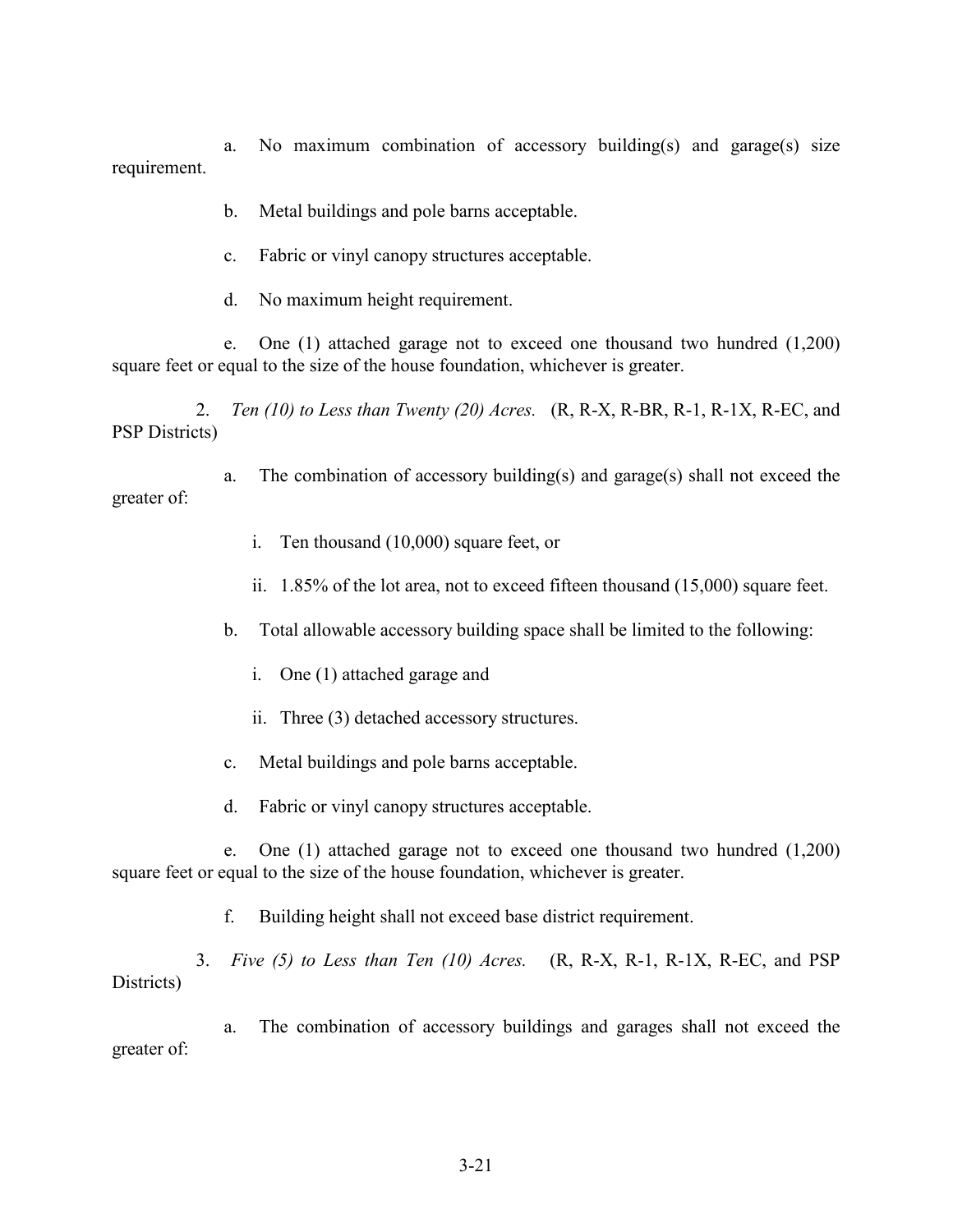- i. Five thousand (5,000) square feet, or
- ii. 2.21% of the lot area, not to exceed ten thousand (10,000) square feet.
- b. Total allowable accessory building space shall be limited to the following:
	- i. One (1) attached garage and
	- ii. Three (3) detached accessory structures.
- c. Metal buildings and pole barns acceptable.
- d. Fabric or vinyl canopy structures acceptable.

e. One (1) attached garage not to exceed one thousand two hundred (1,200) square feet or equal to the size of the house foundation, whichever is greater.

f. Building height shall not exceed base district requirement.

4. *Less than Five Acres*. (R, R-X, R-1, R-1X, R-EC, R-2, R-3, R-4, R-6, R-7, and PSP Districts)

a. The combination of accessory buildings and garages shall not exceed the greater of:

- i. One thousand two hundred (1,200) square feet, or
- ii. 3.75% of the lot area, not to exceed five thousand (5,000) square feet.
- b. Total allowable accessory building space shall be limited to the following:
	- i. One (1) attached garage and one (1) detached structure, or
	- ii. Two (2) detached accessory structures.

c. One (1) attached garage not to exceed one thousand two hundred (1,200) square feet or equal to ninety (90) percent of the size of the house foundation, whichever is greater.

d. Twenty (20) foot maximum height.

e. No metal sheet/panel siding with vertical orientation except upon tool sheds less than one hundred fifty (150) square feet in area. Metal horizontal lap siding is acceptable.

f. Fabric or vinyl canopy structures acceptable.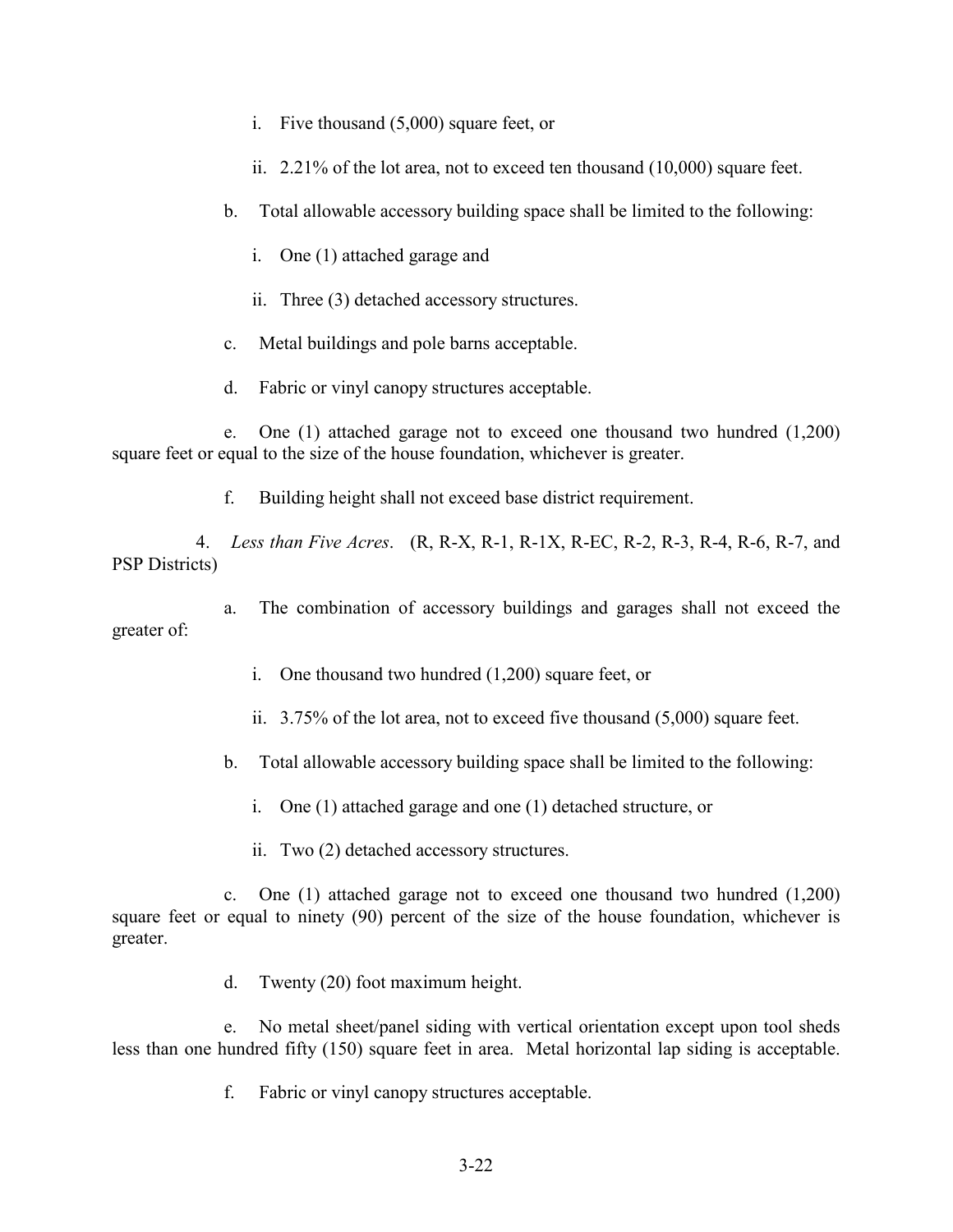g. Roof and exterior color and material compatible with home (except manufactured tool shed).

(j) *Commercial and Industrial Zoning Districts.* The following establishes the maximum number, size, and height of accessory buildings allowed in the commercial and industrial zoning districts:

1. Except in Commercial, and Industrial zoning districts, where allowed by Conditional Use Permit, and in an approved planned unit development that specifically allows it, provided for in §1007.024 of this Ordinance not more than one (1) accessory building shall be allowed not to exceed four hundred (400) square feet except when intended for storage of buses

(Ord No. 05-19, passed 04-08-2019)

2. Building setbacks shall not exceed base district requirement.

3. Building height shall be limited to twelve (12) feet maximum except when intended for storage of buses per §1007.043 (2)(b)2. of this Ordinance.

4. Metal buildings and pole barns are prohibited.

5. Roof and exterior color and material shall be compatible with the principal structure.

6. Accessory buildings on commercial/industrial sites shall be limited to typical accessory storage uses, no auxiliary commercial/ industrial use shall be allowed within an accessory storage building.

7. Site and building plan review shall not be required for accessory building construction as an accessory building that meets the requirements listed herein shall be considered a minor project for the purposes of §1007.019 (1) of this Ordinance.

8. Accessory buildings shall not be located within an easement.

9. If the principal building is expanded to cover more of the lot, the accessory building shall be removed if the intended need no longer exists.

10. Building permits shall be required as regulated by the State Building Code.

(5) *Refuse and Recyclable Material.*

(a) *Removal.* Passenger automobiles and trucks not currently licensed by the state, or which are because of mechanical deficiency incapable of movement under their own power, parked or stored outside for a period in excess of thirty (30) days, and all materials stored outside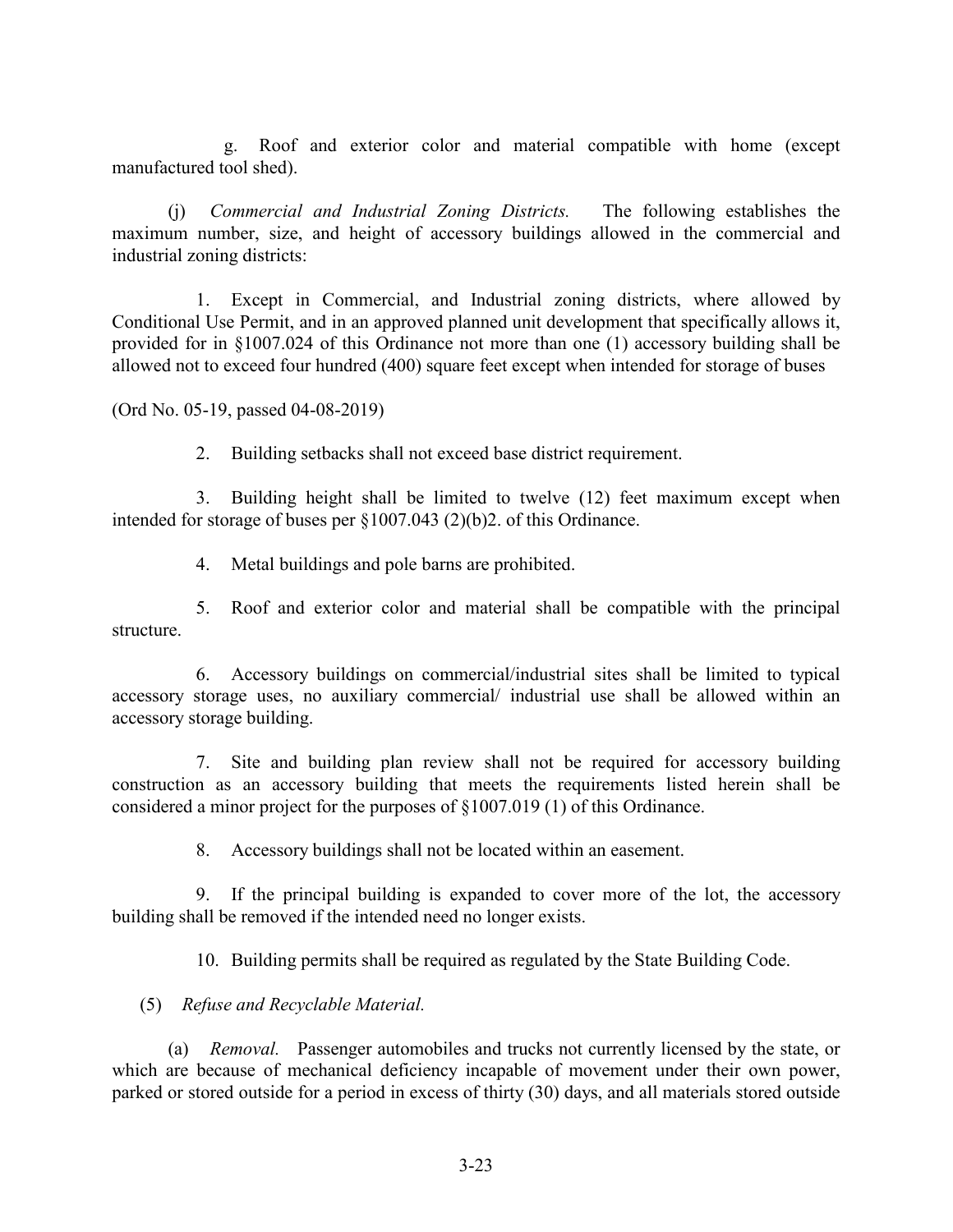in violation of City Code provisions are considered refuse or junk and shall be disposed of within thirty (30) days of notification by the City.

(b) *Location and Screening.*

1. *Dwelling Units, Single Family, Duplexes, and All Other Residential Structures With Four (4) or Less Units.* Garbage cans, waste containers and recycling bins shall be kept in rear or side yards.

2. *Commercial, Industrial, Institutional, Residential With More Than Four (4) Units.*

a. All refuse, recyclable materials, and necessary handling equipment including but not limited to garbage cans, recycling bins, and dumpsters shall be stored within the principal structure, within an accessory building, or totally screened from eye level view from all neighboring uses and the public right-of-way.

b. *Exterior Storage.* Exterior storage of refuse and recyclable material shall require the following:

i. Exterior wall or fence treatment shall be similar and/or complement the principal building.

ii. The enclosed trash and/or recycling receptacle area shall be located in the rear or side yard and shall observe all applicable setback requirements and easements.

iii. The trash and/or recycling enclosure must be in an accessible location for pick up hauling vehicles.

iv. The trash and/or recycling receptacles must be fully screened from view of adjacent properties and the public right-of-way by a fence or wall of at least six (6) feet in height and a minimum opaqueness of eighty (80) percent.

v. All dumpsters, recycling bins, handling equipment, and enclosures shall be approved by the Zoning Administrator and be kept in a good state of repair with lids designed to prevent spilling and spread of debris and access by animals. The construction of trash and recycling enclosures shall be per standards established by the Community Development Department. All designs and construction of trash enclosures shall be subject to the Building Official's approval.

(6) *Outdoor Lighting.* 

(a) *Purpose.* It is the purpose of this section to encourage the use of lighting systems that will reduce light pollution and promote energy conservation while increasing night time safety, utility, security and productivity.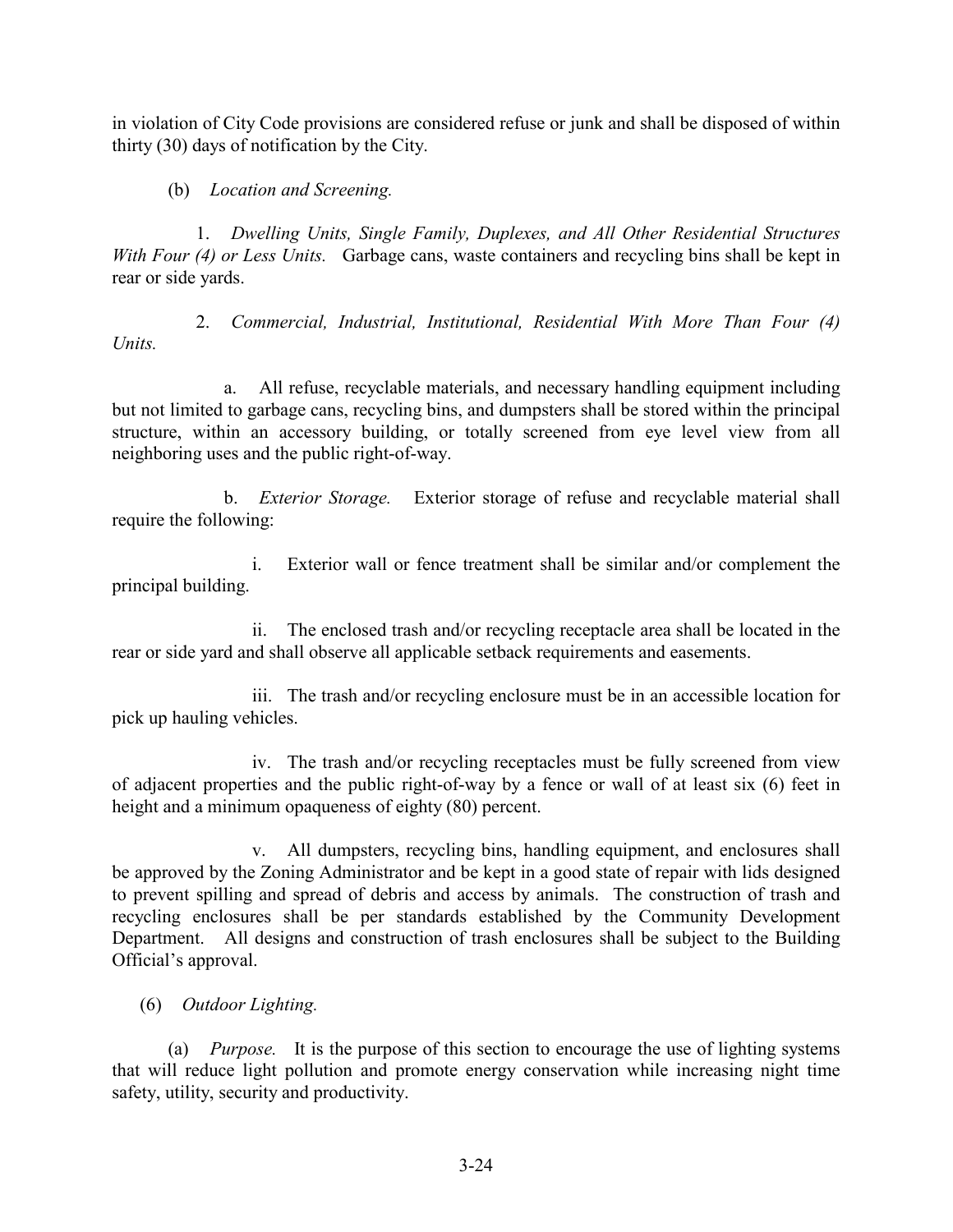(b) *Exemptions.* The provisions of this section shall not apply to the following:

1. This section does not prohibit the use of temporary outdoor lighting used during customary holiday seasons.

2. This section does not prohibit the use of temporary outdoor lighting used for civic celebrations and promotions.

3. Lighting required by a government agency for the safe operation of airplanes, or security lighting required on government buildings or structures.

4. Emergency lighting by police, fire, and rescue authorities.

(c) *Non-Conforming Uses.*

1. *Existing Fixtures.* All outdoor lighting fixtures existing and legally installed prior to the effective date of this Ordinance are exempt from regulations of this section but shall comply with the Ordinance requirements for glare as follows:

a. Any lighting used to illuminate an off-street parking area, sign or other structure, shall be arranged as to deflect light away from any adjoining residential zone or from the public streets. Direct or sky-reflected glare, where from flood lights or from high temperature processes such as combustion or welding shall not be directed into any adjoining property. The source of lights shall be hooded or controlled in some manner so as not to light adjacent property. Bare incandescent light bulbs shall not be permitted in view of adjacent property or public rightof-way. Any light or combination of lights which cast light on a public street shall not exceed one (1) foot candle (meter reading) as measured from the right-of-way line of said street. Any light or combination of lights which cast light on residential property shall not exceed four-tenths (0.4) foot candles (meter reading) as measured from said property.

2. *New Fixtures.* Whenever a light fixture that was existing on the effective date of this Ordinance is replaced by a new outdoor light fixture, the provisions of this section shall be complied with.

(d) *Intensity.* No light source or combination thereof which cast light on a public street shall exceed one (1) foot candle (meter reading) as measured from the right-of-way line of said street nor shall any light source or combination thereof which cast light on adjacent residential property exceed four-tenths (0.4) foot candles (meter reading) as measured at the property line per the method outlined in §1007.043 (6)(e) of this Ordinance.

(e) *Method of Measuring Light Intensity.* The foot candle level of a light source shall be taken after dark with the light meter held six (6) inches above the ground with the meter facing the light source. A reading shall be taken with the light source on, then with the light source off. The different between the two readings will be identified as the light intensity.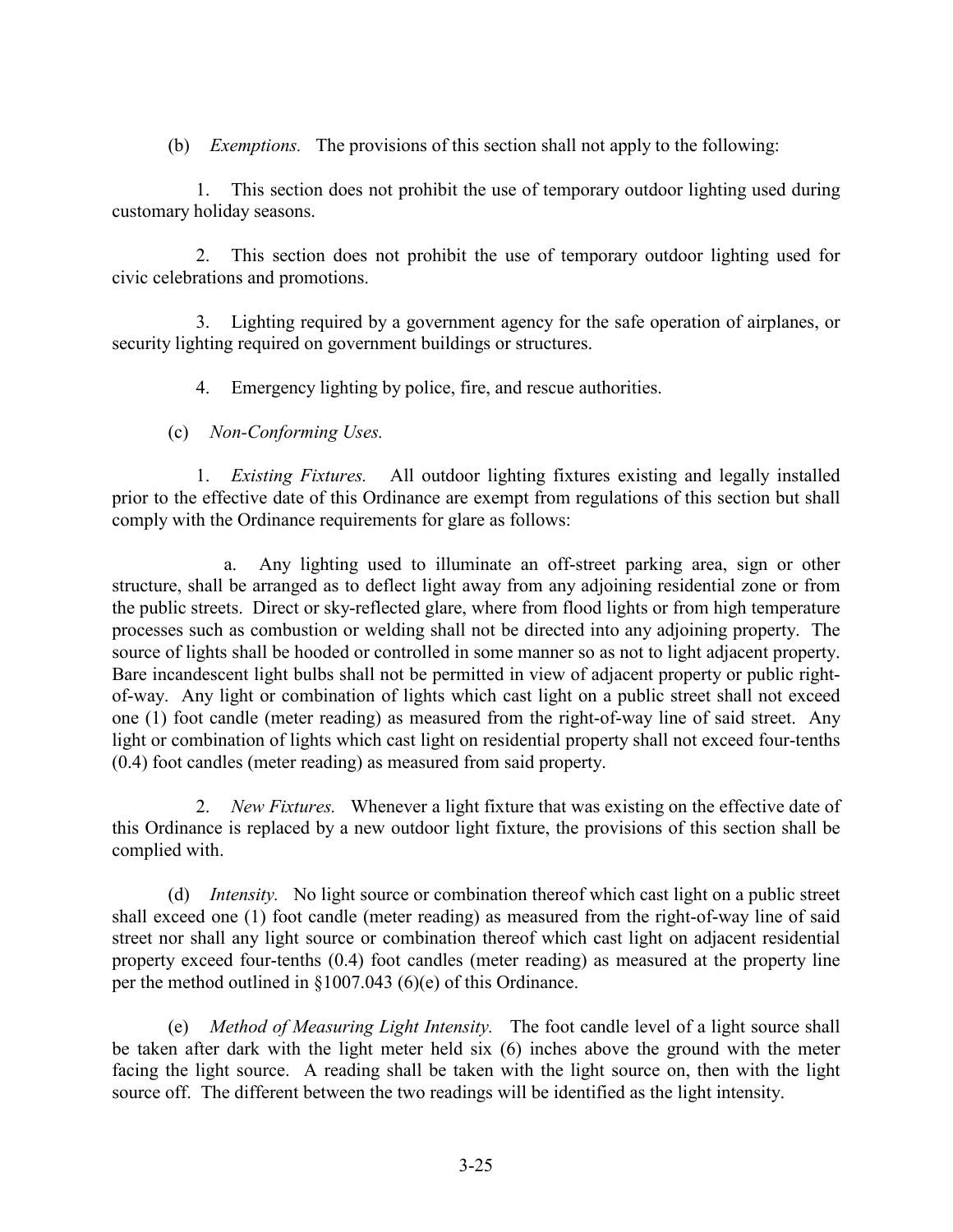### (f) *Performance Standards.*

1. *Residential/Public/Semi-Public District Standards.* In all residential and public, semi-public districts, any lighting used to illuminate a structure, an off-street parking area, or other area shall be arranged as to deflect light away from any adjoining residential property or from any public right-of-way. All lighting shall be installed in accordance with the following provisions:

a. The light source shall be hooded or controlled so as not to light adjacent property in excess of the maximum intensity defined by this Ordinance.

b. Bare light bulbs shall not be permitted in view of adjacent property or public right-of-way, unless part of a permanent or decorative fixture.

2. *Business/Industrial District Standards.* Any lighting used to illuminate a structure, an off-street parking area, or other area shall be arranged so as to deflect light away from any adjoining residential property or from any public right-of-way. All lighting shall be installed in accordance with the following provisions:

a. The luminaire shall contain a cutoff which directs and cuts off the light at an angle of ninety (90) degrees or less.

b. Light sources shall not be permitted so as to light adjacent property in excess of the maximum intensity defined in §1007.043 (6)(d) of this Ordinance.

c. Architectural/historical light fixtures that feature globes that are not shielded, or lighting of entire facades or architectural features of a building may be approved by the City Council. In no case shall the light affect adjacent property in excess of the maximum intensity defined in §1007.043 (6)(d) of this Ordinance.

d. The maximum height of the fixture and pole above the ground grade permitted for light sources is thirty (30) feet. A light source mounted on a building shall not exceed the height of the building. In no case shall the height of a light source mounted on a pole or on a building exceed the height limits of the zoning district in which the use is located, unless allowed by conditional use permit.

## e. *Location.*

i. The light source of an outdoor light fixture shall be set back a minimum of ten (10) feet from a street right-of-way and five (5) feet from an interior side or rear lot line.

ii. No light source shall be located on the roof unless said light enhances the architectural features of the building and is approved by administrative permit.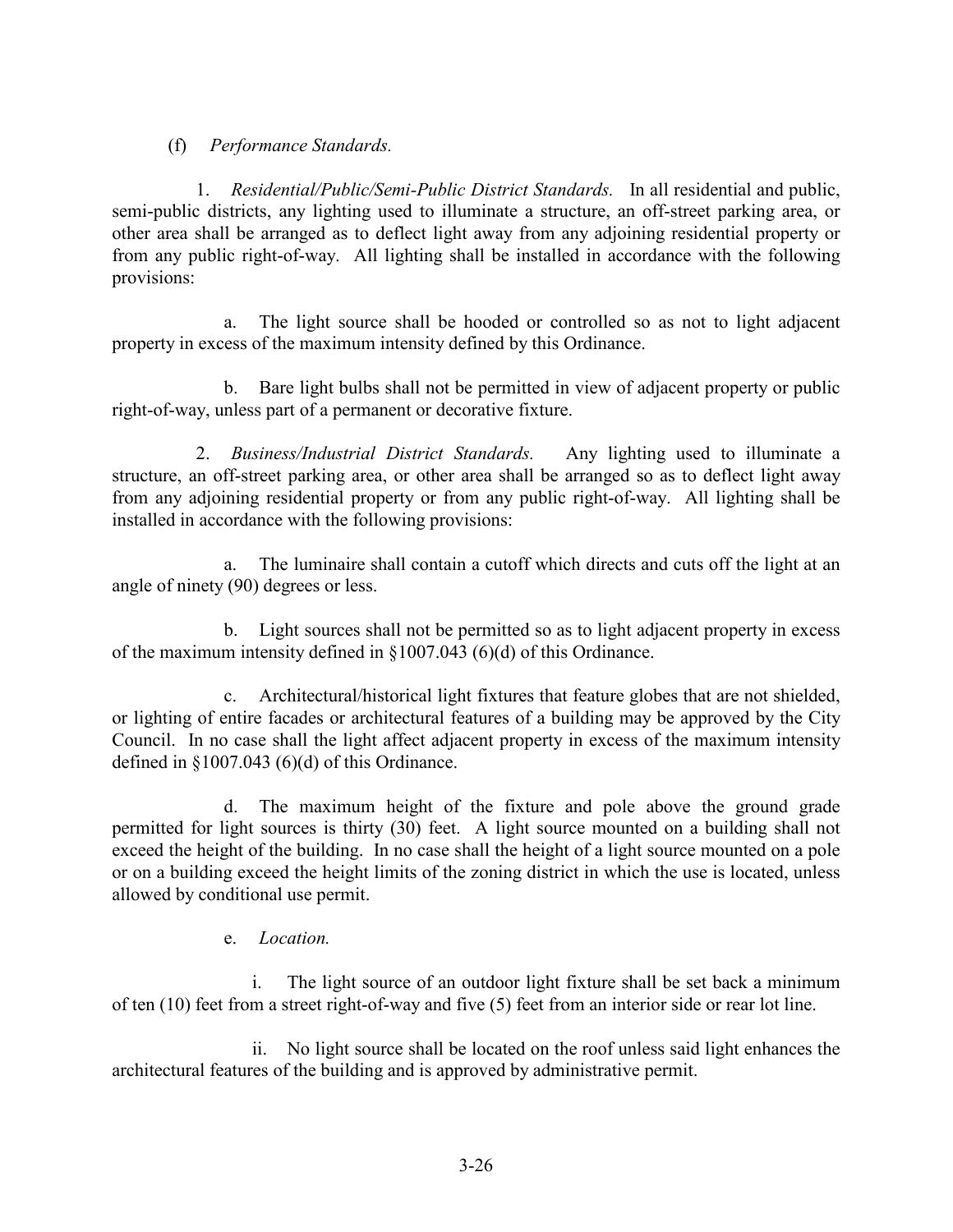#### f. *Hours.*

i. The use of outdoor lighting for parking lots serving commercial and industrial businesses shall be turned off one (1) hour after closing, except for approved security lighting.

ii. All illuminated on-premise signs for advertising purposes shall be turned off between 12:00 AM and sunrise except that said signs may be illuminated while the business facility on the premise is open for service.

g. Direct or reflected glare from high temperature processes such as combustion or welding shall not be visible from any adjoining property.

3. *Outdoor Recreation.* Outdoor commercial or public recreational uses such as, but not limited to, baseball fields, football fields, hockey rinks, and tennis courts have special requirements for night time lighting. Due to these unique circumstances, an administrative permit shall be required for commercial and public outdoor recreational use lighting systems which do not comply with the regulations of this section.

a. No outdoor recreation facility whether public or private shall be illuminated after 11:00 PM, except for required security lighting.

b. Off-street parking areas for outdoor recreation uses which are illuminated shall meet the requirements stated for business or industrial applications as found in §1007.043 (6)(f)2. of this Ordinance.

c. The provisions for an administrative use permit, §1007.019 of this Ordinance, are considered and satisfactorily met.

(g) *Submission of Plans.* All applications, except single family residential, that include outdoor lighting must include evidence the proposed outdoor lighting will comply with this section. The application shall contain the following information, in addition to other required information:

1. Site plans indicating the location on the premises of all illuminating devices, fixtures, lamps, supports, reflectors, and other lighting devices.

2. Description of the type of illuminating devices, fixtures, lamps, supports, reflectors, and other lighting devices (angle of cutoff). The description shall include, but is not limited to, catalog cuts by manufacturers and drawings (including sections where required).

3. Photometric plans illustrating the light emissions, and illumination field of the proposed site lighting.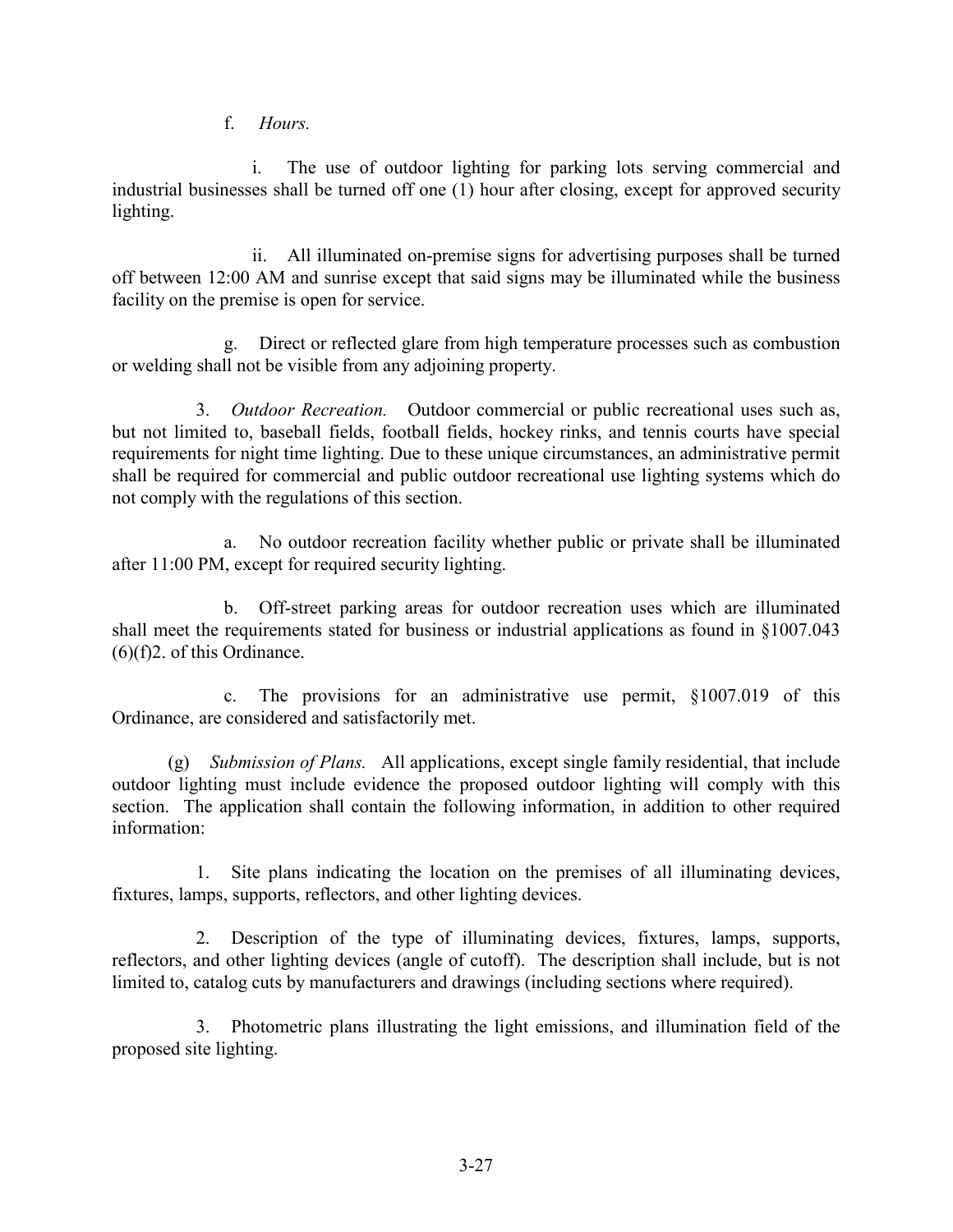(7) *Smoke.* The emission of smoke by any use shall be in compliance with and regulated by the State of Minnesota Pollution Control Standards, Minnesota Regulation APC 7005, as amended.

(8) *Dust and Other Particulated Matter.* The emission of dust, fly ash or other particulated matter by any use shall be in compliance with and regulated by the State of Minnesota Pollution Control Standards, Minnesota Regulation APC 7005, as amended.

(9) *Odors.* The emission of odor by any use shall be in compliance with and regulated by the State of Minnesota Pollution Control Standards, Minnesota Regulation APC 7005, as amended.

(10) *Noise.* Noises emanating from any use shall be in compliance with and regulated by the State of Minnesota Pollution Control Standards, Minnesota Regulations MPC 7030, as amended and City Code.

(11) *Sewage Disposal.* Where allowed, the installation of on-site sewage treatment systems shall be in compliance with the provisions of the State Building Code and applicable State and City codes.

(12) *Waste Material.* Waste material resulting from or used in industrial or commercial manufacturing, fabricating, servicing, processing or trimming shall not be washed into the public storm sewer system, the sanitary sewer system or any public water body, but shall be disposed of in a manner approved by the Minnesota State Fire Marshal, the Pollution Control Agency, the Department of Natural Resources and the Zoning Administrator.

(13) *Bulk Storage (Liquid).* All uses associated with the bulk storage of all gasoline, liquid fertilizer, chemical, flammable and similar liquids shall comply with requirements of the Minnesota State Fire Marshal, Minnesota Department of Agricultural Offices, and have documents from those offices stating the use is in compliance.

(14) *Radiation Emission.* All activities that emit radioactivity shall comply with the minimum requirements of the Minnesota Pollution Control Agency.

(15) *Electrical Emission.* All activities which create electrical emissions shall comply with the minimum requirements of the Federal Communications Commission.

(16) *Exterior Storage***.**

### (a) *Rural and Residential Zoning Districts.*

1. *Exceptions.* All personal property in a rural or residential zoning district and/or on properties ten (10) acres in size or less shall be stored within a building or fully screened so as not to be visible from adjoining properties and public streets, except for the following: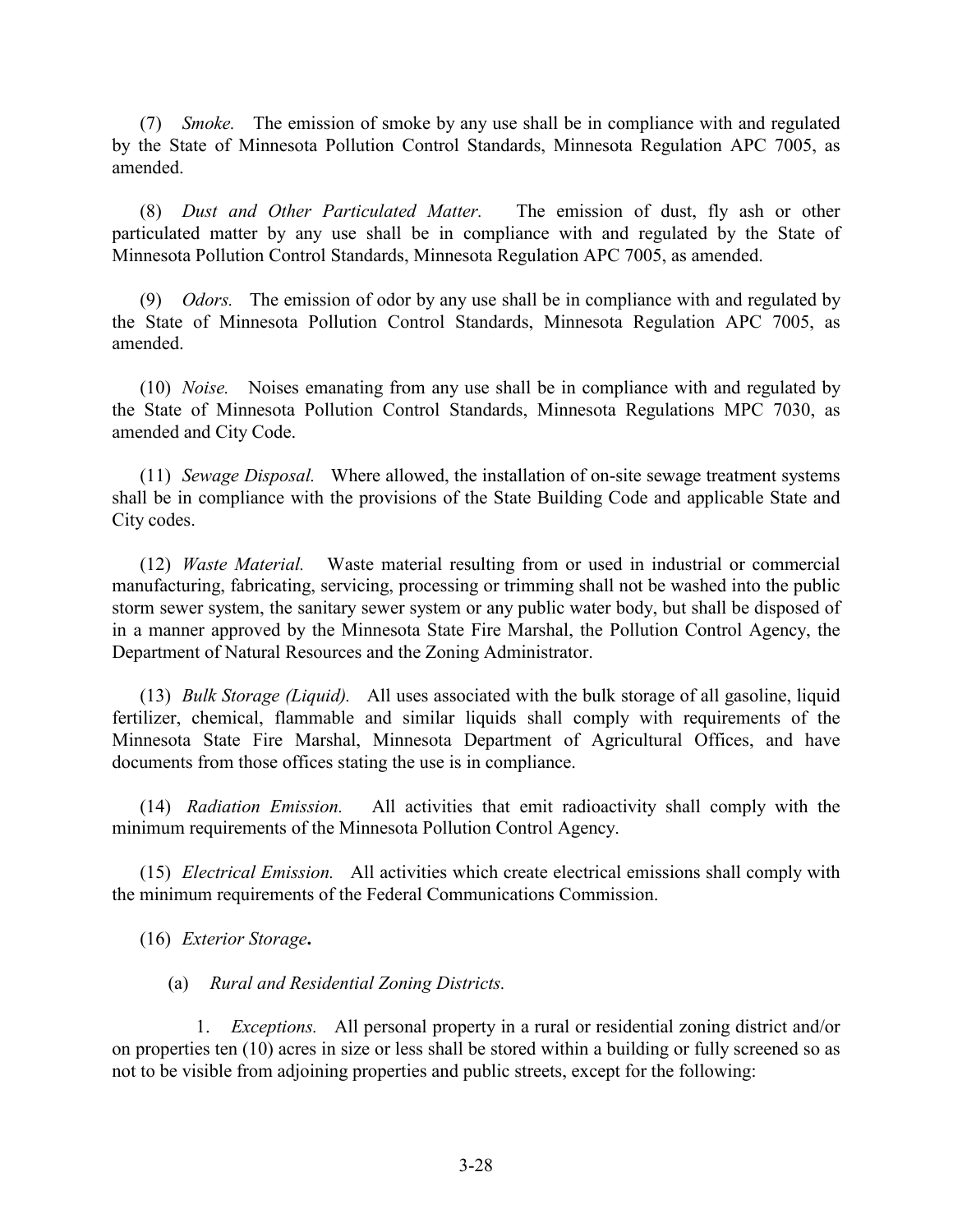a. Laundry drying.

b. Non-vehicular recreational equipment.

c. Home heating fuel tanks.

d. Stacked firewood.

e. Construction and landscaping materials or equipment currently (within a period of twelve (12) months) being used on the premises.

f. Agricultural equipment and materials, if these are used or intended for use on the premises.

g. Off-street parking of licensed passenger automobiles and pick up trucks in designated driveway or parking area, surfaced in compliance with §1007.044(3)(h)16 of this Ordinance.

h. Licensed motor vehicles per §1007.044 (11).

i. Refuse and Recyclable Materials per §1007.043 (5).

(b) *Commercial, Industrial and Public/Semi-Public Zoning Districts.* 

1. *Exterior Storage.* Exterior storage shall be governed by the respective zoning district in which such use is located.

2. *Screening.* All exterior storage shall be screened so as not to be visible from adjoining properties and public streets except for the following:

a. Merchandise being displayed for sale in accordance with zoning district requirements.

b. Materials and equipment currently being used for construction on the premises.

3. Within an industrial zoning district, the exterior storage of semi-trailers accessory to the principal use may be allowed by conditional use permit according to §1007.120 and §1007.121. Semi-trailers connected to semi-tractors queuing for loading or unloading shall be considered truck parking and be exempt from the outdoor storage conditional use permit.

(c) *All Zoning Districts.*

1. Excepting temporary construction trailers and facilities operated by public service agencies (i.e., bookmobile, bloodmobiles, etc.) as allowed by the City Council, no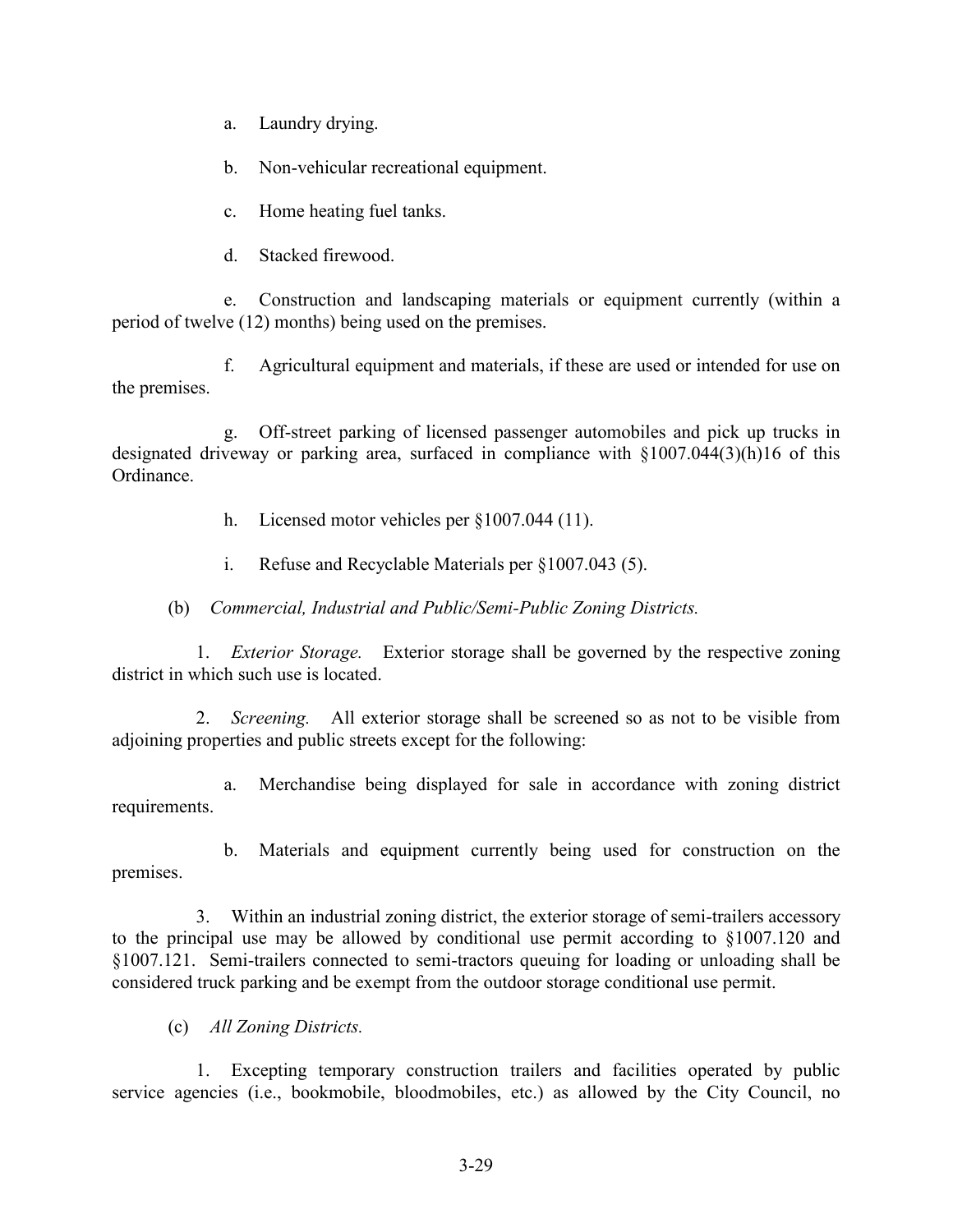recreational vehicle may be used for office, business, industrial manufacturing, testing, or storage of items in conjunction with a business, commercial or industrial enterprise.

2. The City Council may order the owner of any property to cease or modify open storage uses including existing uses, provided it is found that such use constitutes a threat to the public health, safety, convenience, or general welfare.

(17) *Required Screening, Landscaping, and Buffer Yards.*

(a) *Purpose.* To establish landscaping and tree preservation standards to promote high quality site development, compatibility of uses, biodiversity, tree preservation, and to enhance the health, safety and general welfare of the residents of the community.

1. *Definitions.* For the purpose of the Landscaping, Screening and Tree Preservation Standards, the following definitions shall apply:

*BASIC USE AREA.* Area dedicated to site's use, including buildings, parking, loading, driveways, streets, outbuildings, trash enclosures, utilities, landscaping, and grading necessary for the construction of the above uses. Surface water detention ponds are not part of the basic use area.

**BIODIVERSITY.** The variety, distribution and abundance of living organisms in an ecosystem.

*DAMAGE.* Action or inaction which does not follow good arboriculture practices. Damage may include damage inflicted upon roots by machinery, changing the natural grade above the root system or around the trunk, destruction of the natural shape or any action which causes infection, infestation or decay.

*DBH.* Diameter at breast height, typically measured at 4'-6' above the ground.

*DETENTION AREA.* Area of a detention pond from the normal water level and up the side slopes to 10' offset from the high water level.

*DISTURBANCE.* Any construction, development, removals, earth movement, clearing or other similar activity.

*DRIP LINE.* Imaginary line on the ground that is extended straight downward from the outermost edge of the canopy.

*FOUNDATION LANDSCAPE ZONE.* An area located within 15' of the building

*INVASIVE SPECIES.* A plant non-native to the local ecosystem which exhibits, or has the potential to exhibit, uncontrolled growth and invasion or alteration of the natural functions of any native habitat.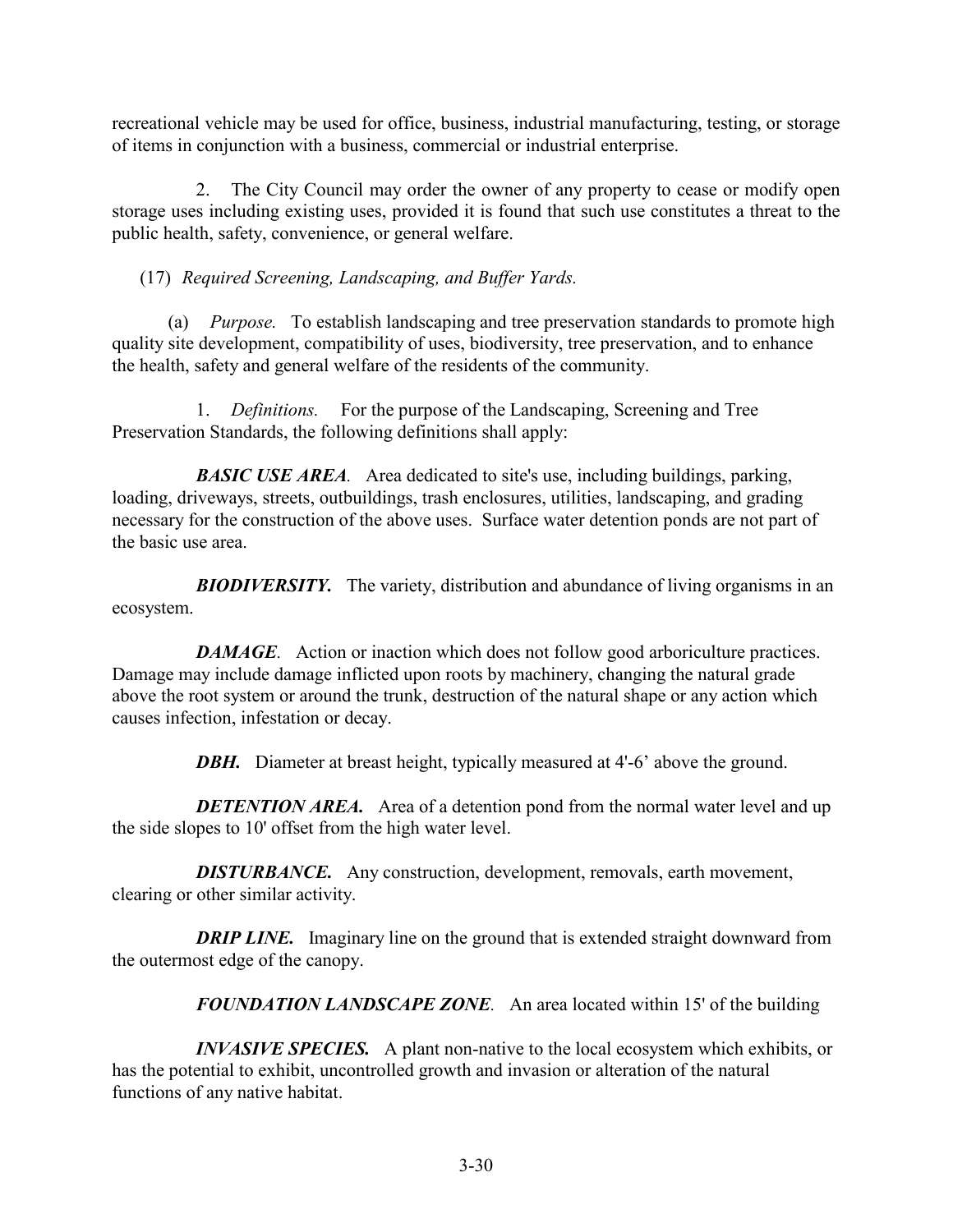*LARGE SHRUB.* Large shrubs have a mature height over 6'.

*LARGE TREE.* Over story deciduous trees with a mature height of at least 40'.

*MEDIUM SHRUB.* Medium shrubs have a mature height of 3'-6'.

*MEDIUM TREE.* Deciduous trees with a mature height over 18' and up to 39'.

*REMOVAL.* Actual removal or effective removal through actions resulting in the death of a tree.

*ROOT PROTECTION ZONE.* A protected area around an existing tree established by offsetting the drip line 5' away from the tree center.

*SCREEN.* A barrier that hinders sight and, potentially, access.

*SMALL SHRUB.* Small shrubs have a mature height of less than 3'. Small shrubs are interchangeable with perennials, ornamental grasses and groundcovers to fulfill landscape standards.

**SMALL TREE.** Understory deciduous trees with a mature height of 18' and under.

*TREE.* Any self-supporting woody plant, growing up the earth with one trunk of at least 3" dbh, or a multi-stemmed trunk system with a definitely formed crown.

*UNDESIRABLE TREE.* Trees that are dead, diseased, structurally weak, invasive or trees that are hazardous to people, infrastructure or buildings.

*VEHICULAR HARDSCAPE.* Areas covered with hard surface intended for vehicles, including but not limited to off-street loading spaces, parking lots, driveway, drop-offs, and drive through facilities.

(b) *Landscaping Standards.* New residential platted subdivisions, mixed use, commercial, institutional and industrial uses shall be subject to the landscaping standards unless specifically excepted. The landscape standards have been divided into five categories: Canopy Cover, Foundation Landscape, Open Areas Landscape, Buffer and Screen, and Boulevard Trees. Projects shall comply with the applicable requirements of all five categories.

(c) *Canopy Cover Standards***.** The purpose of this requirement is to mitigate the effects of vehicular hardscape by establishing tree canopy cover to intercept rainfall, protect pavement from sun deterioration, reduce the heat island affect, and improve aesthetics. Canopy cover requirements do not apply to single family residential development, multi-family residential development without surface parking other than individual unit driveways and permitted exterior storage areas in Industrial Districts.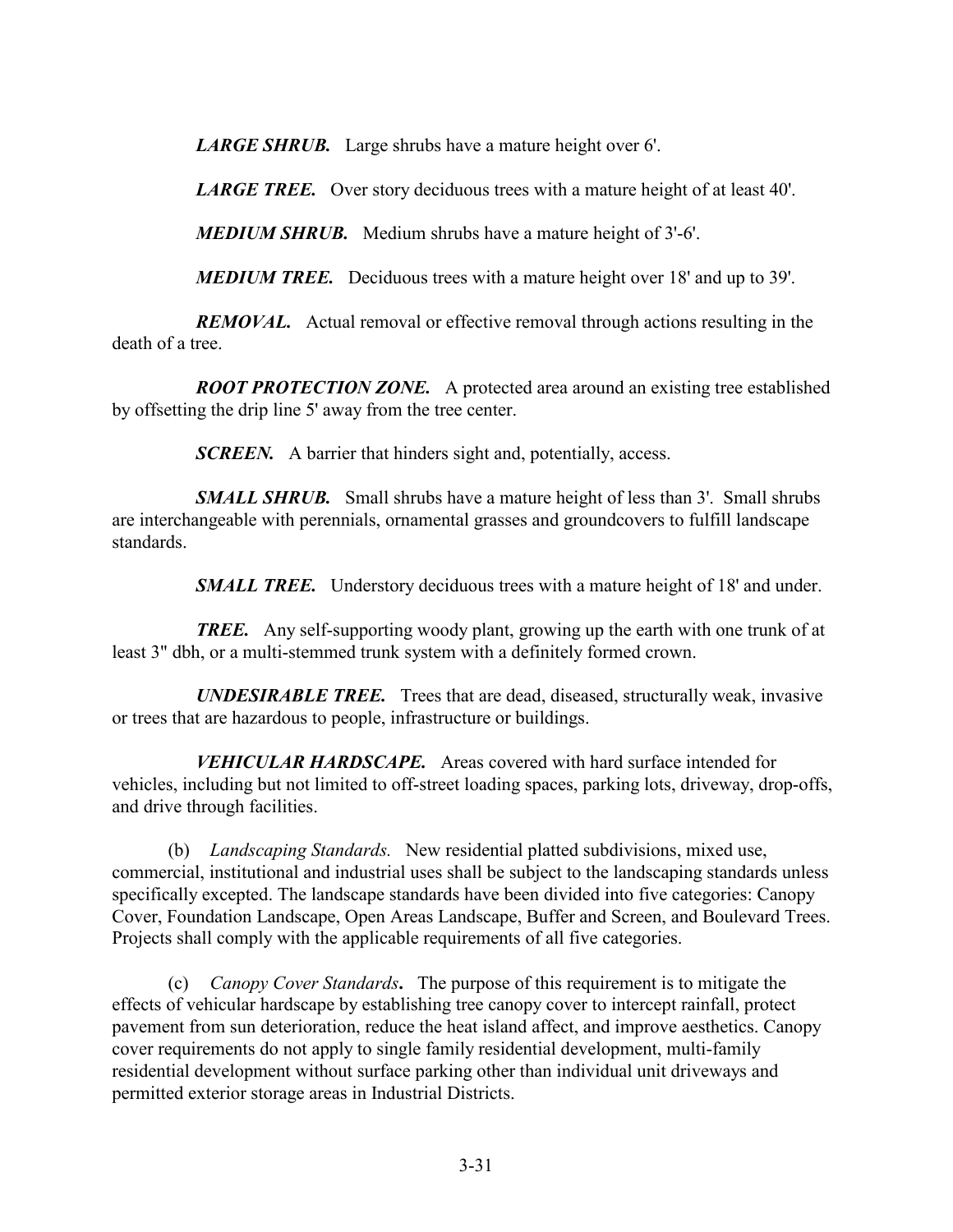- 1. The required minimum canopy coverage for all uses is 40%.
- 2. The following equation shall be used to calculate required canopy coverage:

*Vehicular Hardscape (Square Feet) x Canopy Cover Percent = Required Minimum Canopy Cover (Square Feet)*

The total of the assigned canopy coverage values for all the trees in or near the vehicular hardscape must be equal or greater than the required minimum. Pervious pavements are considered 50% hardscape.

3. The assigned canopy coverage value of each tree is based on planting location, tree size and anticipated tree canopy size 15 years after planting. The assigned canopy cover value to each deciduous tree is described in the following table and illustrations:

| <b>Planting Location</b><br>(for new trees)                                  |                                                 | Interior<br>parking lot<br>islands                         | Within less<br>than 7' of<br>vehicular<br>hardscape<br>edge | $7'$ -12' from<br>vehicular<br>hardscape<br>edge |
|------------------------------------------------------------------------------|-------------------------------------------------|------------------------------------------------------------|-------------------------------------------------------------|--------------------------------------------------|
|                                                                              | <b>Assigned Canopy</b><br><b>Coverage Value</b> | $100\%$ of the<br>canopy square<br>footage                 | $50\%$ of the<br>canopy<br>square<br>footage                | $25%$ of the<br>canopy<br>square<br>footage      |
| Square feet (SF) of<br>canopy coverage<br>assigned to each<br>deciduous tree | <b>Large Tree</b>                               | 950 SF (or<br>1200 SF in<br>islands of 3 or<br>more trees) | 600 SF                                                      | 300 SF                                           |
|                                                                              | <b>Medium Tree</b>                              | 500 SF                                                     | 250 SF                                                      | 125 SF                                           |
|                                                                              | <b>Small Tree</b>                               | 250 SF                                                     | 125 SF                                                      | <b>NA</b>                                        |
|                                                                              | <b>Existing</b><br>Tree:<br>$6 - 12$ " dbh      | 1900 SF                                                    | 950 SF                                                      | <b>NA</b>                                        |
|                                                                              | <b>Existing</b><br>Tree:<br>$12+$ "dbh          | 2850 SF                                                    | 1425 SF                                                     | <b>NA</b>                                        |

### **Assigned Canopy Cover Value**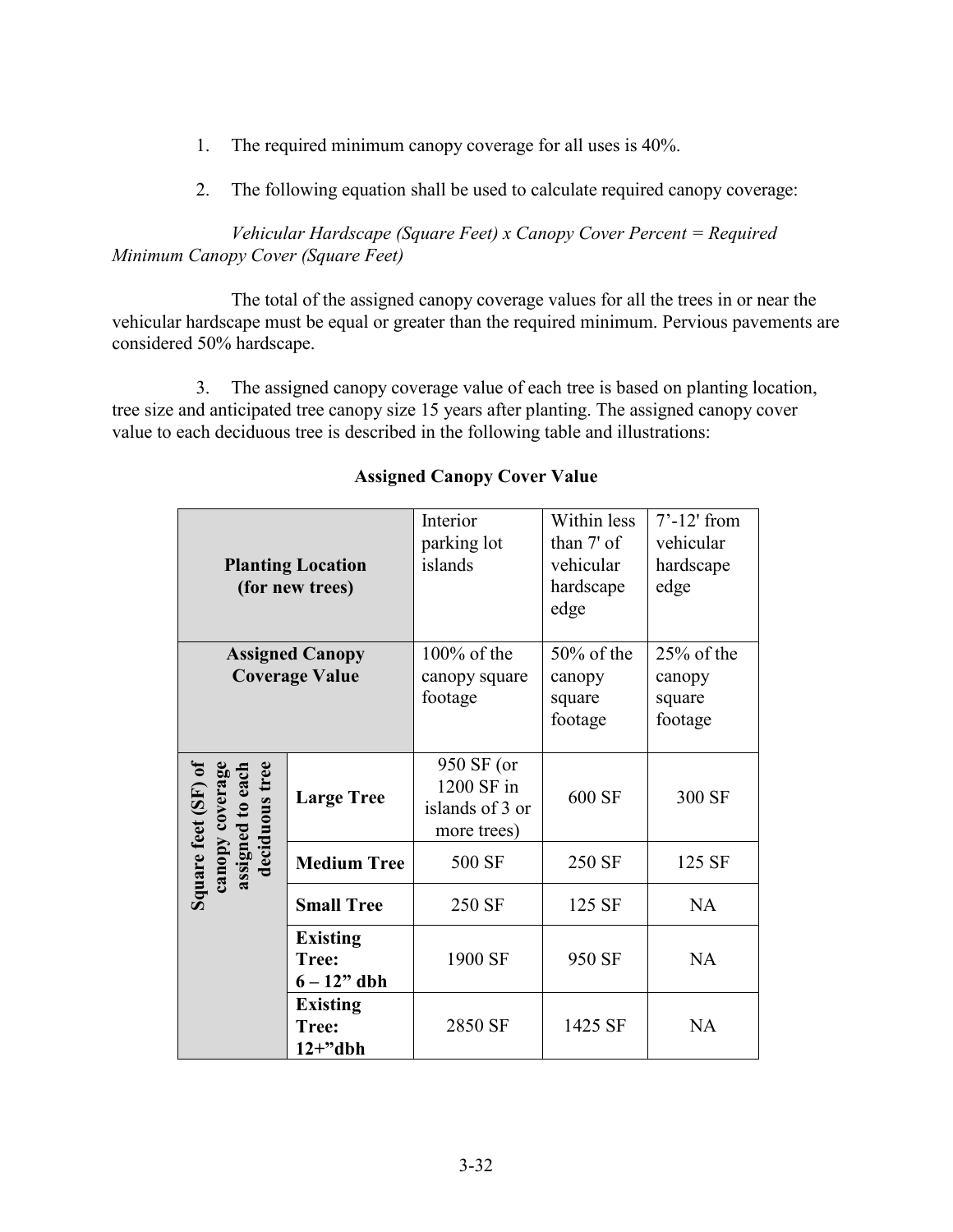

4. Existing trees may be used to fulfill canopy coverage, as described in §1007.043 (17)(h), when the drip line has proximity to the edge of the hardscape; therefore, existing trees do not need to be within less than 7' feet of the vehicular hardscape edge.

(d) *Foundation Landscape Standards.* The purpose of these standards is to soften and enhance building architecture, define access points, add color and seasonal interest, and to blend buildings in with the natural environment. Foundation Landscaping Standards do not apply to single family residential development.

1. The foundation landscape planting standards are described in the following table:

|                                                  | Per 100 linear feet (LF) of Building* |               |
|--------------------------------------------------|---------------------------------------|---------------|
| <b>Location</b>                                  | <b>Trees</b><br>and                   | <b>Shrubs</b> |
|                                                  |                                       |               |
| <b>Front and</b><br><b>Public/Private Street</b> | 2 large                               | 6 large       |

| <b>Foundation Landscape Standards</b> |  |  |
|---------------------------------------|--|--|
|---------------------------------------|--|--|

2. Rounded to the nearest tenth, with a minimum factor of one.

3. Round all calculations to the nearest whole number of plants.

4. The required plant materials shall be planted in the foundation landscape zone adjacent to the building face where the requirement applies. The City may allow flexible planting locations where service areas or other constraints make the standards difficult to meet.

5. Existing trees may be used to fulfill the Foundation Landscape Standards as described in §1007.043 (17)(h).

6. Smaller landscape materials may be substituted at the following rates: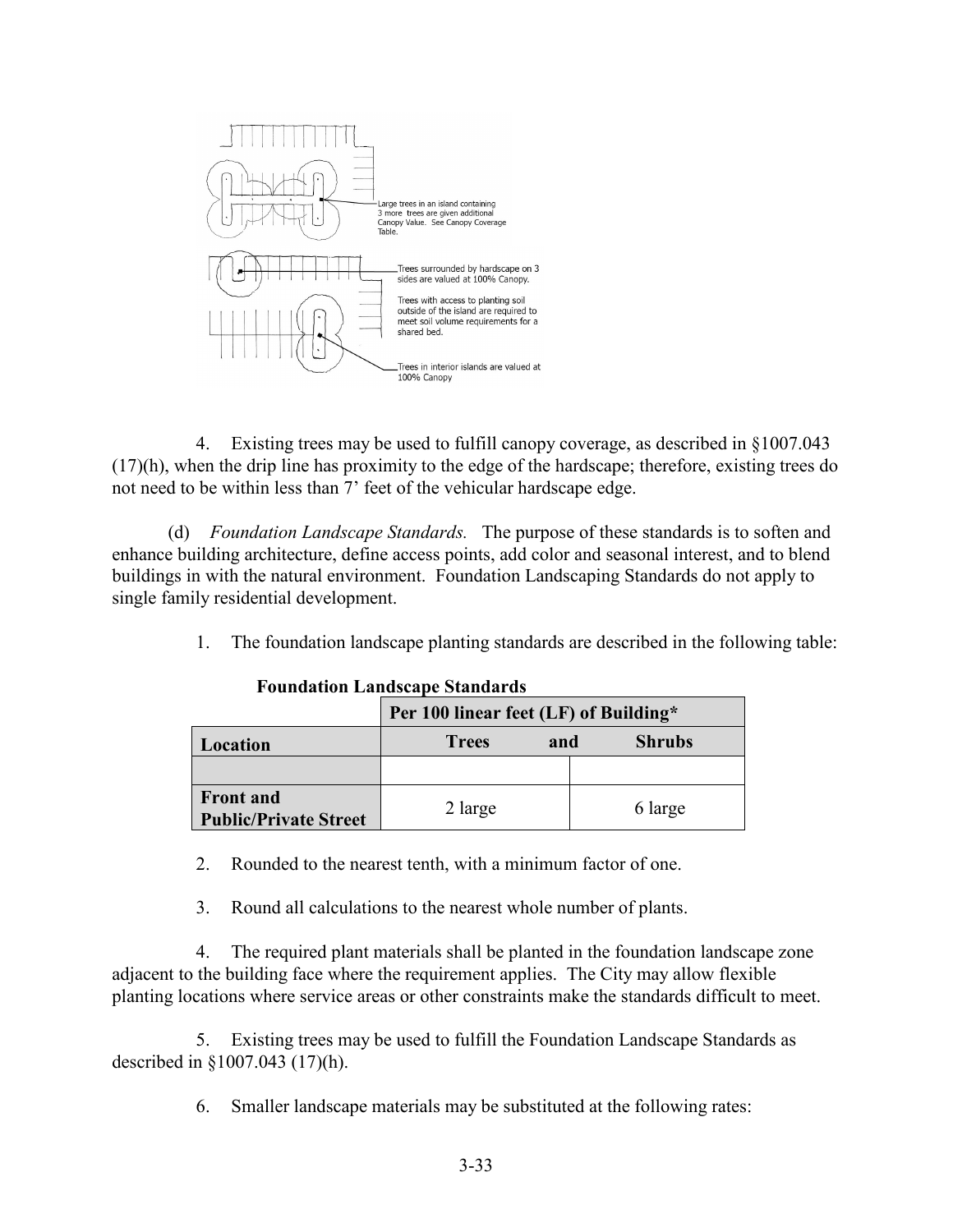1 Large Tree = 1.5 Medium or 2 Small Trees 1 Large Shrub = 1.5 Medium or 3 Small Shrubs

7. The design of landscaping for ground areas under the building roof overhang must take into account the potential effects of runoff from the roof edge.

8. Trees planted within 30' of the building shall be considered within the foundation landscape zone

(e) *Open Areas Landscape Standards:* The purpose of these standards is to provide general site beautification and high aesthetic quality with a mix of plant materials in open areas. Open areas include disturbed site areas, such as cul de sac islands, boulevard medians, storm water management areas, common areas in multifamily sites that are not for recreation facilities, and disturbed areas that are not located within the foundation landscape zone, vehicular hardscape area or the building footprint. Open Area landscaping standards do not apply to single family residential lots. Open areas landscaping shall meet the following standards.

1. The open areas planting standards are described in the following table:

|  | <b>Open Areas Landscape Standards</b> |  |
|--|---------------------------------------|--|
|--|---------------------------------------|--|

|              | <b>Trees</b> | <b>Shrubs</b><br>and |
|--------------|--------------|----------------------|
| Per 2000 SF* | 1 large      | 3 large              |

\*Rounded to the nearest tenth, with a minimum factor of one.

2. Round all calculations to the nearest whole number of plants.

3. Only land above the normal water level shall be included in the open area calculation for storm water detention areas. Planting shall be located above the normal water level in detention areas. The City may require specific tree species in locations where water levels vary.

4. Existing trees may be used to fulfill Open Areas Landscape Standards as described in §1007.043 (17)(i).

5. Smaller landscape materials may be substituted at the following rates:

- 1 Large Tree = 1.5 Medium or 2 Small Trees
- 1 Large Shrub = 1.5 Medium or 3 Small Shrubs

6. Areas that are included in a project-specific natural resource management plan that addresses vegetation are not subject to the open areas landscaping standards.

(f) *Buffer and Screen Standards:* The purpose of this requirement is to separate and buffer different land use types, screen roads and parking, and screen utility and loading areas.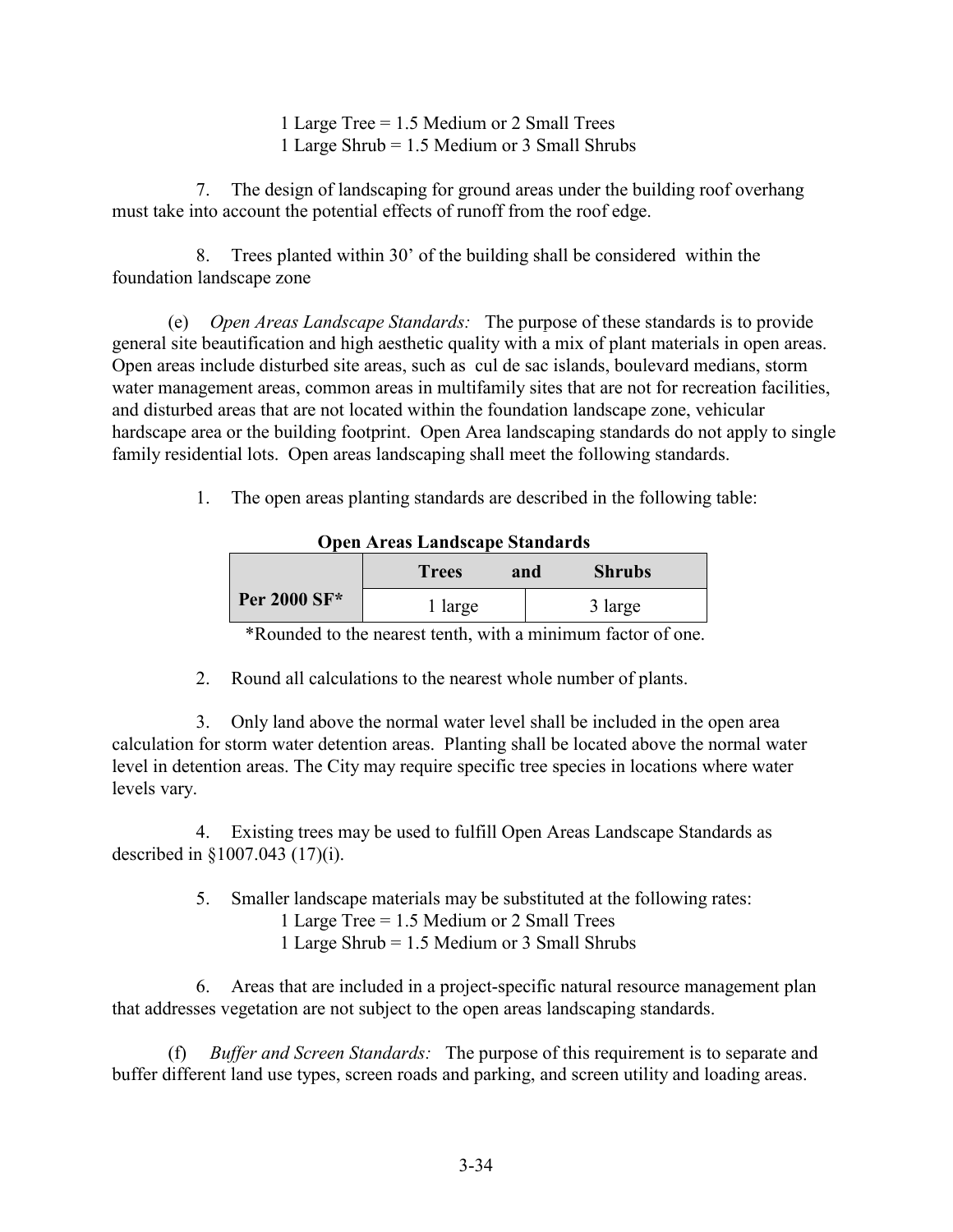The location of buffers and screens are listed below, while the width of the buffer yard can be found in the respective zoning districts. Buffers and screens shall meet the following standards.

1. Required screen location, height, and materials are described in the following table:

| Lanuscape Screen Location, rieight and materials                                                                                                                                                                                                                                                                                                                                    |                                     |                                                                                                                                                                                                                                                                                                                                 |  |
|-------------------------------------------------------------------------------------------------------------------------------------------------------------------------------------------------------------------------------------------------------------------------------------------------------------------------------------------------------------------------------------|-------------------------------------|---------------------------------------------------------------------------------------------------------------------------------------------------------------------------------------------------------------------------------------------------------------------------------------------------------------------------------|--|
| <b>Location</b>                                                                                                                                                                                                                                                                                                                                                                     | Required<br><b>Screen</b><br>Height | <b>Required Screen Materials</b>                                                                                                                                                                                                                                                                                                |  |
| Between a parking lot and<br>public right of way or<br>sidewalk                                                                                                                                                                                                                                                                                                                     | 30 inches                           | Year round continuous<br>planting screen in accordance<br>with paragraph (f)2.<br>Or<br>A combination of berm and<br>year round continuous screen<br>in accordance with paragraph<br>$(f)2$ .                                                                                                                                   |  |
| Between residential uses<br>and<br>arterial or collector road<br>Between any development<br>and<br>adjacent, less intense,<br>residential land uses<br>(this includes across a<br>street from residential)<br>but not on the side of a use<br>considered to be the front<br>(as determined by the<br>Zoning Administrator)<br>Between loading/service<br>area<br>and<br>public view | 6 feet                              | Year round continuous<br>planting screen in accordance<br>with $(f)2$ .<br>Or<br>Wall or fence and plantings<br>shall provide shrub cover for<br>50% of the wall or fence on<br>the exterior side<br><b>Or</b><br>A combination of berm and<br>year round continuous screen<br>in accordance with paragraph<br>(f)2.            |  |
| <b>Outdoor Storage Yards</b>                                                                                                                                                                                                                                                                                                                                                        | 8 feet                              | A wall or fence of permanent<br>materials and planting shall<br>provide shrub cover for 50%<br>of the wall or fence on the<br>exterior side. At its discretion,<br>the City Council may approve<br>a modification or waiver from<br>these standards where the<br>affected property line adjoins<br>another industrial property. |  |

## **Landscape Screen Location, Height and Materials**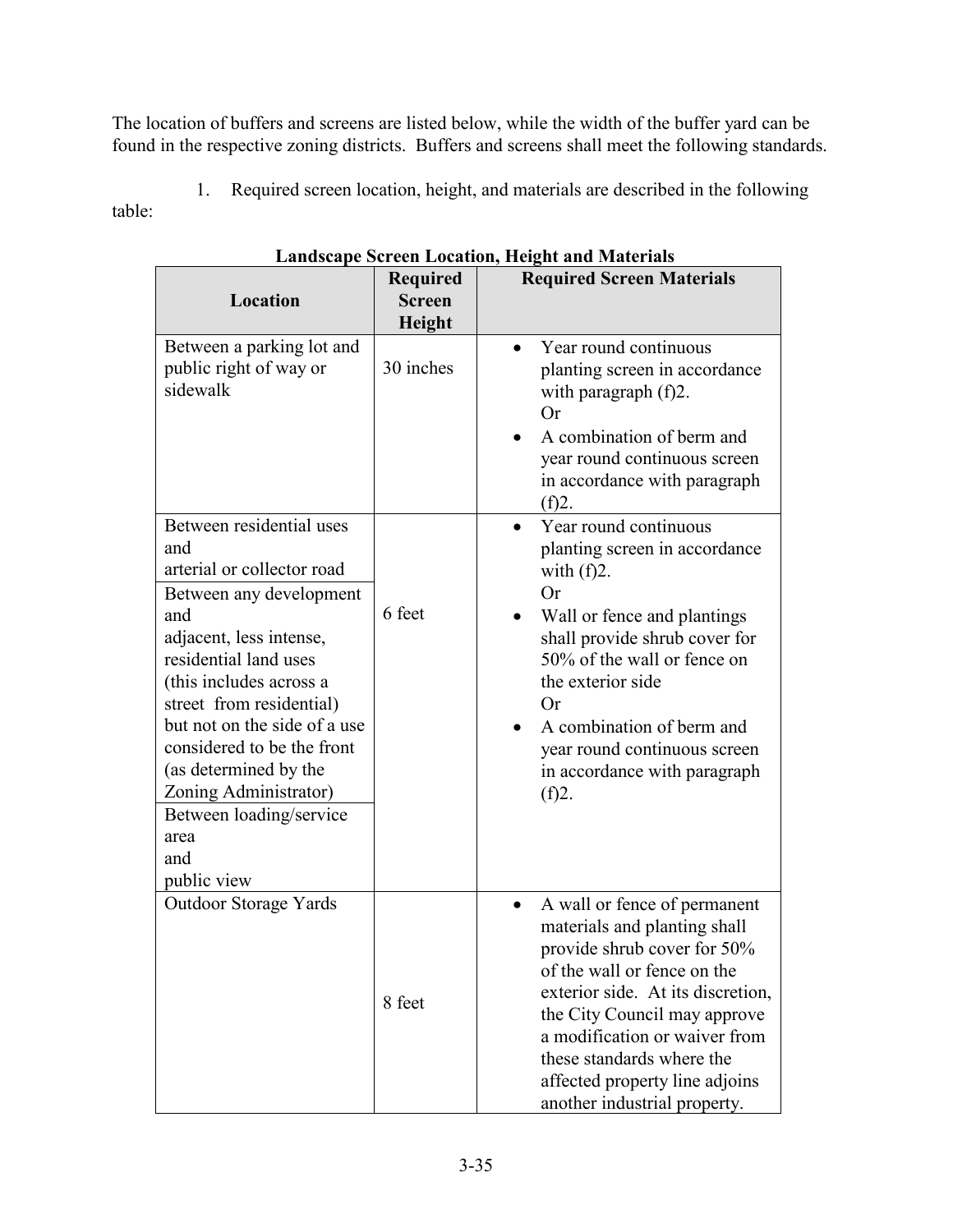2. All continuous year round planting screens shall require at a minimum a double row of plants with triangulated spacing. See illustration. Planting plans shall include species which are sized to appropriately screen



visibility within five years of planting. Small shrubs shall be a planted at a maximum interval of 3' on center; medium shrubs shall be planted at a maximum interval of 4' on center; and large shrubs shall be planted at a maximum interval of 6' on center unless; otherwise authorized by the City.

3. A wall or fence intended to provide a continuous year round screen shall block visibility completely.

4. In addition to the shrub cover required in the table above, all screens shall be planted with large trees every 50 LF, medium trees every 35 LF, or small trees every 25 LF or some combination thereof, along the length of the screen.

5. Existing vegetative screens should be left in place unless composed of invasive species or otherwise directed by the City. Existing screens may be enhanced with new plantings to comply with the standards.

6. Berms shall be irrigated, have maximum side slopes of 3:1, and have no less than four (4) inches of topsoil.

7. Permanent walls and fences shall be offset by a minimum of 2' at intervals of 75' maximum length for stability and visual relief. See illustration.



8. Approved permanent wall/fence materials shall include wood, metal, masonry, concrete stone, or other prefabricated and/or sustainable materials. Non-decorative concrete block is prohibited for screening walls: rock face block or other decorative material is required for masonry walls. Chain link fences with slats are prohibited for screening walls.

9. Maintenance of the required buffer strip planting and/or fence shall be the responsibility of the individual property owners or, if applicable, the homeowners association.

(g) *Boulevard Tree Standards:*

1. Boulevard Trees shall be required in all new residential subdivisions.

2. Boulevard trees are required at the rate of one tree per lot frontage for single family and two family lots. Townhome and Multi-family properties shall provide boulevard trees at a rate of 1 tree per 70 linear feet of road frontage where property fronts any public road.

3. Boulevard trees shall be planted within 14 feet of the curb line or as otherwise determined by the City Forester.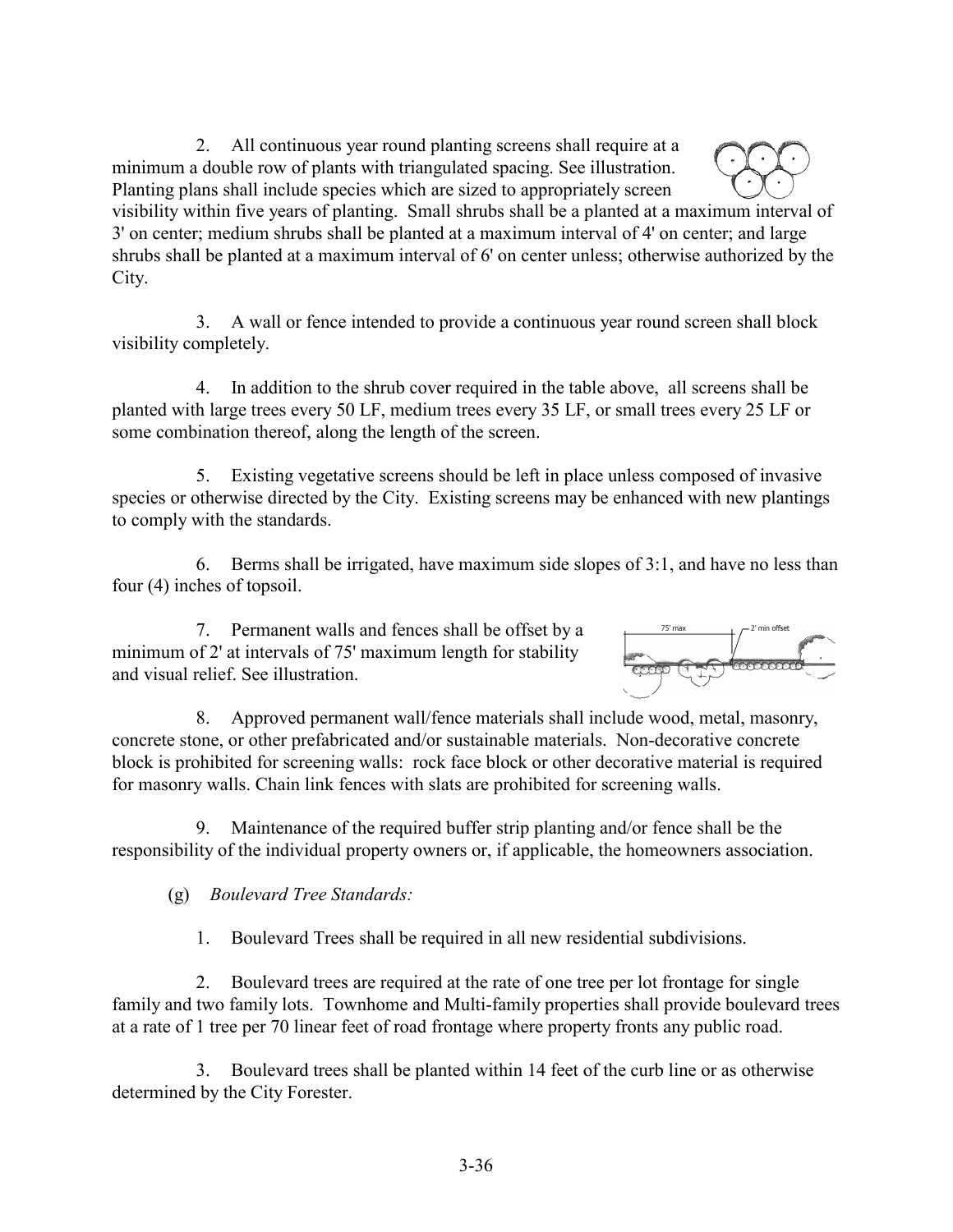4. Existing trees may be used to fulfill boulevard tree standards at the City's discretion.

5. The City may, at its discretion, purchase and install the required boulevard trees. In such case the City shall collect a standard fee per tree. Said fee shall be established by the City Council and based on the estimated market rate cost to purchase and install trees within the development site.

(h) *Sod and Ground Cover*. All areas not otherwise improved in accordance with the approved site plans shall have a minimum depth of four (4) inches of topsoil and be sodded including boulevard areas. Exceptions to these criteria may be approved by the Zoning Administrator as follows:

1. Seed may be provided in lieu of sod in any of the following cases:

a. Where the seed is applied to future expansion areas as shown on the approved plans.

b. Where the seed is applied adjacent to natural areas or wetlands. Seed mixture shall be approved by the City.

c. For single-family and two-family residential properties, proper erosion control measures shall be implemented and maintained until vegetation is established. Sod may be required in areas subject to erosion as determined by the Building Official or City Engineer.

2. Undisturbed areas containing existing viable natural vegetation which can be maintained free of foreign and noxious plant materials.

3. Areas designated as open space or future expansion areas properly planted and maintained with native grasses or wild flowers indigenous to Minnesota. Seed mixture shall be approved by the City.

4. Use of mulch materials such as bark, wood chips and decorative rock in support of shrubs and foundation plantings.

5. Natural Prairie Restoration Areas. Native grasses and wild flowers indigenous to Minnesota, planted and maintained on any occupied lot or parcel of land, setback a minimum of 20 feet from the front property line and/or side property line abutting a public street, as part of a garden or landscape treatment.

(i) *General Landscaping Standards:*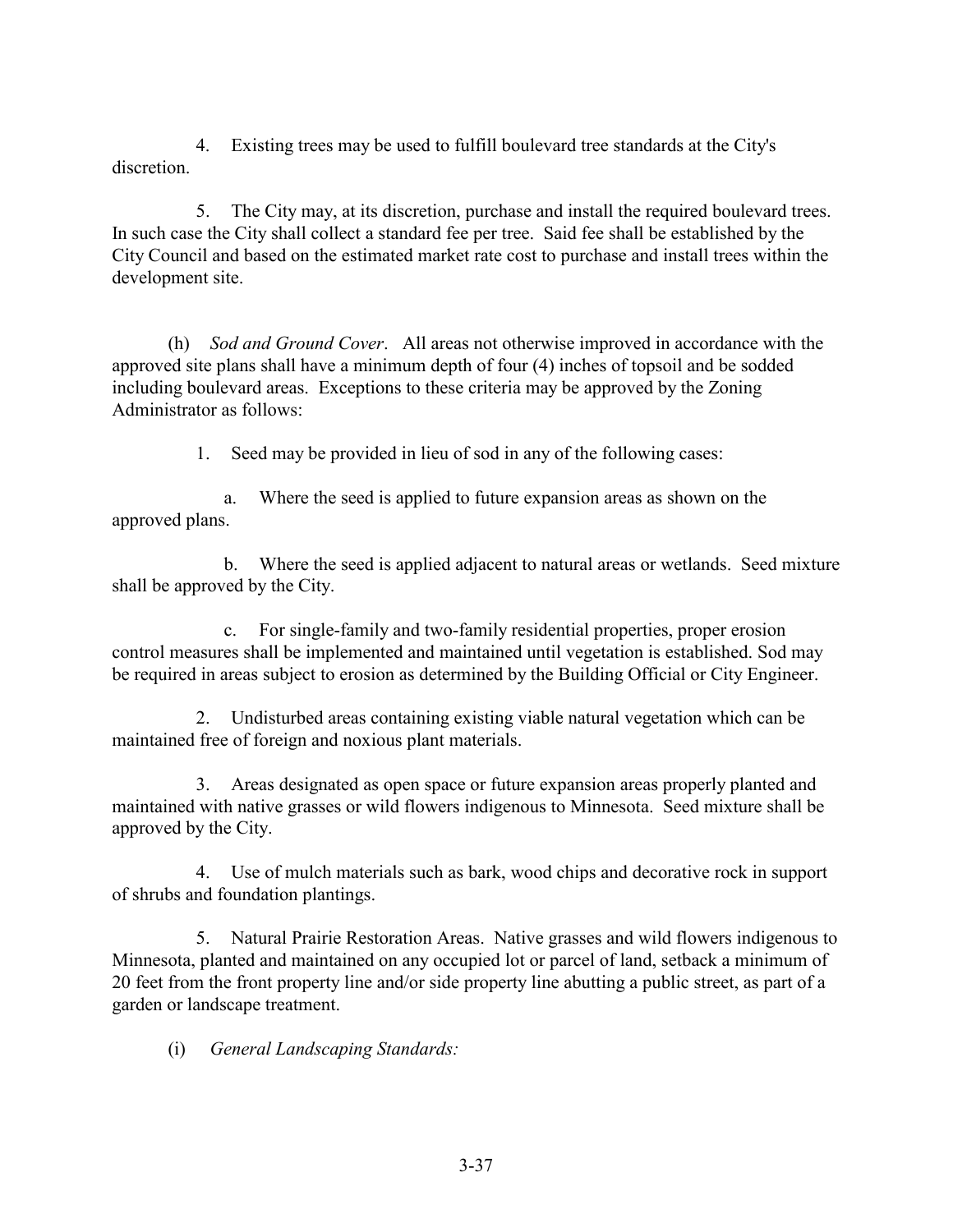1. All lot areas not used for off-street parking, off-street loading, sidewalks, driveways, building sites or other requirements shall be landscaped with grass, shrubs, trees or other acceptable vegetation or treatment as required by this chapter prior to issuance of a certificate of occupancy. Exceptions to this requirement are listed in §1007.043 (17)(o).

2. Commercial, industrial, public/semi-public, institutional, and multi-family residential uses shall be required to submit a site landscape plan, in accordance with §1007.020, Site and Building Plan Review, for approval by the city prior to issuance of a building permit.

3. Desirable existing trees may be used to fulfill Canopy Cover, Foundation Landscape and Open Areas Landscape standards if applicable by placement. Desirable existing trees are valued according to the following table:

| <b>Existing Tree Value</b> |                                                                               |                                                                                           |                                                                            |  |
|----------------------------|-------------------------------------------------------------------------------|-------------------------------------------------------------------------------------------|----------------------------------------------------------------------------|--|
| <b>Tree Size</b>           | deciduous<br>trees under<br>6" DBH or<br>evergreen<br>trees under<br>12' tall | deciduous<br>trees between<br>6"-12" DBH<br>or evergreen<br>trees between<br>12'-20' tall | deciduous trees<br>over 12" DBH<br>or evergreen<br>trees over 20'<br>tall. |  |
| <b>Tree</b><br>Value       | 1 large tree                                                                  | 2 large trees                                                                             | large trees                                                                |  |

4. Plantings may be grouped if part of an approved landscape plan.

5. Standards may be met with different sizes of trees and shrubs.

6. New trees may fulfill Canopy Coverage, Foundation Landscape and Landscape Screen standards simultaneously if applicable by placement.

7. An existing tree is considered to be removed if the tree trunk is damaged or if more than 30% of the drip line area is disturbed during the construction process.

8. The City may allow flexibility in landscape standards if there are conflicts with solar power, wind power, water harvesting, food production or other innovative measures proposed for the site.

9. The landscape plan shall be compared to all applicable CPTED (Crime Prevention Through Environmental Design) standards and reviewed by the police department.

10. Trees and shrubs shall not be planted in the right of way without City authorization and shall not be planted in easements without authorization from the holder of the easement.

11. Turf slopes in excess of three to one (3:1) are prohibited.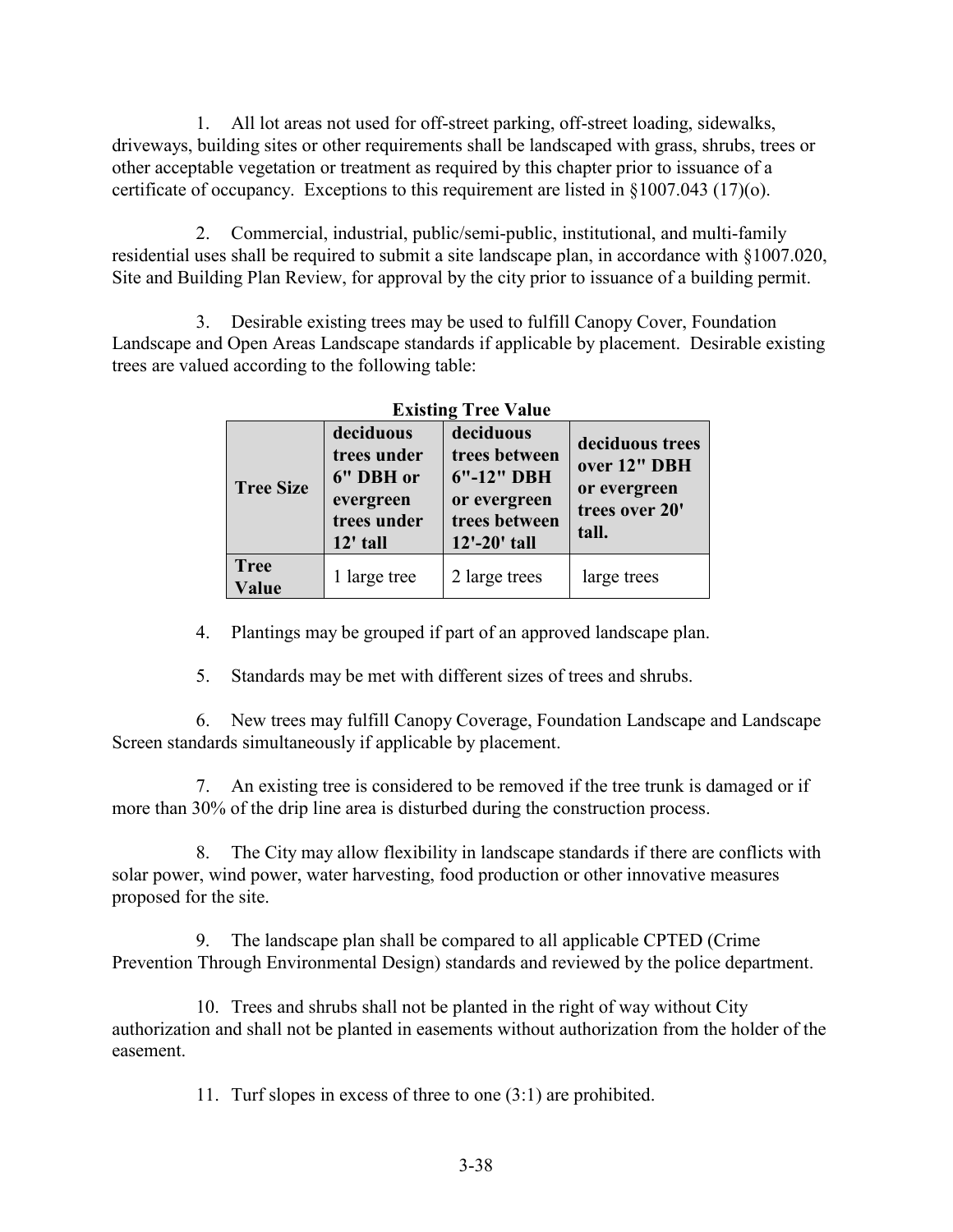12. Commercial, industrial multi-family, public/semi-public and institutional uses shall install irrigation systems to ensure survivability of landscape materials.

(j) *Tree Preservation and Mitigation Standards:*The purpose of these standards is to protect valuable trees and stands of vegetation, while not interfering with landowners' reasonable use and development of property. The goal is to minimize unnecessary loss of habitat, biodiversity and forest resources and to replace removed trees in areas where tree cover is most critical. Unless specifically excepted, tree preservation and mitigation standards apply to all plats, site plans, conditional use permits, interim use permits, grading, building, and other activity that requires a city permit or approval.

1. Tree preservation and mitigation standards are described in the following table:

|                                                                                                                   | <b>Tree</b><br><b>Location:</b><br>within Basic<br><b>Use Area</b>                     | Tree Preservation and Mitigation Standards<br><b>Tree Location: not within</b><br><b>Basic Use Area</b> |                                                                              |  |
|-------------------------------------------------------------------------------------------------------------------|----------------------------------------------------------------------------------------|---------------------------------------------------------------------------------------------------------|------------------------------------------------------------------------------|--|
| <b>Environmentally</b><br><b>Sensitive Area</b><br>(ESA) Category                                                 | deciduous<br>trees 6" dbh<br>and over or<br>evergreen<br>trees between<br>12'-20' tall | deciduous<br>trees 6-12"<br>dbh or<br>evergreen<br>trees<br>between<br>12'-20' tall                     | deciduous<br>trees over<br>12" dbh or<br>evergreen<br>trees over<br>20' tall |  |
| Non-ESA                                                                                                           | no mitigation<br>required                                                              | provide<br>one tree<br>per tree<br>removed                                                              | provide<br>two trees per<br>tree removed                                     |  |
| <b>Natural Resource</b><br><b>Conservation Area</b><br>or Natural Resource<br>Corridor<br><b>Enhancement Area</b> | provide<br>one tree per<br>four trees<br>removed                                       | provide<br>two trees<br>per tree<br>removed                                                             | provide<br>three trees<br>per tree<br>removed                                |  |
| Natural Resource<br>Protected Area                                                                                | provide one<br>tree per two<br>trees removed                                           | provide<br>two trees<br>per tree<br>removed                                                             | provide<br>three trees<br>per tree<br>removed                                |  |

| <b>Tree Preservation and Mitigation Standards</b> |  |
|---------------------------------------------------|--|
|---------------------------------------------------|--|

2. Trees used for mitigation may also fulfill the Open Areas Landscape Standards at the discretion of the City.

3. Trees with thirty percent (30%) of the roots damaged are considered to be removed and must be mitigated for at the applicable rates.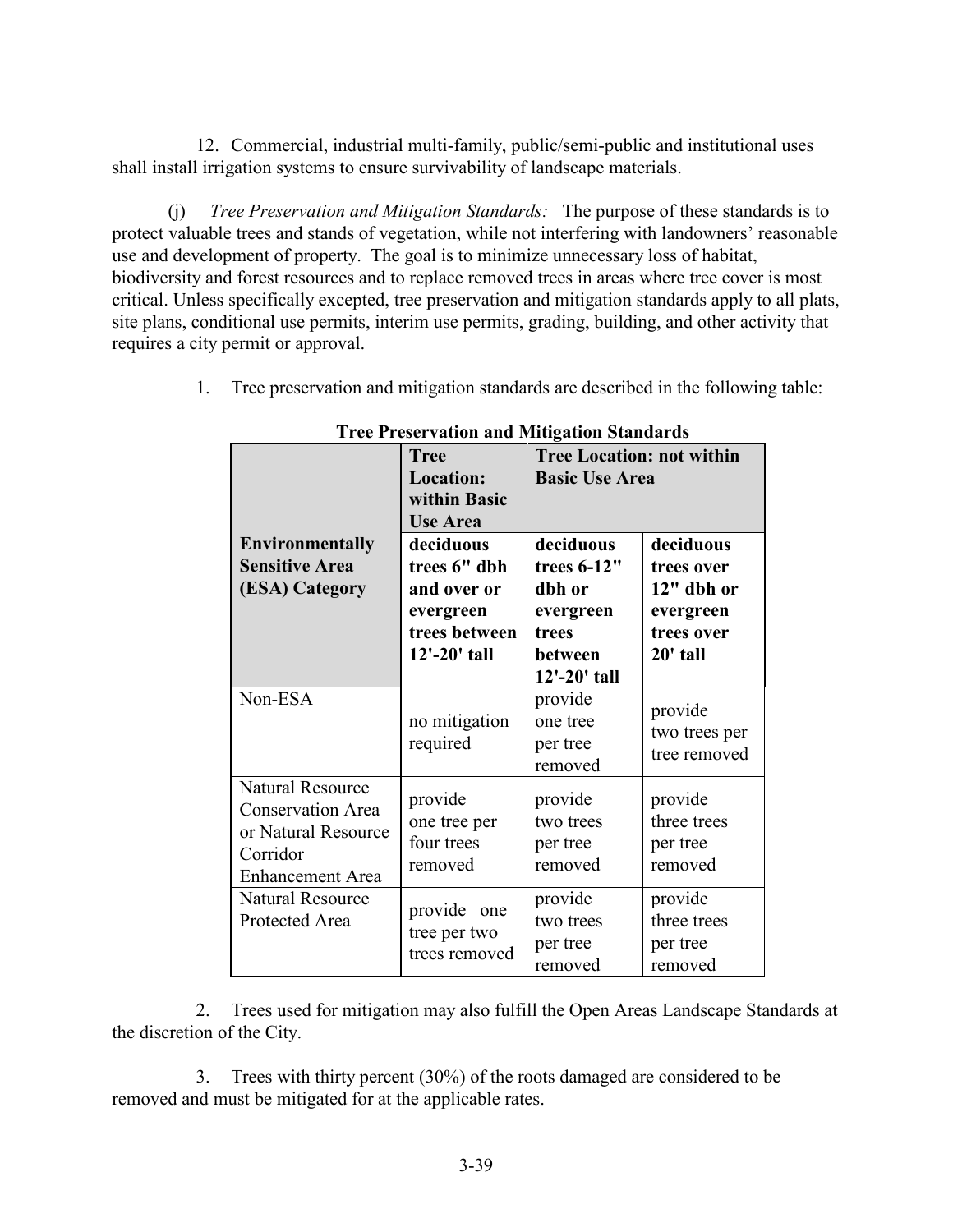4. Undesirable trees are not subject to the Tree Preservation and Mitigation Standards.

5. On existing lots with existing buildings where no building or development activity that requires a permit or approval from the City is occurring, the removal of trees is not subject to tree preservation and mitigation standards.

6. Replacement trees shall be planted on site.

7. The applicant may request to pay a fee per tree in lieu of some or all of the trees required for mitigation. At the City's discretion, the City may accept the fee for planting trees within the general area of the development project. The City shall maintain a standard fee per tree based on the estimated market rate cost to purchase and install trees.

(k) *Landscaping Guidelines and Technical Specifications:* The selection, installation and maintenance of all planting materials shall be in accordance with the City's Landscaping Guidelines and Technical Specifications Manual.

(l) *Tree Survey:* 

1. A tree survey is required for all property that contains a deciduous tree greater than 6" dbh or an evergreen tree greater than 12' tall.

2. The tree survey shall be the basis for the tree preservation plan, tree mitigation standards, and the use of existing trees to fulfill landscape standards.

3. The tree survey shall provide the following information:

a. In the basic use area and other areas where tree removal is proposed, for all deciduous trees over 6" dbh and all evergreen trees greater than 12' tall:

- i. tree species
- ii. size
- iii. location
- iv. drip line
- v. tree condition

b. The location of the combined drip lines of all tree stands designated for preservation on the development property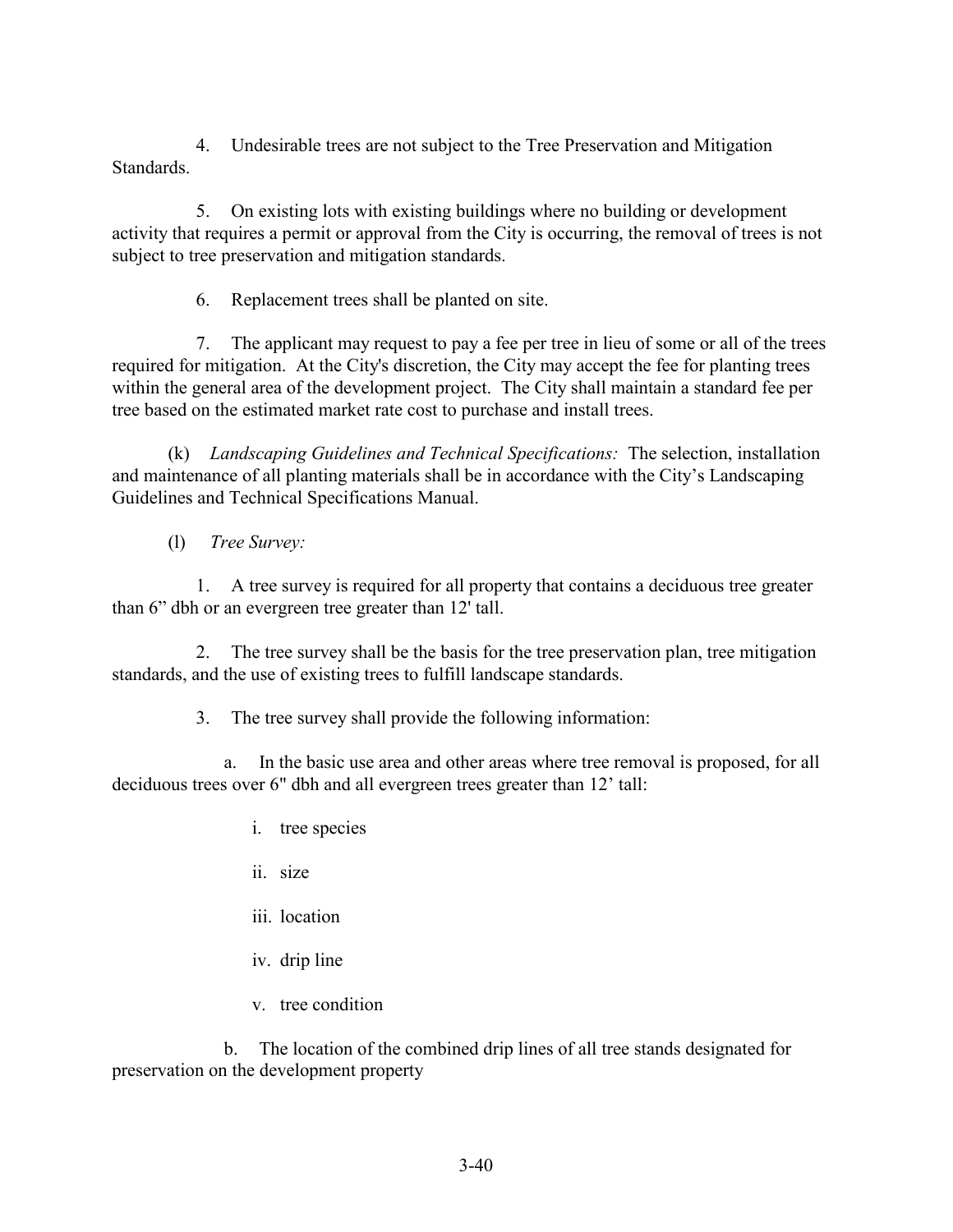c. On adjacent properties, the drip line of deciduous trees over 6" dbh and evergreen trees greater than 12' tall where the drip line is within 5' of the development property.

4. For a new plat or new Planned Unit Development, the tree survey shall be one plan sheet and the tree preservation plan shall be a separate plan sheet.

5. For a building permit for a new structure on an existing lot, the tree survey and preservation information may be included on the lot survey typically required for a building permit instead of on a separate document. For a building permit for an addition to an existing structure, the tree survey information may be provided in an informal medium that sufficiently conveys the information.

6. At the City's discretion, the tree survey requirement may be waived under the following circumstances:

a. Deciduous trees greater than 6" dbh or evergreen trees greater than 12' tall will not be removed and are not likely to be impacted by construction.

b. Deciduous trees greater than 6" dbh or evergreen trees greater than 12' tall will only be removed within the basic use area and the basic use area is not an ESA.

## (m) *Tree Preservation Plan:*

1. A tree preservation plan shall be required for all soil disturbance activities where Tree Preservation and Mitigation Standards apply*.* A tree preservation plan shows how the Tree Preservation and Mitigation Standards will be met and how preserved trees will be protected during construction and other potentially harmful activities.

2. The tree preservation plan shall be based on the tree survey.

3. If a tree survey shows that no desirable deciduous trees over 6" dbh or evergreen trees greater than 12' in height on the development property or adjacent properties are near the construction area, the City may waive the tree preservation plan requirement.

- 4. A tree plan shall identify:
	- a. The basic use area.
	- b. The disturbance area.

c. Tree size (dbh), species, condition, location, and root protection zone (5' out from the drip line) for all deciduous trees over 6" dbh or evergreen trees greater than 12' tall to be preserved, or;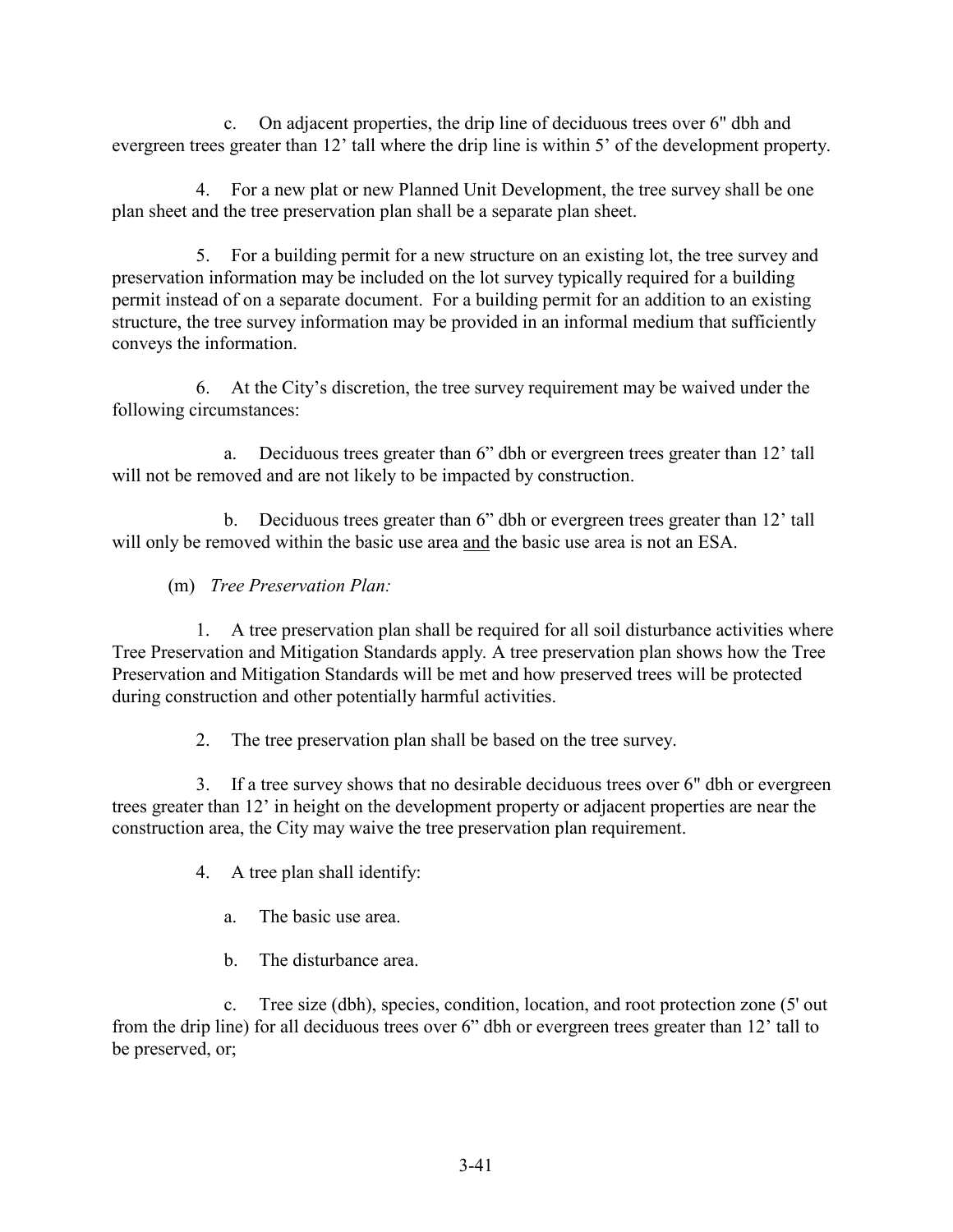d. The combined root protection zone of all stands of trees designated for preservation, whichever is applicable.

e. Location and type of tree protection fence.

f. Staging areas.

g. Temporary construction access routes when temporary site access is necessary within root protection zone of any tree or tree stand designated for preservation.

i. Temporary access shall be routed in a manner that is least disruptive to the tree or tree stand per the approval of the City Forester.

ii. Temporary access roads shall not exceed twenty-five (25) feet in width and shall be delineated by snow fencing or safety fencing.

iii. An eight (8) inch deep cover of wood chip mulch shall be placed over the temporary access road to cushion the root protection zones from compaction.

h. Concrete washout areas.

i. Existing and proposed grading.

j. The plan shall show directional felling and trenching to separate root systems prior to bulldozing trees or stumps if necessary to avoid damage to adjacent trees.

k. Coordination of utility planning so that utilities are installed in a manner that protects trees intended to be saved.

i. Trees to be preserved shall be tagged in the field and keyed to the tree preservation plan. The City may inspect the trees to verify compliance with the preservation plan at any time during construction.

ii. If a natural resource management plan has been approved for the site, the tree preservation plan shall be in accordance with said plan.

iii. See City Code Chapter 1011, Stormwater and Erosion and Sediment Control, for other construction related requirements.

5. The following shall occur prior to soil disturbance:

a. The tree preservation plan shall be approved by the City.

b. Fencing and all tree protection measures shall be installed and inspected by the City.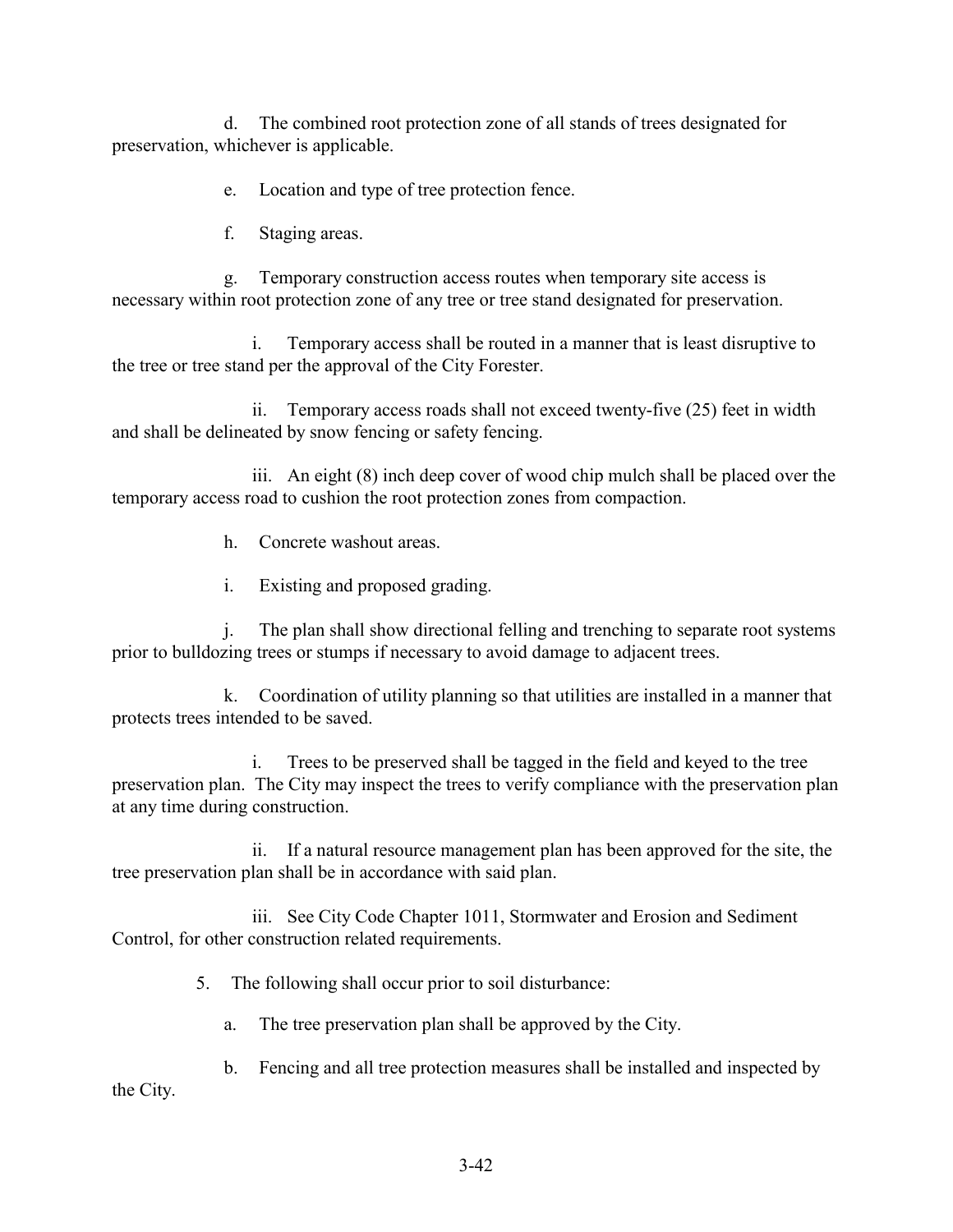- c. Erosion control measures shall be installed and inspected by the City.
- d. All required financial securities have been submitted.
- e. Any required development agreement has been approved.

(n) *Tree Preservation during Construction:* Trees that are to be preserved must be protected by the following methods unless otherwise approved by the City.

1. Tree protection fencing shall be installed and maintained 5' out from the identified drip line of the trees (Root Protection Zone) prior to soil disturbance. Fencing shall be a minimum of 4' high and of a highly visible material, such as snow fence or polyethylene laminar safety netting, and must be standing throughout the construction process. Cut roots with clean, pruning cuts at the fence line prior to fence installation to avoid later tearing of the roots. Signage shall be installed to instruct workers to stay out of the Root Protection Zone.

2. Areas where development must encroach upon the root protection zone must be identified on the tree preservation plan in which case the fencing shall be installed at that edge.

3. No actions that may harm the health of the tree, including but not limited to construction, traffic, compaction, storage of equipment or materials including soil, grading, or concrete washout areas may occur in the Root Protection Zone.

4. Trees damaged by construction, or with more than thirty percent of the roots disturbed, shall be counted as removed and mitigated at applicable rates.

5. Tree protection measures shall remain in place until all grading and construction activity is terminated.

(o) *Final Inspection:* Prior to the issuance of a certificate of occupancy, the project developer, builder, or representative shall certify in writing to the City that all elements of the tree preservation plan and landscaping plan were completed. These must be confirmed by the City. However, the City may issue a certificate of occupancy prior to completion of landscaping in the following situations:

1. If winter weather will prevent healthy planting practices, a security shall be posted to ensure the remaining planting is accomplished and all planting must be installed by the fifteenth of June the following spring.

2. A certificate of occupancy may be issued by the City on residential lots prior to lawn seeding or sod, provided an escrow security is submitted sufficient to ensure that the work will be completed and the date of completion is specified.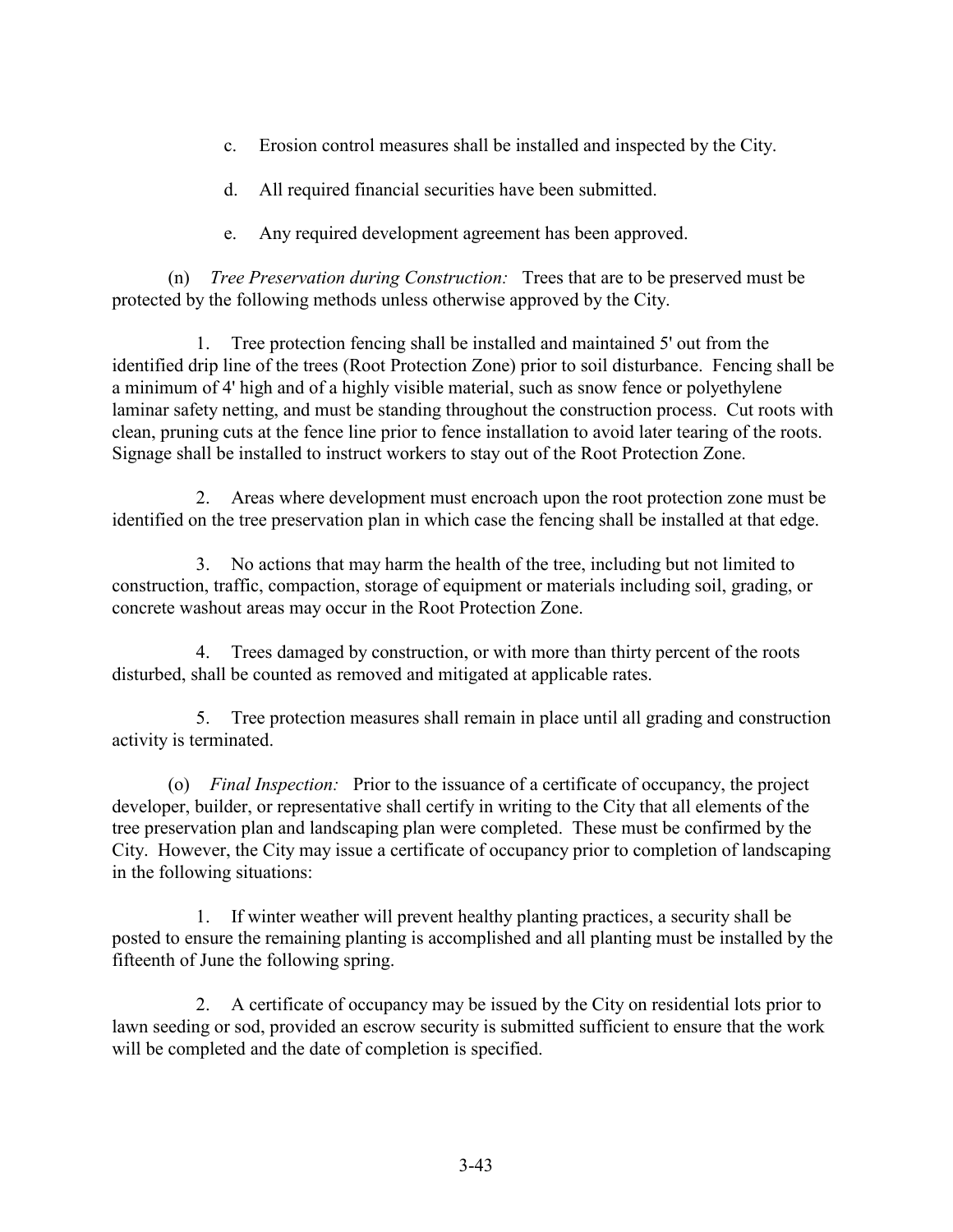(p) *Non-Compliance*: If the City finds that the property is not in compliance with the approved landscaping plan or tree preservation plan, it shall inform the property owner or, if applicable, the homeowners association, regarding the non-compliance and describe, in writing, the steps needed to bring the property into compliance within a reasonable timeframe, not to exceed sixty (60) calendar days.

(q) *Performance Security:* The City may require performance security to ensure conformance with the requirements of this chapter.

1. The performance security shall extend for two (2) years from the date of planting. The form of the security (cash, letter of credit, or other form) shall be determined by the City.

2. If after notification of non-compliance the property owner or, if applicable, the homeowners association fails to achieve the compliance within sixty (60) calendar days, the City may exercise its authority to use the performance security to address compliance.

(18) *Fences and Walls.* Fences and walls shall be permitted in all required yards subject to the following:

(a) *Permit Required.* It is unlawful for any person hereafter to construct or cause to be constructed or erected within the City, any fence or wall without first making an application for and securing a permit.

(Ord No. 06-19, passed 04-09-2019)

(b) *Certificate of Survey.* An application for a fence or wall permit shall be accompanied by a current certificate of survey providing exact lot dimensions, the location of existing buildings, structures, and easements on the lot, and the location of the proposed fence. At the discretion of the City, a final plat detail of the lot with the required information shown may suffice if no certificate of survey is available. Applicant shall be required to physically identify the property corners for City inspection.

(c) *Location.* All fences or walls shall be located entirely within the private property of the person, firm, or corporation constructing or causing the construction of such fence.

1. No fence or wall shall be permitted on public rights-of-way.

2. Traffic visibility requirements set forth in §1007.042 (5)(a)3. of this Ordinance shall be satisfactorily met.

3. No fence or wall shall obstruct natural drainage.

4. Fences or walls may be constructed within public and private utility and drainage easements provided that: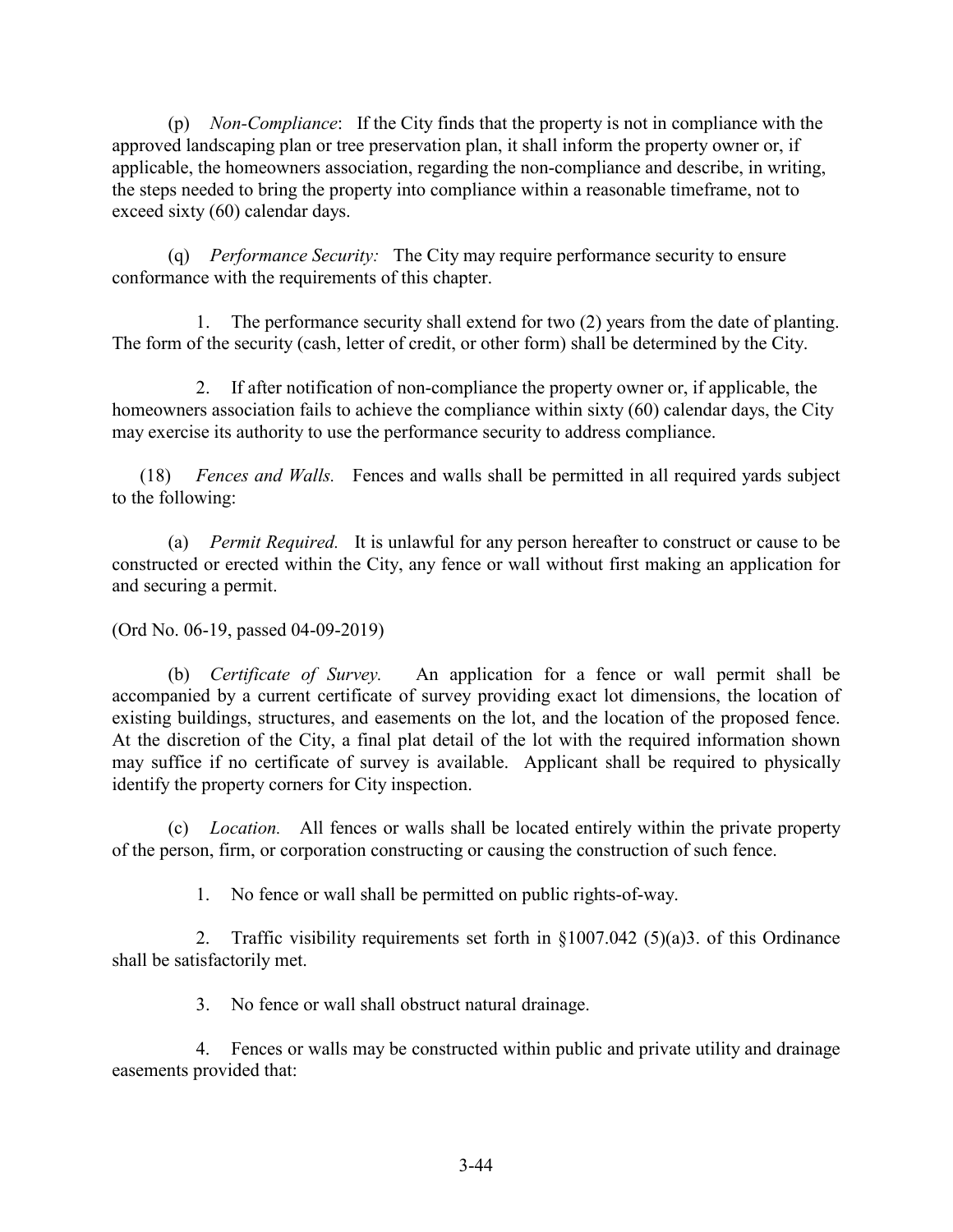a. No fence or wall shall be located within a drainage or utility easement without written permission of the City Engineer and the filing of an encroachment agreement.

b. Removal of a fence or wall or a portion thereof for the purpose of utilizing the easement shall be at the property owner's expense.

## (d) *Construction and Maintenance.*

1. Every fence or wall shall be constructed in a professional and substantial manner and of substantial material reasonably suitable for the purpose for which the fence is proposed to be used. The materials and design shall also be compatible with other structures in the area in which the fence or wall is located and shall not cause blight or a negative impact.

2. Every fence or wall shall be maintained in a condition of reasonable repair and shall not be allowed to become and remain in a condition of disrepair or danger, or constitute a nuisance, public or private. Any such fence or wall which is or has become dangerous to the public safety, health or welfare is a public nuisance, and the City shall commence proper proceedings for the abatement thereof.

3. All posts or similar supporting instruments used in the construction of fences shall be faced inward toward the property being fenced. That side of the fence or wall considered to be the face shall be oriented toward abutting property.

4. Fences which are ninety (90) percent open (barb wire, chain link, woven wire, and other similar type fences) which are for the sole purpose of containing farm animals within a rural zoning district are not subject to the provisions of this Ordinance and do not require a building permit. Chain link fences shall have round steel parts and braces.

5. Solid walls and retaining walls (such as masonry construction) in excess of fortytwo (42) inches in height shall be prohibited. When utilized, tiered retaining walls shall be separated by a horizontal landing not less than three (3) feet in width.

(e) *Access.* All fences or walls shall be provided with a gate which affords reasonable and convenient access for public safety.

(f) *Residential District Fences or Walls.* All residential district fences or walls shall be placed within the property being fenced.

1. Fences or walls may be located in any yard up to a height of four (4) feet.

2. Except as prohibited by  $\S1007.043$  (18)(f)3. below, a fence or wall up to six (6) feet high may be erected from a line extended from the front facade of the principal building to the side lot lines, and then along the side lot lines and the rear lot line (see Diagram 6.b).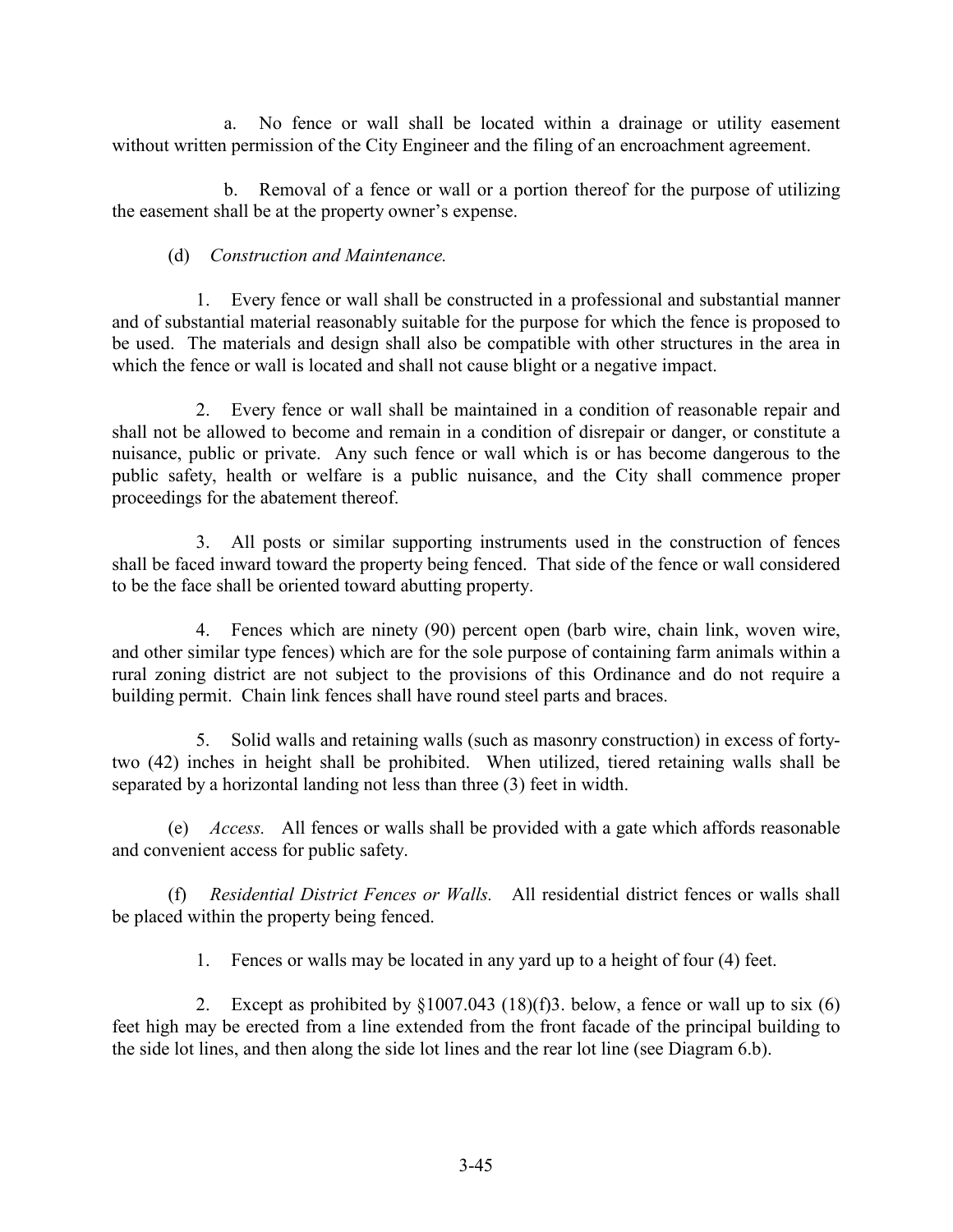3. Should the rear lot line of a lot be common with the side lot line of an abutting lot, that portion of the rear or side lot equal to the required front yard setback of the abutting lot shall not be fenced or walled to a height of more than four (4) feet. For the purpose of this section, the front and side yards of the abutting lot shall be as defined in this Ordinance rather than as related to the orientation of the house (see Diagram 6.c).

4. Residential Fences or Walls Height Exceptions.

5. Fences for sport courts may be up to twelve (12) feet in height with ten (10) foot setback.

6. Residential boundary line fences or walls may be erected to a height of eight (8) feet along a property line abutting a commercial, industrial, or semi-public use or zoning district.

7. Wire fence other than chain link shall not be permitted as boundary line fences within five (5) feet of the property line in residential zoning districts.



8. Electrical and barb wire fences are prohibited in residential zoning districts.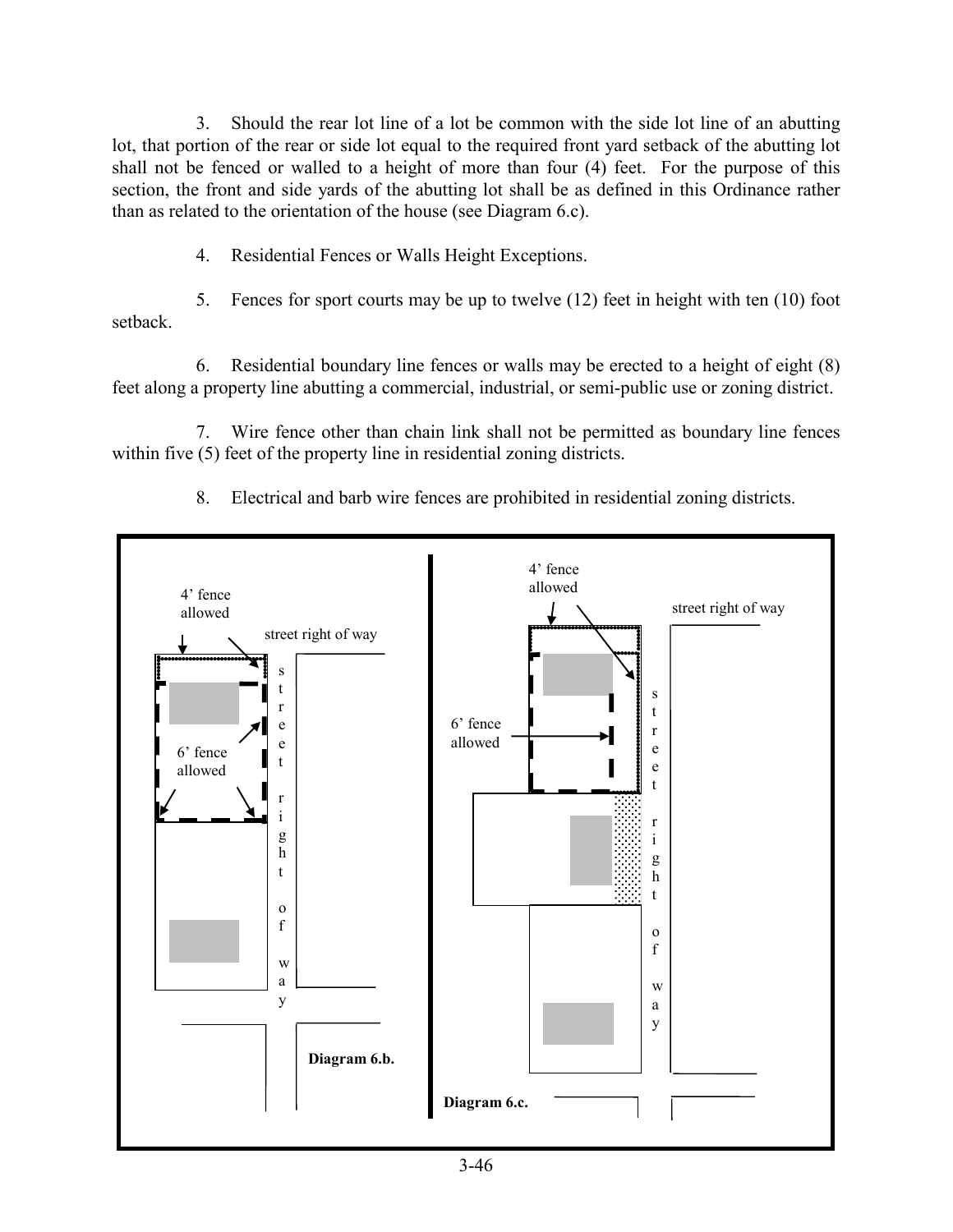(g) *Commercial and Industrial District Fences or Walls.* (See Diagram 7 abc)

1. A fence or wall not exceeding four (4) feet in height may be erected in any yard.

2. A fence or wall not exceeding eight (8) feet in height may be erected parallel to the front lot line from a front corner of a principal building to a side lot line that is not adjacent to a street.

3. A fence or wall not exceeding ten (10) feet in height may be erected on a rear lot line or on a side lot line that is not adjacent to a street from a point where the front facade of a principal building would intersect with a side lot line extending to the rear property line.

4. Should the rear lot line be common with the side lot line of an abutting lot, that portion of the rear lot line equal to the required front yard setback of the abutting lot shall not be fenced or walled to a height of more than four (4) feet.



5. Within commercial and industrial and public/semi-public zoning districts, barbed wire may be attached to the tops of fences or walls with the following conditions:

a. Fences or walls must be a minimum of eight (8) feet in height exclusive of the security arm.

b. The security arm must be angled in such a manner that it extends only over the property of the permit holder.

c. Wire security fencing shall not be permitted within the required front yard or along a property line abutting a residential use.

(h) *Public and Semi-Public District Fences or Walls.* Fences or walls in the public and semi-public districts may be erected in any yard to a height of eight (8) feet. Barbed wire fences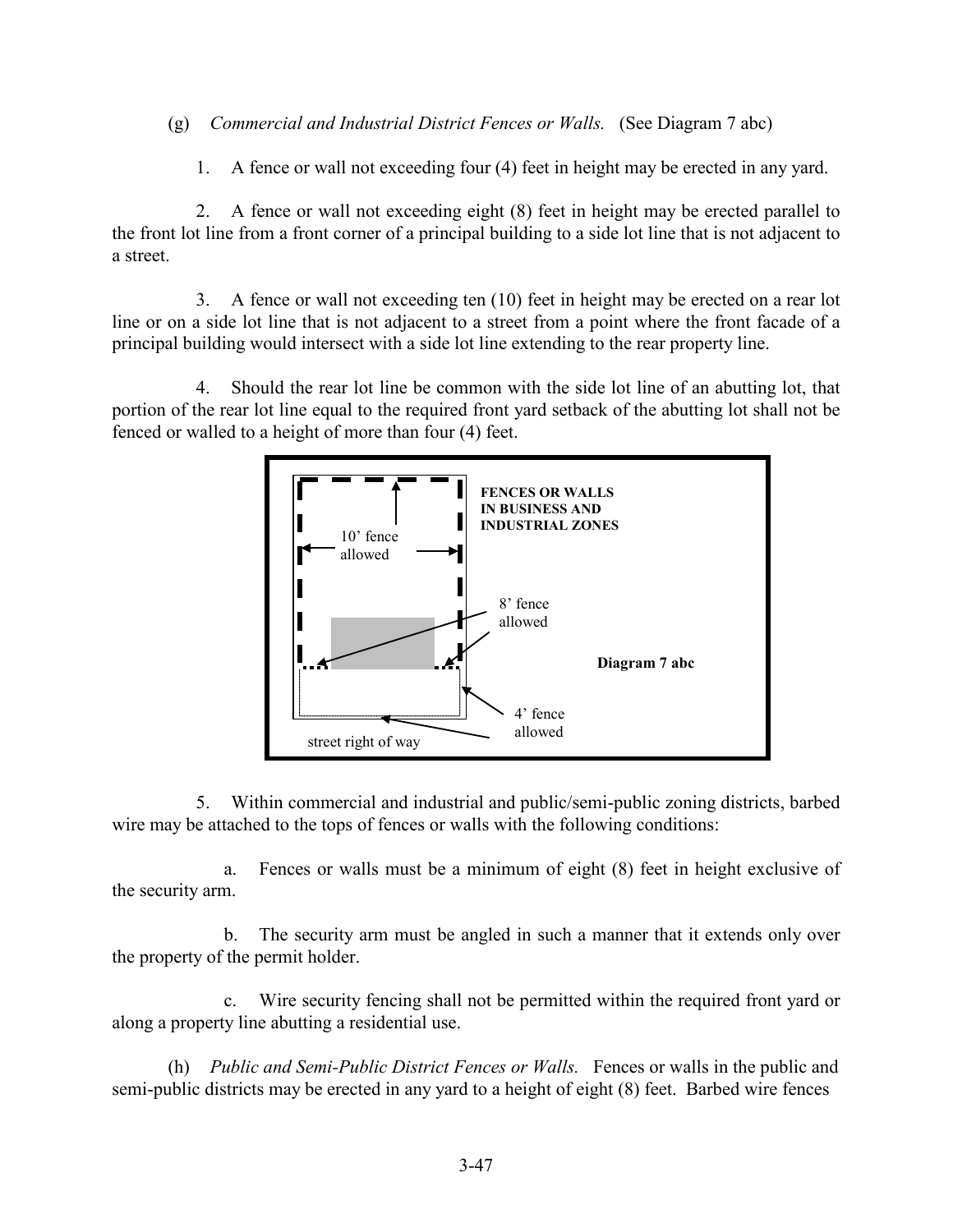used for security purposes may be permitted in the public and semi-public zoning district per §1007.043 (18)(g)5. of this Ordinance.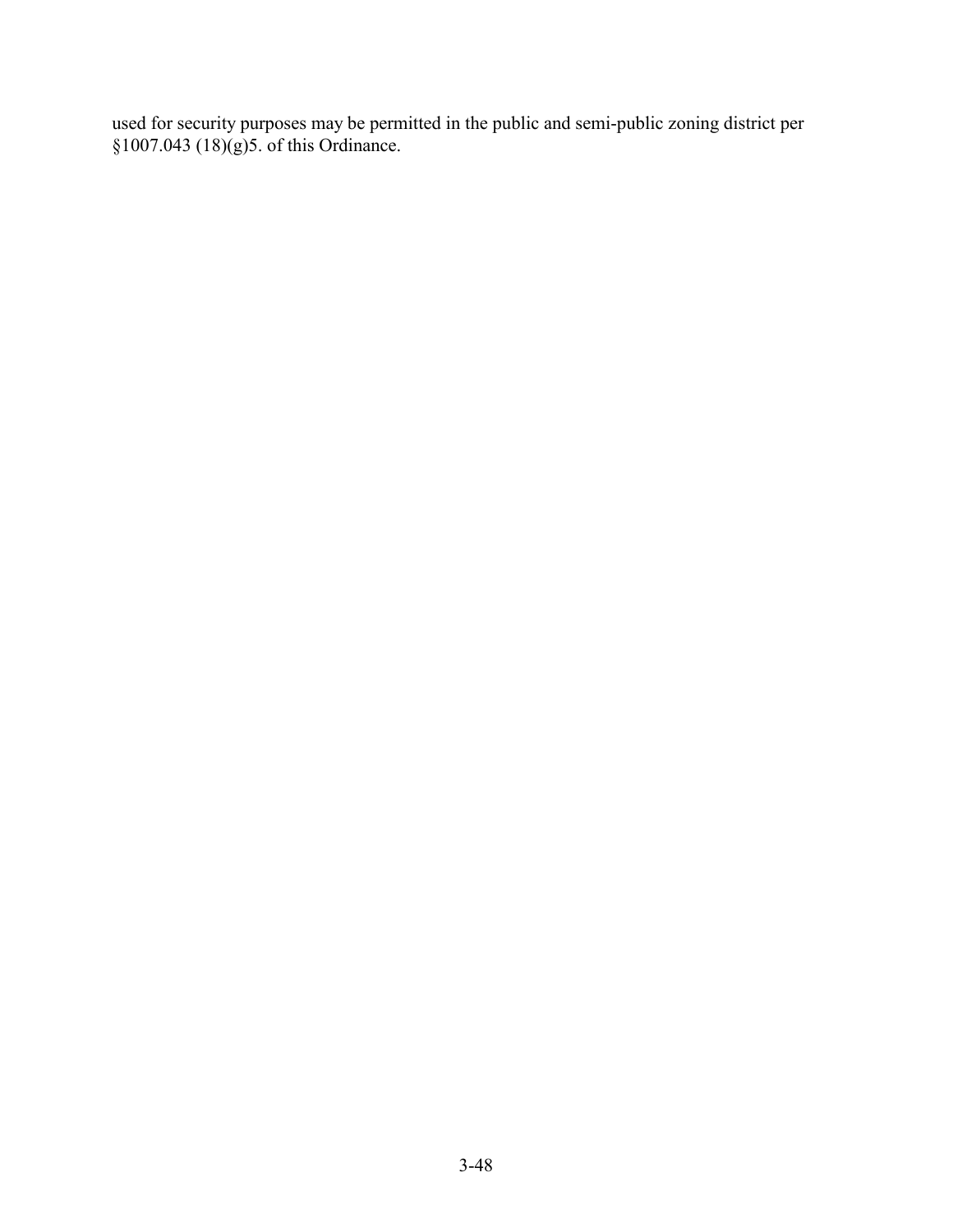#### **§1007.044 OFF-STREET PARKING**

(1) *Purpose.* The regulation of off-street parking spaces in these zoning regulations is to alleviate or prevent congestion of the public right-of-way and to promote the safety and general welfare of the public, by establishing minimum requirements for off-street parking of motor vehicles upon various parcels of land or structures.

(2) *Application of Off-Street Parking Regulations.* The regulations and requirements set forth herein shall apply to all off-street parking facilities in all of the zoning districts of the City.

## (3) *General Provisions.*

(a) *Space Reduction*. Existing off-street parking spaces upon the effective date of this Ordinance shall not be reduced in number unless said number exceeds the requirements set forth herein for a similar new use.

(b) *Existing Uses.* Should a legal, non-conforming building, structure, or use in existence upon the effective date of this Ordinance be damaged or destroyed by fire or other cause, it may be re-established in accordance with §1007.041 of this Ordinance, except that in so doing, any off-street parking or loading which existed must be retained.

Change of Use or Occupancy of Buildings. Any change of use or occupancy of any building or buildings including additions thereto requiring more parking area shall not be permitted until there is furnished such additional parking spaces as required by these zoning regulations.

(d) *Use of Parking Area.* Required off-street parking space in any district shall not be utilized for open storage of goods or for the storage of vehicles which are inoperable or for sale or for rent.

(e) *Accessible Parking.* All parking associated with any building, structure or use shall be required to conform to the disability accessible parking standards pursuant to Minnesota Statutes 168.021, as may be amended.

(f) *Use of Parking Facilities in a Residential District.* Except as allowed under §1007.044 (11), off-street parking facilities accessory to a residential use shall be utilized solely for the parking of passenger automobiles, recreational vehicles, and/or one truck not to exceed eleven thousand seventy-five (11,075) pounds gross weight rating for each dwelling.

(g) *Calculating Space.* 

1. The term "floor area" for the purpose of calculating the number of off-street parking spaces required shall be determined on the basis of the exterior floor area dimensions of the buildings, structure or use times the number of floors, minus ten (10) percent, except when floor plans are submitted that identify net usable floor area of the building exclusive of ancillary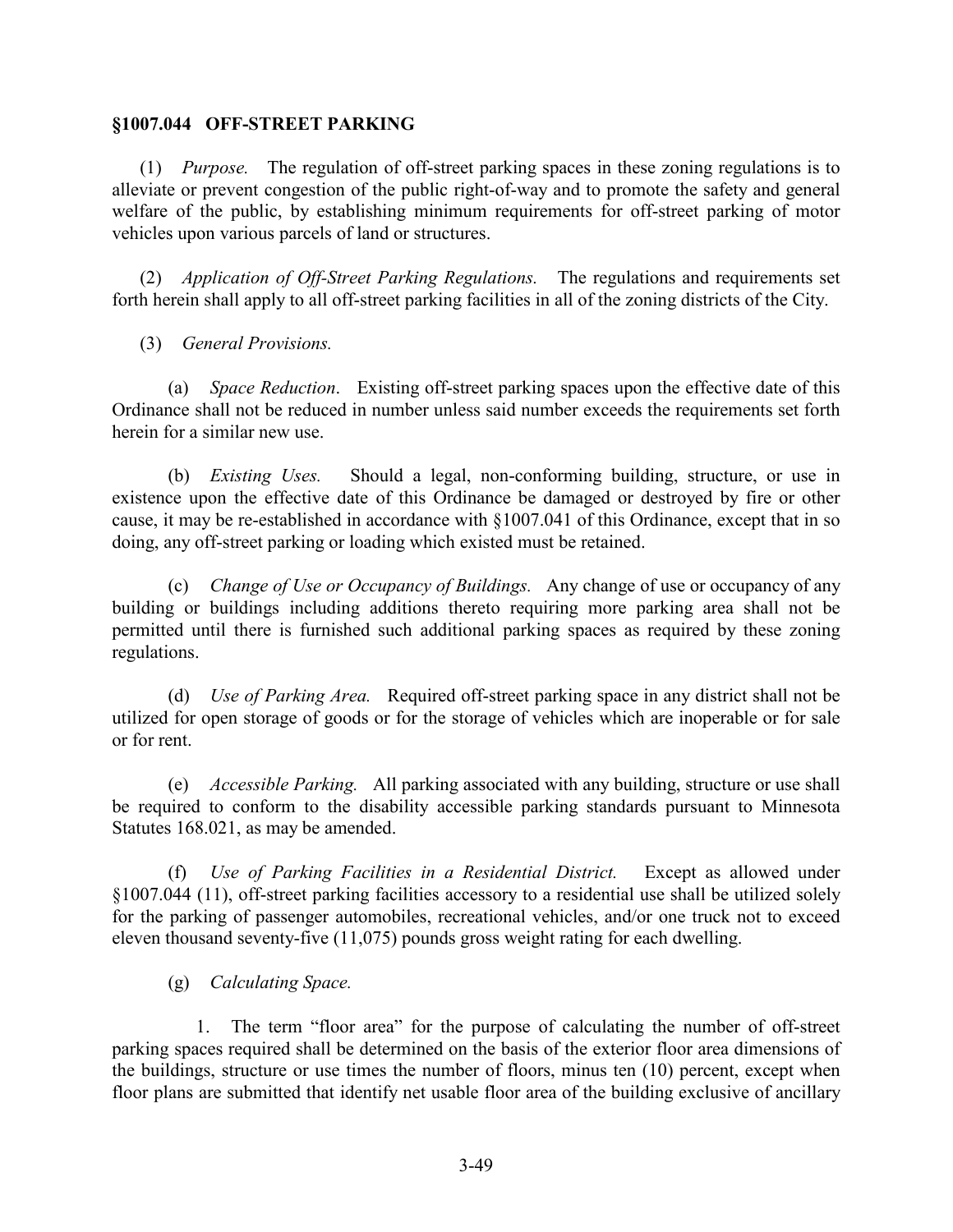floor areas that do not generate parking demand (e.g., stair wells, hallways, restrooms, closets, utility rooms).

2. When determining the number of off-street parking spaces results in a fraction, each fraction of one-half (1/2) or more shall constitute another space.

3. In gymnasiums, churches and other places of public assembly in which patrons or spectators occupy benches, pews or other similar seating facilities, each twenty-two (22) inches of such seating facilities shall be counted as one (1) seat for the purpose of determining requirements.

4. Except as provided for under joint parking and shopping centers, should a structure contain two (2) or more types of use, each use shall be calculated separately for determining the total off-street parking spaces required.

5. In hospitals, bassinets shall not be counted as beds.

(h) *Stall, Aisle and Driveway Design.* 

1. *Parking Area Standards.* Parking areas and the aisles shall be developed in compliance with the following standards:

| Angle<br>of<br>Parking | <b>Stall</b><br>Width | Curb<br>Length<br>Per Car | <b>Stall</b><br>Lengt<br>$\mathbf h$ | <b>Stall</b><br>Depth<br>Wall to<br>Aisle | <b>Stall</b><br>Depth<br>Interlock<br>to Aisle | Aisle<br>One Way | Width<br>Two<br>Way |
|------------------------|-----------------------|---------------------------|--------------------------------------|-------------------------------------------|------------------------------------------------|------------------|---------------------|
| $90^{\circ}$           | 9'0''                 | 9'0''                     | 18'0"                                | 18'0"                                     | 18'0"                                          | 24' 0"           | 24' 0"              |
| $75^{\circ}$           | 9'0''                 | 9'6''                     | 18'0"                                | 20' 8''                                   | 19' 10"                                        | 21'6''           | 23' 0"              |
| $60^{\circ}$           | 9'0''                 | 10'5''                    | 18'0"                                | 21'0''                                    | 19' 10"                                        | 18'0"            | 2'0''               |
| $45^{\circ}$           | 9'0''                 | $12'$ 9"                  | 18'0"                                | 19' 10"                                   | 17' 10''                                       | 15'0''           | 2'0''               |
| $0^{\circ}$            | 9'0''                 | 22' 0"                    | 22' 0"                               | 9'0''                                     | 9'0''                                          | 12'0''           | 4'0''               |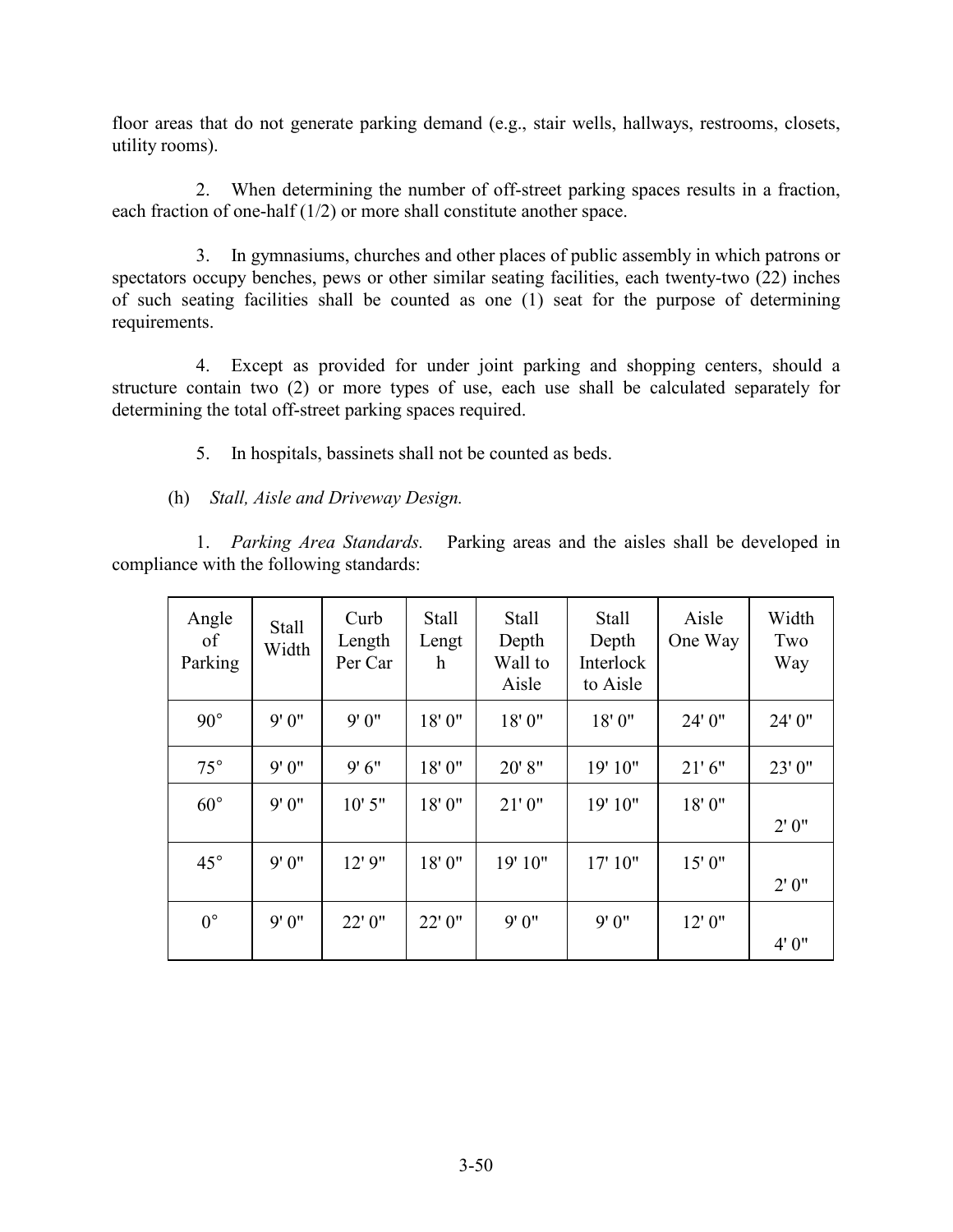

2. *Within Structures.* The off-street parking requirements may be furnished by providing a space so designed within the principal building or one (1) structure attached thereto. No building permit shall be issued to convert said parking structure into a dwelling unit or living area or other activity until other adequate provisions are made to comply with the required offstreet parking provisions of this Ordinance.

3. *Collector/Minor Arterial Street Access.* Access to any street shown as a collector or arterial roadway on the City's Transportation Plan shall require review and comment by the affected agency (Anoka County Highway Engineer or MnDOT) and City. This review shall be required prior to the issuance of any building permits. The County or City Engineer shall determine the appropriate location, size and design of each access drive and may limit the number of access drives in the interest of public safety and efficient traffic flow.

4. *Street/Alley Access.* Except in the case of single, two family, townhouse and quadraminium dwellings, parking areas shall be designed so that circulation between parking bays or aisles occurs within the designated parking lot and does not depend upon a public street or alley. Except in the case of single, two family, townhouse, and quadraminium dwellings, parking area design which requires backing into the public street is prohibited. New residential subdivisions shall be designed to limit direct lot access onto any street shown as a collector or arterial roadway on the City's Transportation Plan.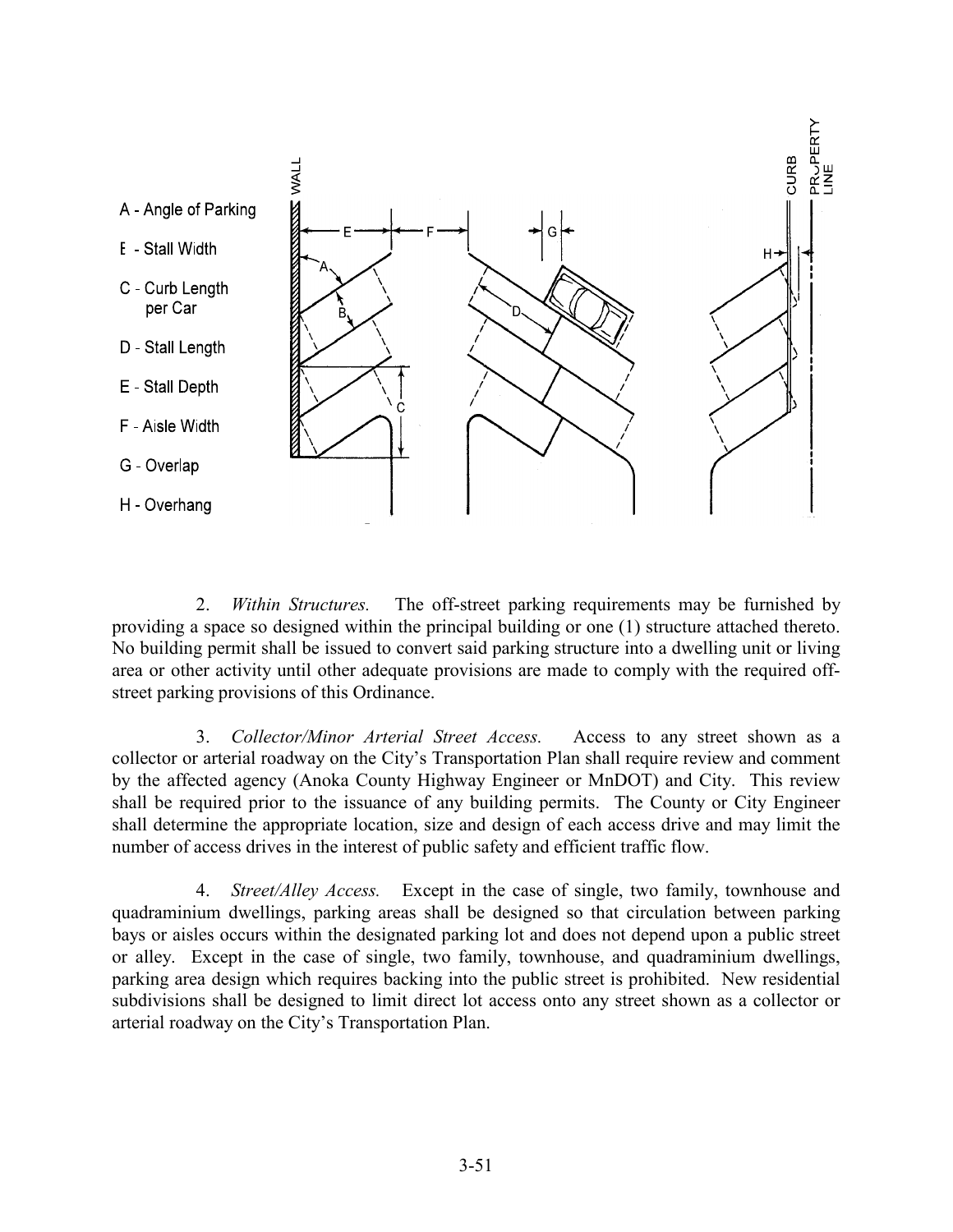5. *Tandem Parking.* The required parking spaces serving one and two family dwellings may be designed for parking not more than two (2) vehicles in a tandem arrangement for each dwelling unit in order to comply with the requirements of this Ordinance.

## 6. *Curb Cut/Driveway Access Location.*

a. No curb cut/driveway access shall be located less than thirty (30) feet from the intersection of two (2) or more local or minor street rights-of-way. This distance shall be measured from the intersection of lot lines. Curb cut/driveway access setbacks from the intersection of streets with higher functional classifications shall be consistent with the recommendations of the Comprehensive Plan and require approval by the City Engineer.

i. Street functional classification shall be defined by the Lino Lakes Comprehensive Plan.

ii. The setback measurement shall be measured from the edge of the street right-of-way to the nearest edge of the curb cut.

iii. Driveways onto arterials and major collectors shall be prohibited where alternative street access is available. For existing lots of record, where alternative access is not available, direct access onto arterial and major collectors may be permitted, provided a site plan is submitted for review and approval of the City Engineer. Approval is also subject to the conditions of this Ordinance.

b. Curb cut/driveway access on a public street except for single, two family, and townhouse dwellings shall not be located less than forty (40) feet from one another.

c. Except with special approval from the City Engineer, curb cut openings and driveways shall be a minimum of five (5) feet from the side yard property line in all districts. Any shared driveway shall include a maintenance and access agreement.

d. A single-family lot in a residential zoning district shall not have more than one driveway accessing a public street.

7. *Curb Cut/Driveway Width.* No curb cut shall exceed twenty-six (26) feet in width within a residential zoning district, or thirty-six (36) feet in width if the property is in a commercial, industrial, or public/semi-public zoning district, as measured at the street right-ofway line unless approved by the City Engineer. The driveway associated with such curb cut may increase in width at an angle not greater than forty-five (45) degrees.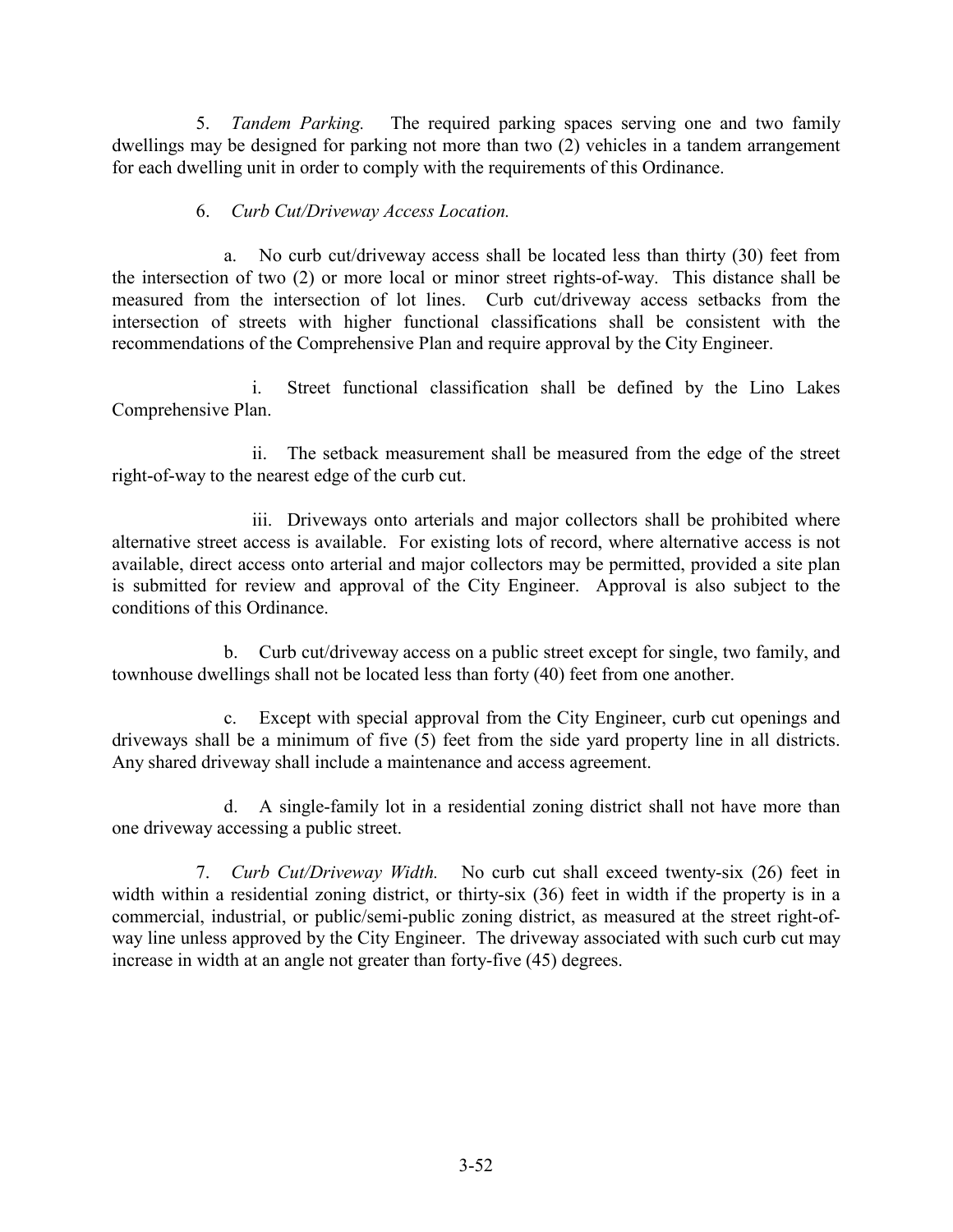

## 8. *Emergency Vehicle Access.*

a. Access drives to principal structures which traverse wooded, steep or open field areas shall be constructed and maintained to a width and base material depth sufficient to support access by emergency vehicles. All access drives (driveways) shall comply with the following standards:

| DRIVEWAY/ACCESS STANDARDS |                                                                                                                                                                                  |                                                                            |  |  |
|---------------------------|----------------------------------------------------------------------------------------------------------------------------------------------------------------------------------|----------------------------------------------------------------------------|--|--|
|                           | <b>Single Family Detached Uses</b>                                                                                                                                               | <b>Commercial Uses</b>                                                     |  |  |
| Maximum<br>Slope          | Ten $(10)$ foot vertical rise in<br>one hundred (100) horizontal<br>feet.                                                                                                        | Eight $(8)$ feet rise in one<br>hundred (100) horizontal.                  |  |  |
| Minimum<br>Width          | Ten (10) foot wide driveway<br>base. Vegetation should be<br>cleared to eight (8) feet on<br>each side of driveway<br>centerline from the roadway<br>to the front property line. | Twenty (20) feet driveway<br>base or as approved by<br>community engineer. |  |  |

b. All lots or parcels shall have direct, adequate, physical access for emergency vehicles along the frontage of the lot or parcel from either an existing dedicated public roadway or an approved private roadway.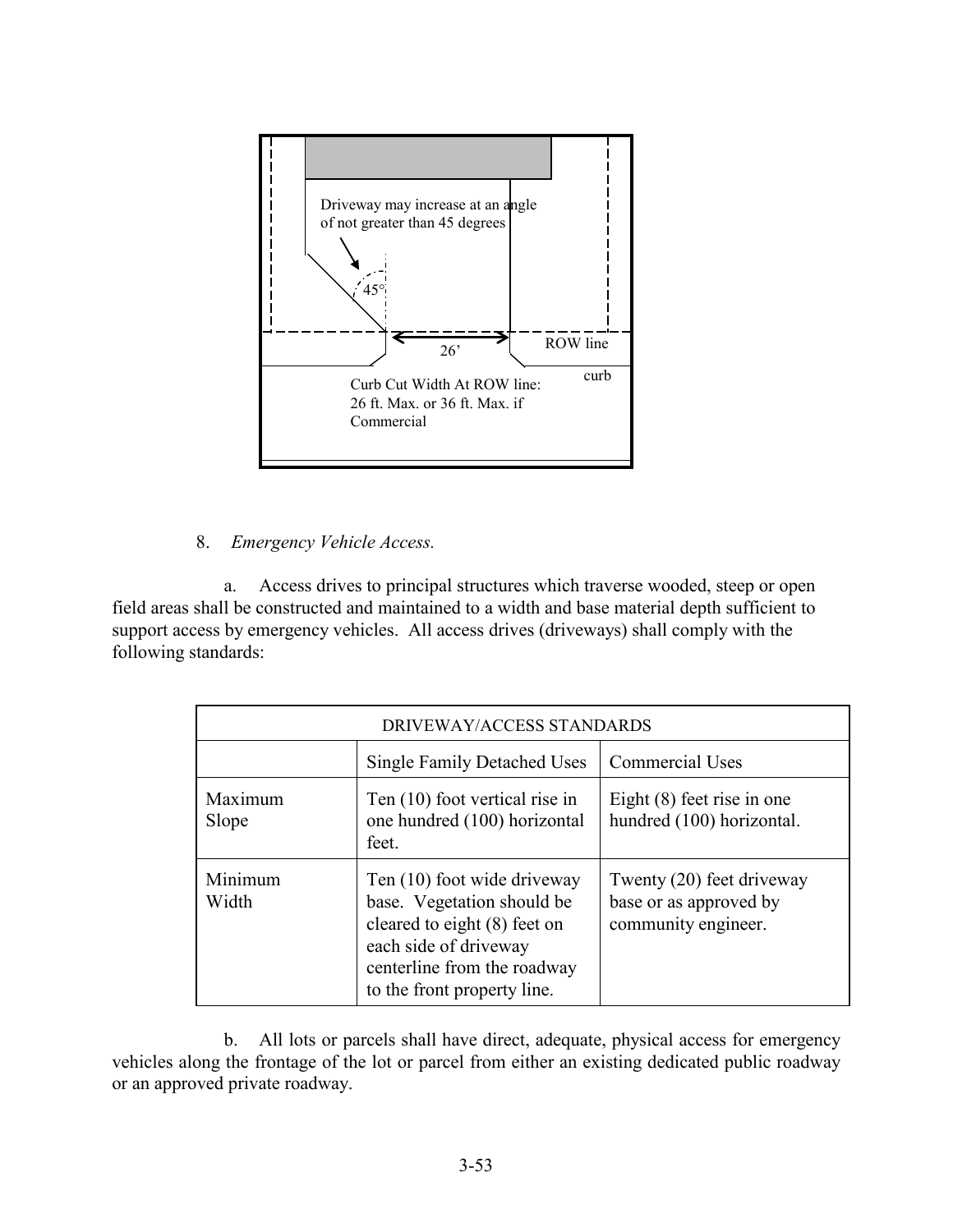c. In addition to the required direct physical access along the frontage of the lot or parcel to the approved public or private roadway, a lot or parcel may have existing private easement access drives to the lot over adjacent lots or parcels.

9. *Grade Elevation.* Excepting driveways for single family and two family dwellings, the grade elevation of a parking area shall not exceed five (5) percent.

10. *Striping.* Except for single, two family, townhouse, quadraminiums, and green parking lots, all parking stalls shall be marked with white or yellow painted lines not less than four (4) inches wide.

11. *Lighting.* Any lighting used to illuminate an off-street parking area shall be arranged as to reflect the light away from the adjoining property. All exterior lighting shall comply with §1007.043 (6) of this Ordinance.

12. *Curbing and Landscaping.* Except for single, two family, townhouse and quadraminiums, all open off-street parking shall have a continuous concrete perimeter curb barrier around the entire parking lot. Said curb barrier shall not be closer than the required parking setback of the respective zoning district. Grass, plantings or screening shall be provided in all areas bordering the parking area.

13. *Screening.* When a parking area of six (6) spaces or more is adjacent to a street or residential area, a berm, wall, or fence not less than four (4) feet in height shall be erected along the parking area to screen headlights. Grass or plantings shall occupy the space between the parking lot curb or fence and the street surface. (The City Council may recommend screening in lieu of fencing.)

## 14. *Parking Lot Landscaping.*

a. All exposed parking areas of six (6) or more required spaces shall be landscaped on all sides in compliance with §1007.043 (17) of this Ordinance.

b. Within off-street parking facilities for commercial uses of fifty (50) or more stalls, irrigated landscaped islands or peninsulas or rain gardens shall be provided at a rate of one hundred (100) square feet per twenty-five (25) surface stalls or fraction thereof. Such islands or peninsulas shall be contained within raised, curbed beds consistent with other applicable parking lot construction requirements of this Ordinance. It is not the intent of this section to relieve a project of the installation of islands or peninsulas that are necessary to promote the safe and efficient flow of traffic, regardless of parking lot size.

c. No landscaping or screening shall interfere with drive or pedestrian visibility for vehicle entering, circulating or exiting the premises.

15. *Cart Storage.* Retail commercial uses that have customer service carts shall be required to provide ample space for the storage of carts within off-street parking areas, subject to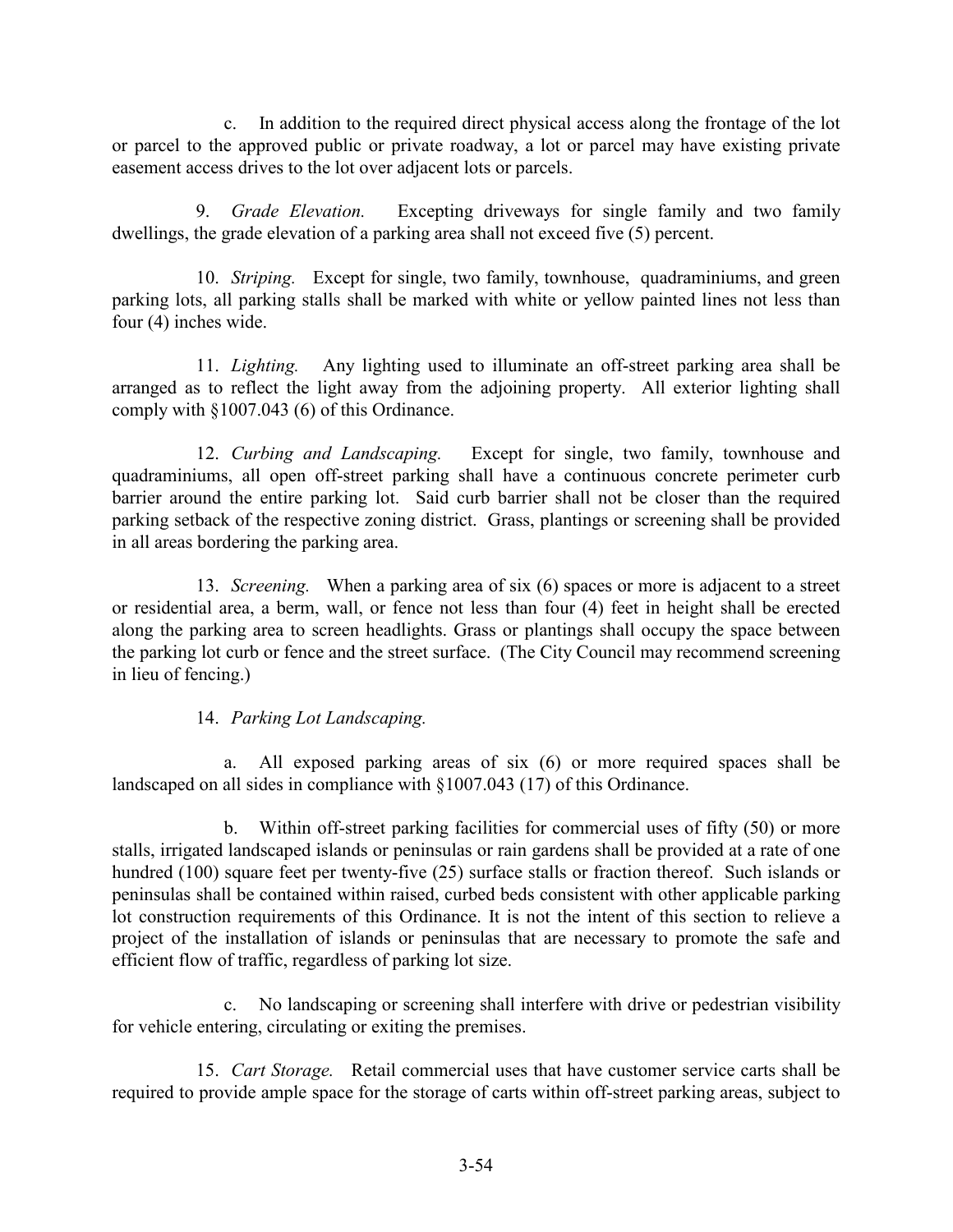the approval of the Zoning Administrator. The need and specific amount of required cart storage space shall be determined as part of site plan review. When required, cart storage areas shall not occupy required off-street parking space, shall be clearly delineated, and shall include facilities for cart confinement.

16. *Surfacing* All driveways, approaches, sales lots, and parking areas, shall be hard surfaced using concrete, asphalt or equivalent materials as approved by the City Engineer.

a. In Commercial, Industrial and Public and Semi-public zoning districts the city may allow up to 25 percent of the required parking stalls be provided as green parking with a turf surface supported by a city approved parking lot sub-base and a turf-guard fabric.

b. In Rural and Residential zoning districts, on lots one acre in size or greater, driveways, approaches, and parking areas shall be surfaced with asphalt, concrete, class 5 gravel or other surfacing material as approved by the City Engineer.

(Ord No. 07-18, passed 06-11-2018)

(4) *Maintenance.* It shall be the joint responsibility of the operator and owner of the principal use, uses and/or buildings to maintain, in a neat and adequate manner, the parking space, access ways, landscaping and required screening.

(5) *Location.* All accessory off-street parking facilities required by this Ordinance shall be located and restricted as follows:

(a) Required accessory off-street parking shall be on the same lot under the same ownership as the principal use being served, except under the provisions of §1007.044 (8) and §1007.044 (9).

(b) Spaces accessory to one and two family dwellings shall be located on the same lot as the principal use served.

(c) Spaces accessory to multiple family dwellings shall be located on the same lot as the principal use served and within two hundred (200) feet of the main entrance to the principal building served.

(d) Spaces accessory to uses located in a business, industrial or public and semi-public district shall be located, within eight hundred (800) feet of a main entrance to the principal building served.

(e) No off-street parking space located in a business, industrial or public and semipublic district shall be permitted within a public right-of-way or within fifteen (15) feet of any street surface.

(f) Off-street parking shall meet the setback standard of the respective zoning district.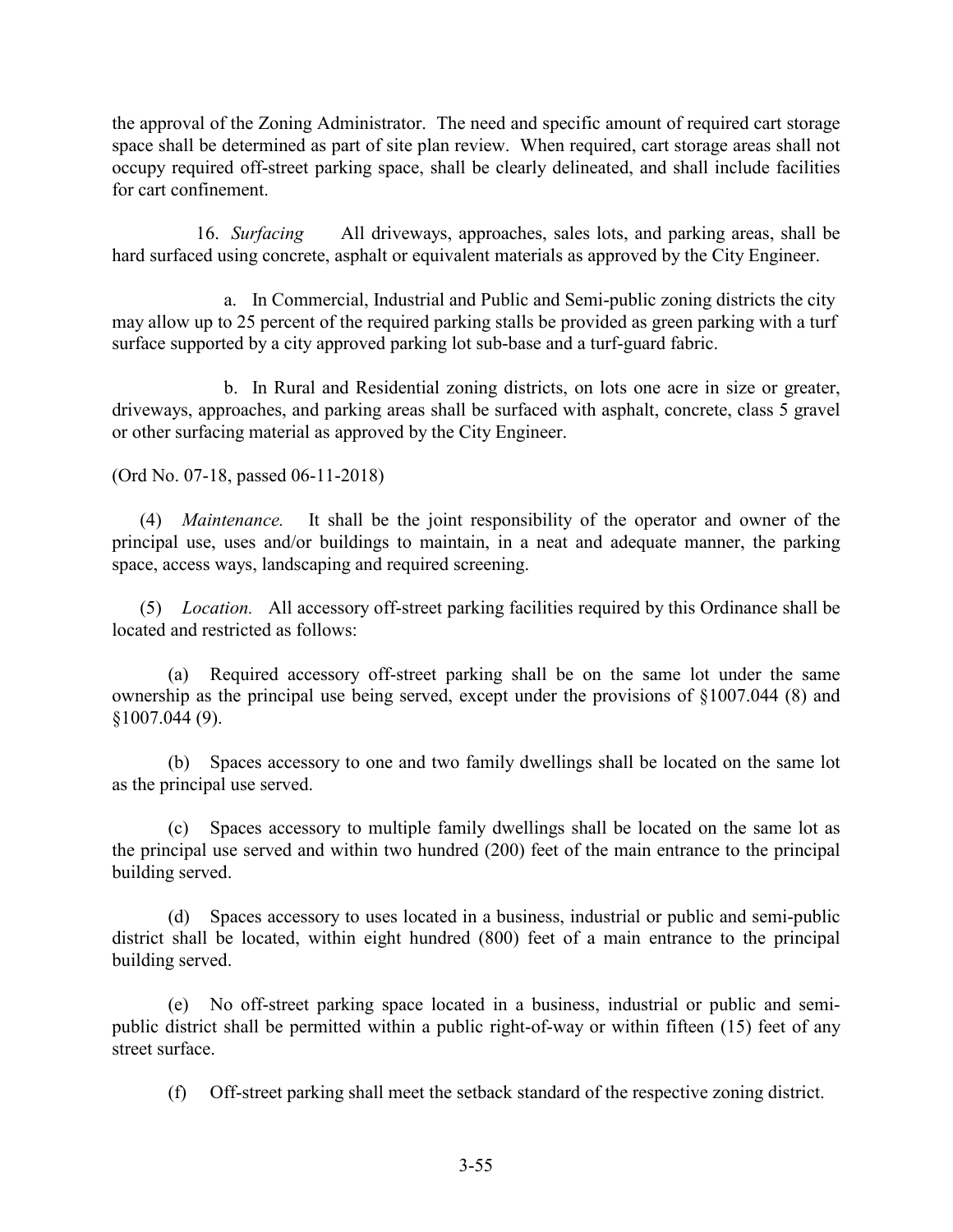(g) In the case of single family dwellings which lie upon lots smaller than one (1) acre, two family, townhouse and quadraminium dwellings, parking shall be prohibited in any portion of the front yard except designated driveways leading directly into a garage or one (1) open, surfaced space located on the side of a driveway, away from the principal use. Said extra space shall be surfaced in a manner consistent with §1007.044 (3)(h)9. of this Ordinance.

(6) *Number of Spaces Required.* The following minimum number of off-street parking spaces shall be provided and maintained by ownership, easement and/or lease for and during the life of the respective uses hereinafter set forth:

(a) *Single Family and Two Family Dwellings.* Two (2) spaces per unit.

(b) *Boarding House/Accessory Apartment*. At least one (1) parking space for each person for whom accommodations are provided for sleeping.

(c) *Townhome, Quadraminium, Manor Home, Multiple Family Dwellings, and Mobile Homes within Mobile Home Parks.* At least two and one-fourth (2-1/4) rent-free spaces per unit. In projects involving eight (8) or more units, the City may require additional clustered guest parking spaces based upon calculation of required demand.

(d) *Elderly (Senior Citizen) Housing.* Reservation of area equal to one (1) parking space per unit. Initial development is, however, required of only one-half (1/2) space per unit and said number of spaces can continue until such time as the City Council considers a need for additional parking spaces has been demonstrated.

(e) *Rest Home, Nursing Home, Convalescent Center, or Institution*. One (1) space for each six (6) beds based upon maximum design capacity, plus one (1) space for each two (2) employees.

(f) *Hospitals.* Two (2) spaces for each bed.

(g) *Schools, Elementary and Junior High*. One (1) space for each classroom plus one (1) additional space for each three hundred (300) student capacity, plus one (1) space for each employee, plus one (1) space for each four (4) seats in auditorium.

(h) *High School and Colleges.* One (1) space for each classroom plus one (1) additional space for each seven (7) students based upon maximum design capacity.

(i) *Church, Theater, Auditorium.* At least one (1) parking space for each three (3) seats based on the design capacity of the main assembly hall. Facilities as may be provided in conjunction with such buildings or uses shall be subject to additional requirements which are imposed by this Ordinance.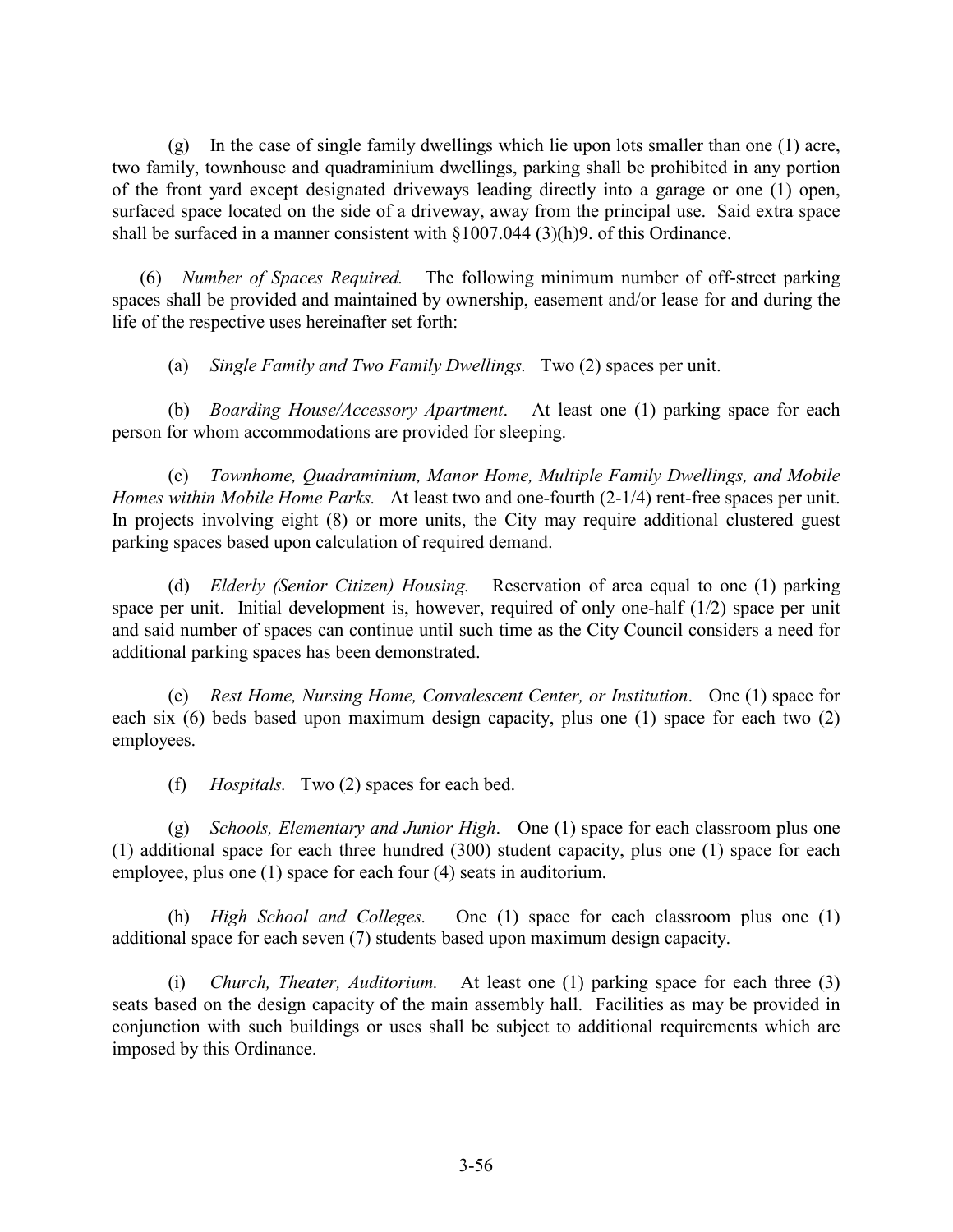(j) *Community Centers, Libraries, Private Clubs, Lodges, Museums, Art Galleries.*  One (1) space for each three hundred (300) square feet of floor area in the principal structure.

(k) *Day Care Facilities.*

1. Day care facilities serving fourteen (14) or fewer persons: Two (2) spaces per unit.

2. All other day care facilities: One (1) space per teacher on the largest shift, plus one (1) space per five (5) students/children based on maximum capacity of the facility.

(l) *Office Buildings, Veterinary Hospitals, Professional Offices and Medical Clinics.* Three (3) spaces plus at least one (1) space for each two hundred (200) square feet of floor area.

(m) *Financial Institutions, Banks, Savings and Loan.* Four (4) spaces for every one thousand (1,000) square feet.

(n) *Health Club.* One (1) space per two (2)exercise stations (e.g., strength machine or cardio vascular) plus one (1) space per employee on the largest shift plus additional parking for ancillary uses (e.g., gyms, auditoriums, offices, restaurants).

(o) *Retail Store and Service Establishment.* At least one (1) off-street parking space for each two hundred (200) square feet of floor area.

(p) *Shopping Centers.* Five and one-half (5-1/2) spaces per each one thousand (1,000) square feet of gross leasable floor area (exclusive of common areas)

(q) *Retail Sales and Service Business with Fifty (50) Percent or More of Gross Floor area Devoted to Storage, Warehouses and/or Industry.* At least eight (8) spaces or one (1) space for each two hundred (200) square feet devoted to public sales or service, plus one (1) space for each five hundred (500) square feet of storage area.

(r) *Restaurants, Cafes, Private Clubs Serving Food and/or Drinks, Bars, On-Sale Nightclubs.* Ten (10) spaces for each one thousand (1,000) square feet of dining room, plus one (1) space for each employee of the maximum work shift.

(s) *Fast Food Restaurant.* Fifteen (15) spaces per one thousand (1,000) square feet of gross floor area.

(t) *Motels, Motor Hotels, Hotels.* One (1) space per each rental unit plus one (1) space for each eight (8) units, and one (1) space for each employee on any shift.

(u) *Laundromats.* Six (6) spaces per one thousand (1,000) square feet of floor area.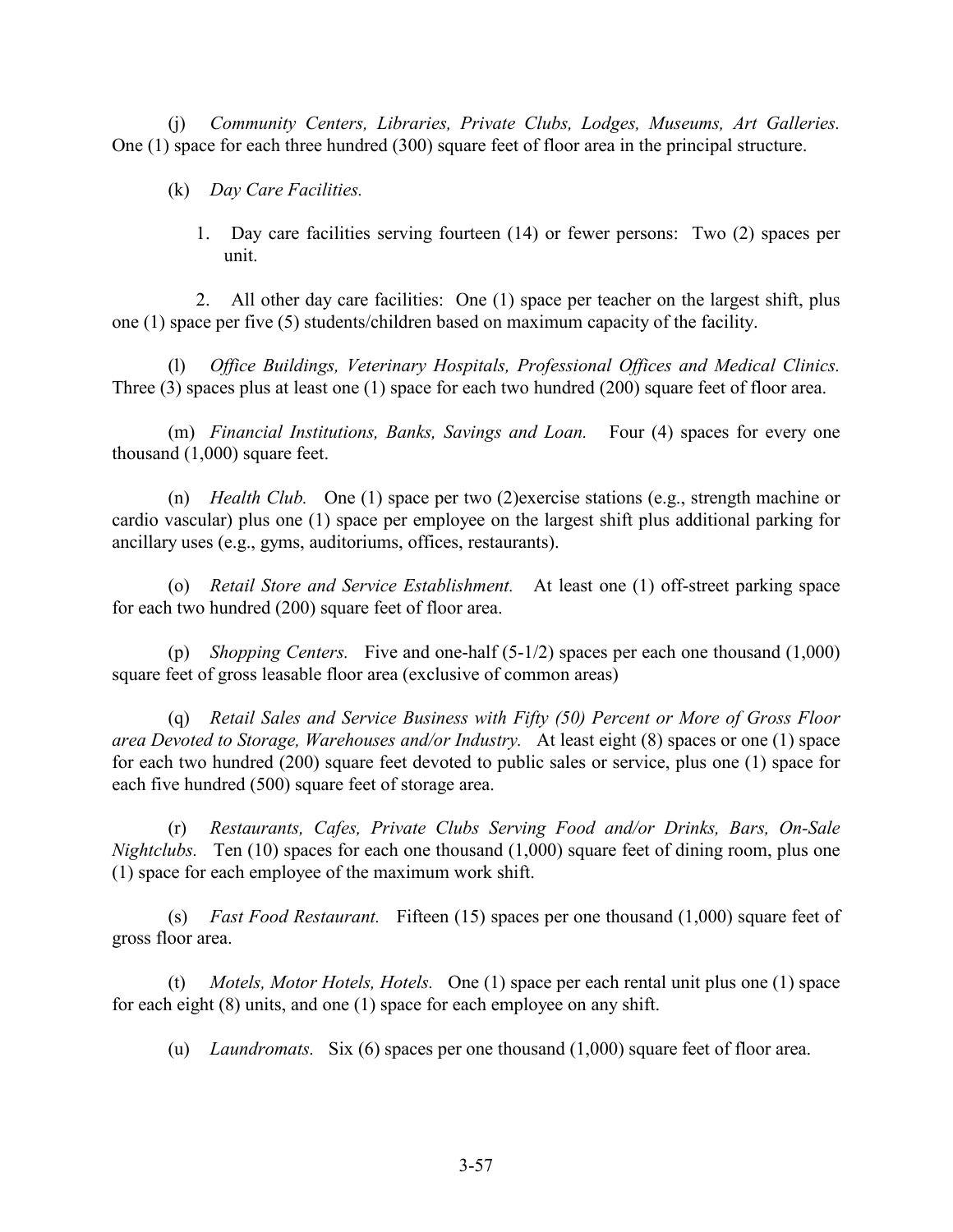(v) *Motor Fuel Station.* At least four (4) off-street parking spaces plus one (1) space for each employee on duty. Those facilities designed for sale of other items than strictly automotive products, parts or service shall be required to provide additional parking in compliance with other applicable sections of this Ordinance. Parking at fuel pumps shall not be allowed to satisfy the parking requirements.

(w) *Auto Repair.* Two (2) spaces per serving bay; the service bay is not a parking space.

(x) *Motor Vehicles Sales Lot.* Four (4) spaces per one thousand (1,000) square feet gross sales and office floor area of the building plus one (1) space per each two thousand (2,000) square feet of gross land area.

(y) *Auto Wash/Commercial Car Wash.* One space per employee plus: Drive through: Ten (10) stacking spaces. Self-service: One (1) stacking space per wash bay. Motor Fuel Stations: None in addition to that required for the principal use.

(z) *Garden Supply Store, Building Material Sales in Structure.* Eight (8) off-street parking spaces, plus one (1) additional space for eight hundred (800) square feet of floor area over one thousand (1,000) square feet.

(aa) *Private Racquetball, Handball and Tennis Courts.* Not less than six (6) spaces per each court.

(bb) *Indoor Sports Arenas, Private Skating Rink, Dance Hall, or Public Auction House.* Twenty (20) off-street parking spaces, plus one (1) additional off-street parking space for each two hundred (200) square feet of floor space over two thousand (2,000) square feet.

(cc) *Golf Driving Range, Miniature Golf, Archery Range.* Ten (10) off-street parking spaces plus one (1) for each one hundred (100) square feet of floor space of building.

(dd) *Golf Courses.* Four (4) spaces per hole, plus fifty (50) percent of the requirements for any other associated use.

(ee) *Bowling Alley.* Five (5) spaces for each alley plus additional spaces for related uses.

(ff) *Funeral Undertaking Establishments.* At least twenty (20) parking spaces for each chapel or parlor, plus one (1) parking space for each vehicle. Aisle space shall also be provided off the street for making up a funeral procession.

(gg) *Electrical and Television Repair.* Four (4) spaces per one thousand (1,000) square feet of floor area.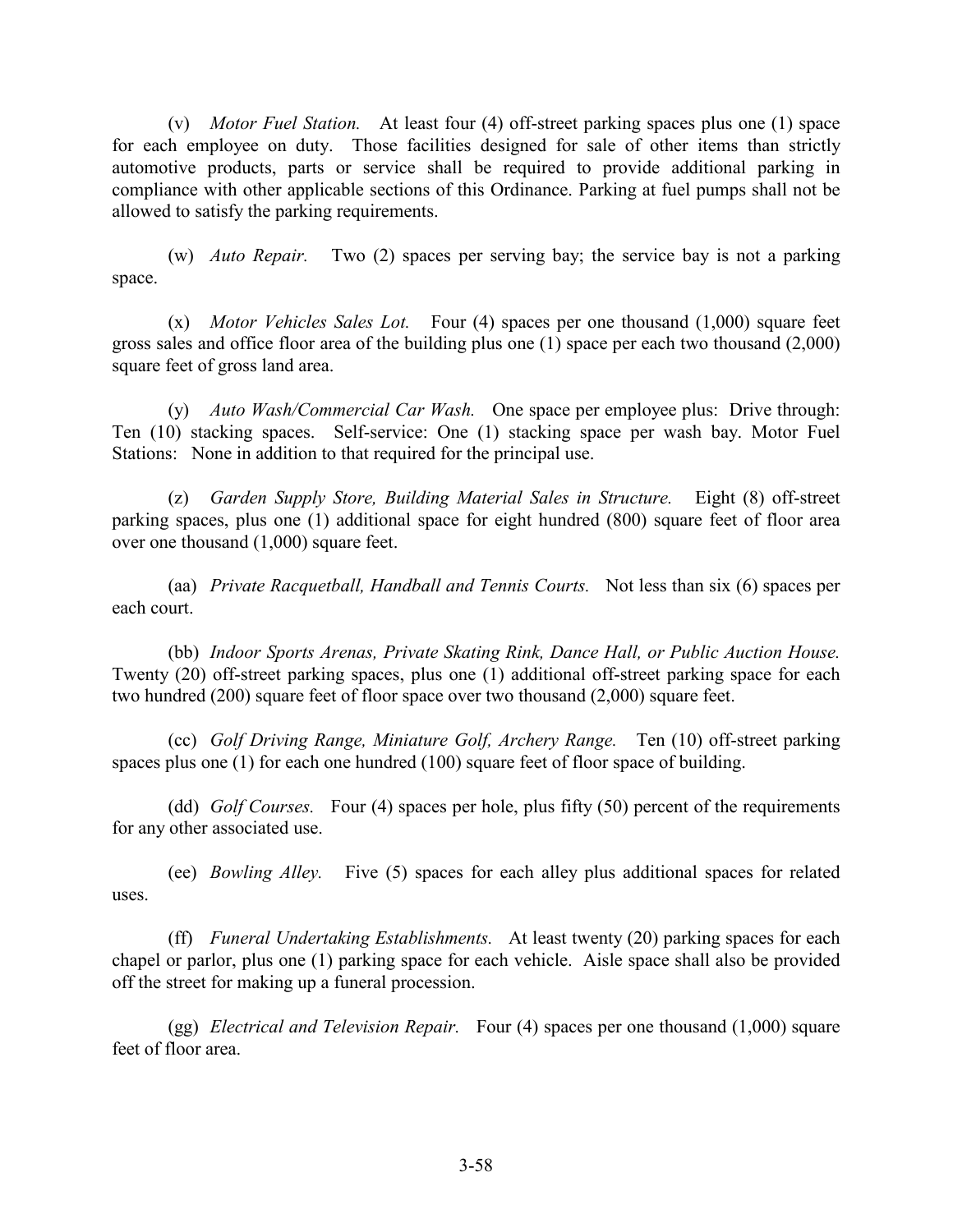(hh) *Woodworking Shop.* One (1) space for each employee plus one (1) space for each one thousand (1,000) square feet of gross floor area.

(ii) *Contractors' Offices, Shops and Yards.* Two (2) spaces for each employee.

(jj) *Light Manufacturing.* One (1) space for each employee or one (1) space for each two thousand (2,000) square feet of gross floor area, whichever is greater.

(kk) *Warehousing, Storage of Handling of Bulk Goods.* That space which is solely used as office shall comply with the office use requirements and one (1) space for each two thousand (2,000) square feet of floor area, and one (1) space for each company owned truck (if not stored inside principal building).

(ll) *Other Uses.* Other uses not specifically mentioned herein shall be determined on an individual basis by the City Council. Factors to be considered in such determination shall include (without limitation) size of building, type of use, number of employees, expected volume and turnover of customer traffic and expected frequency and number of delivery or service vehicles.

(7) *Parking Deferment.* The City may allow a reduction in the number of required parking stalls for commercial, industrial, and institutional uses by administrative permit provided that:

(a) The applicant must demonstrate that the proposed use will have a peak parking demand less than the required parking under §1007.044 (6) of this Ordinance. Factors to be considered when reviewing the proposed parking demand shall include, but not be limited to:

- 1. Size of building.
- 2. Type and use.
- 3. Number of employees.
- 4. Projected volume and turnover of customer traffic.
- 5. Projected frequency and volume of delivery or service vehicles.
- 6. Number of company-owned vehicles.
- 7. Storage of vehicles on site.

(b) In no case shall the amount of parking provided be less than one-half (1/2) of the amount of parking required by ordinance.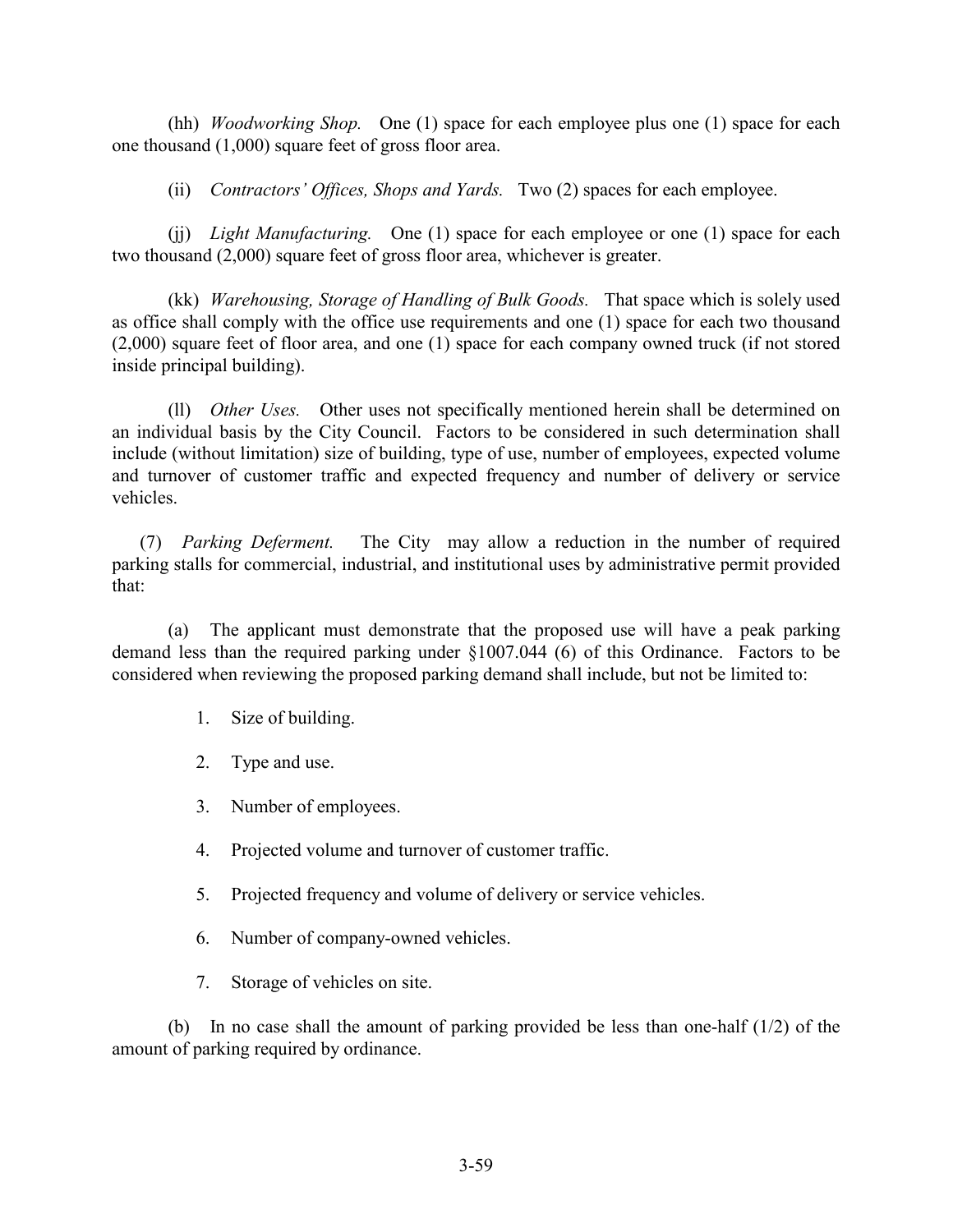(c) The site has sufficient property under the same ownership to accommodate the expansion of the parking facilities to meet the minimum requirements of this Ordinance if the parking demand exceeds on site supply.

(d) On-site parking shall only occur in areas designed and constructed for parking in accordance with this Ordinance.

(e) The applicant and City enter into a development agreement, to be recorded against the subject property, which includes a clause requiring the owner to install the additional parking stalls, upon a finding of the Community Development Director that such additional parking stalls are necessary to accommodate the use.

(f) A change of use will necessitate compliance with the applicable Zoning Ordinance standard for parking.

(8) *Joint Parking Facilities.* Off-street parking facilities for a combination of mixed buildings, structures, or uses may be provided collectively in any non-residential zoning district in which separate parking facilities for each separate building, structure or use would be required, provided that the total number of spaces provided shall equal the sum of the separate requirements of each use during any peak parking periods. Shared curb cuts and access drives shall be encouraged for lots accessing collector and arterial streets. Where shared access and parking are utilized, easements shall be placed on the shared area and recorded with the properties and a maintenance agreement required.

(9) *Control of Off-Site Parking Facilities.* When required, accessory off-street parking facilities are provided elsewhere than on the lot in which the principal use served is located, they shall be in the same ownership or control either by deed or long term lease, as the property occupied by such principal use, and the owner of the principal use shall file a recordable document with the City requiring the owner and his or her heirs and assigns to maintain the required number of off-street spaces during the existence of said principal use.

(10) *Traffic Control.* 

(a) The traffic generated by any use shall be channelized and controlled in a manner that it will minimize:

- 1. Congestion on the public streets.
- 2. Traffic hazards.
- 3. Excessive traffic through residential areas, particularly truck traffic.

(b) Internal traffic shall be regulated as to ensure its safe and orderly flow. Traffic into and out of business and industrial sites and traffic from residential lots with direct access to a collector street or arterial street shall in all cases be forward moving with no backing into streets.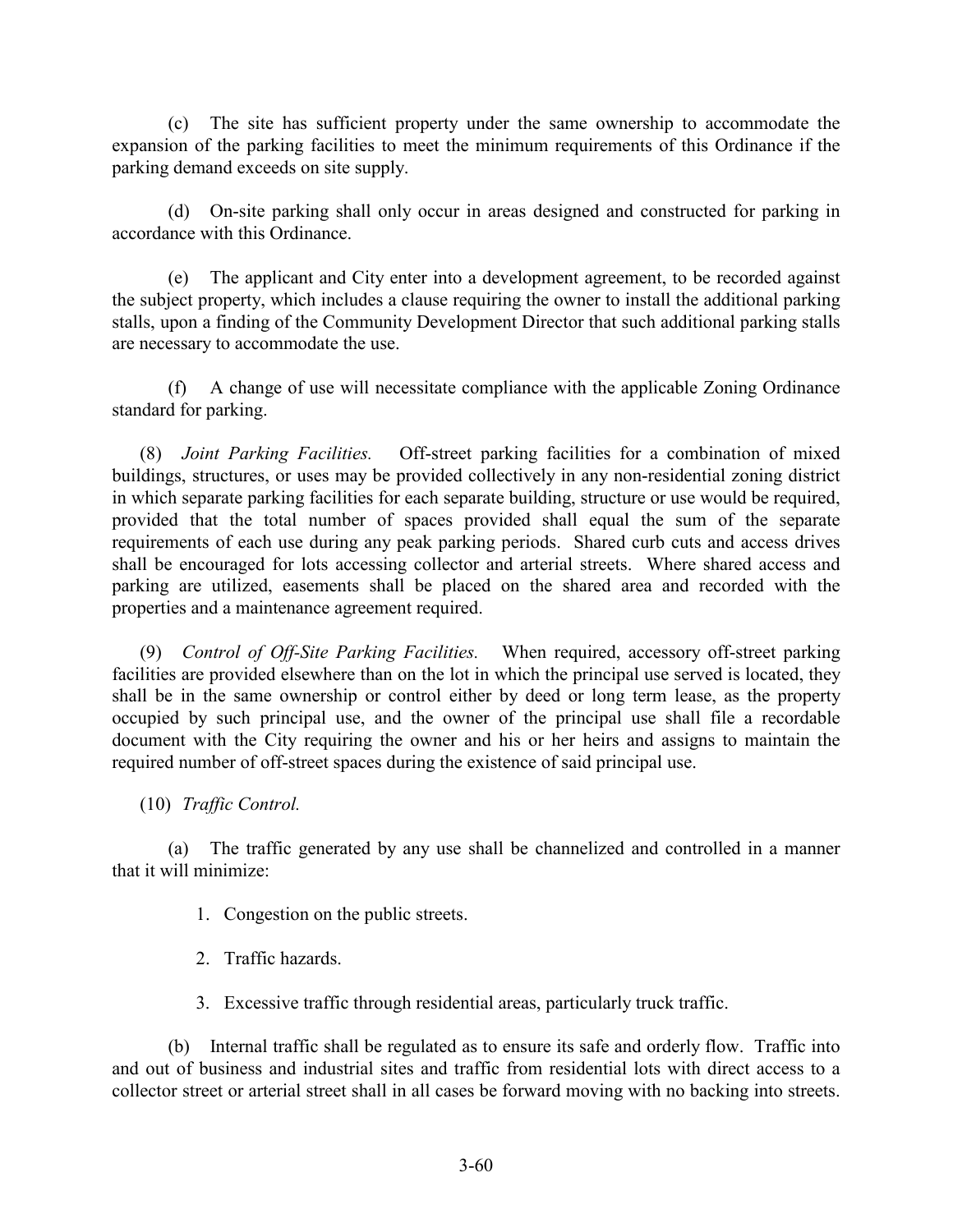Direct residential lot access to collector and arterial streets shall be prohibited wherever alternative local street access is available.

(c) On corner lots (including rural districts), nothing shall be placed or allowed to grow in such a manner as materially to impede vision between a height of two and one-half (2-1/2) and ten (10) feet above the centerline grades of the intersecting streets within fifteen (15) feet of the intersecting street right-of-way lines. This restriction shall also apply to the planting of crops and to yard grades that result in elevations that impede vision within fifteen (15) feet of any intersecting street right-of-way lines.

(11) *Motor Vehicle Parking in Residential and Rural Zoning Districts.*

(a) Passenger motor vehicles, including cars, pickup trucks, vans, and motorcycles may be parked on a residential or rural property provided that:

> 1. They are parked on an appropriate surface in compliance with Section 1007.044(3)(h)16.

2. They are operable and appropriately licensed at all times they are parked outside of an accessory structure.

3. They are setback a minimum of five feet from side and rear property lines, except in cases where a shared driveway has been approved by the city engineer.

4. When parked in the front yard or corner side yard of a property, they are parked on a designated driveway or parking area.

(b) Recreational Vehicles and Trailers, as defined by §1007.001 of this Ordinance may be parked or stored on a residential site provided that:

1. The vehicles are registered to or rented by a resident of the dwelling on such site, provided that:

a. The vehicles have affixed thereto current registration or license plates as required by law.

b. The vehicles are stored no closer than five (5) feet from side and rear lot lines.

c. The vehicles located within front yard areas are confined to designated driveways or parking areas surfaced in compliance with  $\S 1007.044 (11)(a)1$ .

2. All front yard storage comply with the following setbacks from street curb and pavement lines: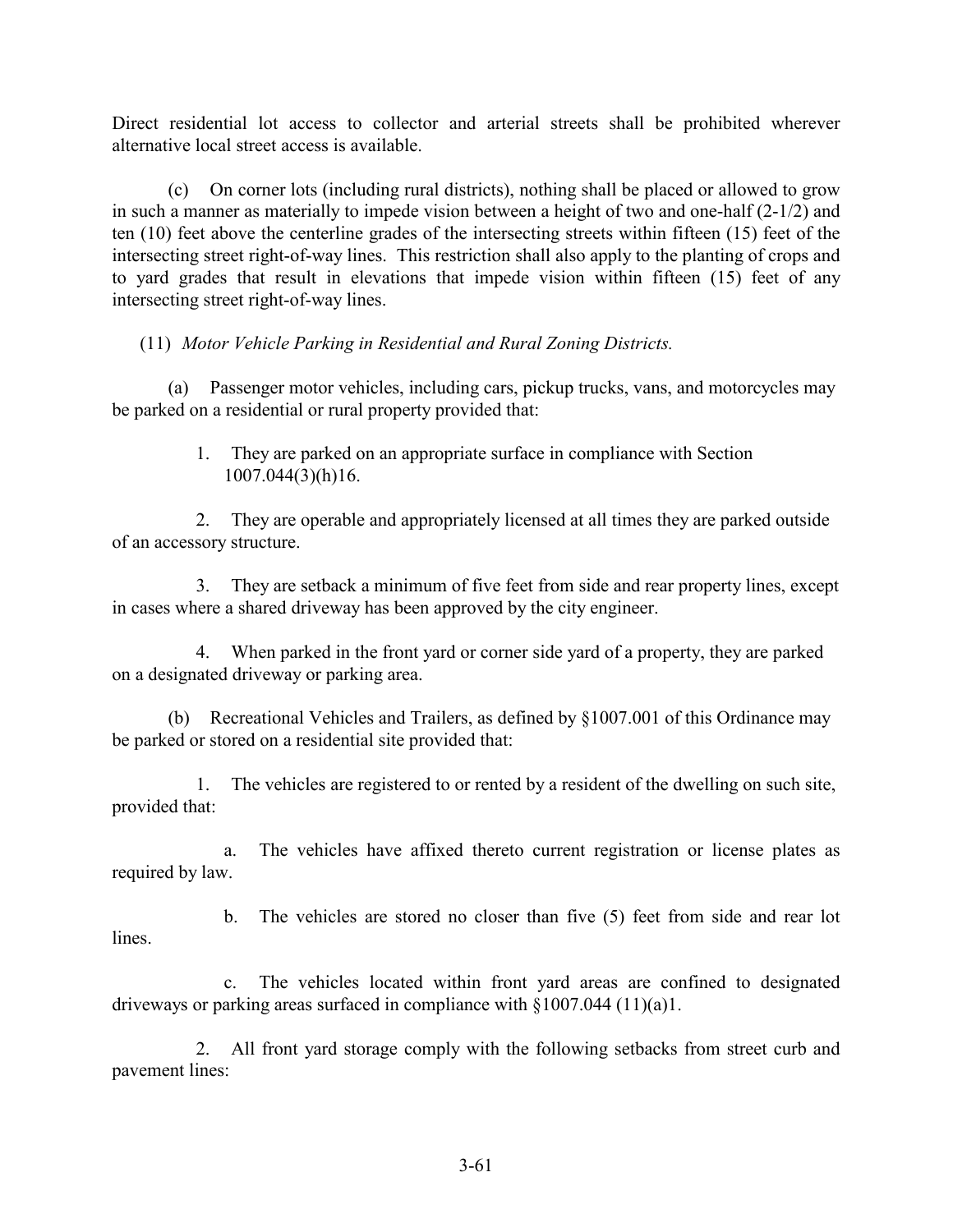| <b>Street Classification</b> | Minimum setback from<br>curb/pavement line |
|------------------------------|--------------------------------------------|
| Major Arterial               | 30 feet                                    |
| Minor Arterial               | 30 feet                                    |
| Collector                    | 20 feet                                    |
| Local                        | 15 feet                                    |

3. No vehicle shall be parked in a manner that blocks a city or county park or trail.

4. The vehicles are not connected to any water or sewage disposal system on the residential property where the same is so parked or stored.

5. A recreational vehicle or trailer shall not be utilized for storage of goods, materials or equipment other than those items considered to be part of the unit or essential for its immediate use.

6. No Recreational Vehicle may be used as a living quarters while stored/parked on a residential property.

(c) Motor Vehicles exceeding a gross weight rating of 11,075 pounds.

1. No motor vehicle (except those meeting the definition of a Recreational Vehicle) exceeding a gross weight rating of eleven thousand seventy-five (11,075) pounds shall be parked or stored, indoors or outdoors, in a residential zoning district or on a lot of less than two and onehalf (2  $\frac{1}{2}$ ) acres in a rural zoning district, except when loading, unloading, or rendering a service unless an administrative permit that complies with the following requirements is obtained from the Community Development Department.

a. The vehicle shall not be parked or stored for more than seventy-two (72) hours within a seven (7) day period excluding legal holidays.

b. The vehicle shall be parked or stored behind the front of the dwelling.

c. No more than one permit shall be granted per residence.

d. Neither the truck engine nor any other motorized component shall be left running while the vehicle is parked or stored.

e. There shall be a minimum of one hundred fifty (150) feet from the vehicle to the nearest lot line.

f. The vehicle and trailer shall remain connected.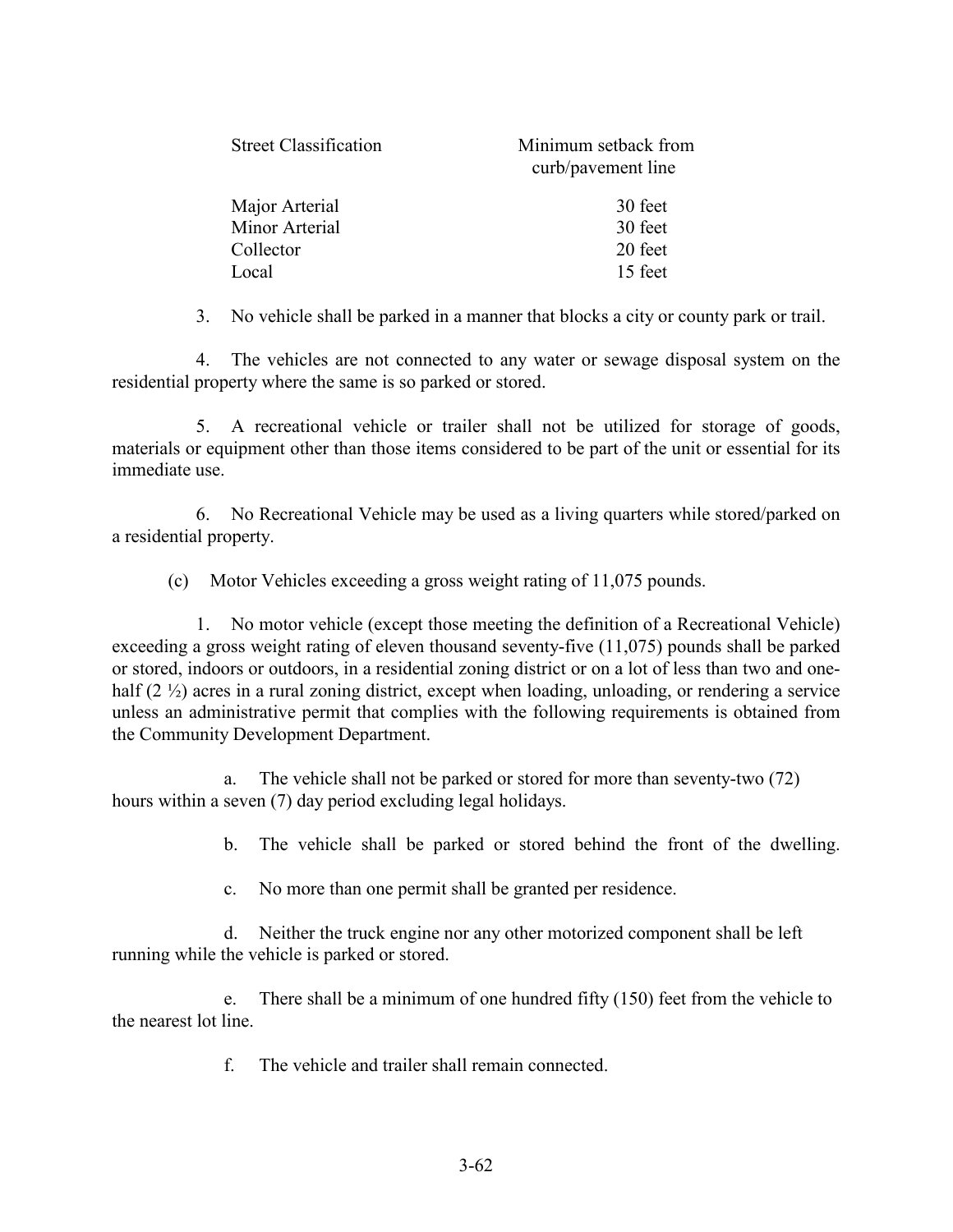g. All parking permits shall be reviewed and renewed on 1 July of each year at a fee established by the City Council. If at any time the conditions or requirements of permit approval are violated, the permit may be revoked.

2. On lots  $2 \frac{1}{2}$  acres to 10 acres in rural zoning districts, no more than two (2) commercial motor vehicle exceeding a gross weight rating of eleven thousand seventy-five (11,075) pounds shall be parked or stored, indoors or outdoors. Vehicles parked or stored shall meet the following requirements:

a. Neither the truck engine nor any other motorized component shall be left running while the vehicle is parked or stored.

b. There shall be a minimum of one hundred fifty (150) feet from the vehicle to the nearest lot line.

c. The vehicle and trailer shall remain connected.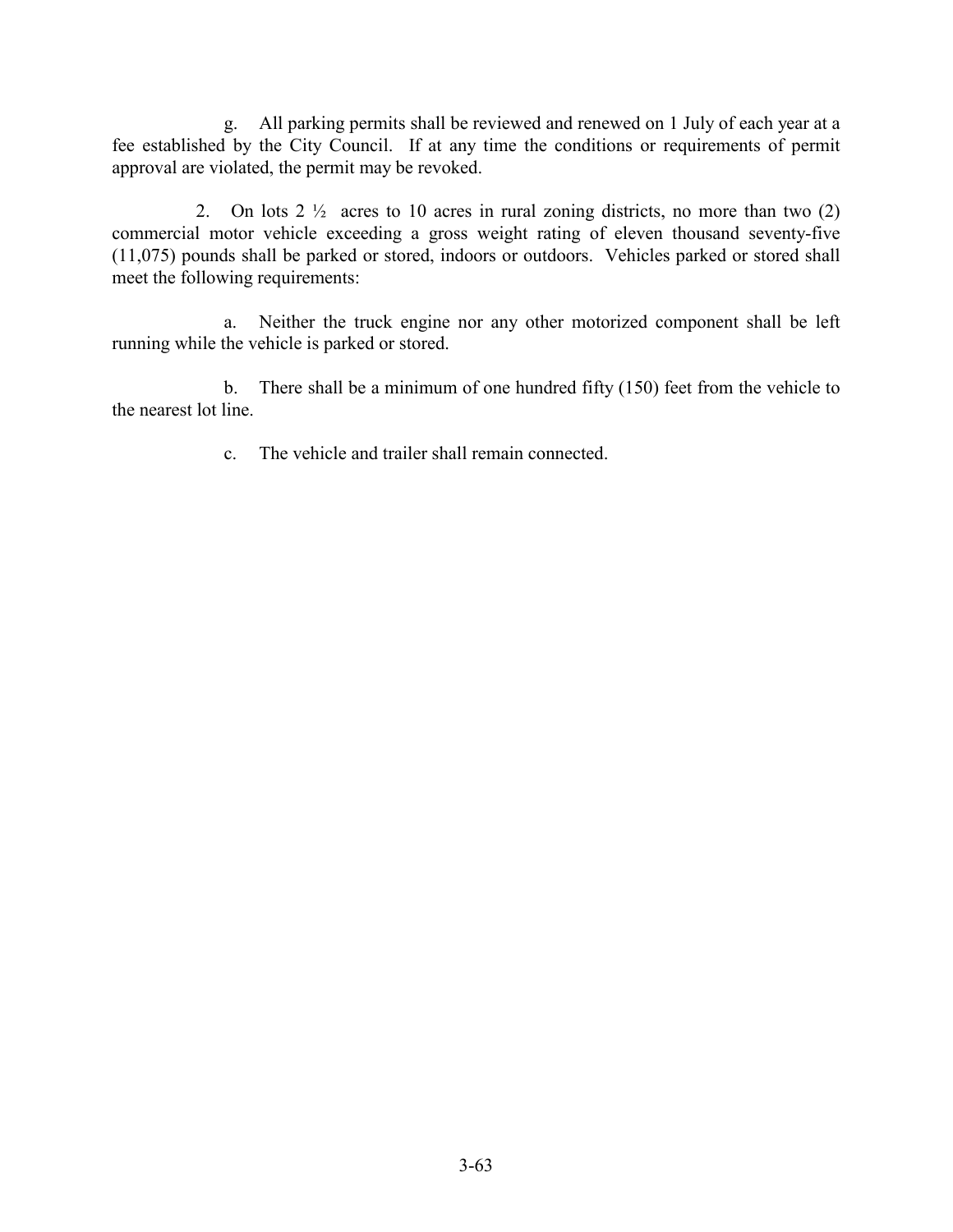# THIS PAGE INTENTIONALLY LEFT BLANK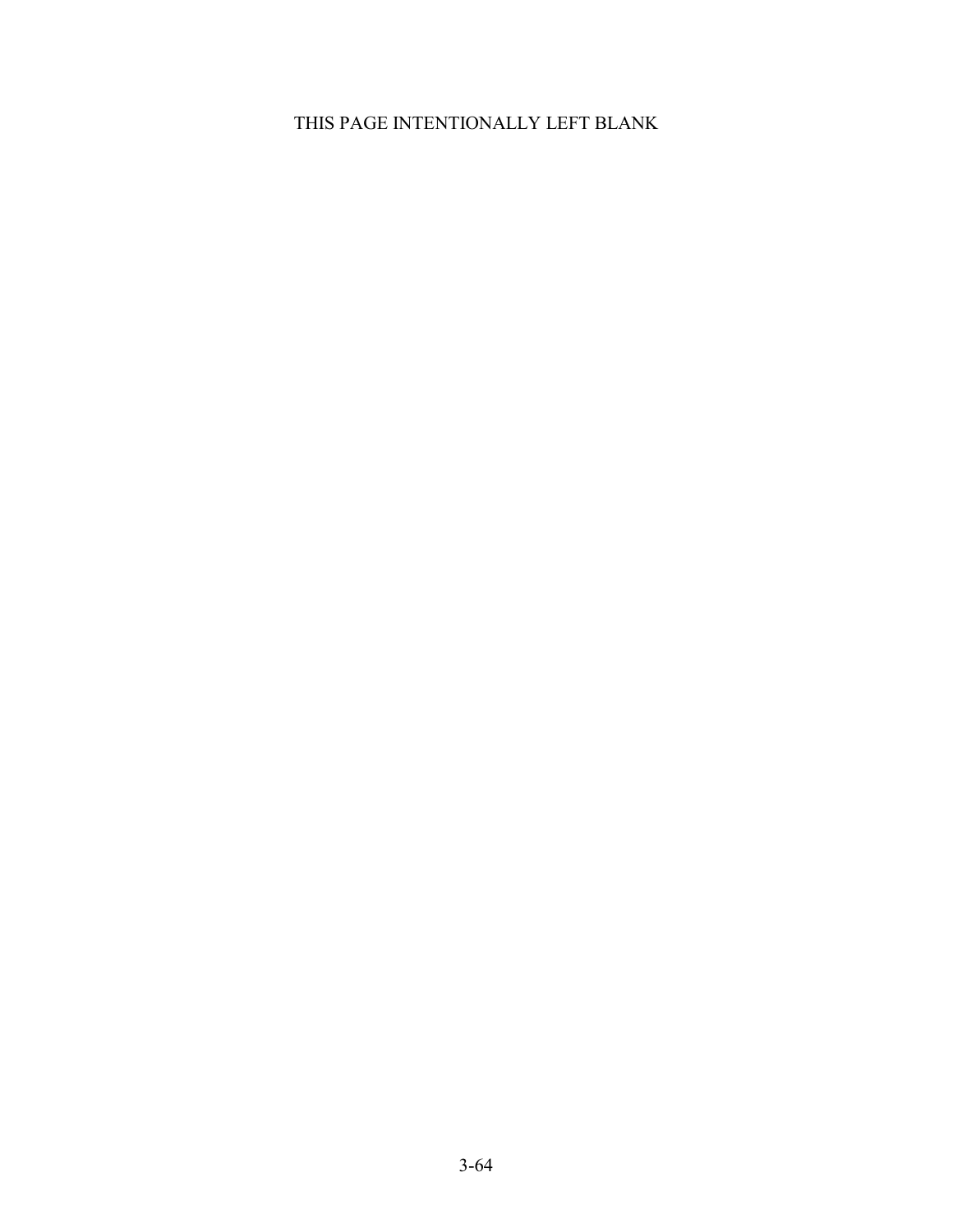#### **§1007.045 OFF-STREET LOADING.**

(1) *Purpose.* The regulation of loading spaces in these zoning regulations is to alleviate or prevent congestion of the public right-of-way and so to promote the safety and general welfare of the public, by establishing minimum requirements for off-street loading and unloading from motor vehicles in accordance with the utilization of various parcels of land or structures.

(2) *Location.* All required loading berths shall be off-street and shall be located on the same lot as the building or use to be served. A loading berth shall not be located less than fifty (50) feet from the intersection of two (2) street rights-of-way nor less than fifty (50) feet from a residential district unless within a building. Loading berths shall not occupy the required front yard space.

(3) *Size.* Loading berths shall be of a size determined by the City as necessary to accommodate anticipated truck and service vehicles.

(4) *Access.* Each required loading berth shall be located with appropriate means of vehicular access to a street or public alley in a manner which will least interfere with traffic and allow on-site maneuvering.

(5) *Surfacing.* All loading berths and access ways shall be surfaced with a bituminous or concrete or other material approved by the City Engineer.

(6) *Accessory Use.* Any space allocated as a loading berth or maneuvering areas so as to comply with the terms of this Ordinance shall not be used for the storage of goods, inoperable vehicles or to be included as a part of the space requirements necessary to meet the off-street parking requirements.

(7) *Loading Berth Required.* In connection with any structure which is to be erected or substantially altered, any which requires the receipt or distribution of materials or merchandise by trucks or similar vehicles, there shall be provided off-street loading space.

(8) *Noise.* Where noise from loading or unloading activity is determined to be an audible nuisance in a residential district per §1007.043 (10), the City Council may limit the hours of operation.

(9) *Screening.* Except in the case of multiple dwellings, all loading areas shall be screened and landscaped from abutting and surrounding residential uses in compliance with §1007.043 (17) of this Ordinance.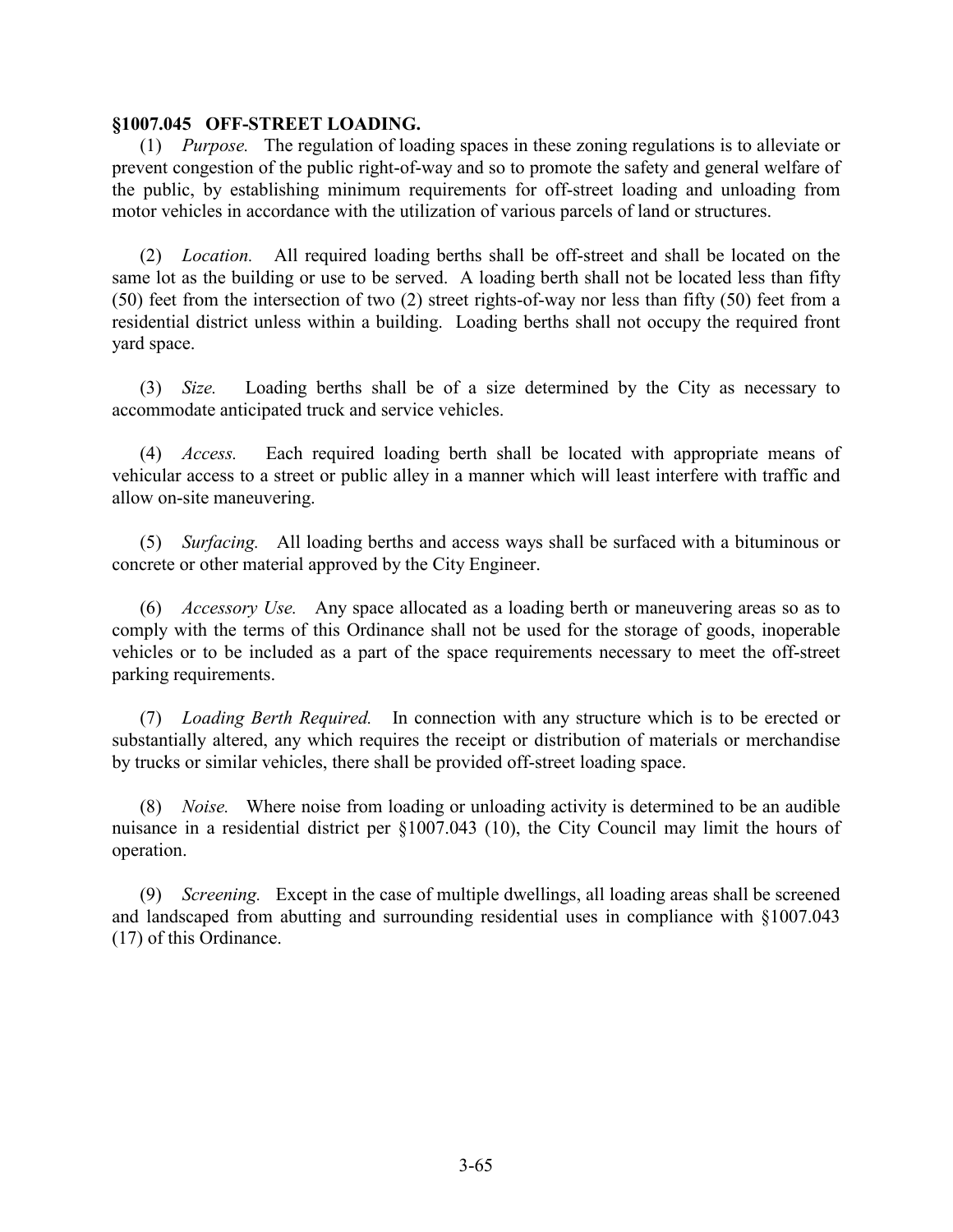# THIS PAGE INTENTIONALLY LEFT BLANK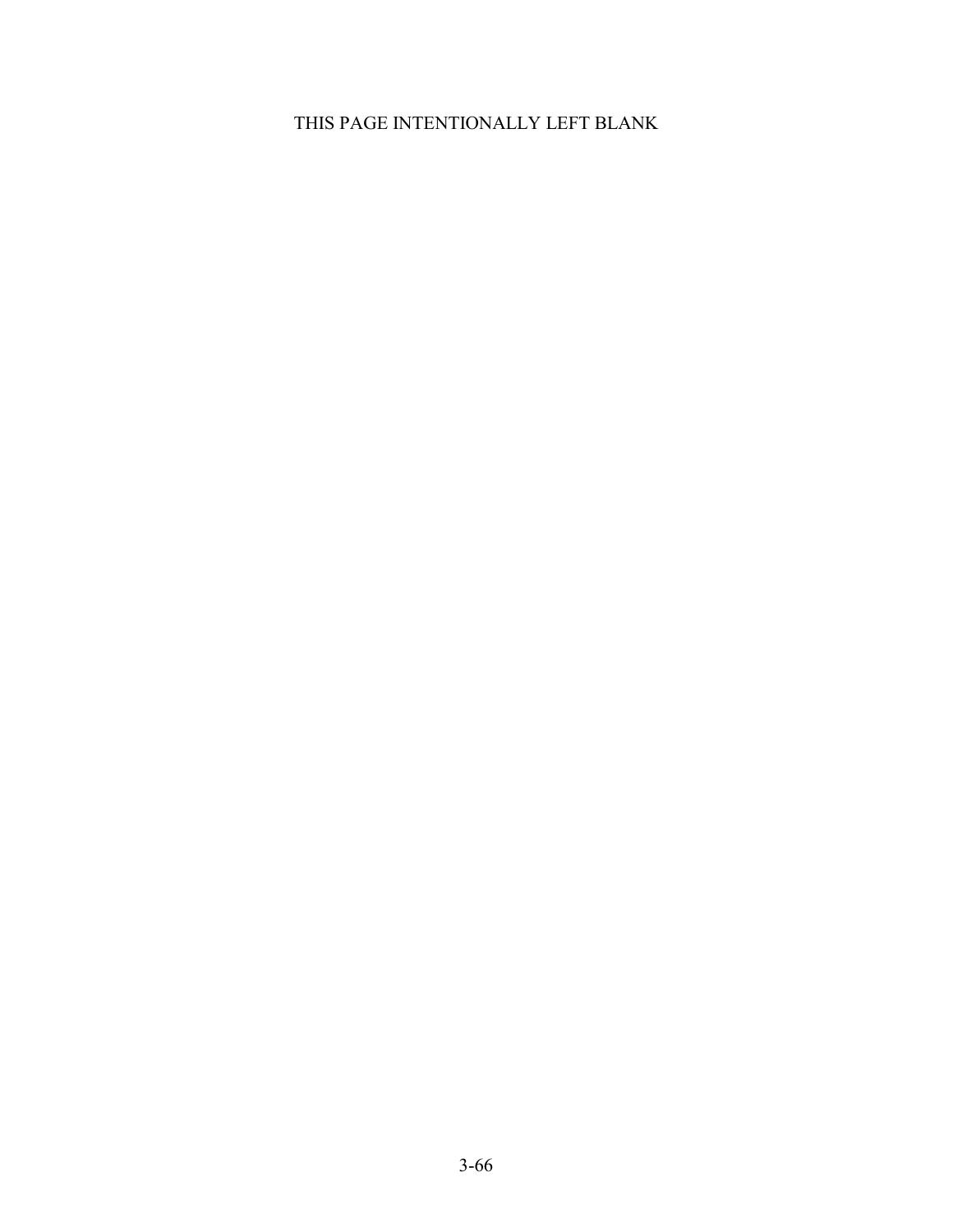## **§1007.046 RELOCATED STRUCTURES.**

(1) Before any house or other structure is moved onto a vacant lot, an administrative permit must be obtained in accordance with §1007.019 of this Ordinance. The Community Development Department shall conduct a site plan review and determine whether the structure will be compatible with other development in the area, and conform to all City codes and ordinances. The Community Development Department may withhold issuance of an administrative permit if it determines that the structure does not meet the performance standards of this Ordinance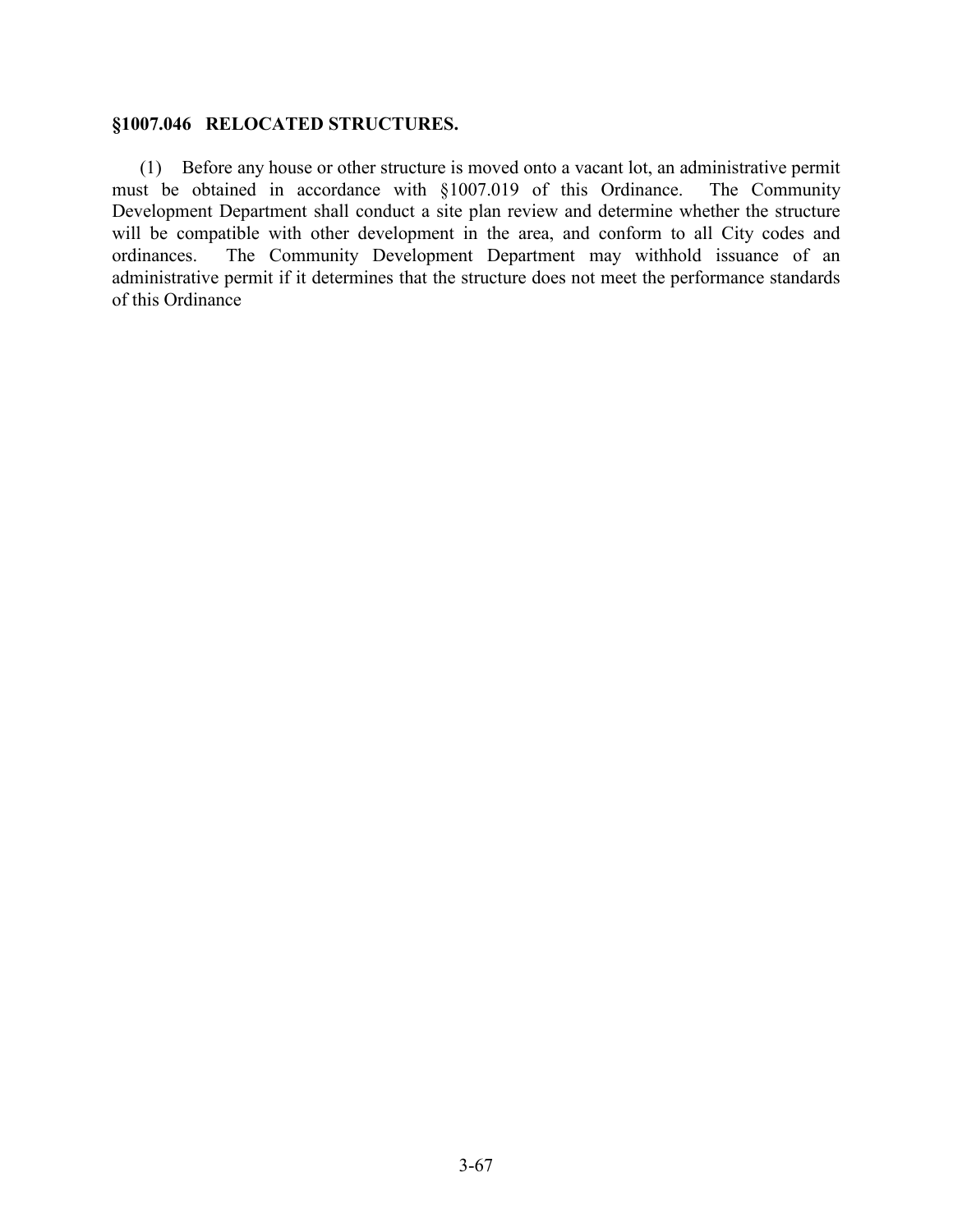# THIS PAGE INTENTIONALLY LEFT BLANK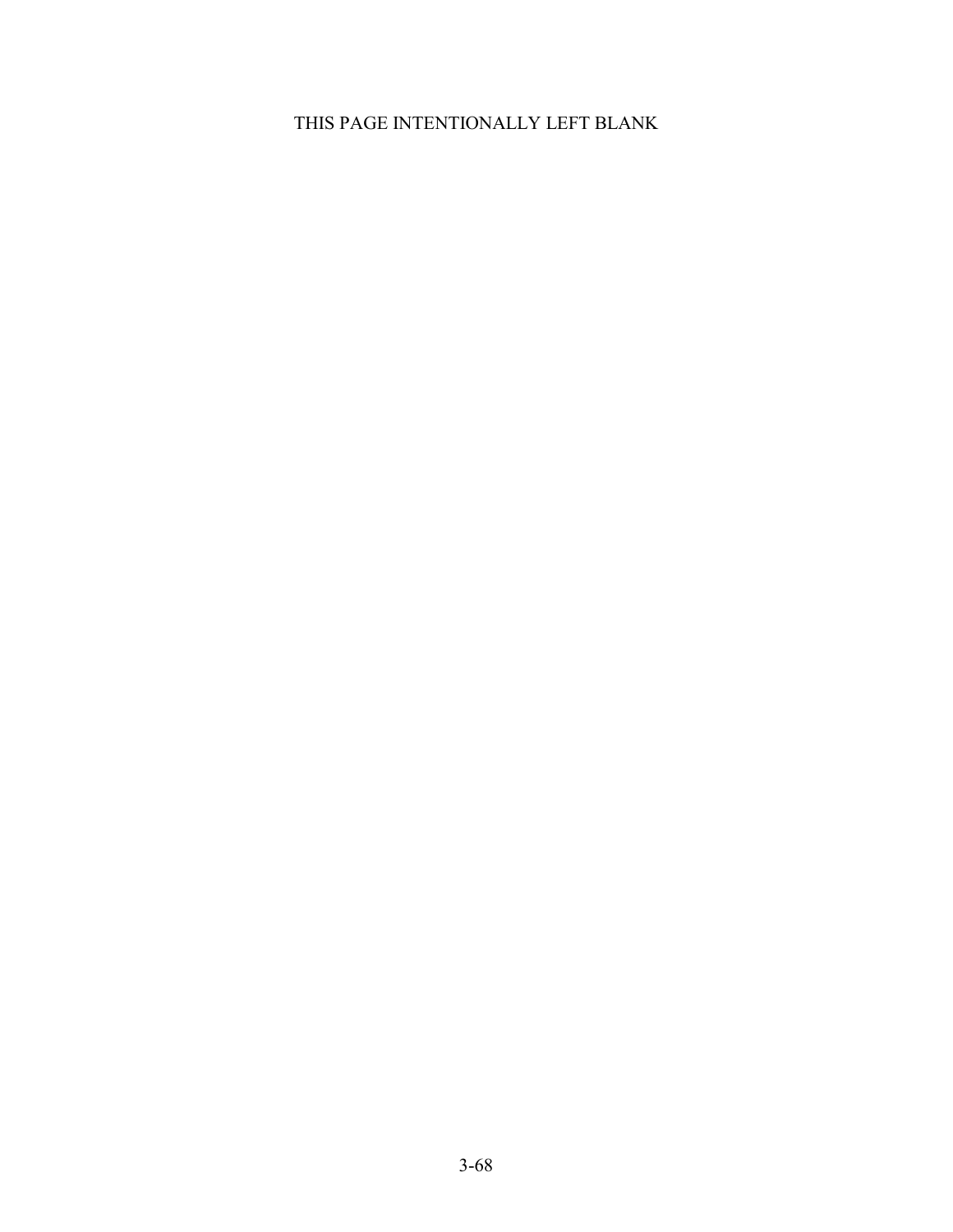#### **§1007.047 HOME OCCUPATION PERMITS.**

(1) *Purpose.* The purpose of this section is to provide a means by which home occupations can be conducted as an accessory use to a residential dwelling unit, as a use that is clearly incidental and secondary to a residential use on the same premises, without jeopardizing the health, safety and general welfare of the surrounding neighborhood or the inhabitants of the home occupation site, and without jeopardizing the residential character of the neighborhood.

(2) *Application.* Subject to the non-conforming use provision of this section, all occupations conducted in the home shall comply with the provisions of this section, with the exception of the following:

(a) Permitted agricultural/farm related uses in the R and R-X Districts (and when found to be in conformance with all other provisions of this Ordinance) need not meet the provisions of this subdivision.

(b) The limited seasonal sale of products grown solely on the site by the residents of the homestead shall be exempt from the provisions of this subdivision.

(c) Daycare when licensed by the state and/or county

(d) Any other use listed as a Permitted, Conditional, or Interim use within the corresponding zoning district.

(e) Any use allowed by an existing Conditional or Interim Use Permit.

(3) *Procedure.*

(a) Home Occupation Level A does not require an application, review, or permit so long as the business complies with the general provisions listed in subsection (6) below, and the requirements of the Home Occupation Level A listed in subsection (7) below.

(b) Home Occupation Level B requires the following procedure:

1. Application for a Home Occupation Level B shall be filed by the property owner or designated agent on forms to be provided by the City, and shall be accompanied by:

a. A non-refundable fee as established by City Council ordinance; and

b. Site and Building Plans as necessary to prove compliance with the general provisions of subsection (6) below, and the requirements of the Home Occupation Level B listed in subsection (8) below.

2. The Zoning Administrator shall review the application and shall determine whether the proposal is in compliance with all applicable evaluation criteria, codes, ordinances,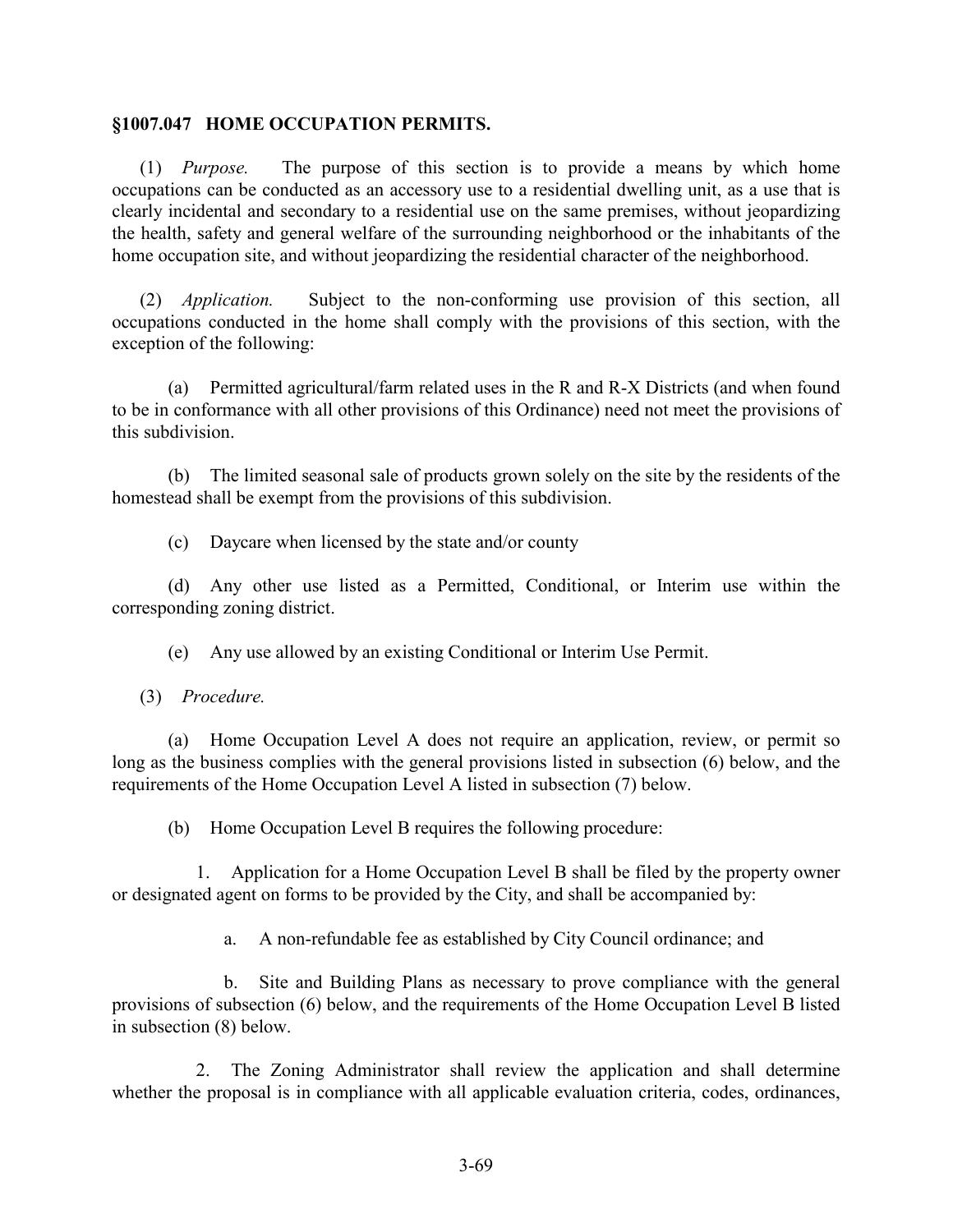and applicable performance standards set forth in the Ordinance. The Zoning Administrator shall notify the applicant, in writing, of any incomplete application within fifteen (15) business days of the date of submission.

(c) Home Occupation Level C requires obtaining a Conditional Use Permit. The procedure for a Conditional Use Permit is described in §1007.016.

(4) *Violations.* After two (2) founded nuisances, or code violation complaints have been made and verified with written notices to the home occupation, a public hearing may be called to consider additional conditions, limitations, or revocation of the home occupation within sixty (60) days of the last complaint. Home Occupation Level C, which requires a Conditional Use Permit, shall be subject to the Revocation clause included in §1007.016.

(5) *Expiration.* 

(a) Upon issuance, a Home Occupation Level B permit shall continue to be valid unless one or all of the following occur:

1. The business owner relocates to another residential address; permits are not transferable to another person or property.

2. The type of businesses occurring on the site changes significantly.

3. If the permit is revoked by the City per section (4) above.

(b) A Home Occupation Level C, approved as part of a Conditional Use Permit application, shall comply with §1007.016 of the ordinance.

(6) *Requirements - General Provisions.* All home occupations shall comply with the following general provisions and according to definition, the applicable requirement provisions.

(a) *General Provisions*.

1. The home occupation shall be operated by an occupant of the dwelling.

2. Any home occupation shall be clearly incidental and secondary to the residential use of the premises, and shall not change the residential character thereof.

3. All home occupations must comply with all provisions of the City Nuisance Ordinance and shall result in no incompatibility or disturbance to the surrounding residential uses.

4. No home occupation shall require internal or external alterations or involve construction features not customarily found in residential dwellings except where required to comply with local and state fire and police recommendations.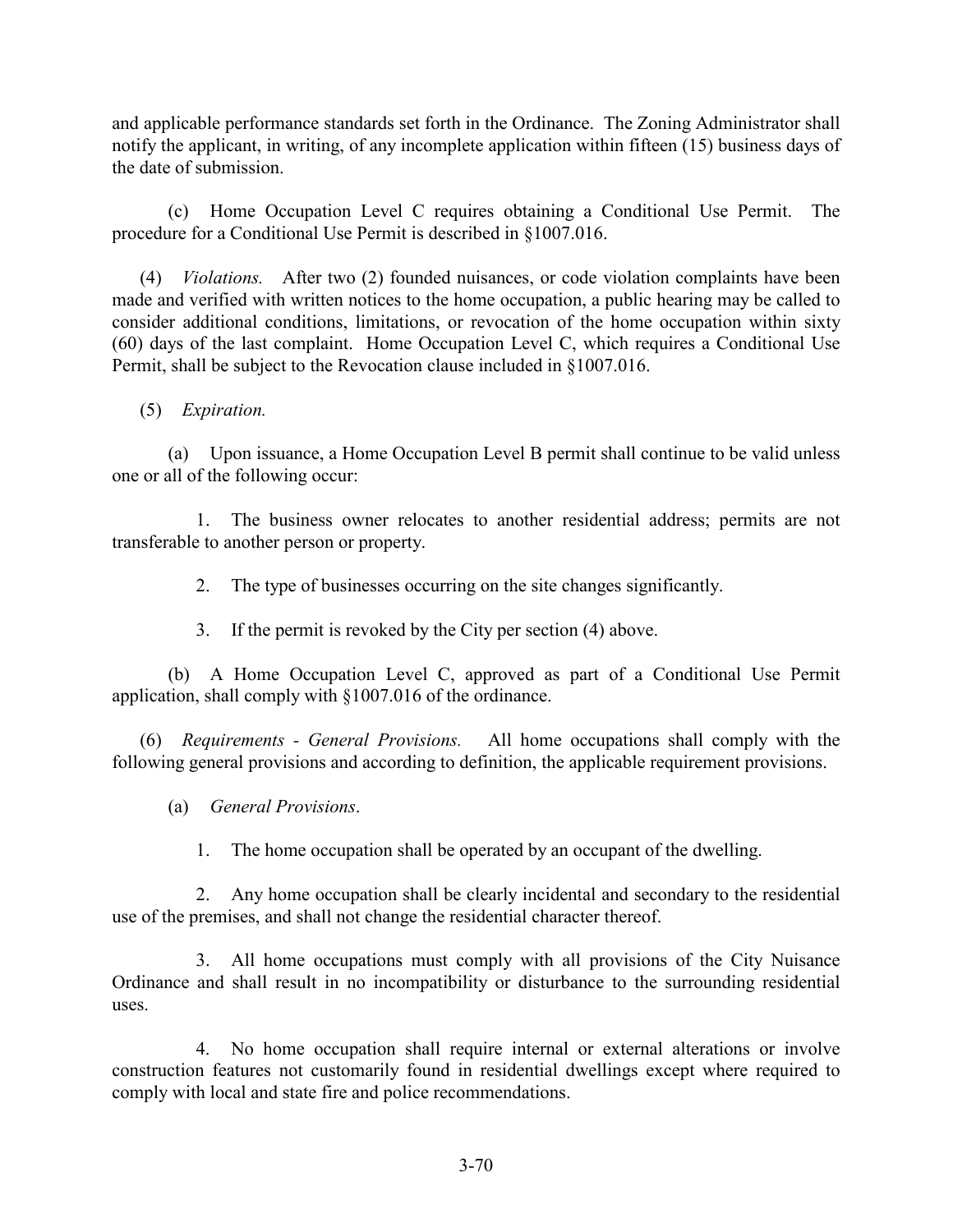5. The home occupation shall meet all applicable fire and building codes, and applicable permits must be obtained prior to any construction activities.

6. No exterior evidence of the presence of the home occupation on the premises, except any signage allowed by the sign code and any vehicles allowed by  $\S 1007.044$  (11).

7. Personal vehicles not exceeding a gross weight rating of eleven thousand seventy-five (11,075) pounds used in the home occupation may be parked on the site.

8. Any vehicle with a gross weight rating in excess of eleven thousand seventy-five  $(11,075)$  pounds is subject to  $\S 1007.044$   $(11)$  of this Ordinance.

9. The number of on-site parking spaces shall not be reduced to less than two.

10. In no case shall the permitted home occupation cause to create the need for an additional driveway access to the property.

11. When applicable, all state licensing requirements are satisfactorily met.

12. The applicant shall demonstrate, in a manner found acceptable to the City Engineer that such use is within the capabilities of the property's sewage treatment system or the city's utility system.

13. There shall be no use or outdoor storage of any toxic chemicals or hazardous materials of any type or in any amount not normally found in a residential structure.

14. No motor vehicle repair, paint or body work; commercial preparation of food for service on the premise; business related to or involving explosives, ammunition or weapons; or ambulance or related emergency services shall be permitted as a Home Occupation.

(7) *Requirements – Home Occupation Level A.* All residential dwelling units are eligible for a Home Occupation Level A. In addition to the general provisions outlined in subsection (6) above, businesses must also comply with the following provisions specific to the Home Occupation Level A.

(a) *Requirements.*

1. Permitted home occupation shall be confined to the private dwelling unit, and shall not be conducted in any accessory structure on the premise, including an attached garage.

2. No customers or employees who do not reside at the dwelling may be permitted on the property.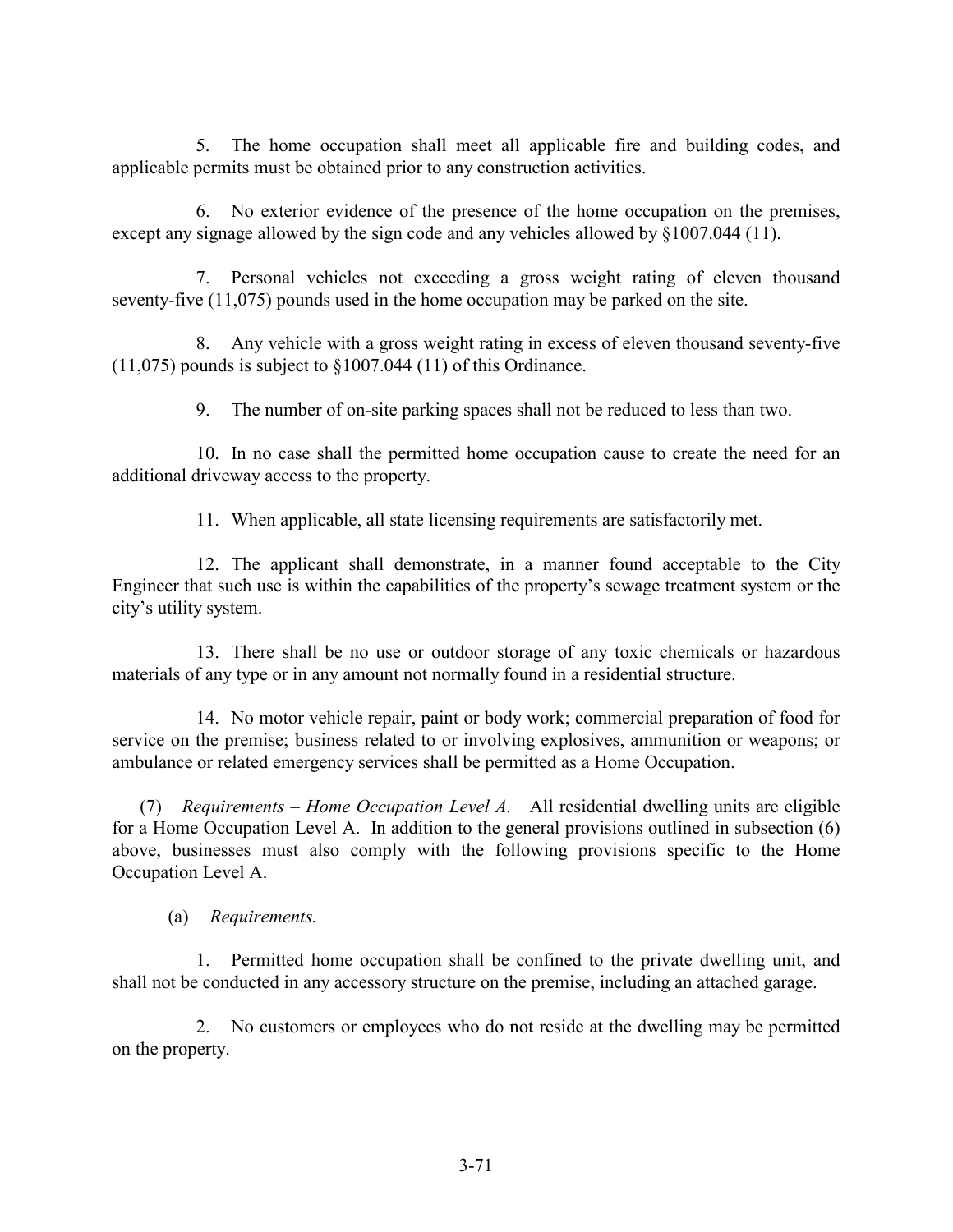3. If the home occupation will require a delivery service, such as UPS, no more than ten delivery/pickup trips per week shall be permitted.

4. The home occupation may not occupy more than 10% of the structure.

5. All off-street parking generated by the home occupation shall be confined to the driveway.

6. The operation of any wholesale or retail business is prohibited, unless it is conducted entirely by mail or by occasional home invitation.

(8) *Requirements – Home Occupation Level B.* All residential dwelling units are eligible for a Home Occupation Level B. In addition to the general provisions outlined in subsection (6) above, businesses must also comply with the following provisions specific to the Home Occupation Level B.

(a) *Requirements.*

1. Permitted home occupation may be conducted in an accessory structure provided that the use can comply with life safety requirements.

2. A limit of two customers or employees who do not reside at the dwelling may be permitted on the property at one time.

3. Areas accessible to customers or employees shall comply with all applicable life safety codes.

4. Vehicle trips generated by the business shall not exceed 20 in any twenty four hour period.

5. If the home occupation will require a delivery service, such as UPS, no more than ten delivery/pickup trips per week shall be permitted.

6. If the home occupation is to occupy more than 10% of the dwelling, additional building and fire code issues may need to be addressed.

7. All off-street parking generated by the home occupation shall be provided on a hard surface in or adjacent to the driveway.

8. Personal Service Businesses shall be limited to allow the servicing a single customer at a time.

9. Between the hours of 7 PM and 7 AM no customers or employees who do not reside on the site may be at the site and no business operations occurring outside of the main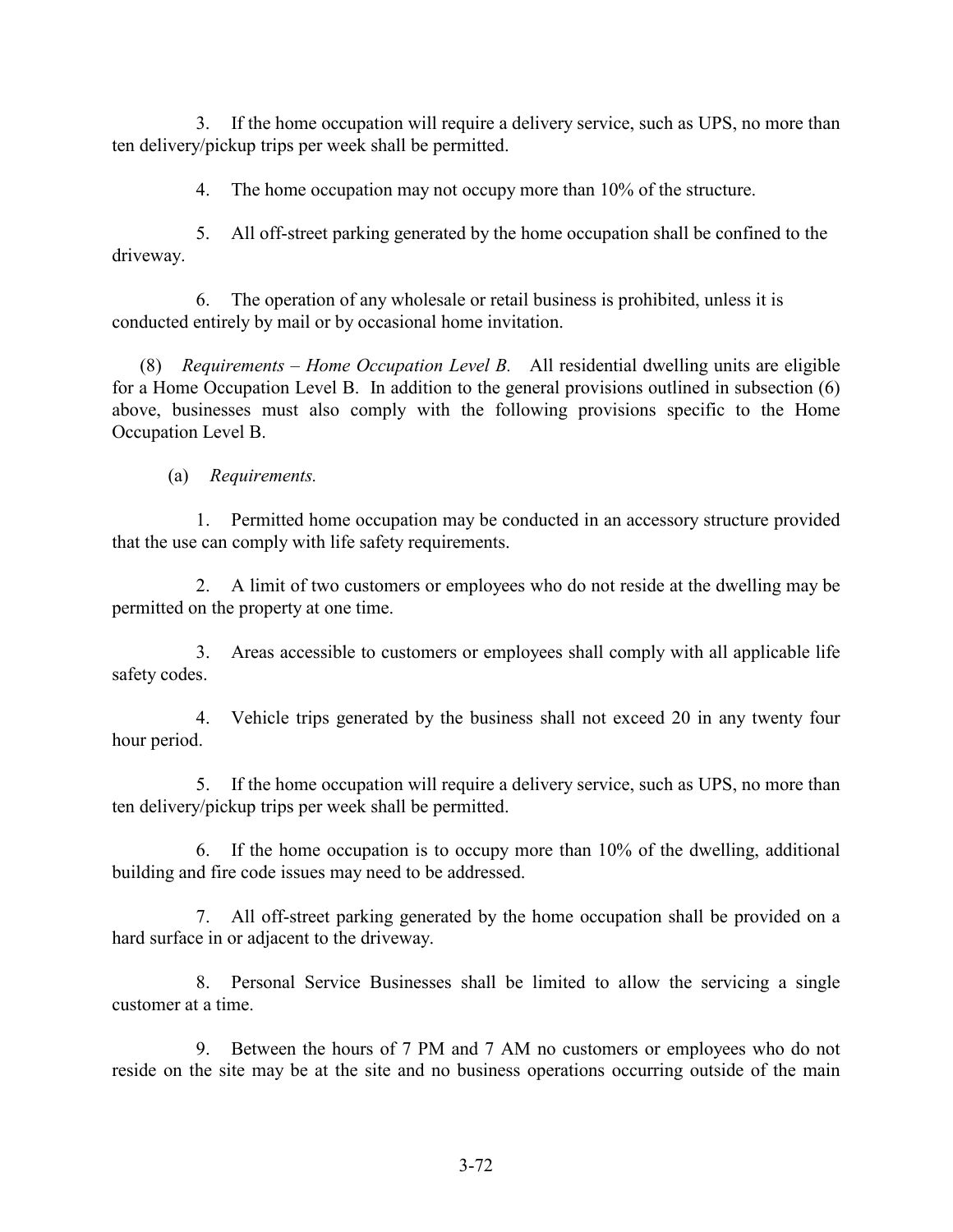dwelling are permitted. For the purpose of this section, an attached garage does not count as part of the main dwelling.

- 10. The operation of any wholesale or retail business is prohibited, unless:
	- a. It is conducted entirely by mail or occasional home invitation;
	- b. It is exclusively the sale of products produced on-site; or
	- c. It is clearly incidental to a service provided on the site.

(9) *Requirements – Home Occupation Level C.* All properties developed with a dwelling, that are either over 1 acre in size; or zoned Rural, Rural Business Reserve, or Rural Executive; or front on an arterial roadway are eligible to apply for a Conditional Use Permit to allow a Home Occupation Level C. In addition to the general provisions outlined in subsection (6) above, businesses must also comply with the following provisions specific to the Home Occupation Level C.

## (a) *Requirements*.

1. Permitted home occupation may be conducted in an accessory structure provided that the use can comply with life safety requirements.

2. A limit of five customers or employees who do not reside at the dwelling may be permitted on the property at one time.

3. Areas accessible to customers or employees shall comply with all applicable life safety codes.

4. Vehicle trips generated by the business shall not exceed 40 in any twenty four hour period.

5. If the home occupation will require a delivery service, such as UPS, no more than fifteen delivery/pickup trips per week shall be permitted.

6. If the home occupation is to occupy more than 10% of the dwelling, additional building and fire code issues may need to be addressed.

7. All off-street parking generated by the home occupation shall be provided on a hard surface in or adjacent to the driveway.

8. Personal Service Businesses shall be limited to allow the servicing of only two customers at a time.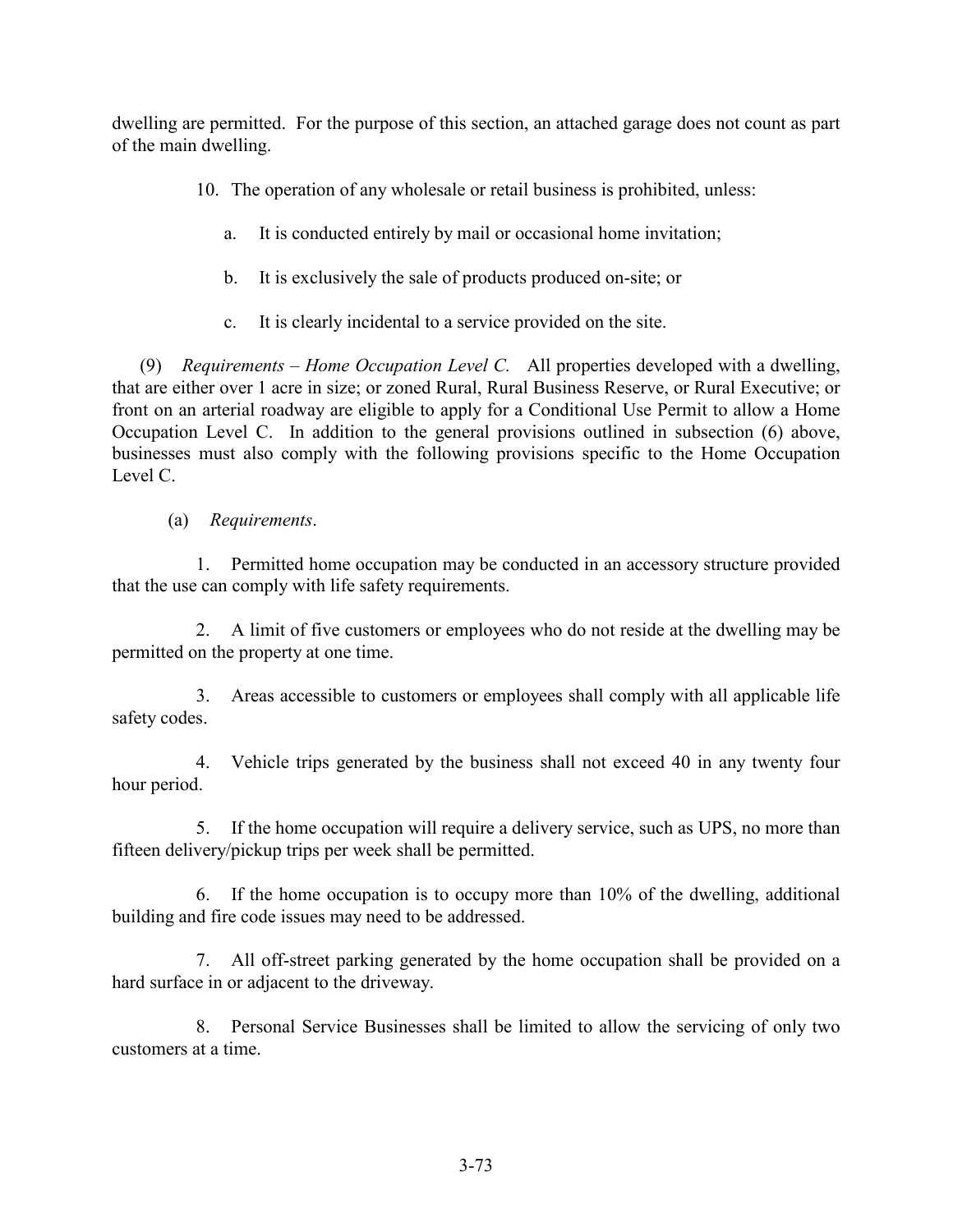9. Between the hours of 9 PM and 7 AM no customers or employees who do not reside on the site may be at the site and no business operations occurring outside of the main dwelling are permitted. For the purpose of this section, an attached garage does not count as part of the main dwelling.

10. The limited operation of any wholesale or retail business is allowed.

## (10) *Additional Limitations and/or Restrictions.*

(a) So as to maintain compatibility with the residential character of the neighborhood and to protect the health, safety and general welfare of the public, the City may impose additional limitations or requirements as it deems necessary.

(b) The City may impose the posting of a security in order to insure compliance with any condition imposed.

(11) *Inspection.* The City of Lino Lakes hereby reserves the right, upon approval of any home occupation permit or Conditional Use Permit for a Home Occupation Level C, to inspect the premises in which the occupation is being conducted to insure compliance with the provisions of this section or any conditions additionally imposed.

(12) *Penalty.* Violation of the home occupation performance standards shall be subject to the enforcement and penalty provisions of §1007.023 of this Ordinance.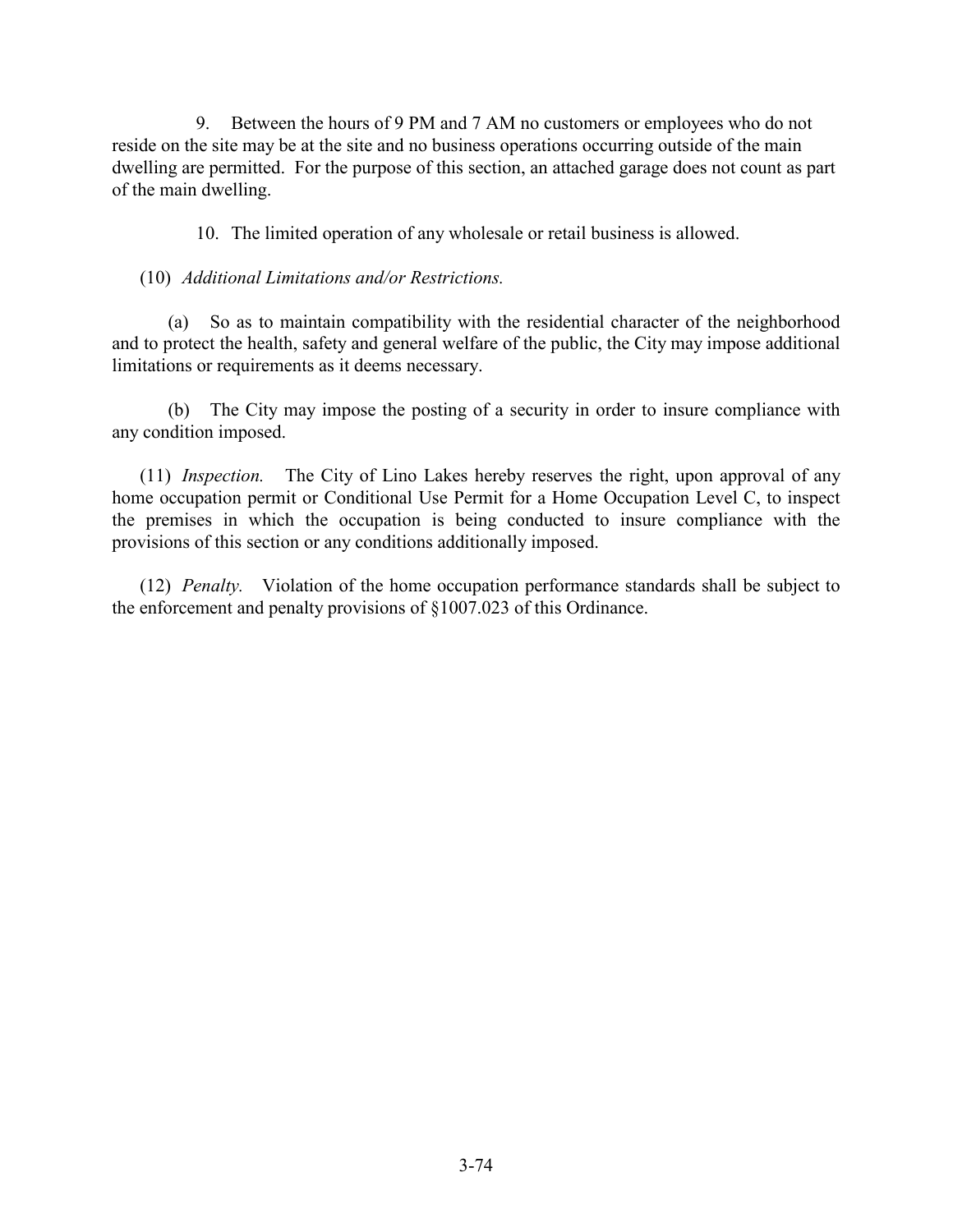### **§1007.048 ACCESSORY APARTMENTS.**

(1) *Purpose.* The purpose of this section is to provide standards for the establishment and use of home accessory apartments in owner occupied single family homes.

(2) *Application.* Subject to the non-conforming use provisions of this Ordinance, all home accessory apartments as defined in §1007.001. Definitions established after the effective date of this Ordinance shall comply with the provisions of this section.

(3) *Procedures and Permits.* All home accessory apartments shall require an accessory apartment permit. Applicants for such a permit shall be made on forms provided by the City which shall include the following:

(a) Legal description of the property location and proof of ownership.

(b) Plans, drawn to scale, indicating existing and proposed floor plans and access to both the principal unit and the accessory unit.

(c) Site plan depicting parking availability.

(4) *Requirements.* All home accessory apartments shall comply with the following requirements:

(a) The accessory apartment shall be clearly a subordinate part of the single family dwelling. In no case shall the accessory apartment be more than forty (40) percent of the building's total floor area, not to exceed nine hundred sixty (960) square feet nor have more than two (2) bedrooms. Common area shared by the principal dwelling and accessory apartment shall be considered part of the principal dwelling and shall not be included in the calculation of accessory apartment floor area.

(b) The principal unit shall have at least nine hundred sixty (960) square feet of living space remaining after creation of the accessory apartment exclusive of garage area. Accessory apartments shall have at least five hundred (500) square feet of living space. Living space for the accessory apartment shall include a kitchen or cooking facilities, a bathroom and a living room.

(c) A separate exterior entrance may be permitted. Any exterior alterations or expansion shall be constructed of similar size, color, and type of materials as the principal single family unit provided that no unenclosed ramps or stairways are utilized to access either the primary or accessory unit. Only one (1) exterior stairway may be located on the side or rear of the dwelling.

(d) The principal unit and accessory apartment shall share an internal doorway connection between the units.

(e) Both the principal unit and accessory apartment shall share a single utility hookup.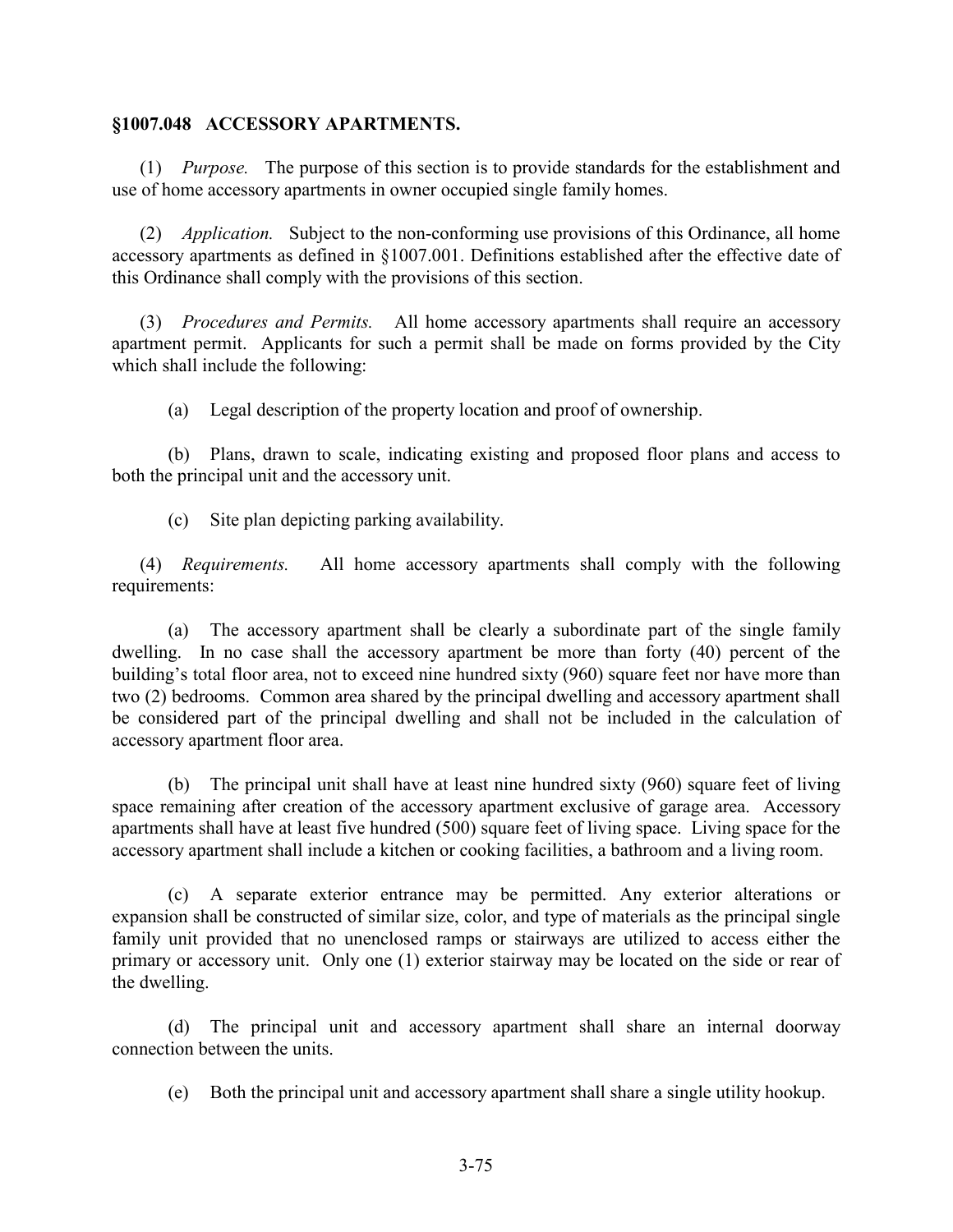(f) All parking standards of §1007.044 shall be met.

(g) The accessory apartment and principal unit shall meet the applicable standards and requirements of the Lino Lakes Zoning Code, Building Code, Anoka County Health Codes and Fire Codes.

(h) The house shall be owner-occupied at the time of application and the building and property shall remain in single ownership and title and shall only have one mailing address.

(i) A maximum of one (1) accessory apartment permit shall be issued per detached single family home.

(j) No separate driveway or curb cut shall be permitted for the accessory apartment unit.

(5) *Revocation.* The City Council may revoke an accessory apartment permit if the permittee fails to comply with the conditions attached to the issuance of the permit or otherwise fails to comply with the provisions of this section. Prior to revocation, the City Council shall conduct a hearing preceded by ten (10) days mail notice to the permittee.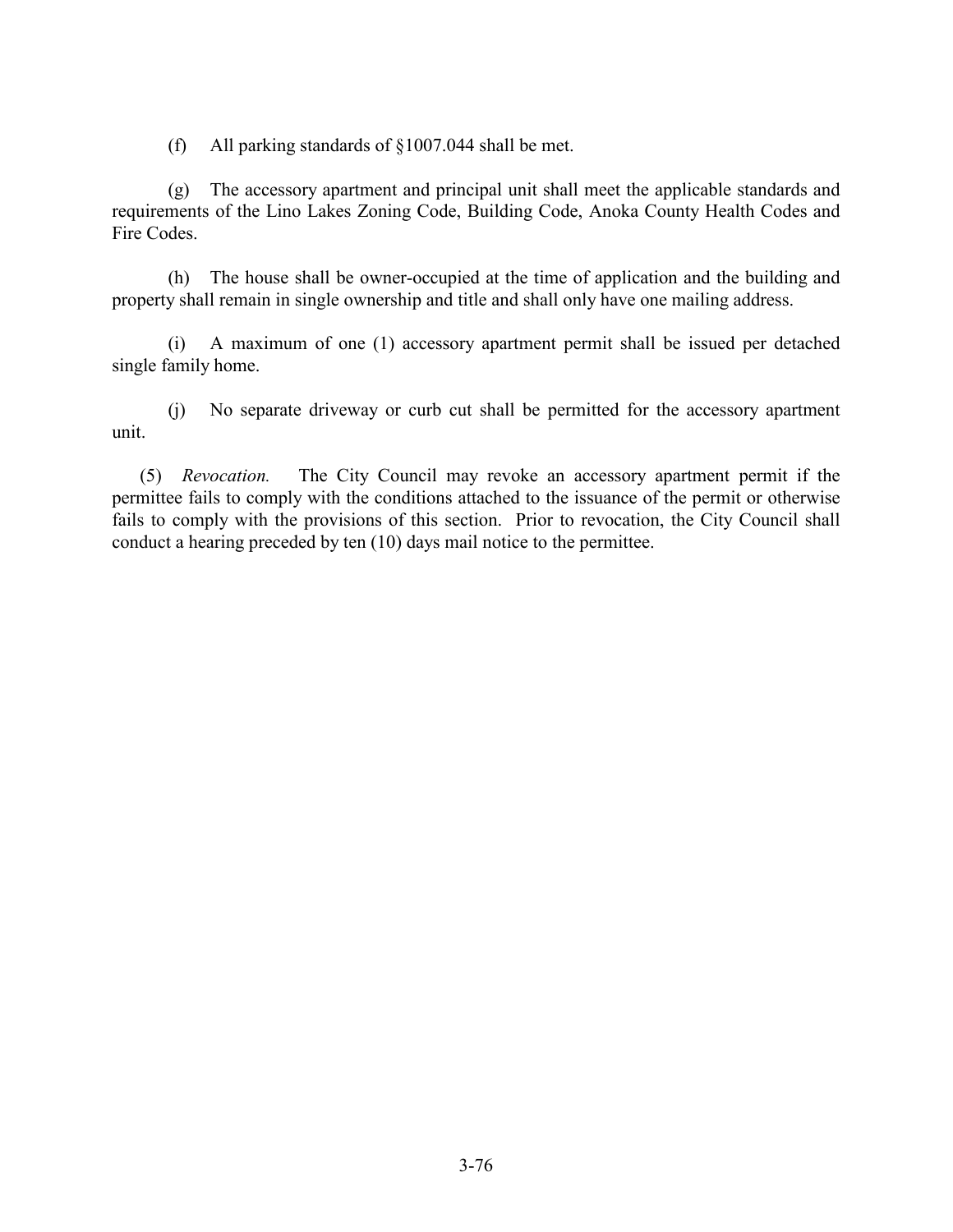#### **§1007.049 DRAINAGE.**

(1) No land shall be developed or altered and no use shall be permitted that results in surface water runoff causing unreasonable flooding, erosion or deposit of minerals on said land, adjacent properties or water bodies. Such runoff shall be properly channeled into a storm drain, a natural water course or drainageway, a ponding area or other public facility.

(2) For all construction, erosion control measures must be in place prior to the beginning of site work, e.g., grading, stripping, or construction.

(a) The City may withhold inspections or suspend work on a site that does not have an approved grading plan or in-place erosion control measures.

(b) The City may require financial security to insure placement of erosion control measures.

(3) The owner or contractor of any natural drainage improvement or alteration may be required by the City Engineer to obtain recommendations from the Minnesota Department of Natural Resources, the Soil Conservation District, U.S. Army Corps of Engineers, affected watershed district(s), and/or City Engineer.

(4) On any slope in excess of eight (8) percent where, in the opinion of the City Engineer, the natural drainage pattern may be disturbed or altered, the City Engineer may require the applicant to submit both a grading plan and soil conservation plan prior to applying for a building permit.

(5) All agricultural, residential, commercial, and industrial developments shall be in accordance with applicable recommendations of the City's local water management plan as may be amended.

(6) As part of a building permit application in which new structures or building footprint expansion of existing structures are proposed, a site survey showing proposed grading, drainage and building pad elevation(s) must be submitted to the City along with a certification by a registered land surveyor or engineer that they are consistent with the grading and drainage plan approved with the final plat or site plan.

(7) Prior to issuance of an occupancy permit, the person or entity who developed, graded and constructed improvements upon the property for which the occupancy permit is requested, must submit certification by a registered land surveyor or engineer that the final grading, drainage and building pad elevations are consistent with the approved grading and drainage plan approved with the subdivision or site plan, or if no such City approved drainage and grading plan for the entire subdivision exists, that such person or entity represents that the grading, drainage and building pad elevations are consistent with the requirements of §1007.050 (1) through §1007.050 (5).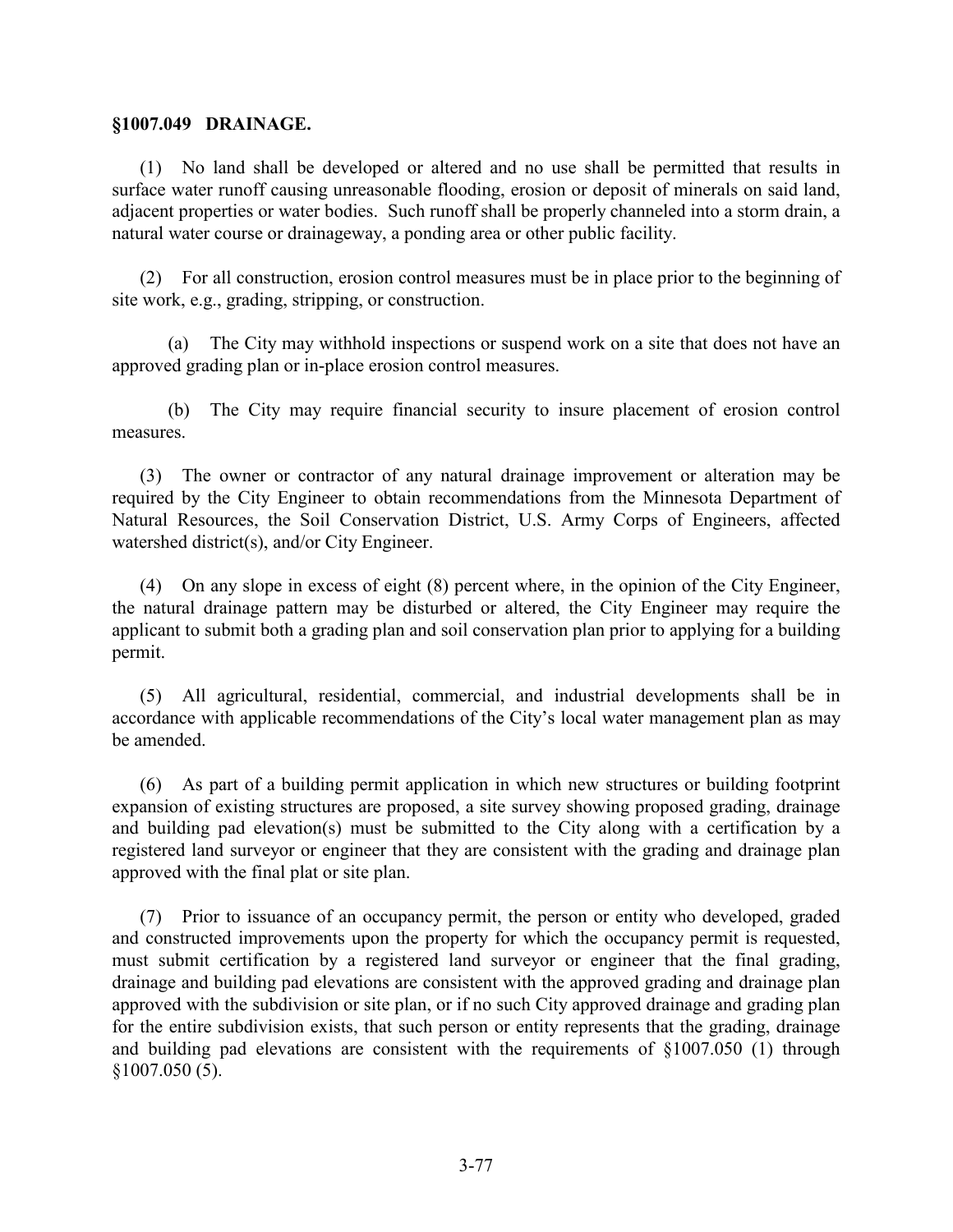# THIS PAGE INTENTIONALLY LEFT BLANK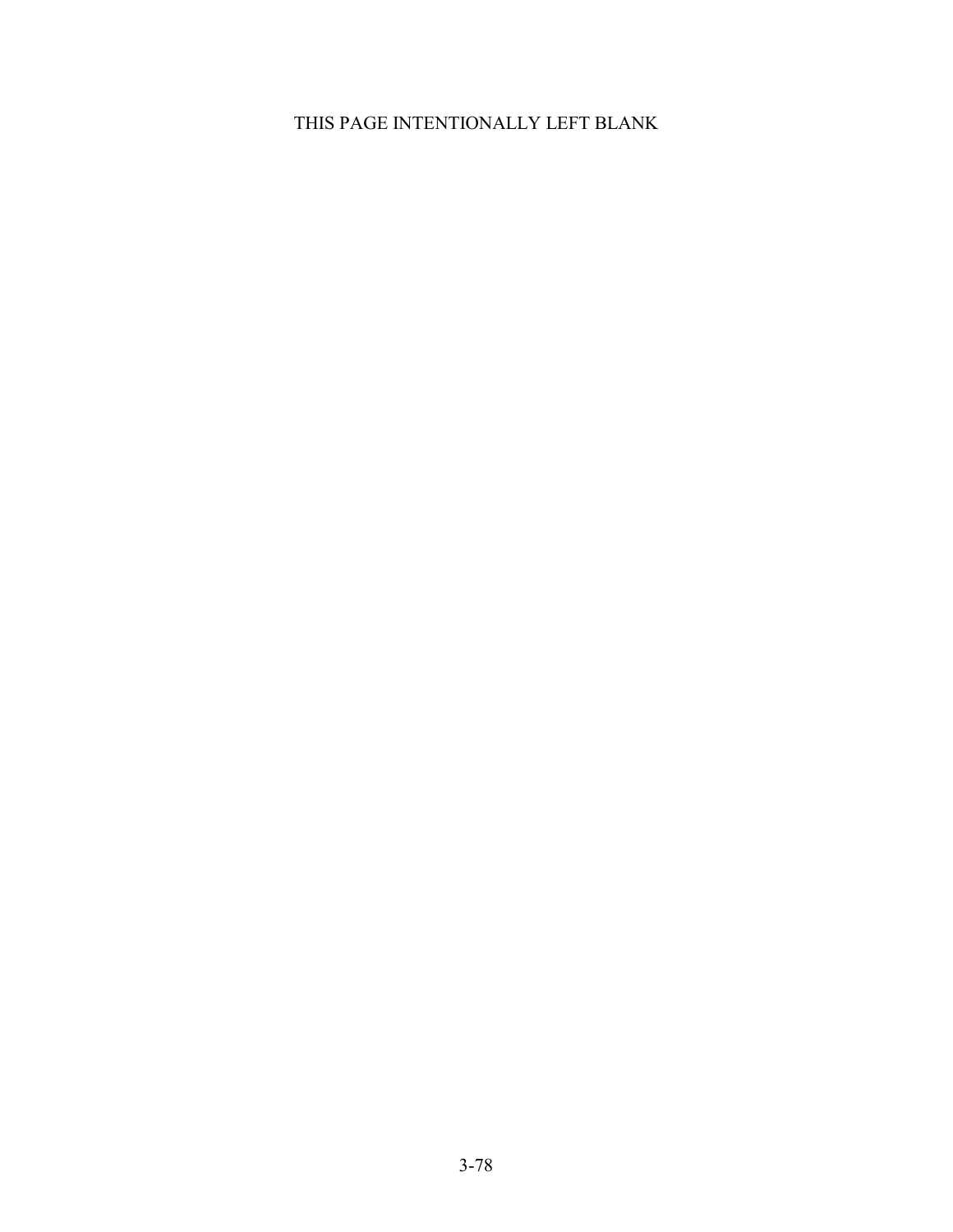### **§1007.050 EARTH MOVING AND LAND RECLAMATION.**

(1) *Exclusions.* This article shall not apply to:

(a) The excavation, removal, storage, or placement of rock, sand, dirt, gravel, clay, or other like material for any construction for which a building permit has been issued, site plan approval or a development contract signed.

(b) Such excavation, removal, storage, or placement of rock, sand, dirt, gravel, clay, or other like material as may be required by the state, county, or city authorities within their acquired rights-of-way and easements in connection with the construction or maintenance of roads and highways and utilities. "Rights-of-way" as used herein shall not include isolated parcels used exclusively for borrow pits.

(2) *Permit Required.* Earth removal, land reclamation, material storage, or filling, shall be permitted in all zoning districts, on any lot or parcel except that it shall be unlawful for any person to remove, store, excavate, or place as fill any rock, sand, dirt, gravel, clay, or other like material within the City, in excess of one hundred (100) cubic yards per acre without first having applied for and having obtained a permit from the City. When five thousand (5,000) or more cubic yards of material is to be removed or deposited on any lot or parcel, a conditional use permit shall be required. The inclusion of an earth removal and land reclamation permit process in this Ordinance does not automatically imply an applicant's entitlement to issuance of a permit. The City may refuse to issue a permit if in the opinion of the City, the application is not in the best interests of the City.

### (3) *Application.*

(a) The application for the permit shall be made in writing to the City Engineer in such form as the City Engineer may designate, and shall include such information as may be required by the City Engineer and shall contain among other things a map or plat of the proposed excavation, or fill area showing the confines or limits thereof together with the existing elevations and proposed finished elevations based on sea level readings. The plan shall also include all wetlands, drainageways, tree inventory and preservation plan, erosion control measures, final restoration improvements, and other features as required by the City.

(b) Each application shall be filed with the City Engineer.

(c) Each application for permit shall be accompanied by a fee, the amount of which shall be determined by City Council resolution.

(4) *Conditions.* The City Engineer or City Council, as a prerequisite to the granting of a permit, may require the applicant or the owner of the premises to incorporate and attach any conditions or restrictions that it deems necessary for the preservation of health, welfare, and safety of the citizens: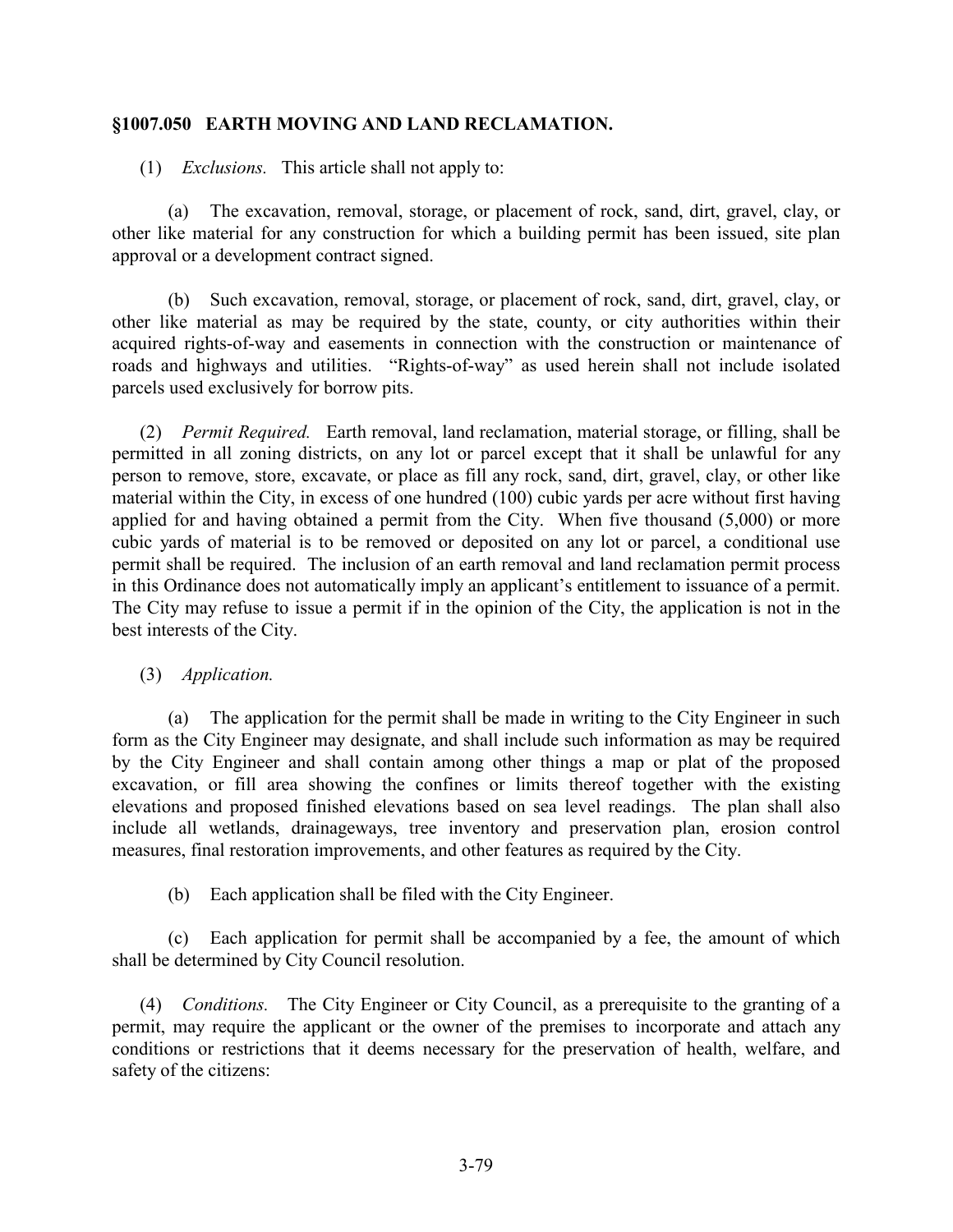(a) Properly fence any pit or excavation, and barricade entrances to prevent the general public from depositing garbage or refuse.

(b) Slope the banks, and otherwise guard and keep any pit or excavation in such condition as not to be dangerous because of sliding or caving banks.

(c) Properly drain, fill, or level off any pit or excavation so as to make the same safe and healthful as the permitting authority may determine.

(d) Limit the depth of such excavation to an elevation no lower than the minimum floor elevation for building construction as established by the City Engineer, so as not to diminish development potential of the parcel.

(e) Limit any fill material to clean fill, defined as rock, sand, gravel, clay, or other like and similar non-decomposable material. Concrete, asphalt, metal, wood, and other debris shall be prohibited.

(f) Require that all decomposable material, or other unsuitable foundation material, be removed from an area before deposition of fill begins.

(g) Prepare a site plan showing existing and proposed grade elevations and effect of storm water drainage on adjacent areas.

(h) Specify a time when the excavation or land reclamation project shall be completed.

(i) Place a minimum of four (4) inches of top soil over the completed project and establish appropriate ground cover within sixty (60) days of completion, or in a time period consistent with the City's stormwater management and pollution prevention plan.

(j) Reimburse the City for the cost of periodic inspections by the City for the purpose of determining that the terms under which the permit has been issued are being complied with.

(k) Implement the tree preservation plan.

(l) In addition to a conditional use permit, the City Engineer may determine that permits in excess of twenty-five thousand (25,000) cubic yards require the applicant to conduct a neighborhood meeting and to notify affected property owners within one-quarter (1/4) mile.

(m) Post a form of security and sum as the permitted authority may require, running to the City, conditioned to pay the City the cost and expense of repairing or cleaning any highways, streets, or other public ways within the City made necessary by the special burden resulting from transporting thereon by the applicant material to or from the site, the amount of such cost to be determined by the Council; and conditioned further to comply with all the requirements of this Ordinance and the particular permit, and to save the City free and harmless from all suits or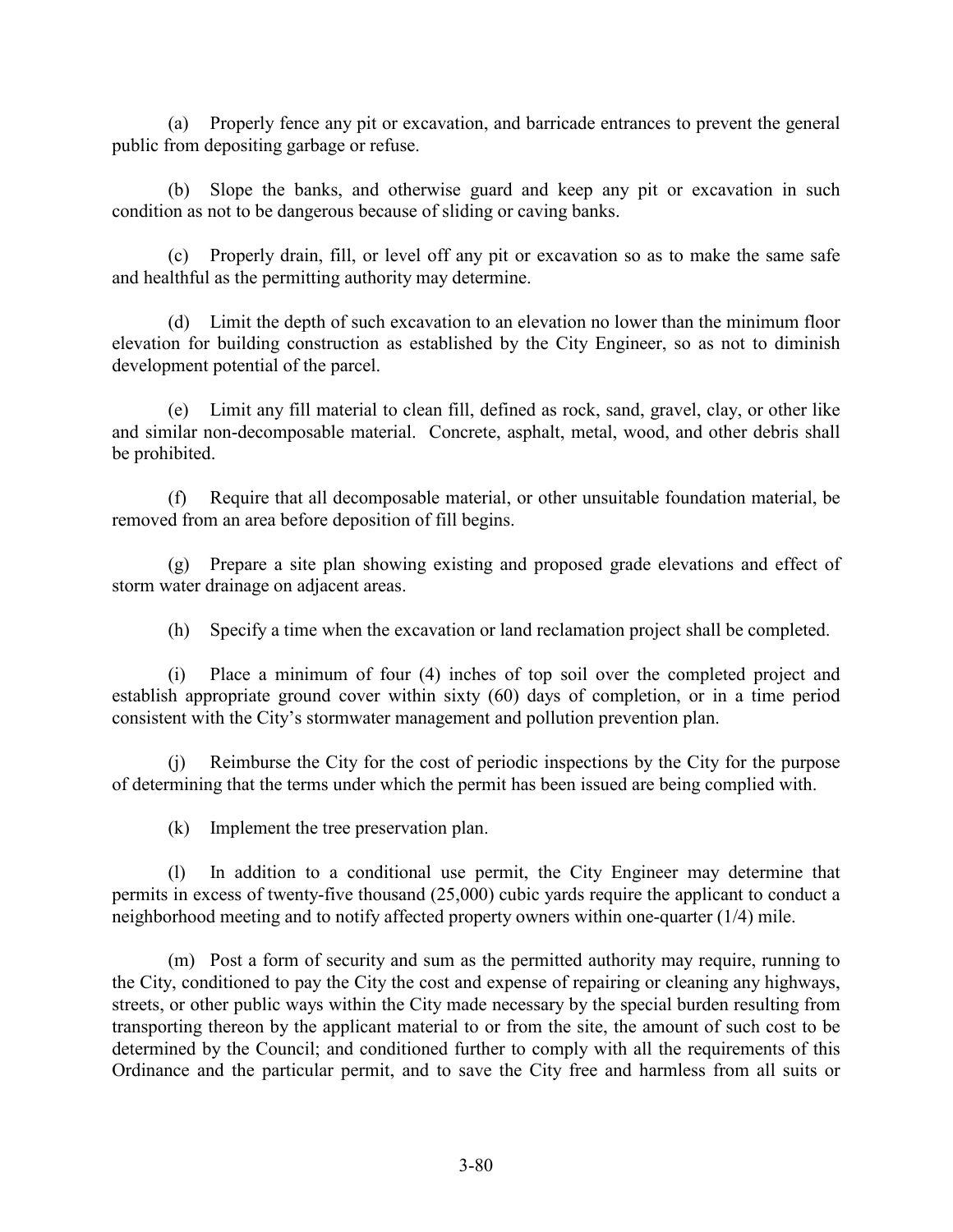claims for damages resulting from the negligent excavation, removal, storage, or filling of rock, sand, dirt, gravel, clay, or other like material within the City.

(n) Other conditions deemed appropriate to the application by the permitting authority.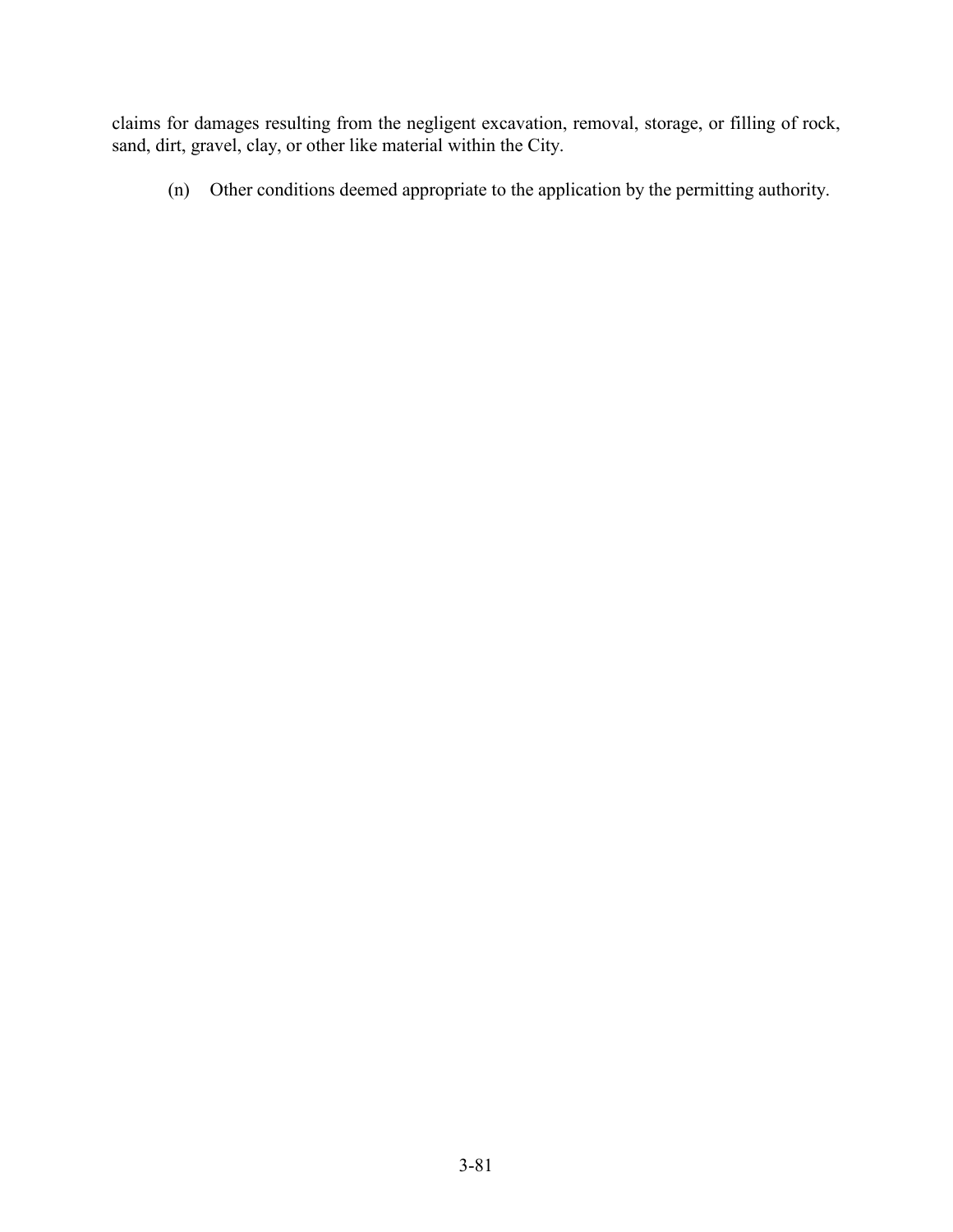## THIS PAGE INTENTIONALLY LEFT BLANK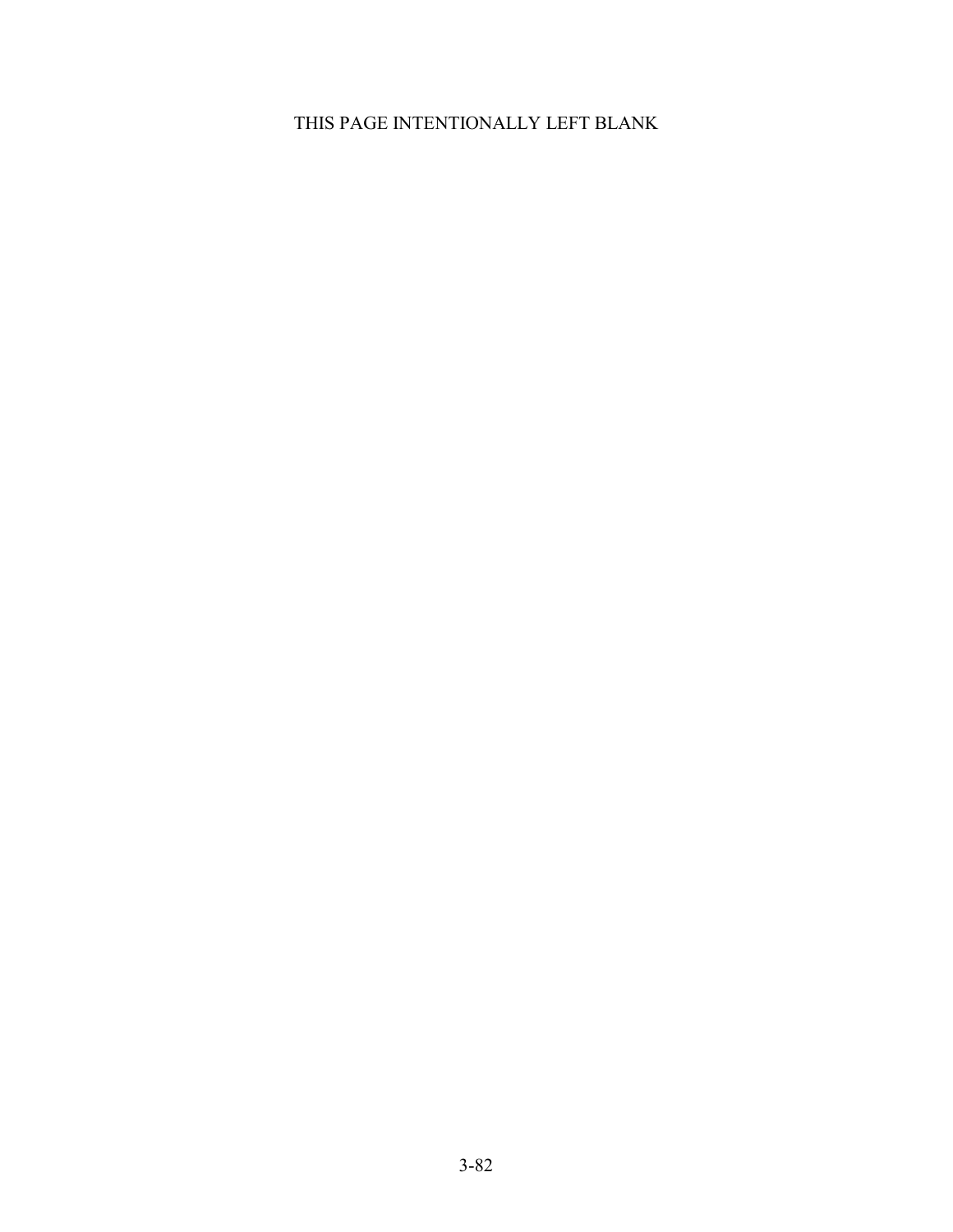### **§1007.051 FARMING OPERATIONS.**

All farms in existence upon the effective date of this ordinance and all farms which are brought into the city by annexation shall be a permitted use. All dwelling units and structures for processing of farm goods shall require a building permit and conform to all requirements of the Building Code. The City Council may require any new farm operation to secure a conditional use permit in the event of the following:

(1) The farm is adjacent to or within four hundred (400) feet of any dwelling unit and may be detrimental to living conditions by emitting noise, odors, vibrations, hazards to safety, and the like.

(2) The farming operations are so intensive as to constitute an industrial type use consisting of the compounding, processing, and packaging of products for wholesale or retail trade and further that such operations may tend to become permanent industrial type operation that cannot be terminated as can a normal farming operation.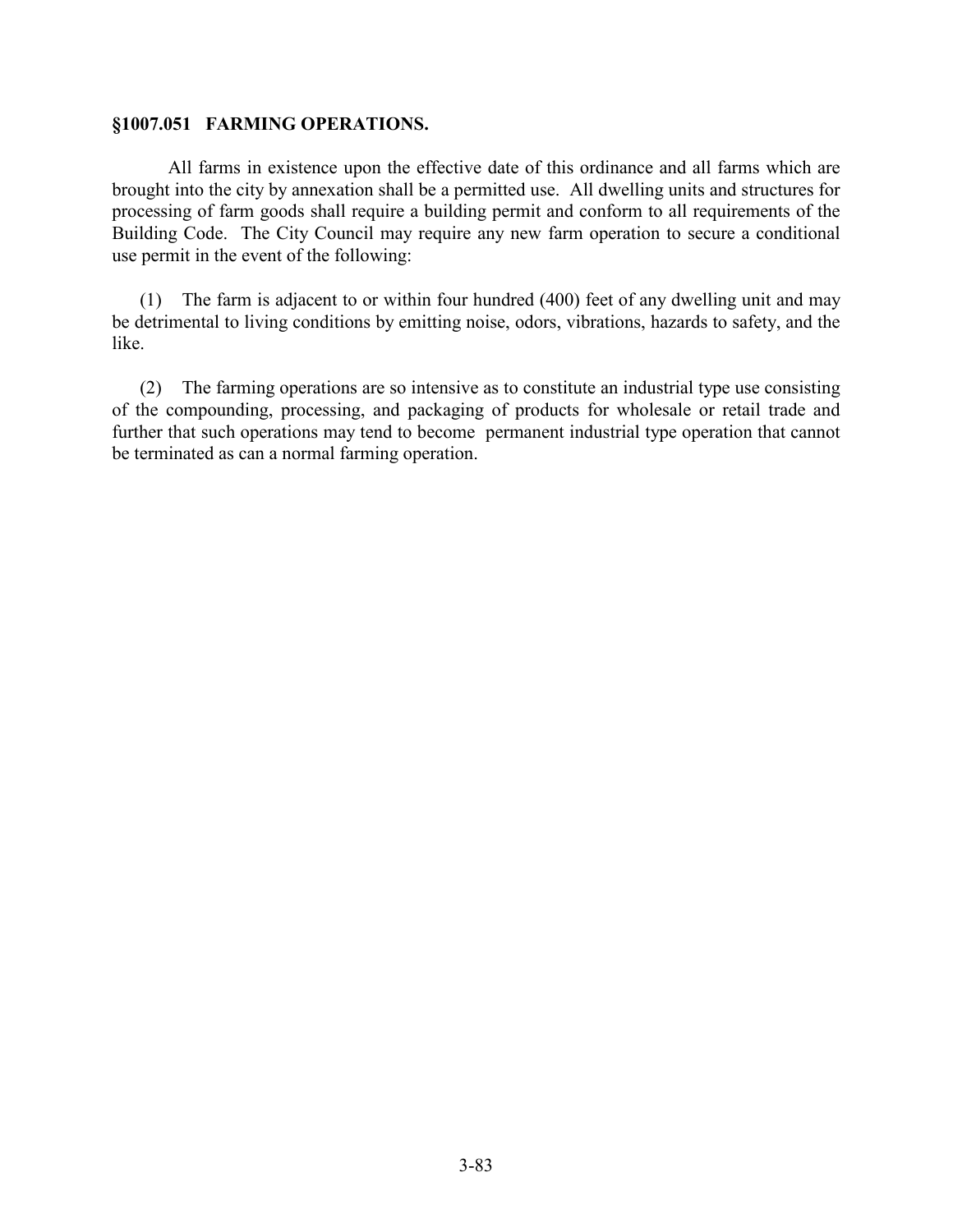# THIS PAGE INTENTIONALLY LEFT BLANK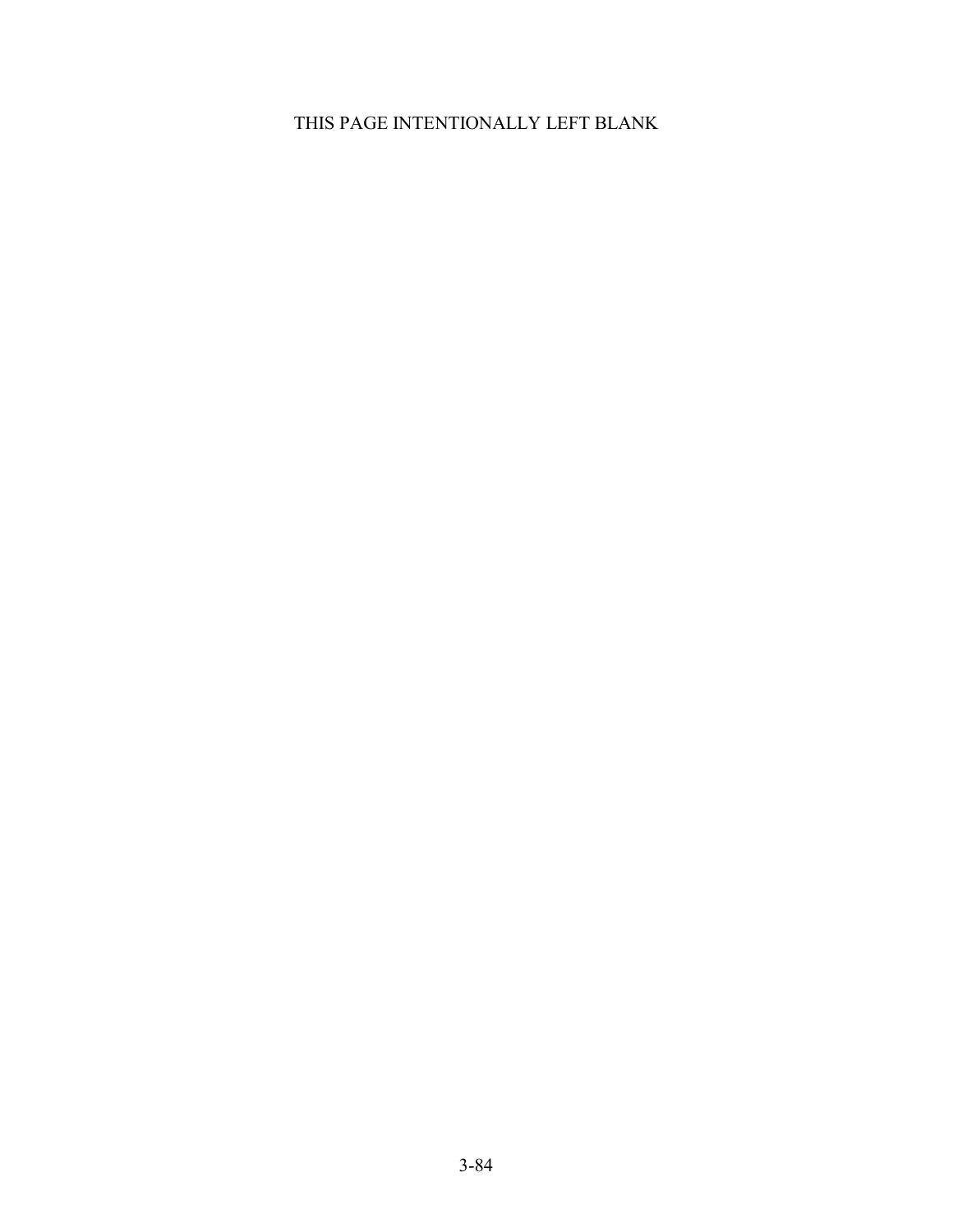### **§1007.0052 ADULT USES.**

(1) *General.* Adult uses as defined in the City Code shall be subject to the following provisions:

(a) Activities classified as obscene as defined by Minnesota Statute 617.241 are not permitted and are prohibited.

(b) Adult uses, either principal or accessory, shall be prohibited from locating in any building which is also utilized for residential purposes.

(c) Adult uses, either principal or accessory, shall be prohibited from locating in any building which is also used to dispense or consume alcoholic beverages.

(d) An adult use which does not qualify as an accessory use shall be classified as an adult use-principal.

(2) *Adult Uses - Principal.*

(a) Adult use-principal shall be located at least three hundred (300) radial feet, as measured in a straight line from the closest point of the property line of the building upon which the adult use-principal is located to the property line of:

- 1. Residentially zoned property
- 2. A licensed day care center

3. A public or private educational facility classified as a pre-school, elementary, junior high or senior high

- 4. A public library
- 5. A public park
- 6. Another adult use-principal
- 7. An on-sale liquor establishment

(b) Adult use-principal activities, as defined by this Ordinance, shall be classified as one use. No two adult uses-principal shall be located in the same building or upon the same property and each use shall be subject to §1007.052 (2)(a).

(c) Adult use-principal shall, in addition to other sign requirements established by City Code, adhere to the following signing regulations: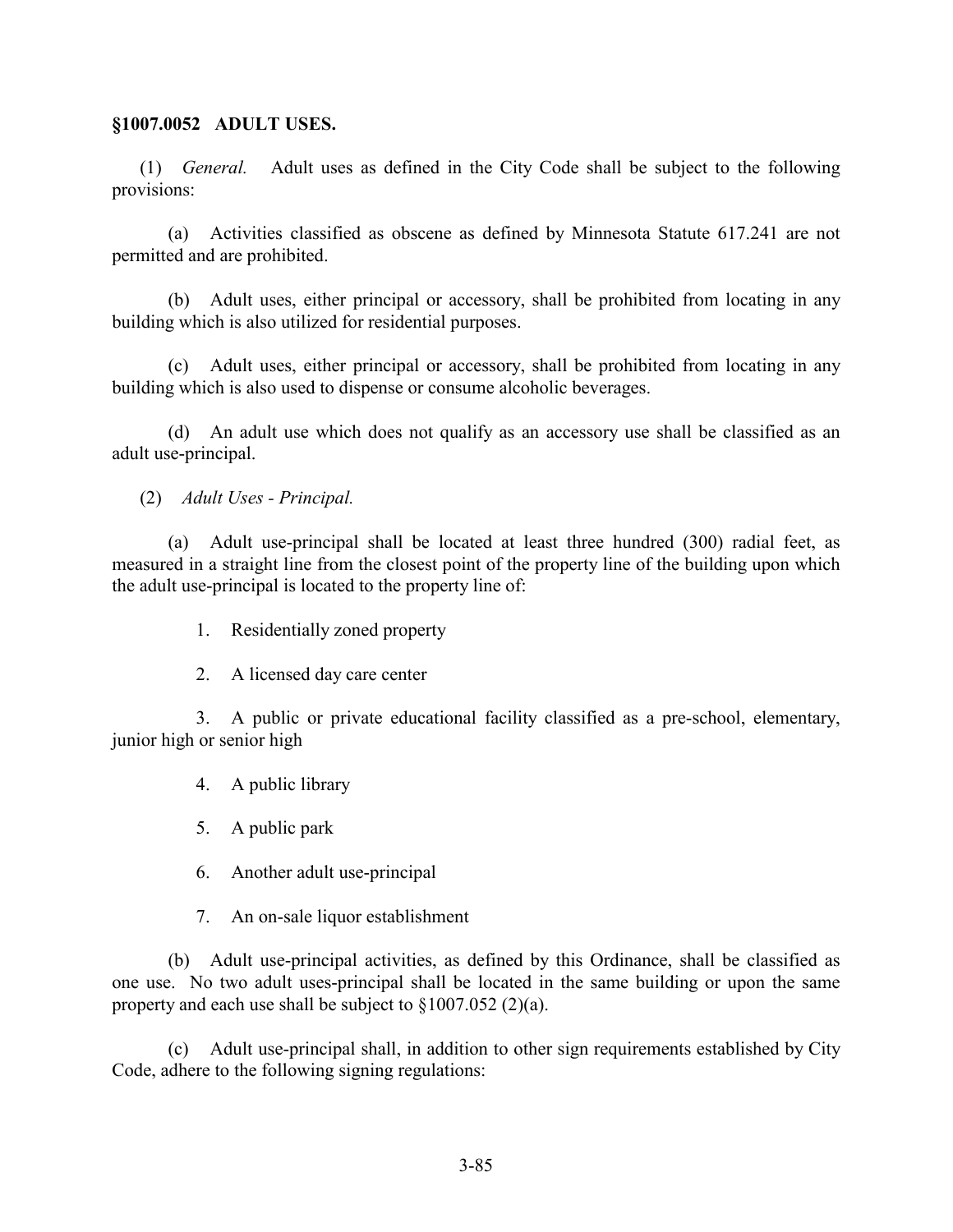1. Sign messages shall be generic in nature and shall only identify the type of business which is being conducted.

2. Shall not contain material classified as advertising.

3. Shall comply with the requirements of size and number for the district in which they are located.

(3) *Adult Uses - Accessory.*

(a) Adult use-accessory shall:

1. Comprise no more than ten (10) percent of the floor area of the establishment in which it is located.

2. Comprise no more than twenty (20) percent of the gross receipts of the entire business operation.

3. Not involve or include any activity except the sale or rental of merchandise.

(b) Adult use-accessory shall be restricted from and prohibit access to minors by the physical separation of such items from areas of general public access:

1. *Movie Rentals.* Display areas shall be restricted from general view and shall be located within a separate room, the access of which is in clear view and under the control of the persons responsible for the operation or shall be in catalogs under the direct control and distribution of the operator.

2. *Magazines.* Publications classified or qualifying as adult uses shall not be physically accessible to minors and shall be covered with a wrapper or other means to prevent display of any material other than the publication title.

3. *Other Use.* Adult uses-accessory not specifically cited shall comply with the intent of this section subject to the approval of the Zoning Administrator.

(c) Adult use-accessory shall be prohibited from both internal and external advertising and signing of adult materials and products.

(d) Adult use-accessory activities shall be prohibited at any public show, movie, caravan, circus, carnival, theatrical or other performance or exhibition presented to the general public where minors are admitted.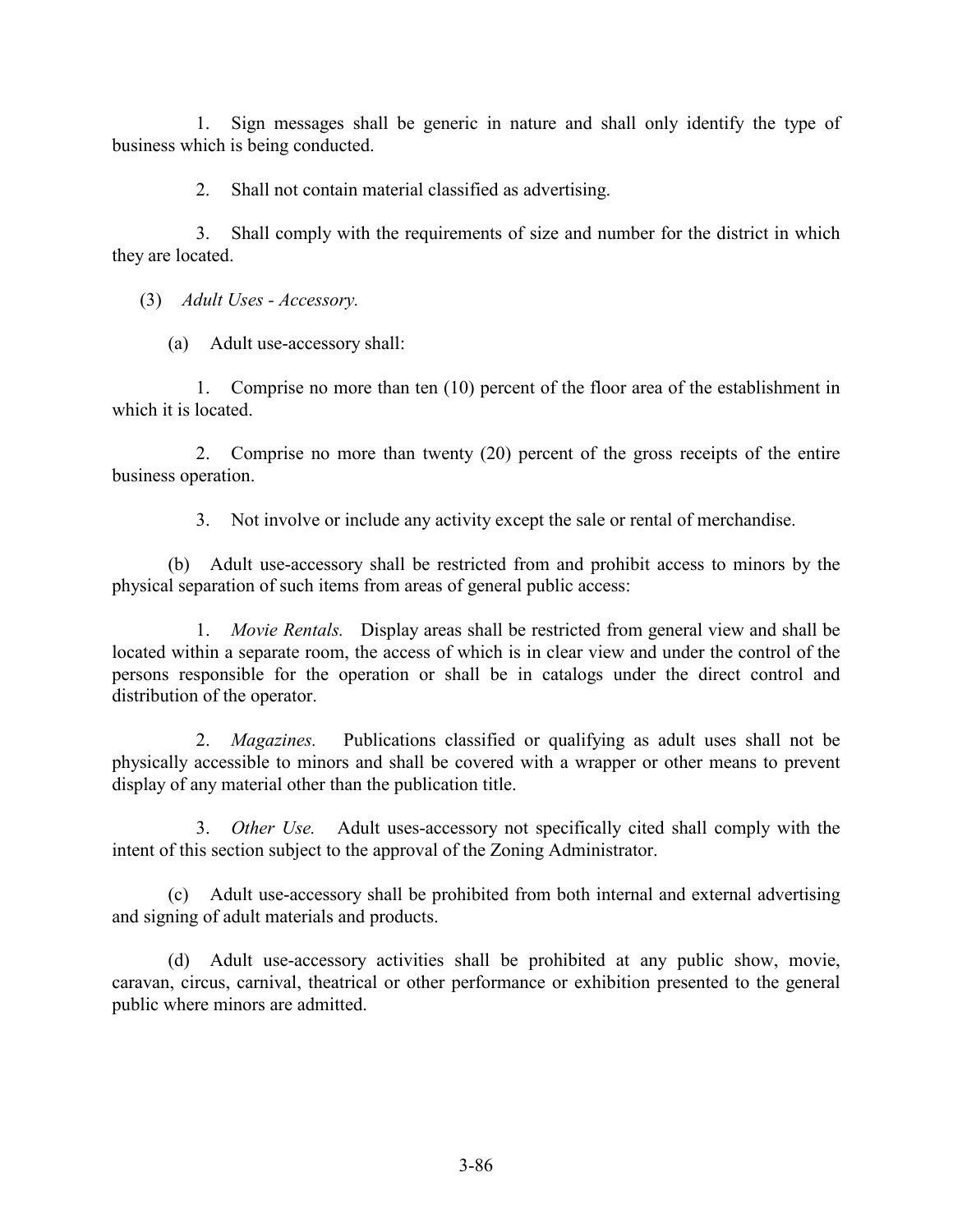#### **§ 1007.053 ANTENNAS.**

(1) *Purpose and Intent.* The purpose of this section is to establish predictable and balanced regulations for the siting and screening of wireless communications equipment in order to accommodate the growth of wireless communication systems within the City of Lino Lakes while protecting the public against any adverse impacts on the City's aesthetic resources and the public welfare. The provisions of the section are intended to maximize the use of existing towers, structures, and buildings to accommodate new wireless telecommunication antennas in order to minimize the number of towers needed to serve the community.

(2) *General Standards.* The following standards shall apply to all personal wireless service telephone, public utility, microwave, radio and television broadcast transmitting, radio and television receiving, satellite dish and short-wave radio transmitting and receiving antenna.

(a) All obsolete and unused antennas and towers shall be removed within twelve (12) months of cessation of operation at the site by the antenna or tower owner, unless an exemption is granted by the Zoning Administrator. A copy of the relevant portions of a signed lease which requires the applicant to remove the tower and associate facilities when they are abandoned, unused or become hazardous shall be submitted to the City.

(b) All antennas and towers shall be in compliance with all State Building and Electrical Code requirements and as applicable shall require related permits. Applications to erect new antennas and/or towers shall be accompanied by any required federal, state, or local agency licenses.

(c) Structural design, mounting and installation of the antenna shall be in compliance with manufacturer's specifications and as may be necessary, as determined by the City Engineer, shall be verified and approved by a professional engineer.

(d) When applicable, written authorization for antenna and/or tower erection shall be provided by the property owner.

(e) No advertising message shall be affixed to the antenna and/or tower structure.

(f) Antennas and/or towers shall not be artificially illuminated unless required by law or by a governmental agency to protect the public's health and safety.

(g) If a new tower of seventy-five (75) feet or greater in height is to be constructed, it shall be designed structurally, electrically, and in all respects, to accommodate both the applicant's antennas and antennas for at least one (1) additional use, including but not limited to other personal wireless service communication companies, local police, fire and ambulance companies. Towers shall be designed to allow for future rearrangement of antennas upon the tower and to accept antennas mounted at varying heights.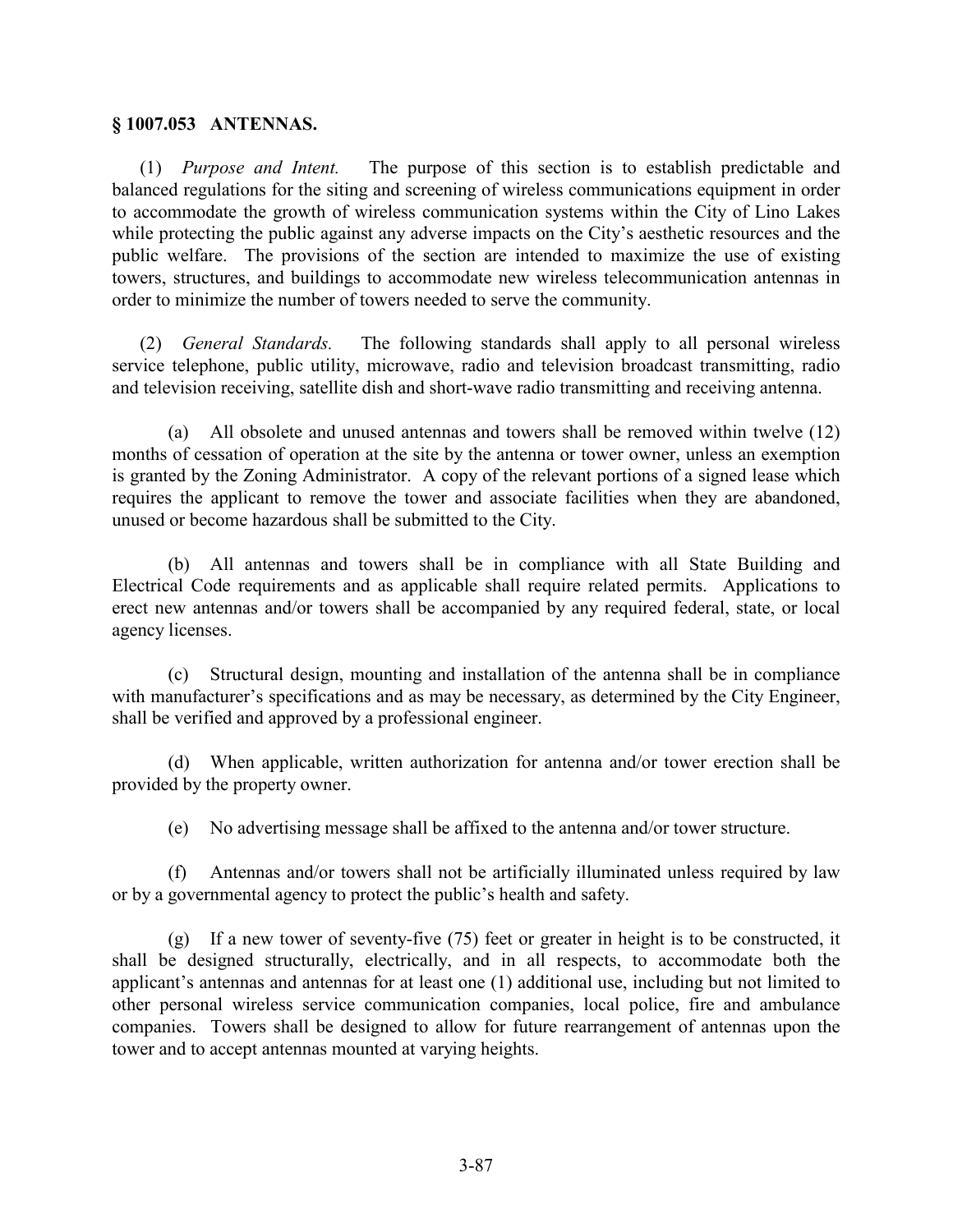(h) Towers shall be painted a non-contrasting color consistent with the surrounding area such as blue, gray, brown, or silver or have a galvanized finish to reduce visual impact, unless otherwise required by a governmental agency.

(i) All antennas and towers shall be reasonably posted and secured to protect against trespass, including appropriate measures to prevent unauthorized persons from climbing any tower.

(j) Towers shall comply with all applicable Federal Aviation Administration (FAA) regulations.

(k) Amateur radio towers shall be installed in accordance with the instructions furnished by the manufacturer of that tower model. Because of the experimental nature of the amateur radio service, antennas mounted on such a tower may be modified or changed at any time so long as the published allowable load on the tower is not exceeded and the structure of the tower remains in accordance with the manufacturer's specifications.

(l) Except as may be applicable in case where a conditional use permit is required, antennas and support structures for federally licensed amateur radio stations and used in the amateur radio service shall be exempt from the following: §1007.053 (2)(c); §1007.053 (2)(h); §1007.053 (4); and §1007.053 (5).

## (3) *Certification, Inspection and Maintenance.*

(a) All towers, antenna support structures, and related equipment or structures shall be kept and maintained in good condition, order, and repair so as not to menace or endanger the life or property of any person.

(b) All towers shall be certified by an engineer to be structurally sound and in conformance with the requirements of the State Building Code and federal and state law.

(c) The City shall have authority to enter onto the property upon which a tower is located to inspect the tower for the purpose of determining whether it complies with the State Building Code and all other construction standards provided by the City's Code, federal and state law. The City reserves the right to conduct such inspections at any time, upon reasonable notice to the owner. All expenses related to such inspecting by the City shall be borne by the owner.

(4) *Tower Design.* Where allowed, wireless communication towers shall be of a monopole design unless the City Council determines that an alternative design requested by the applicant would better blend into the surrounding environment.

(5) *Co-Location Requirement.* An application for a new tower shall not be approved unless the applicant demonstrates that the antennas cannot be accompanied on an existing or approved tower, building, or structure within a two (2) mile search radius of the proposed tower due to one or more of the following reasons: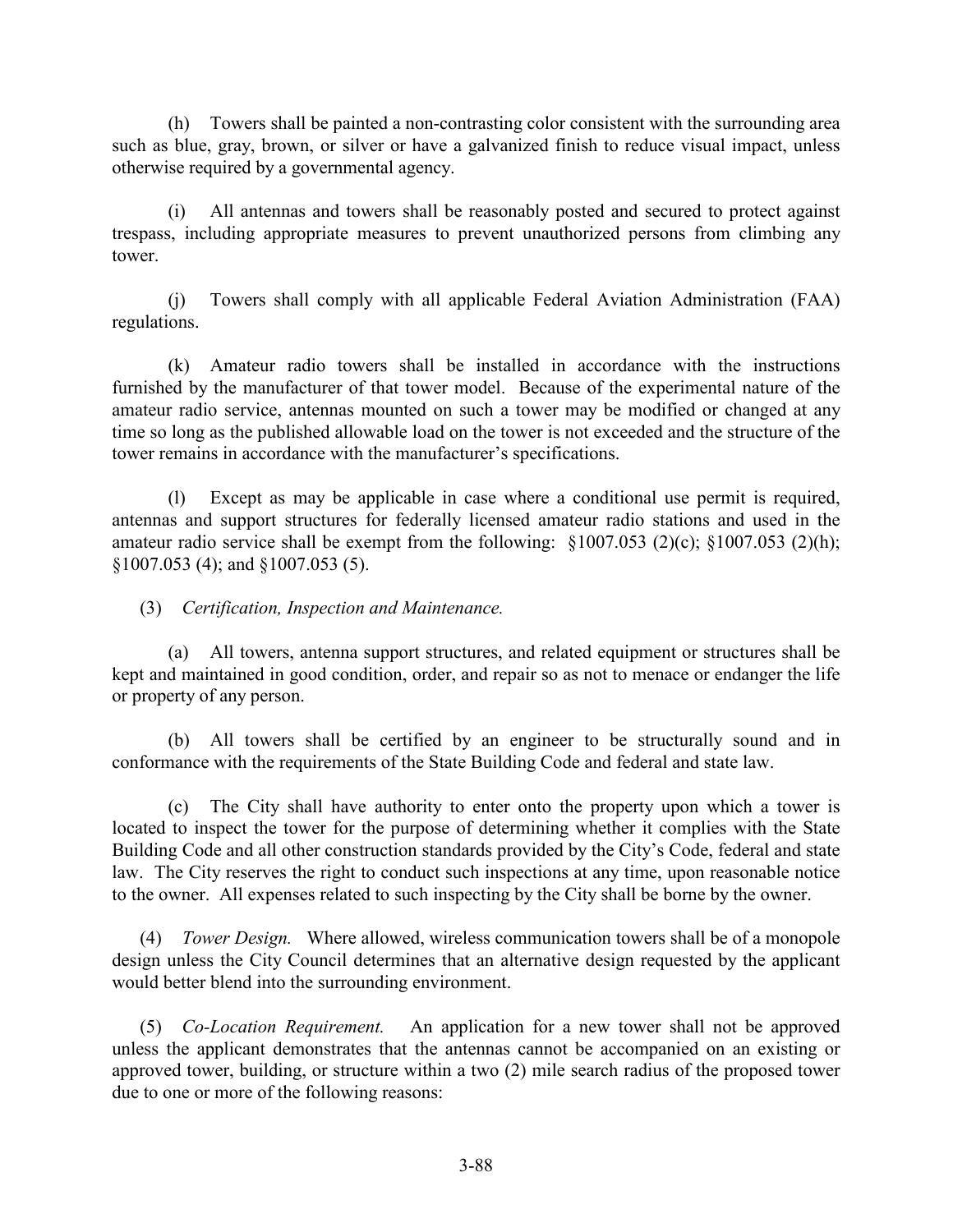(a) The planned equipment would exceed the structural capacity of the existing or approved tower, building, or structure as documented by a qualified and licensed professional engineer, and the existing or approved tower cannot be reinforced, modified, or replaced to accommodate planned or equivalent equipment at a reasonable cost.

(b) The planned equipment would cause interference materially impacting the usability of other existing or planned equipment at the tower or building as documented by a qualified engineer and interference cannot be prevented at a reasonable cost.

(c) Other unforeseen reasons that make it unfeasible to locate the antennas upon an existing or approved tower or structure.

(d) Existing or approved towers, buildings, or other structures do not exist in the search area, or do not meet the needs of the user. Documentation shall be provided at the time of application clearly demonstrating why existing structures do not meet the needs to the users.

(e) The applicant shall demonstrate that a good faith effort to co-locate on existing towers or structures was made, but an agreement could not be reached.

(6) *Accessory Antennas.* The following standards shall apply to all accessory antennas including radio and television receiving antennas, satellite dishes, TVROs three (3) meters or less in diameter, short-wave radio dispatching antennas, or those necessary for the operation of electronic equipment including radio receivers, ham radio transmitters and television receivers.

(a) Accessory antennas shall not be erected in any required yard (except a rear yard) or within public or private utility and drainage easements, and shall be set back a minimum of five (5) feet from all lot lines.

(b) Guy wires or guy wire anchors shall not be erected within public or private utility and drainage easements, and shall be set back a minimum of one (1) foot from all lot lines.

(c) Accessory antennas and necessary support structures, monopoles or towers may extend a maximum of fifteen (15) feet above the normal height restriction for the affected zoning district, except support structures and antennas used in the amateur radio service may extend a maximum of two (2) times the normal height restriction for the affected zoning district.

(d) The installation of more than one (1) accessory structure and support structure per property shall require the approval of a conditional use permit.

(7) *Personal Wireless Service Antennas.*

*(a) Rural, Residential and Business District Standards.*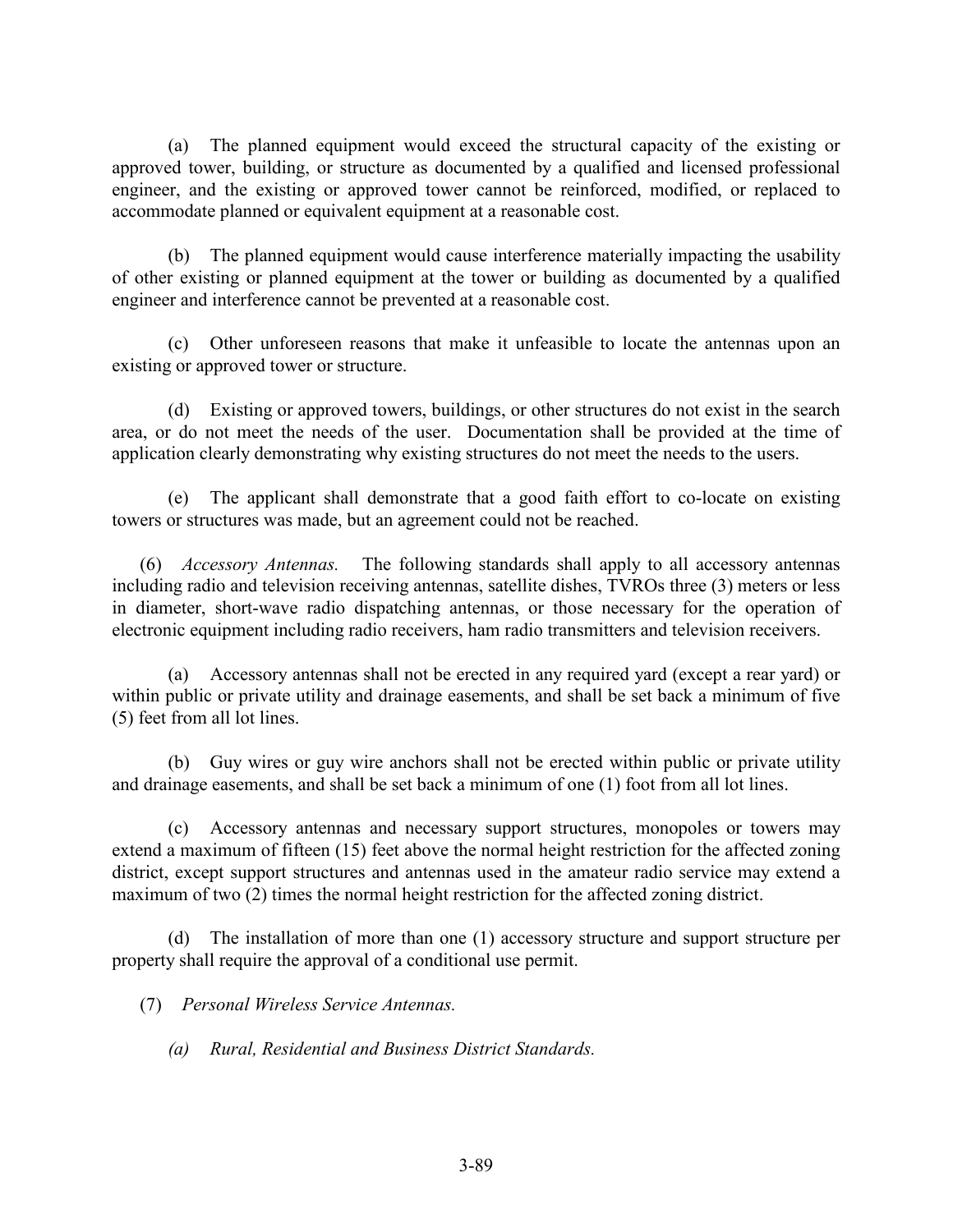1. *Antennas Located Upon an Existing Tower or Structure.* Personal wireless service antennas as a permitted secondary use may be located upon existing towers or structures shall require the processing of an administrative permit and shall comply with the following standards:

a. Transmitting, receiving and switching equipment shall be housed within an existing structure whenever possible. If a new equipment building or cabinet is necessary for transmitting, receiving and switching equipment, it shall be situated in the side or rear yard of the principal use, meet all applicable accessory building setback requirements, and shall be screened from view by landscaping where appropriate.

b. An administrative permit is issued by the Zoning Administrator, subject to the following conditions:

i. Antennas mounted on buildings or structures shall not extend more than fifteen (15) feet above the structural height of the building or structure to which they are attached.

ii. Wall or facade mounted antennas may not extend more than five (5) feet above the cornice line and shall be constructed of a material or color which matches the exterior of the building.

c. In no case shall a personal wireless service antenna be located upon or affixed to a detached single family residential dwelling.

2. *New Towers.* The erection of new personal wireless service antenna towers within Rural, Residential and Business Zoning Districts of the City is prohibited.

*(b) Industrial District Standards.*

1. *Antennas Located Upon an Existing Structure or Existing Tower.* Personal wireless service telephone antennas as a permitted secondary use may be located upon an existing structure or co-located on an existing tower shall require the processing of an administrative permit and shall comply with the following standards:

a. An administrative permit is issued by the Zoning Administrator.

b. Antennas mounted on buildings or structures shall not extend more than fifteen (15) feet above the structural height of the building or structure to which they are attached.

c. Wall or facade mounted antennas may not extend more than five (5) feet above the cornice line and must be constructed of a material or color which matches the exterior of the building.

2. *New Towers.* New towers as a permitted secondary use shall require approval of an administrative permit and shall comply with the following standards: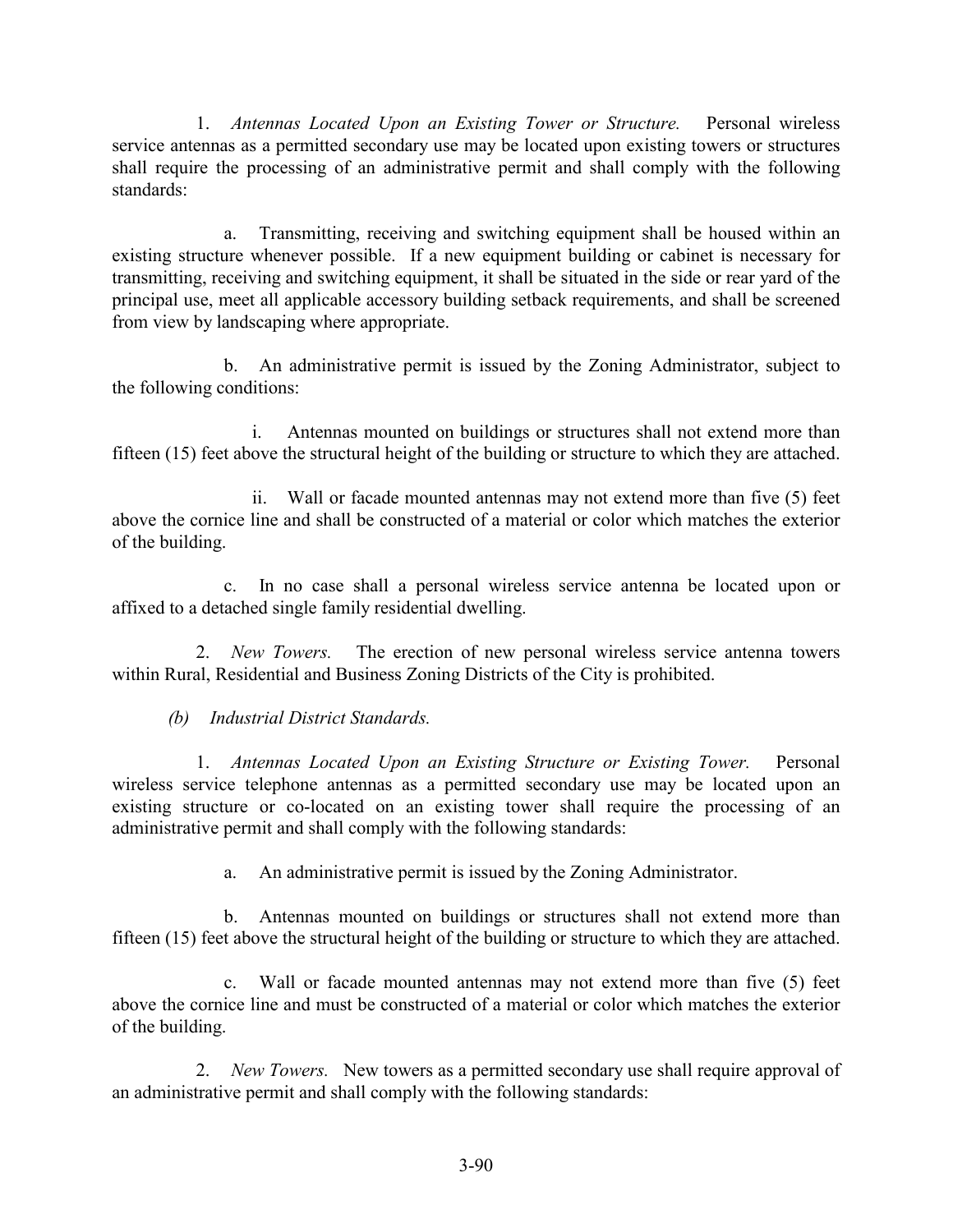a. The applicant shall demonstrate to the satisfaction of the City that location of the antennas as proposed is necessary to provide adequate portable personal wireless service telephone coverage and capacity to areas which cannot be adequately served by locating the antennas on an existing tower or support structure.

b. If no existing structure which meets the height requirements for the antennas is available for mounting purposes, the antennas may be mounted on a monopole tower provided that:

i. Towers with a maximum capacity to support two (2) antennas shall not exceed one hundred forty (140) feet in height. Towers with a minimum capacity to support three (3) antennas shall not exceed one hundred sixty (160) feet in height.

ii. The setback of the tower from the nearest property line is not less than the height of the antenna. Exceptions to such setback may be granted in such cases when a qualified structural engineer specifies in writing that any failure of the pole will occur within a lesser distance under all foreseeable circumstances. The setback shall not be reduced in cases where the subject site abuts a residential zoning district. The setback requirements shall not be reduced below the minimum accessory building setback requirements of the base zoning district or the failure area of the tower, whichever is greater.

c. Transmitting, receiving and switching equipment shall be housed within an existing structure whenever possible. If a new equipment building or cabinet is necessary for transmitting, receiving and switching equipment, it shall be situated in the side or rear yard of the principal use, meet all applicable necessary building setback requirements, and shall be screened from view by landscaping where appropriate.

d. At the discretion of the City, a security fence not greater than eight (8) feet in height with a maximum opacity of fifty (50) percent shall be provided around the support structure, as well as no climb security measures shall be provided on the tower or support structure.

3. *Temporary Mobile Towers.* Personal wireless service antennas located upon a temporary mobile tower as a permitted secondary use may be used on an interim basis until a permanent site is constructed shall require the approval of an administrative permit and shall comply with the following standards:

a. Temporary mobile towers are exempt from co-location and permanent tower structure design standards provided for in the following sections: §1007.053 (2)(h); §1007.053  $(2)(i)$ ; §1007.053 (4); and §1007.053 (5).

b. The termination date of the permit shall not exceed one hundred twenty (120) days. Temporary mobile towers located on a site longer than one hundred twenty (120) days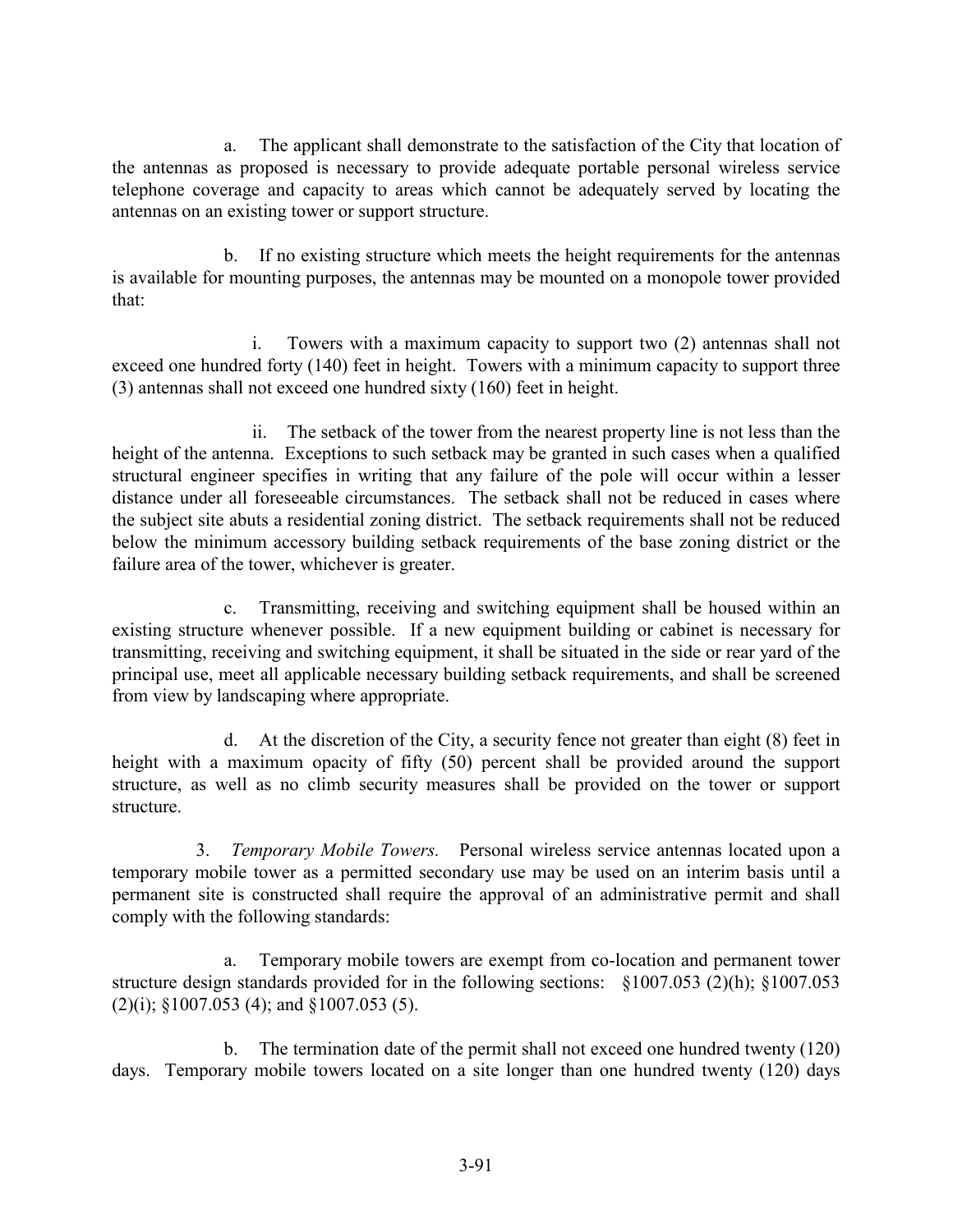shall require the processing of an interim use permit subject to the standards contained in §1007.017 of this Ordinance.

c. Guyed towers are prohibited.

d. Mobile units shall have a minimum tower design wind load of eighty (80) miles per hour, or be set back from all structures a distance equal to the height of the tower.

- e. All towers shall be protected against unauthorized climbing.
- f. The height of the tower shall not exceed one hundred (100) feet.
- *(c) Public/Semi-Public District Standards.*

1. Antennas Located Upon an Existing Tower or Structure. Personal wireless service antennas as a permitted accessory use may be located upon public structures or existing towers shall require the processing of an administrative permit and shall comply with the following standards:

a. Transmitting, receiving and switching equipment shall be housed within an existing structure whenever possible. If a new equipment building or cabinet is necessary for transmitting, receiving and switching equipment, it shall be situated in the side or rear yard of the principal use, meet all applicable accessory building setback requirements, and shall be screened from view by landscaping where appropriate.

b. An administrative permit is issued by the Zoning Administrator, subject to the following conditions:

i. Antennas mounted on buildings or structures shall not extend more than fifteen (15) feet above the structural height of the building or structure to which they are attached.

ii. Wall or facade mounted antennas may not extend more than five (5) feet above the cornice line and shall be constructed of a material or color which matches the exterior of the building.

2. *New Towers.* New towers as a permitted secondary use shall require approval of an administrative permit and shall comply with the following standards:

a. The applicant shall demonstrate to the satisfaction of the City that location of the antennas as proposed is necessary to provide adequate portable personal wireless service telephone coverage and capacity to areas which cannot be adequately served by locating the antennas on an existing tower or support structure.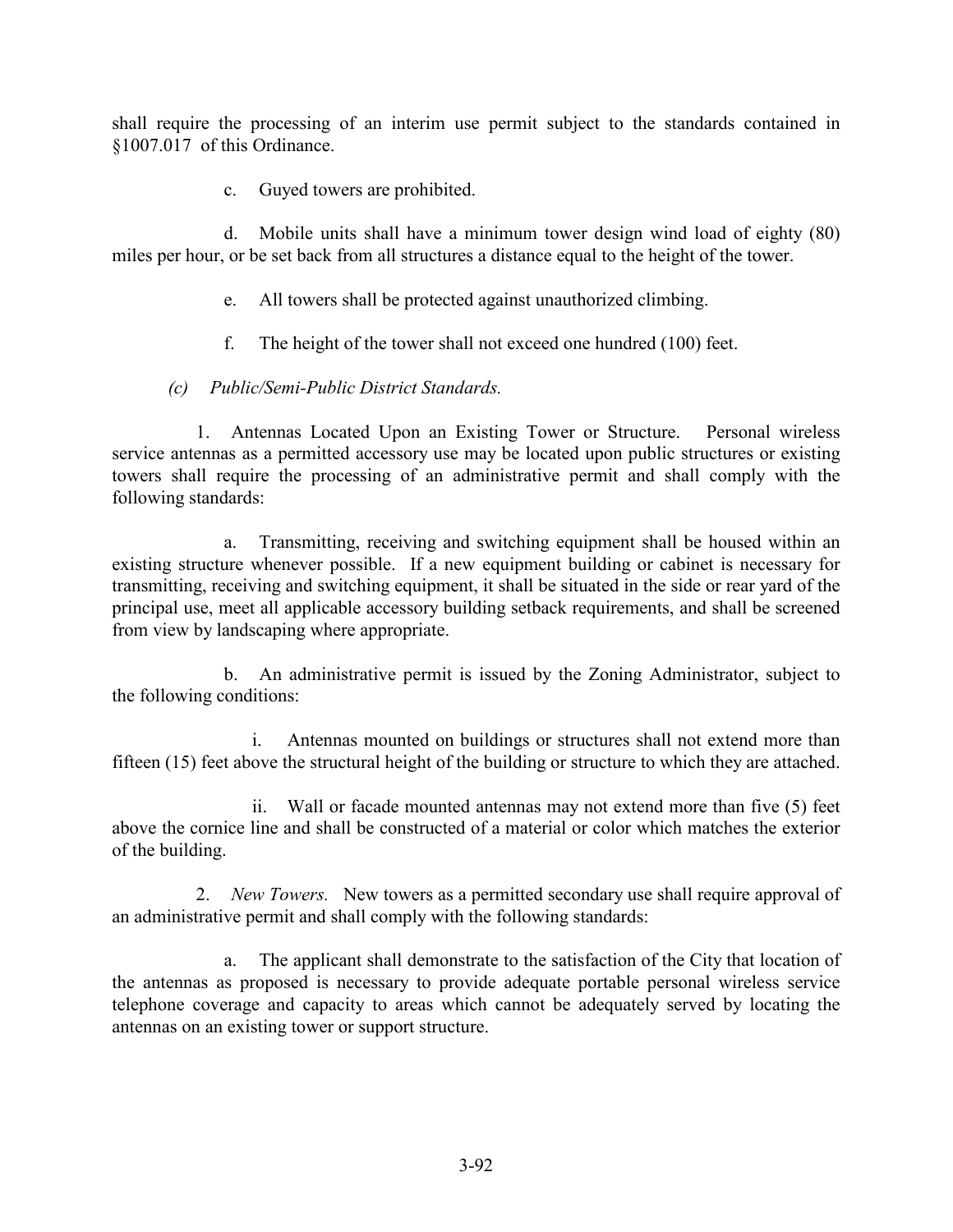b. If no existing structure which meets the height requirements for the antennas is available for mounting purposes, the antennas may be mounted on a monopole tower provided that:

i. Towers with a maximum capacity to support two (2) antennas shall not exceed one hundred forty (140) feet in height. Towers with a minimum capacity to support three (3) antennas shall not exceed one hundred sixty (160) feet in height.

ii. The setback of the tower from the nearest property line is not less than the height of the antenna. Exceptions to such setback may be granted in such cases when a qualified structural engineer specifies in writing that any failure of the pole will occur within a lesser distance under all foreseeable circumstances. The setback shall not be reduced in cases where the subject site abuts a residential zoning district. The setback requirements shall not be reduced below the minimum accessory building setback requirements of the base zoning district or the failure area of the tower, whichever is greater.

c. Transmitting, receiving and switching equipment shall be housed within an existing structure whenever possible. If a new equipment building or cabinet is necessary for transmitting, receiving and switching equipment, it shall be situated in the side or rear yard of the principal use, meet all applicable necessary building setback requirements, and shall be screened from view by landscaping where appropriate.

d. At the discretion of the City, a security fence not greater than eight (8) feet in height with a maximum opacity of fifty (50) percent shall be provided around the support structure, as well as no climb security measures shall be provided on the tower or support structure.

(8) *Commercial and Public Radio and Television Transmitting Antennas, and Public Utility Microwave Antennas.* Commercial and public radio and television transmitting and public utility microwave antennas shall comply with the following standards:

(a) Such antenna shall be considered an allowed conditional use within all rural and industrial districts of the City and shall be subject to the regulations and requirements of §1007.016 of this Ordinance.

(b) The antennas, transmitting towers, or array of towers shall be located on a continuous parcel having a dimension equal to the height of the antenna, transmitting tower, or array of towers measured between the base of the antenna or tower located nearest a property line and said property line, unless a qualified structural engineer specifies in writing that the collapse of any antenna or tower will occur within a lesser distance under all foreseeable circumstances.

(c) Unless the antenna is mounted on an existing structure, at the discretion of the City, a fence not greater than eight (8) feet in height with a maximum opacity of fifty (50) percent shall be provided around the support structure and other equipment, as well as no climb security measures shall be provided on the tower or structure.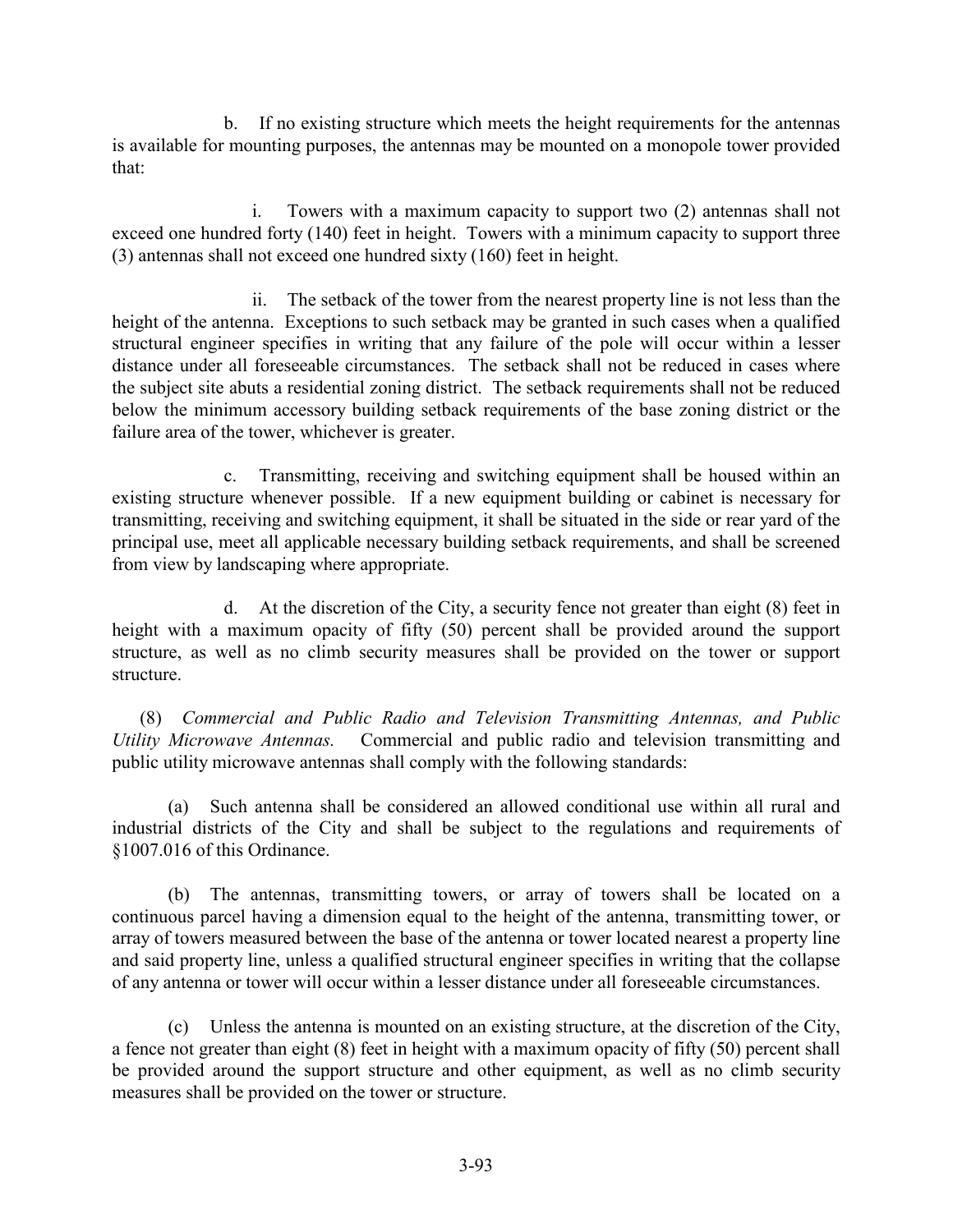# THIS PAGE INTENTIONALLY LEFT BLANK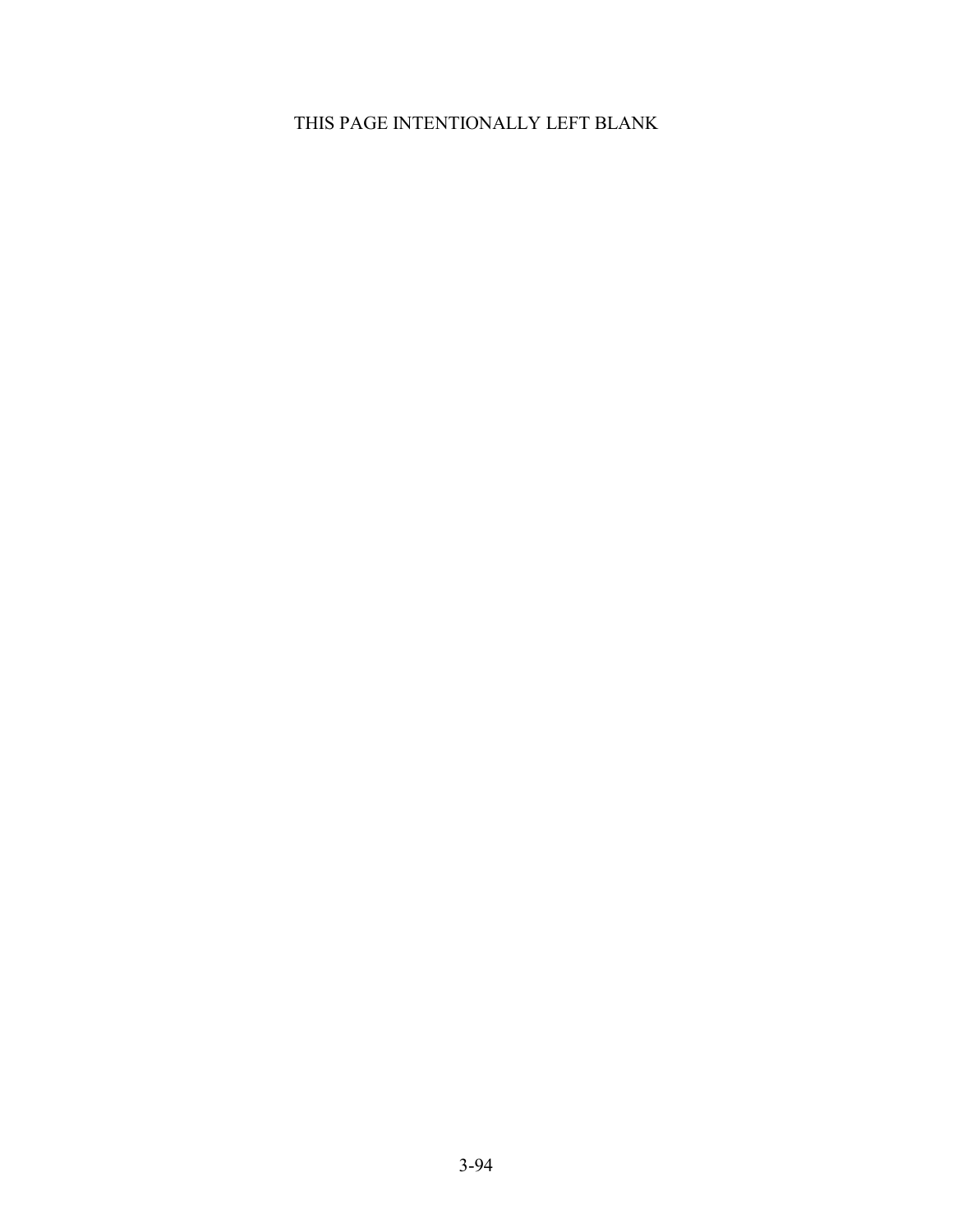## **§1007.054 ACCESSORY OUTDOOR DINING OR SEATING FACILITIES.**

(1) *Purpose and Intent.* The purpose of this section is to provide standards for the establishment and use of accessory outdoor dining or seating facilities that are intended for consumption of food or beverages purchased at the principal use on the site. This section is intended to apply to dining or seating facilities associated with and accessory to principal uses such as restaurants and retail establishments that offer food or beverages, whether or not service is provided to the outdoor seating area. This section is not intended to apply to outdoor seating such as park benches or picnic tables in parks or other public gathering and recreation areas. When an administrative permit for outdoor dining or seating is required, it may be incorporated into another approval such as but not limited to a site plan, planned unit development, or building permit.

## (2) *Requirements.*

(a) The applicant shall submit a site plan and other pertinent information demonstrating the location and type of all tables, chairs, benches, refuse receptacles, wait stations, fencing, planters, and other elements of the outdoor area. This submittal information must sufficiently demonstrate that all requirements are met. The information can be included as part of a submittal for another permit or approval.

(b) If alcoholic beverages are served or consumed in the outdoor area, the proper license required by Chapter 700 of the City Code must be current.

(c) All lighting be hooded and directed away from adjacent residential uses in accordance with §1007.043 (6) of this Ordinance.

(d) The site plan shall demonstrate that pedestrian circulation is not disrupted as a result of the outdoor dining/seating area by providing the following:

1. The outdoor dining/seating area shall be at least partially segregated from through pedestrian circulation by means of temporary or permanent fencing, bollards, ropes, plantings, or other methods. If the outdoor seating consists of four or fewer tables and there is no outdoor service, this requirement may be waived if other requirements are met to sufficiently avoid disruption of circulation.

2. The minimum clear passage zone for pedestrians at the perimeter of the outdoor seating/dining area shall be at least five (5) feet without interference from tables, chairs, planters, parked motor vehicles, bollards, trees, tree gates, curbs, stairways, trash receptacles, street lights, parking meters, or the like.

3. Overstory canopy trees, umbrellas or other structures extending into the pedestrian clear passage zone or pedestrian aisle shall have a minimum clearance of seven (7) feet above the sidewalk.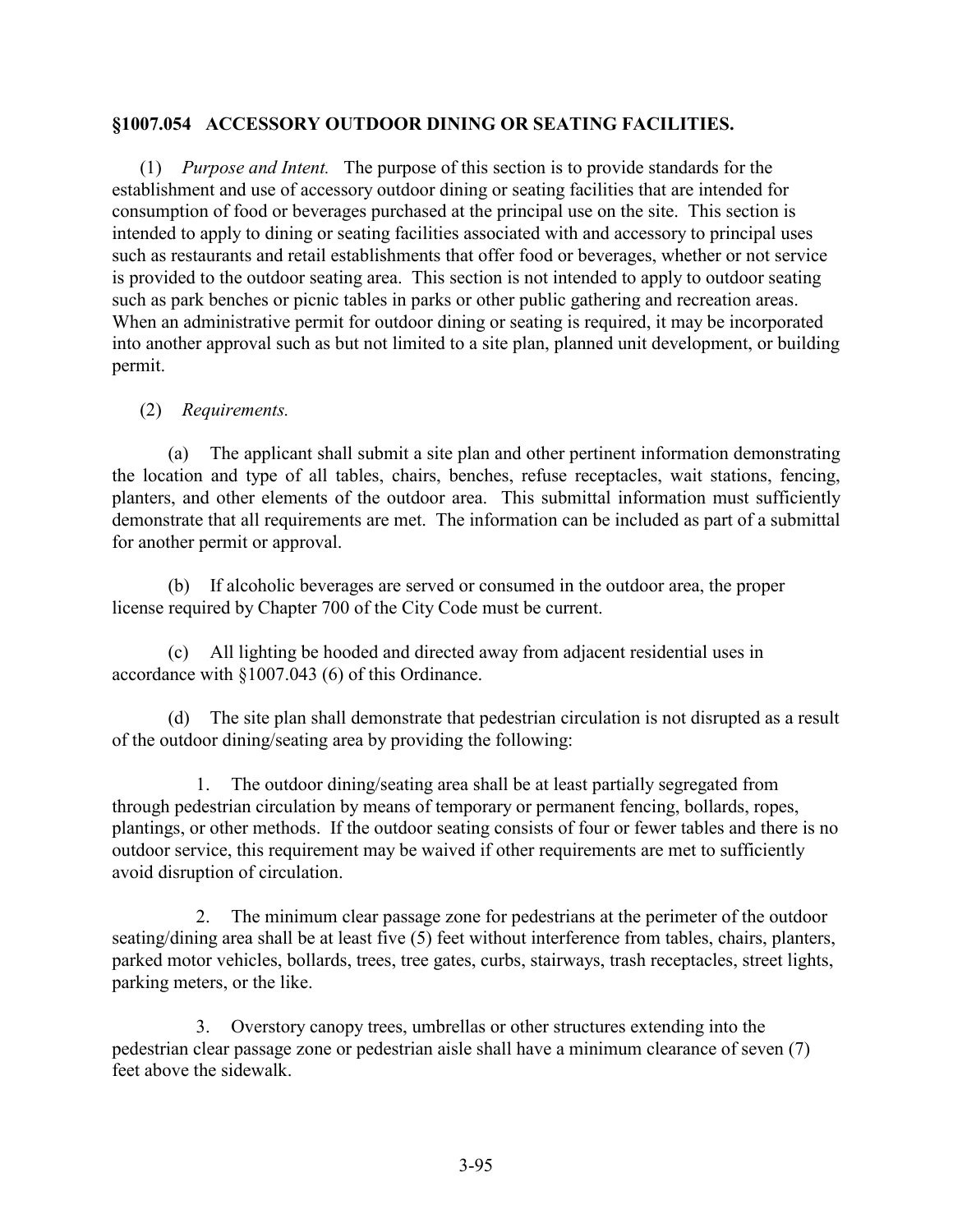(e) The dining/seating area shall be surfaced with concrete, bituminous or decorative pavers or may consist of a deck with wood or other flooring material that provides a clean, attractive, and functional surface.

(f) A minimum width of thirty-six (36) inches shall be provided within aisles of the outdoor dining/seating area.

(g) Storage of furniture shall not be permitted outdoors between November 1 and March 31. Outdoor furniture that is immovable or permanently fixed or attached to the sidewalk shall not be subject to the storage prohibition of this section. However, any immovable or permanently fixed or attached furniture must be reviewed as part of the administrative permit application.

(h) Additional Off-Street Parking:

1. For accessory outdoor dining/seating areas that are 500 square feet or less in size, no additional off-street parking spaces shall be required.

2. For accessory outdoor dining/seating areas that are greater than 500 square feet in size, one (1) additional parking space for every 100 square feet of outdoor dining area in excess of the first 500 square feet shall be required.

(Ord No.09-18, passed 07-23-2018)

(i) The outdoor dining/seating area shall be designed to avoid potential conflict with motor vehicle parking or circulation.

(j) Refuse containers shall be provided for self-service outdoor dining/seating areas. Such containers shall be placed in a manner which does not disrupt pedestrian circulation, and must be designed to prevent spillage and blowing litter.

(k) The outdoor area shall be kept clean and otherwise maintained in an orderly, sanitary, attractive condition.

(Ord. No. 09-18, passed 7-23-2018)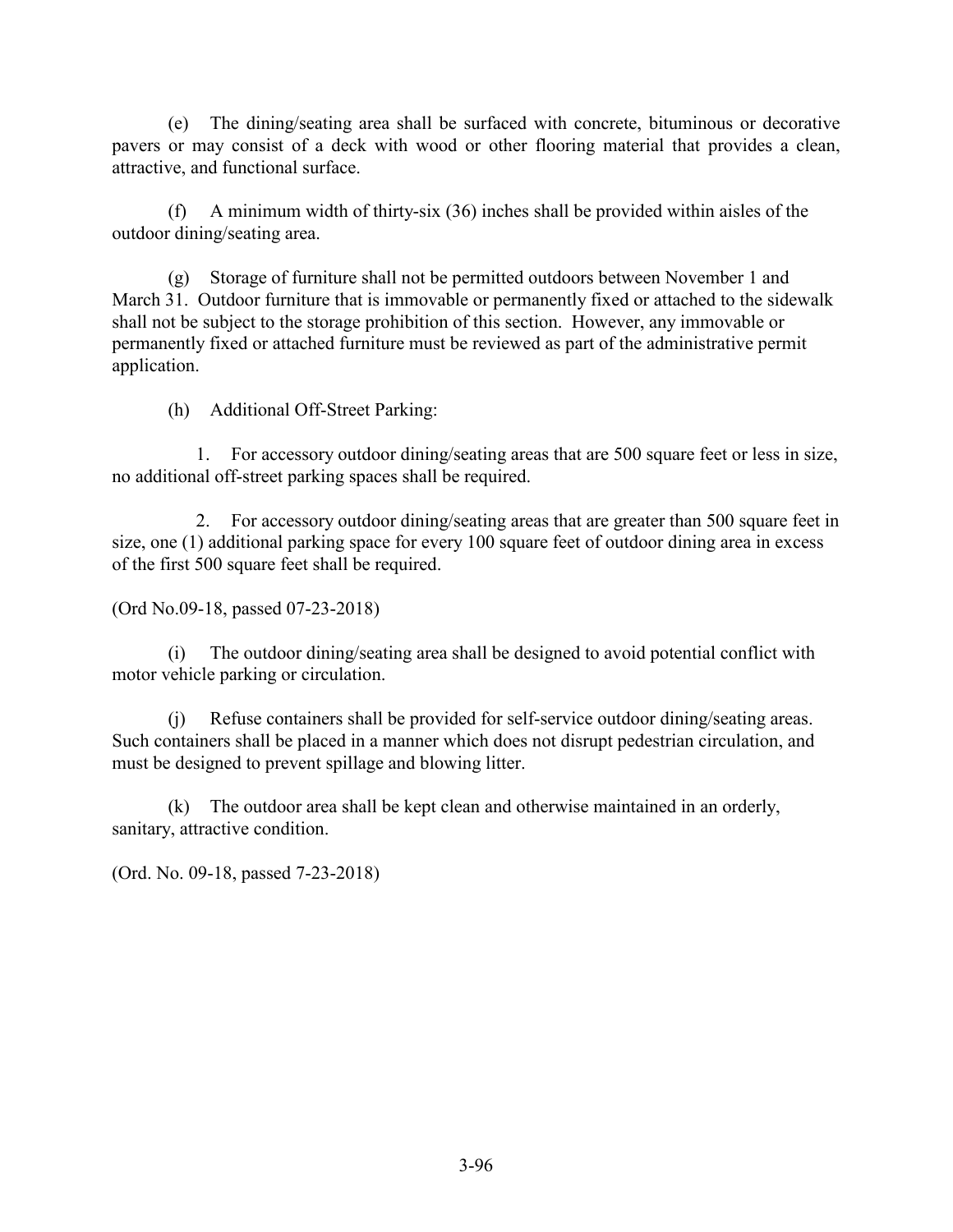#### **§1007.055 BATCH PLANTS.**

(1) *Purpose.* The purpose of this section is to provide standards for the establishment and use of Batch Plants intended to provide construction materials for a defined project within a limited timeframe.

(2) *Application.*In order to operate within the city a Batch Plant must be located within the Light Industrial, General Industrial, Rural Business Reserve, Rural Executive or Rural zoning districts, and must obtain an Interim Use Permit per §1007.017.

(3) *Requirements.* In addition to the General Standards contained within §1007.017, Temporary Batch Plants are also required to comply with the following conditions and performance standards in order to obtain an Interim Use Permit:

(a) The Batch Plant shall be located on the site so as to minimize the disturbance of surrounding dwelling units or commercial businesses.

(b) The Batch Plant shall maintain a 50 foot setback from any wetland.

(c) The project intended to be served by the batch plant and a deadline for removal shall be clearly defined.

(d) The Hours of Operation shall be clearly defined.

(e) Access to and from the site shall be reviewed and approved by the City Engineer prior to any site disturbance.

(f) A grading, erosion and sediment control plan shall be submitted and approved by the City prior to any site disturbance.

(g) A Storm Water Pollution Prevention plan shall be submitted and approved by the City prior to any site disturbance.

(h) A restoration plan shall be submitted and approved by the City prior to any site disturbance.

(i) All applicable Minnesota Pollution Control Agency requirements are satisfactorily met.

(j) All applicable Rice Creek Watershed District requirements are satisfactorily met.

(k) So as to maintain compatibility with the surrounding area and to protect the health, safety and general welfare of the public, the City Council may impose additional limitations, conditions or requirements as it deems necessary.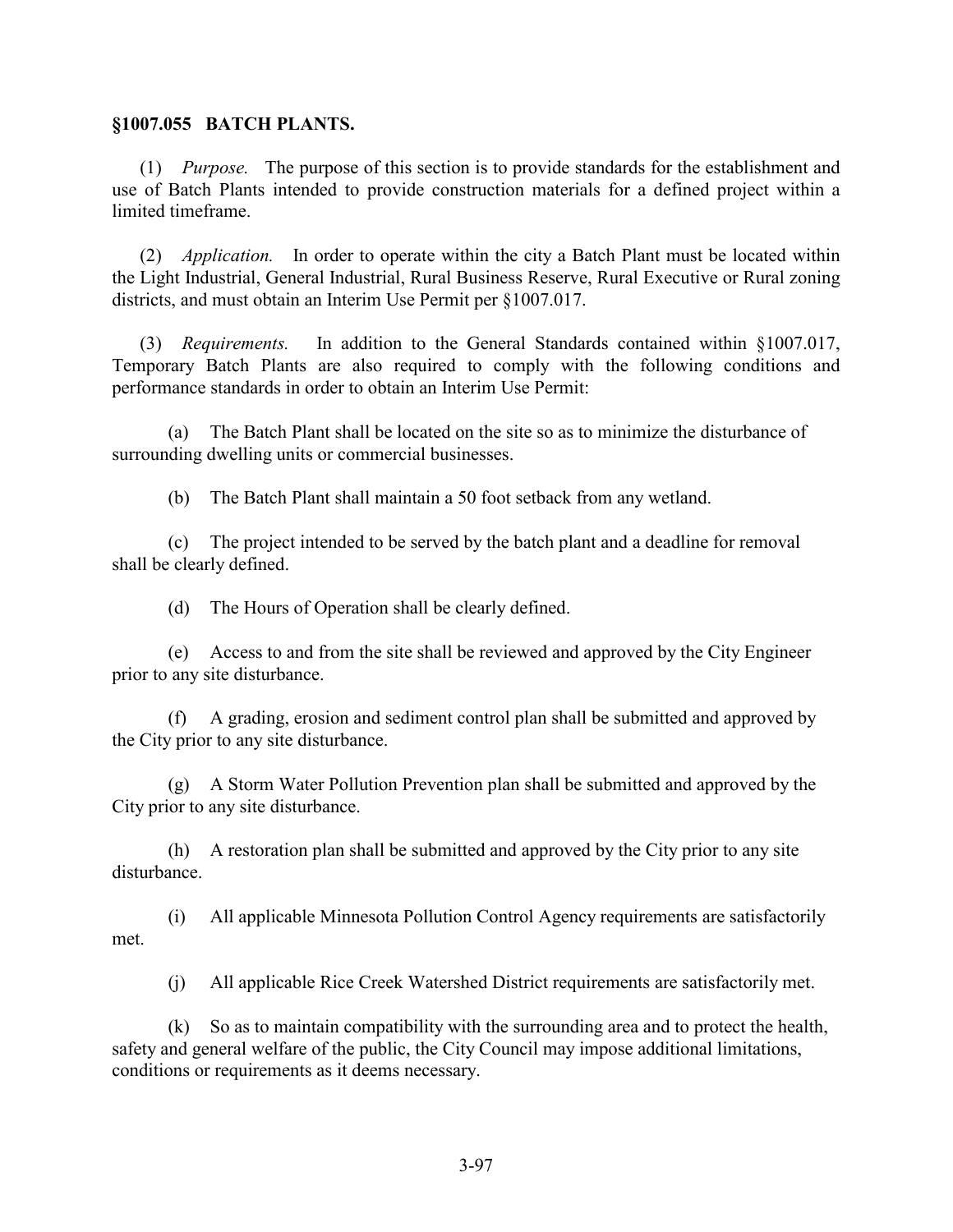(l) The operator and property owner shall enter into a Performance Agreement with the City, and financial sureties shall be posted prior to any site disturbance.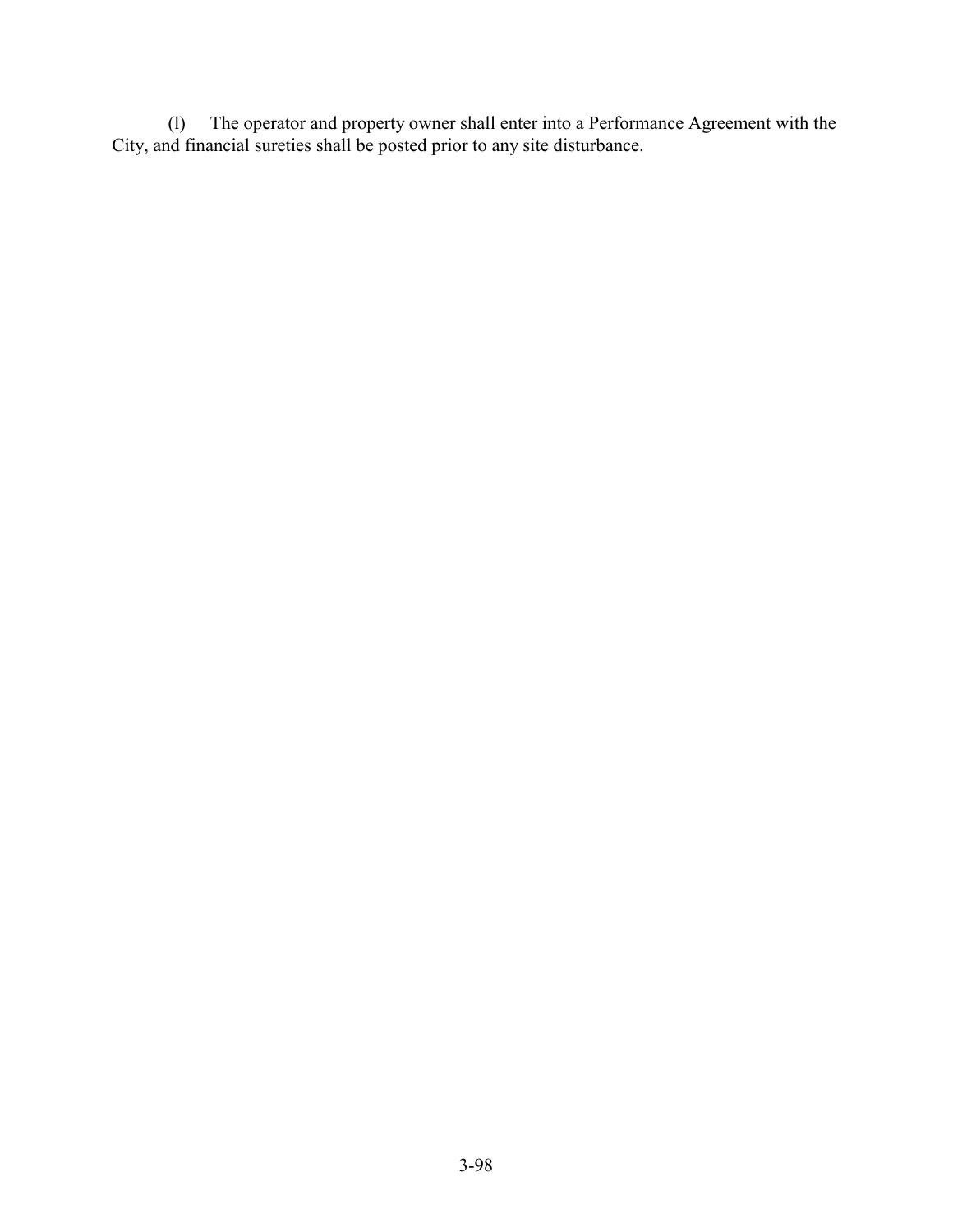## **§1007.056 OPT OUT OF MINN. STAT. 462.3593.**

(1) Pursuant to authority granted by Minnesota Statutes, Section 462.3593, subdivision 9, the City of Lino Lakes opts-out of the requirements of Minn. Stat. §462.3593, which defines and regulates Temporary Family Health Care Dwellings.

(Ord. No. 09-16, passed 9-12-2016)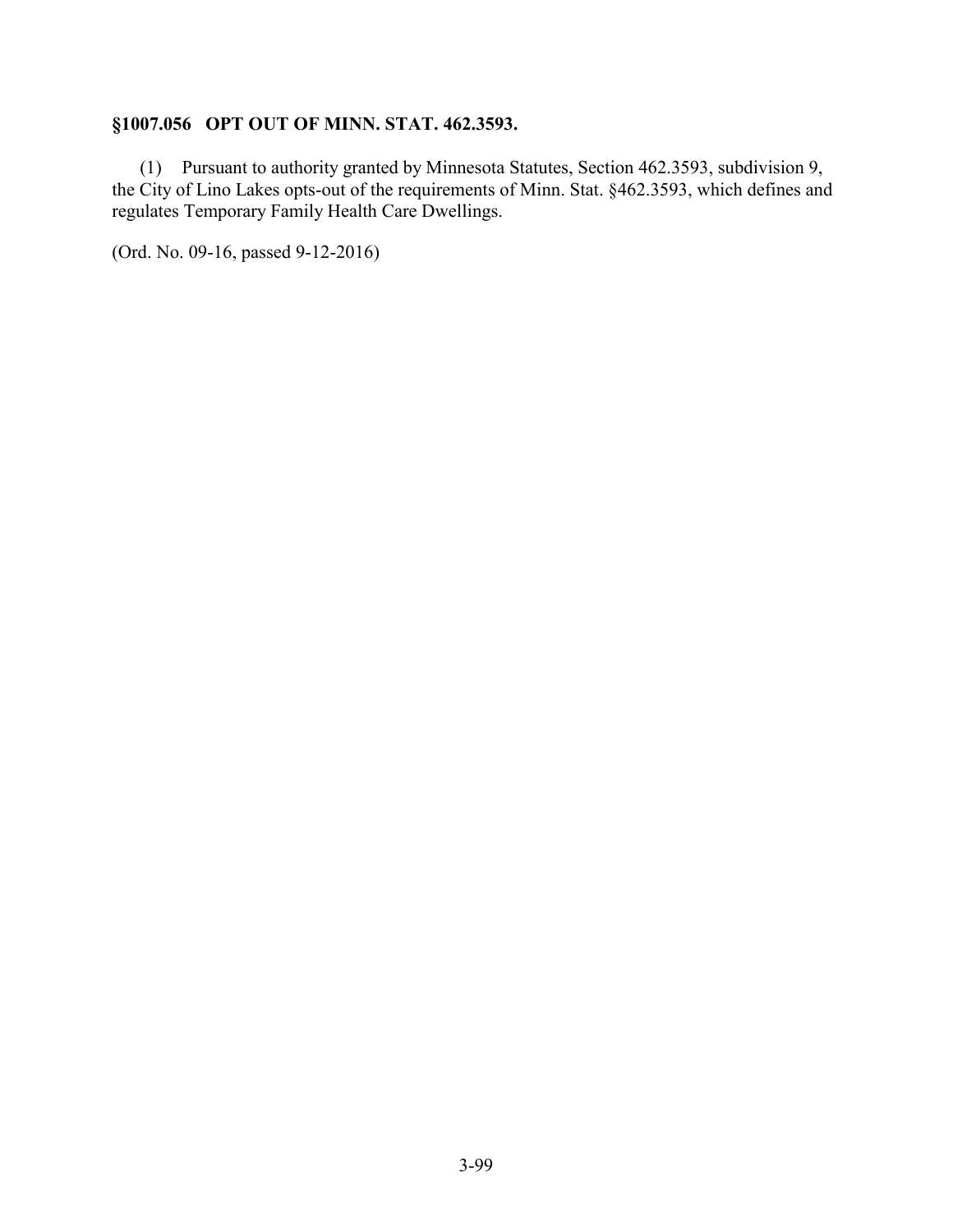# THIS PAGE INTENTIONALLY LEFT BLANK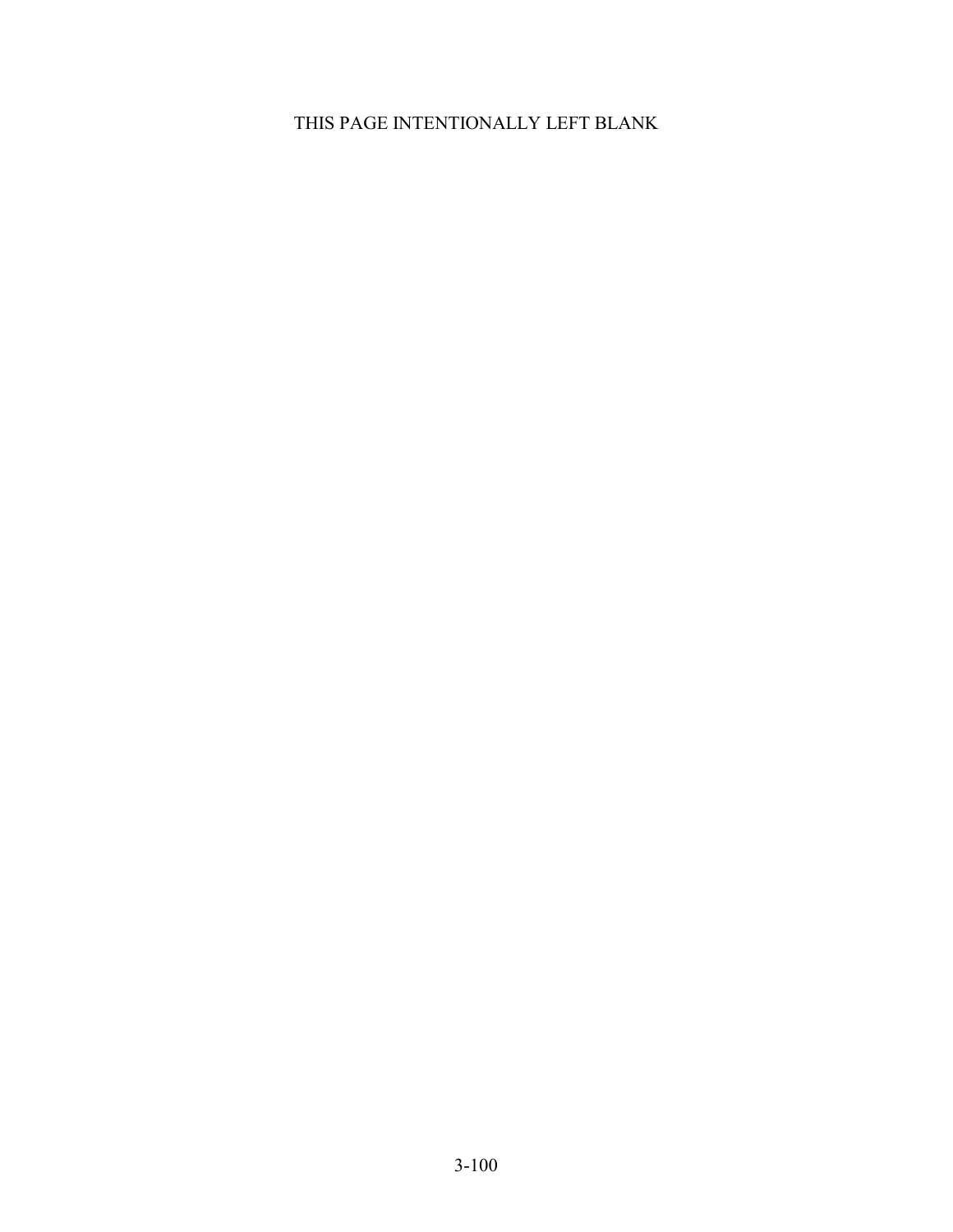### **§1007.057 AIR PARK HANGAR AND ACCESS PERFORMANCE STANDARDS.**

(1) *Purpose*. The purpose of this section is to provide standards for the size of airplane hangars and access to airplane hangars constructed on single family lots that have taxiway access to an approved private use airport.

(2) Definitions. The following definitions apply to this section:

*Air Park.* A residential subdivision with permitted access to a private use airport.

*Airplane Hangar.* An accessory building constructed on a single family lot where aircraft are stored. Such use is considered a residential accessory use incidental to the dwelling.

*Single Family Lot.* A parcel of record or platted parcel containing a single family detached dwelling.

(3) General Standards. The following standards shall apply to all air park single family lots:

(a) Airplane Hangar. Air Park lots may have one airplane hangar not exceeding 3,200 square feet, provided that:

1. The airplane hangar location has direct taxiway access to the runway.

2. The airplane hangar be earth tone in color.

(b) Driveways shall not be constructed closer than three feet to the property line. Exception. Encroachment into the three foot setback may be allowed for purposes of constructing a shared driveway with the abutting property owner provided that any shared driveway shall include a maintenance and access agreement executed by each property owner and recorded against each property with Anoka County.

(c) The plans for driveways proposed to be placed within a drainage and utility easement must meet drainage requirements and be approved by the City Engineer prior to construction. Driveways placed within a drainage and utility easement are placed, by the owner, at the owner's risk of removal by the City or other agencies that may have legal use of the easement. Replacement of driveways removed for drainage or utility work shall be at the owner's expense.

(d) All driveways and approaches shall be hard surfaced in accordance with Section 1007.044(3)(h)16.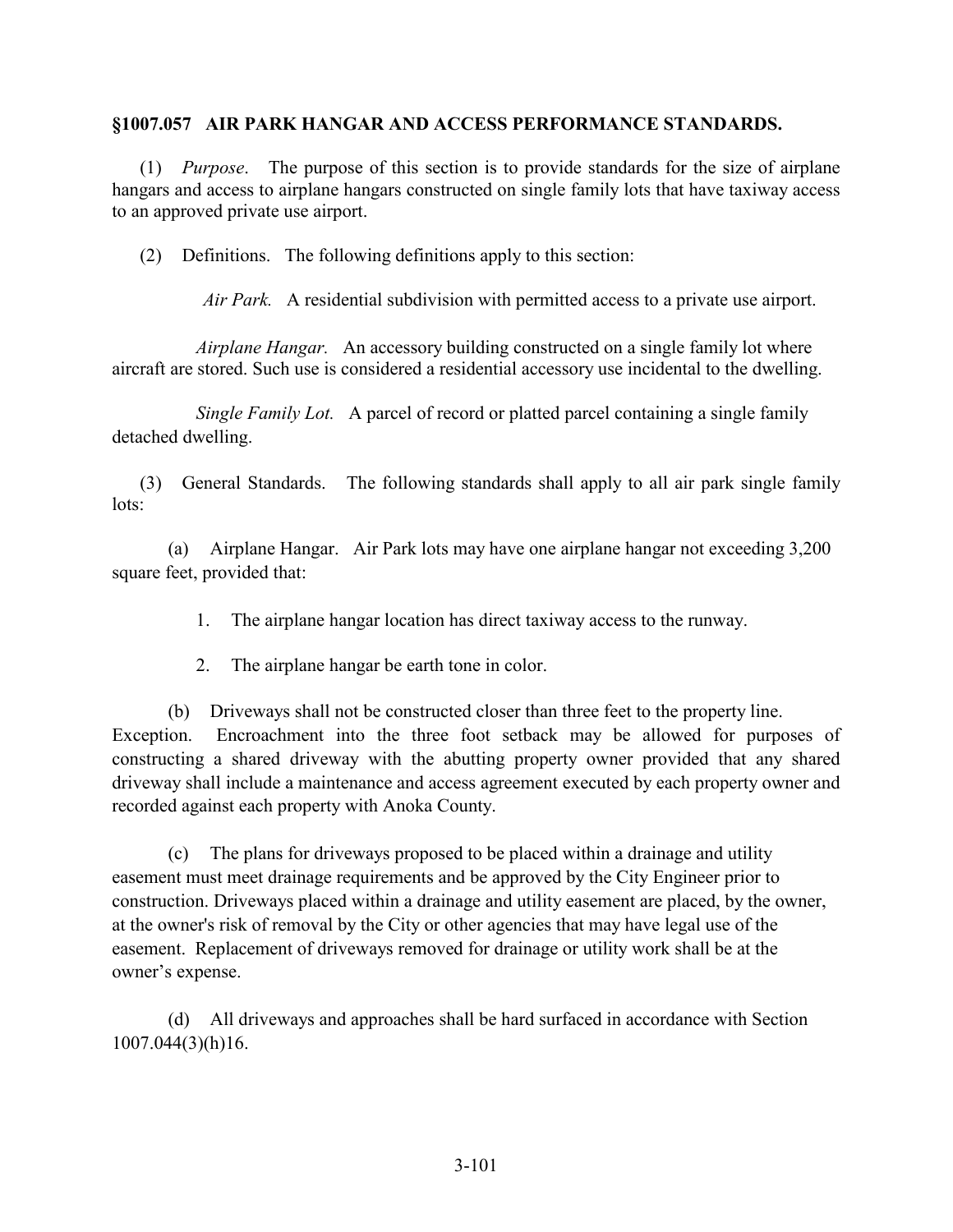(e) An air park single family lot may have one secondary public street driveway access subject to approval of the City Engineer and the following conditions:

- 1. The property owner demonstrates that the principal driveway access serving the single family dwelling cannot be extended or expanded to serve an airplane hangar without encroaching into required setbacks or abutting property or without violating section  $1007.044(5)(g)$ .
- 2. Secondary driveway width shall not exceed 12 feet.

3. No secondary driveway shall be within three feet of the property line unless a shared driveway access and maintenance agreement is executed by each property owner and recorded against each property with Anoka County.

(f) Impervious Surface Coverage Area. The impervious surface of the property shall not exceed 65%.

(g) All other provisions of Chapter 1007 and the City Code shall be applicable to the extent not in conflict with this section.

(Ord. No. 07-18, passed 6-11-2018)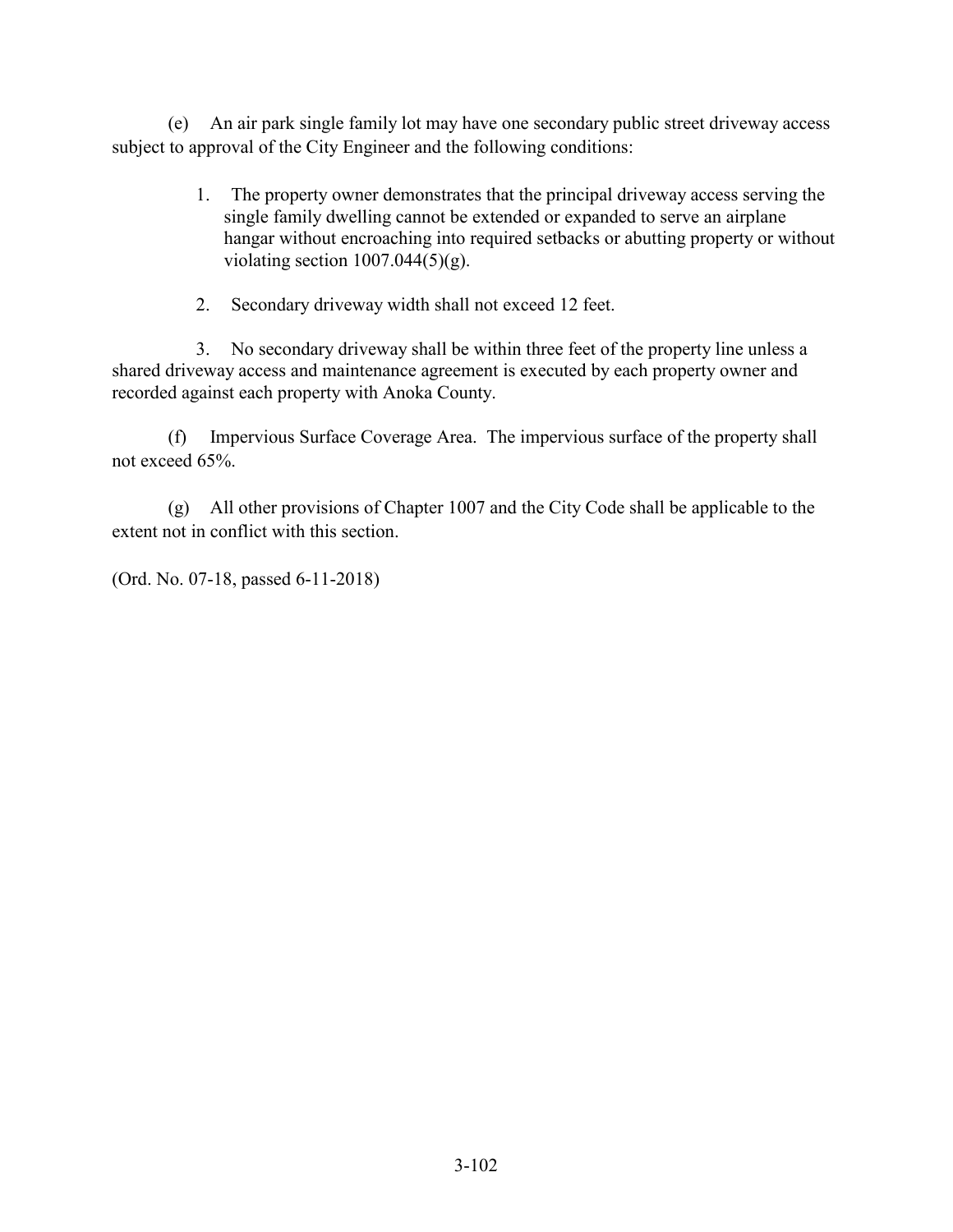### **§ 1007.058 COMMERCIAL STABLES.**

(1) *Purpose*. The purpose of this section is to provide performance standards for the operation of commercial stables.

(2) *Definitions.* The following definitions apply to this section:

*Commercial Stable.* A commercial stable is any structure, barn, or place where the stabling, boarding, training, and feeding of horses takes place.

(3) *General Standards.* The following standards shall apply to all commercial stables:

(a) Commercial stables offering services to the public, and having the facilities to maintain or care for ten (10) or more horses, must have their principal entrance located on a state highway, county road, or city collector street.

(b) Commercial stables that offer boarding, training, or other services to the public shall provide sanitary facilities for the public's use. The sanitary facilities must be constructed in accordance with the state building code, and connected to an individual sewage treatment system or the municipal sanitary sewer system.

(c) Adjacent parcels of land under common ownership may be used to determine the maximum number of animal units allowed, if the parcels are operated as a single enterprise.

1. In instances where a parcel of land consists of a fraction of an acre, the property size shall be rounded to the nearest whole number to determine the number of animal units allowed.

2. Adjacent parcels of land shall not be separated by public right-of-way.

(d) Up to double the animal unit density may be allowed subject to an approved facility management and waste handling plan.

(e) Buildings housing domestic livestock, including barns, stables, sheds, and similar facilities shall be located no nearer than 100 feet from any inhabited, neighboring dwelling.

(Ord. No. 10-18, passed on 7-23-2018)